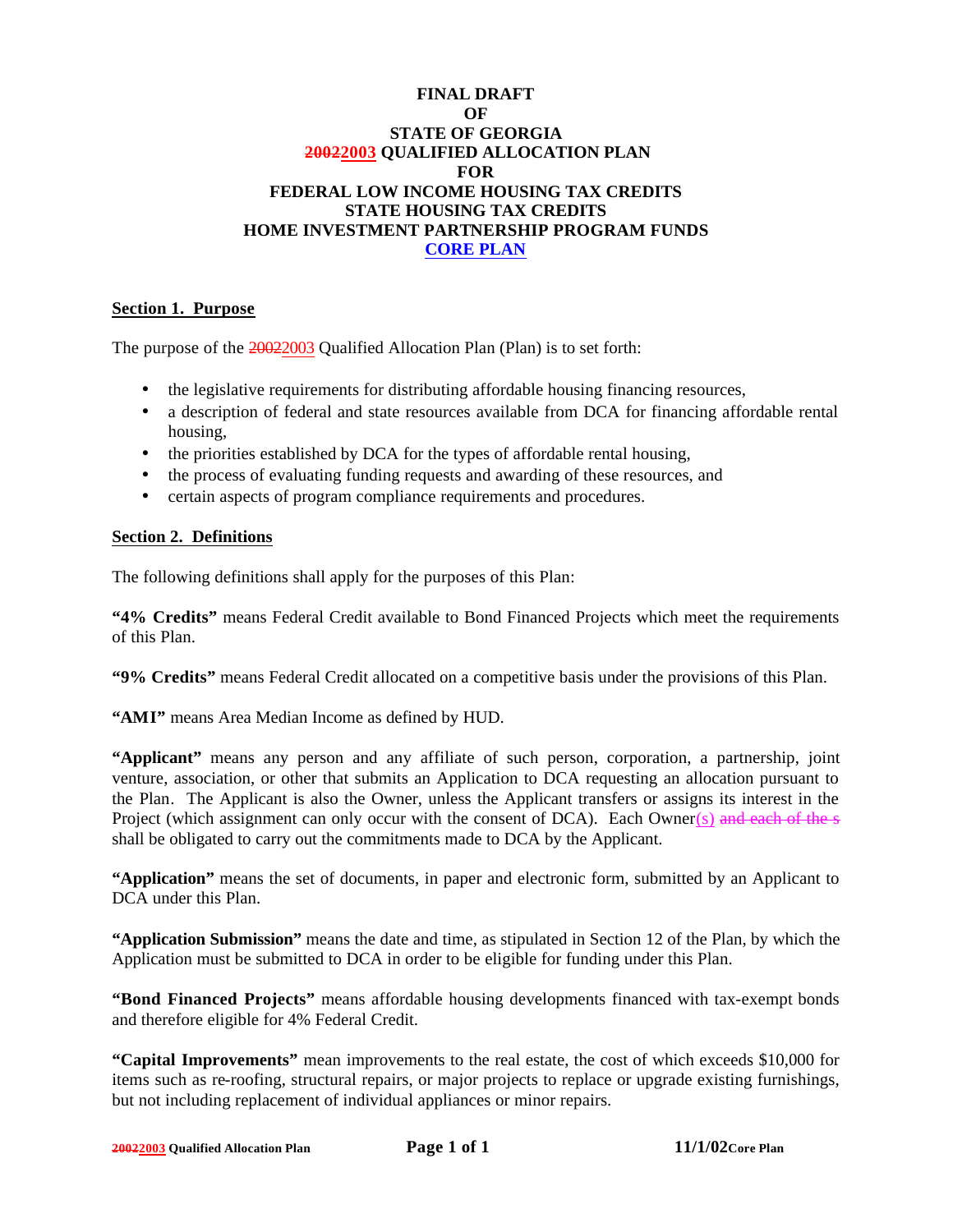**"CHDO"** means a Community Housing Development Organization, as defined in the HOME regulations at 24 CFR Part 92.2.

**"CHDO Loan Program"** means that program designed to make HOME rental housing loans to CHDO<sub>s</sub>.

**"CHDO Predevelopment Loan Program"** means that program designed to make loans exclusively to inexperienced CHDOs for predevelopment activities involving the preparation of Applications for loans through the CHDO HOME Rental Loan Housing Loan Program.

**"Code"** means Internal Revenue Code, primarily Section 42.

**"Competitive Scoring"** means the process described in this Plan by which DCA ranks the Applications received. Only those Applications meeting Threshold requirements will be advanced to the Competitive Scoring process. The ranked outcome of the Competitive Scoring process will be a significant factor in DCA's determination of Applications selected for funding.

**"Compliance Period"** means the 15-year period over which a property must operate in accordance with the Credit requirements to avoid Federal Credit recapture. The Compliance Period commences with the first taxable year of the Credit period.

"Consultant" means a third party entity that has been retained by the Owner or eveloperDeveloper of a project to perform consulting services.

**"Credits"** means the State Credit and the Federal Credit together.

**"DCA"** means the Georgia Department of Community Affairs, an executive government agency in the State of Georgia. By state law, DCA administers the programs of GHFA.

**"Developer"** means the legal entity designated as the Developer in the Application as well as all persons, affiliates of such persons, corporations, partnerships, joint ventures, associations, or other entities have a direct or indirect ownership interest in the Developer entity.

**"Developer Fee"** means the sum of the developerDeveloper's overhead, developerDeveloper's profit, Consultant's Fee, and reserves funded from the development budget held for less than the Period of Affordability. If a Consultant is acting in the capacity of developerDeveloper or construction manager, or providing technical assistance to the developerDeveloper or construction manager, the Consultant's Fee is considered part of the Developer Fee. The Consultant's fee is limited to 20 % of the Developer's fee.

**"Development Costs"** means the costs included in the development budget including but not limited to, the cost for land, on-site improvements, on-site development, construction cost, financing cost, professional fees, and mandatory reserve accounts. Development costs are limited to on-site development activities.

**\*Not applicable to Bond Financed Projects "Elderly Housing"** means housing intended for and solely occupied by persons 62 years of age or older, including a family in which all members are at least 62 years of age or two or more persons who are at least 62 years of age living together. All household members must be at least 62 years of age (no children, and no disabled persons under the age of 62).

**20022003 Qualified Allocation Plan Page 2 of 2 Core Plan**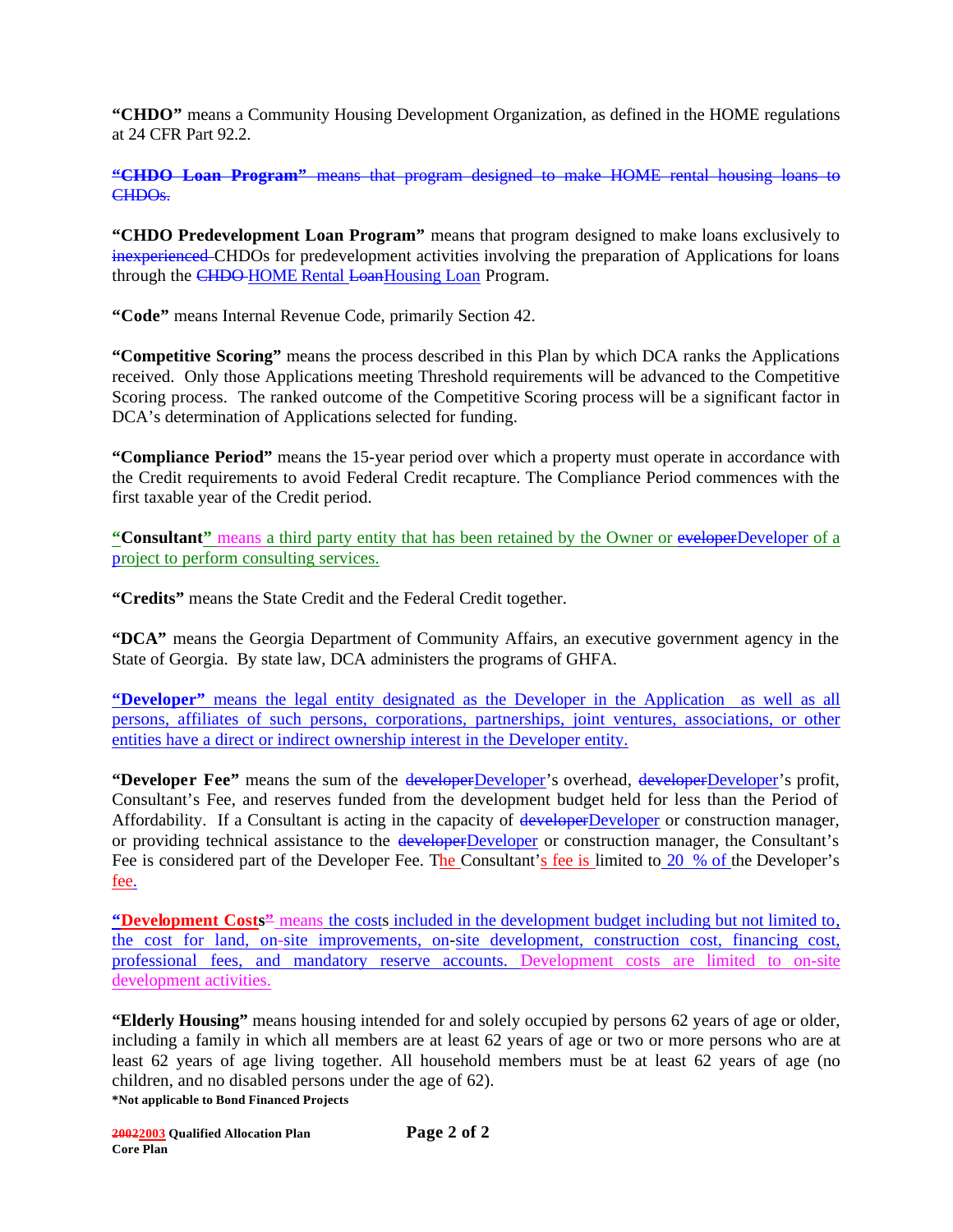**"Federal Credit"** means the Low Income Housing Tax Credit established by the federal government for the purpose of encouraging the development of affordable housing and governed by the Code.

**"FMR"** means the Fair Market Rents issued by HUD.

**"General Partner"** means the Partner or collective of partners, which has general liability for the partnership during construction, lease up, and operation of the project. In addition, unless the context shall clearly indicate to the contrary, if the entity in question is a limited liability company, the term "General Partner" shall also mean the managing member or other party with management responsibility for the limited liability company.

**"General Multifamily"** means projects designed to be marketed to the general tenant population, and not specifically designed for or marketed to the Special Needs Households tenant population.

**"GHFA"** means the Georgia Housing and Finance Authority, a public corporation created by the Georgia General Assembly and designated by the Governor as the State Allocating Agency for Federal Credit and the state-level grantee for federal HOME funds.

**"HOME"** means the HOME Investment Partnership Program administered by HUD under the provisions of 24 CFR Part 92.

"HOME Loans" means the HOME Rental Housing Loan Program loans. and the CHDO Loan Program loans collectively.

**"HOME Rental Housing Loan Program"** means the program that is designed to provide below market, favorable term financing for affordable rental housing. In Georgia, this program is intended to serve those individuals who have incomes up to 60% AMI.

**"Housing for Older Persons"** means housing intended and operated for occupancy by persons 55 years of age or older. According to Georgia law, the property must also have significant facilities and service serving the elderly population even though the requirement has been eliminated from the federal definition of elderly project. At least 80% of the units must be occupied by at least one person 55 or older. Up to 20% of the units may be occupied by others, including the landlord's employees, the surviving spouses or children of residents who were 55 years of age or older when they died, and caregivers. DCA will monitor the required facilities and services during the applicable Compliance Period or the Period of Affordability, whichever is longer.

**"HTF"** means the Housing Trust Fund for the Homeless established by O.C.G.A. 8-3-300.

**"HUD"** means the U.S. Department of Housing and Urban Development.

**"Identity of Interest"** means a situation exists in which a person, principal, or entity with an interest in the Ownership of the property contracts with the Owner to provide services.

**"IRS"** means the Internal Revenue Service, a division of the U.S. Department of Treasury.

**\*Not applicable to Bond Financed Projects "Letter of Determination"** means a notice issued by DCA to the issuer of tax exempt bonds for a specific project, which states that the project is eligible for 4% low income housing tax credits without receiving an allocation of credits from the State Housing Credit Ceiling because the project satisfies the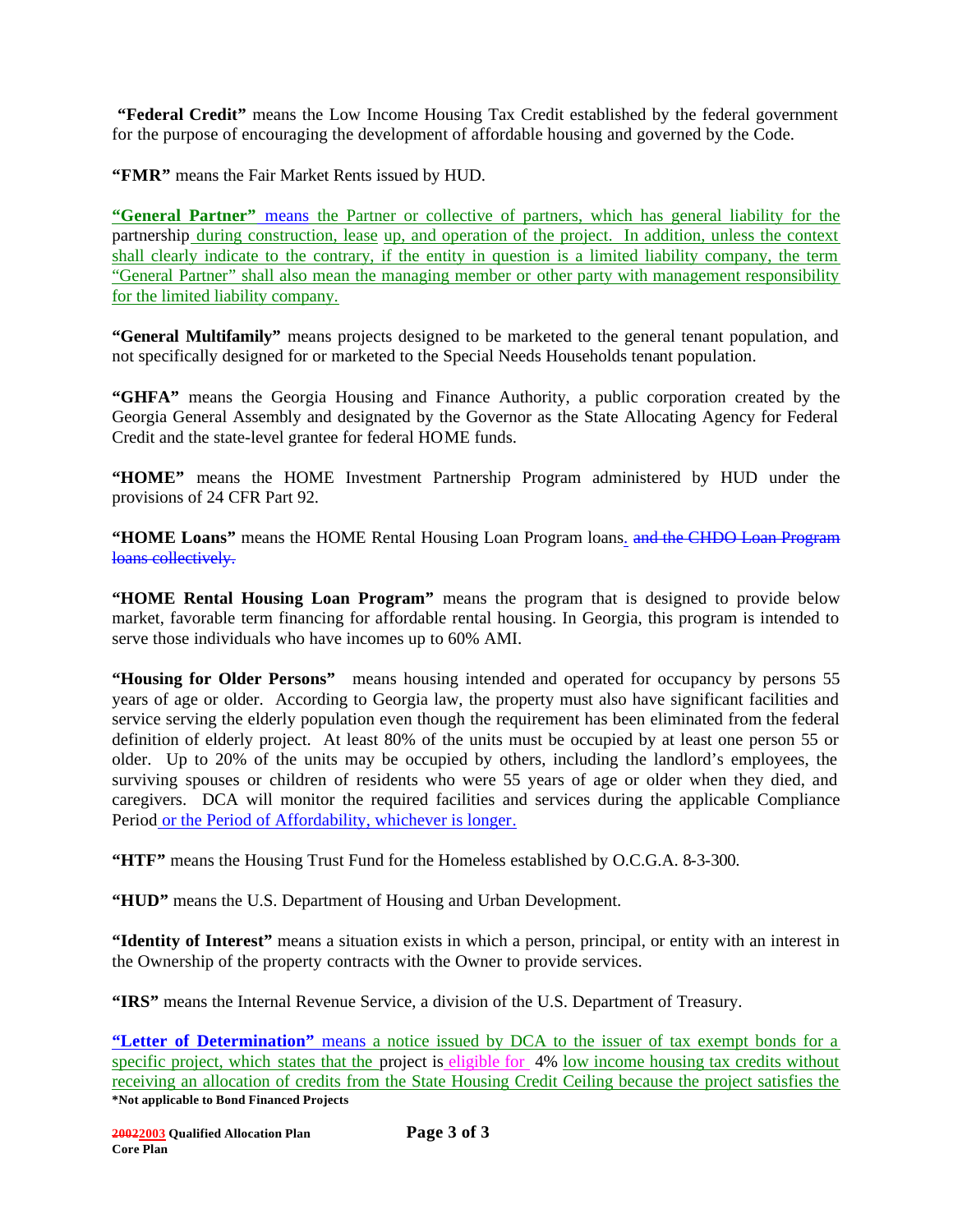requirements of this Plan; and sets forth conditions which must be met by the Development before DCA will issue the IRS Form(s) 8609 to the Owner;

**"Local Government"** means the controlling elected governing body of the local jurisdiction (as defined in its Charter) in which the property is located at the time of Application (e.g., city council if within the city limits, or county commission if in an unincorporated area).

**"LURC"** means Land Use Restrictive Covenant – a recorded agreement between GHFA and the Owner which is binding upon the Owner and its successors in interest, and that encumbers the project with respect to this Plan and the requirements of Section 42 of the Code.

**"Manual"** means the Application Manual published by DCA for Applications submitted in 20022003.

**"Material Participation**" means involvement in the development and operation of the project on a basis which is regular, continuous and substantial as defined in Code Section 42 and 469(h) of the regulations promulgated thereunder.

**"Municipality"** means any incorporated city or town in the state.

**"O.C.G.A."** means the Official Code of Georgia Annotated.

**"Operating Cost"** means the costs associated with operating a multifamily development once the project is placed in service.

**"Owner"** means the legal entity holding title to the project as well as all persons, affiliates of such persons, corporations, partnerships, joint ventures, associations, or other entities have a direct or indirect Ownership interest in the Ownership entity. The Owner is also the Applicant.

**"Period of Affordability"** means the time during which HOME Loan financed units must remain affordable to eligible households, as defined by HOME program regulations and this Plan. The Period of Affordability shall commence upon completion of the project and shall run for twenty years or the term of the HOME Loan, whichever is greater. Completion shall be defined as set forth in the HUD regulations for the HOME program.

**"PJ"** means a Participating Jurisdiction, which is an agency of state or local government that administers the HOME Program in its jurisdiction. GHFA is the PJ for the non-entitlement areas of the State of Georgia**.** The local PJs include the cities of Albany, Atlanta, Macon, and Savannah; Clayton, DeKalb, and Gwinnett Counties; the consolidated governmental units of Athens-Clarke County, Augusta-Richmond County, and Columbus-Muscogee County; the counties and cities comprising the Georgia Urban County Consortium (Cobb, Marietta, Cherokee, Canton) and the Fulton County Consortium (Fulton, Roswell).

**"Plan"** means this 20022003 Qualified Allocation Plan.

**"Probationary Participation"** means Project Participants that have been ineligible to participate for the last two competitive rounds and remain ineligible for the 20022003 round may apply to participate in the 20022003 competitive round in a probationary status.

**"Owner"** means the legal entity holding title to the project as well as all persons, affiliates of such persons, corporations, partnerships, joint ventures, associations, or other entities have a direct or indirect Ownership interest in the Ownership entity. The Owner is also the Applicant.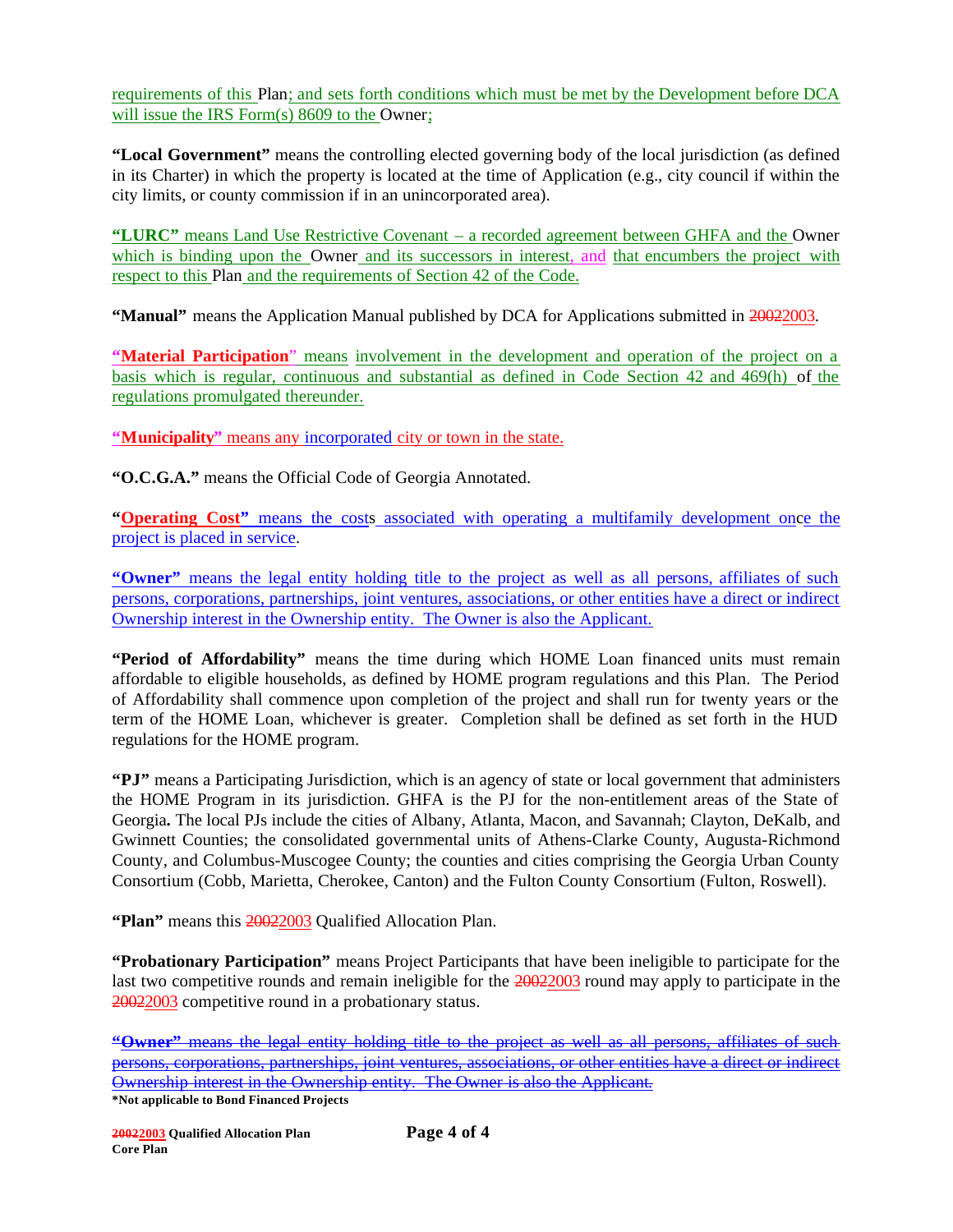**"Project Participants"** means the Owner, Developer, Management Company, and Consultants and Syndicator for a project for which an Application is submitted.

**"PHA"** means local public housing authority.

**"Rent Standards"** means the most recent AMI, FMR and UA issued by HUD.

**"Reservation of Funds"** means the securing of funding for a particular project proposal based on the understanding that the project will fully satisfy program and Plan requirements.

**"Rural Counties"** means those counties that are outside of the Metropolitan Statistical Areas (MSAs) as defined by the Census Bureau and shown in Exhibit A.

**"Scoring Criteria"** means the criteria detailed in Appendix II by which points are assigned for the purpose of Competitive Scoring.

**"Special Needs Households"** means the Homeless, Elderly, Older Persons, persons with disabilities (mental, physical, developmental), abused spouses and their children, persons with alcohol or other drug addiction, persons living with HIV/AIDS, and migrant farm workers.

**"State Credit"** means the Housing Tax Credit established by the Georgia General Assembly, as set forth in O.C.G.A. 48-7-29.6.

**"Threshold"** means the criteria described in Appendix I, which is the first phase of review for Applications submitted under the Plan. Only those Applications that meet the Threshold criteria will be advanced to the Competitive Scoring process of the Application evaluations.

**"Total Development Cost"** means the sum of all anticipated on site development costs that must be funded in order to complete the proposed project.

**"UA"** means the utility allowances as described in the Plan.

**"URFA"** means the Urban Residential Finance Authority.

**"USDA"** means the United States Department of Agriculture.

#### **Section 3. Legislative Requirements**

Federal Credit. O.C.G.A. 50-26-8(a) 32 gives GHFA certain powers and authority. As the agency administering the programs of GHFA, DCA is authorized to:

"… allocate and issue low income housing credit under Section 42 of the Internal Revenue Code of 1986, as amended, and to take all other actions and impose all other conditions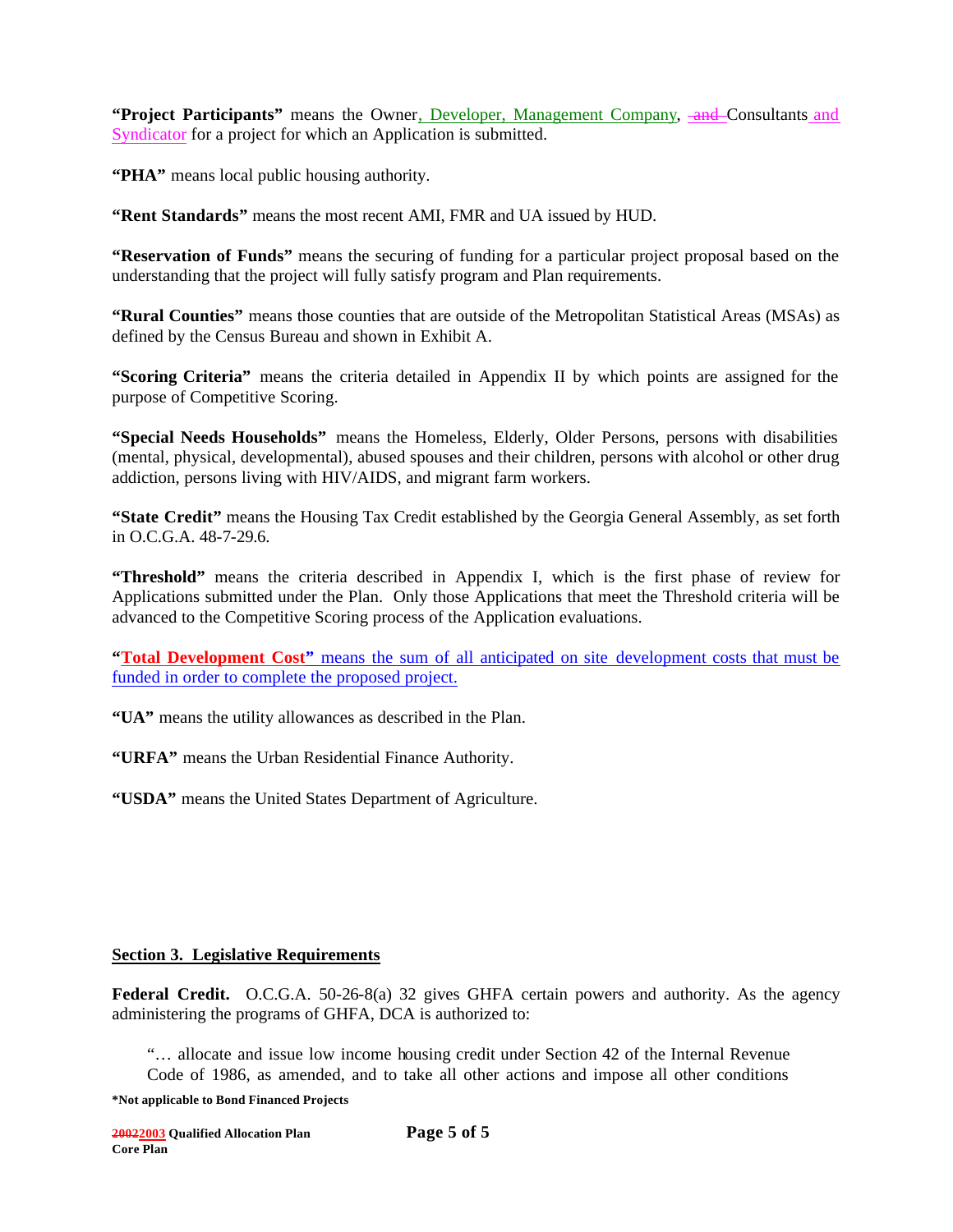which are required by federal law or which in the opinion of the agency are necessary or convenient to ensure the complete, effective, efficient and lawful allocation of and utilization of the low income housing credit program. Such conditions may include barring Applicants from participation in the tax credit program due to abuses of the tax credit program and imposing more stringent conditions for receipt of the credit than are required by Section 42 of the Internal Revenue Code…"

- A. Section 42 of the Code mandates that:
	- 1. Each state adopt an annual plan for Federal Credit allocation;
	- 2. The Plan applies to projects awarded Federal Credit from the state's annual allocation, and projects financed by tax-exempt bonds and eligible for Federal Credit outside of the annual Federal Credit allocations;
	- 3. Draft versions of the Plan are made available for public comment;
	- 4. After consideration of those comments, amendments are made to the Plan;
	- 5. The final Plan be approved by the GHFA Board and transmitted to the Governor for final review and approval.
- B. Code Section 42(m)(1) requires that each state:
- Set forth the project selection criteria appropriate to local conditions;
- Give preference in allocating Federal Credit to projects that:
	- 1. serve the lowest income tenants,
	- 2. obligate to serve qualified tenants for the longest time periods, and
	- 3. are located in Qualified Census Tracts, the development of which contributes to a concerted community revitalization plan;
- Establish procedures to monitor projects receiving Federal Credit for compliance with program provisions, and to notify the IRS of significant noncompliance issues; and,
- Consider the following in allocating Federal Credit:
	- 1. project location,
	- 2. housing needs characteristics,
	- 3. project characteristics,
	- 4. Applicant characteristics,
	- 5. tenant populations with special housing needs,
	- 6. public housing waiting lists,
	- 7. projects serving families with children, and
	- 8. projects intended for eventual tenant Ownership.

**State Credit.** DCA also administers Georgia's housing tax credit. The State Credit is applied in conjunction with the Federal Credit on a dollar-for-dollar matching basis. For each dollar of Federal Credit allocated, an equal amount of State Credit will be automatically allocated by DCA. This State Credit will be administered under the same rules and regulations prescribed for the Federal Credit supplemented by any rules, policies, or regulations established by the Georgia Department of Revenue. DCA will underwrite the combined Credit allocations to ensure that no development proposal is oversubsidized.

**<sup>\*</sup>Not applicable to Bond Financed Projects**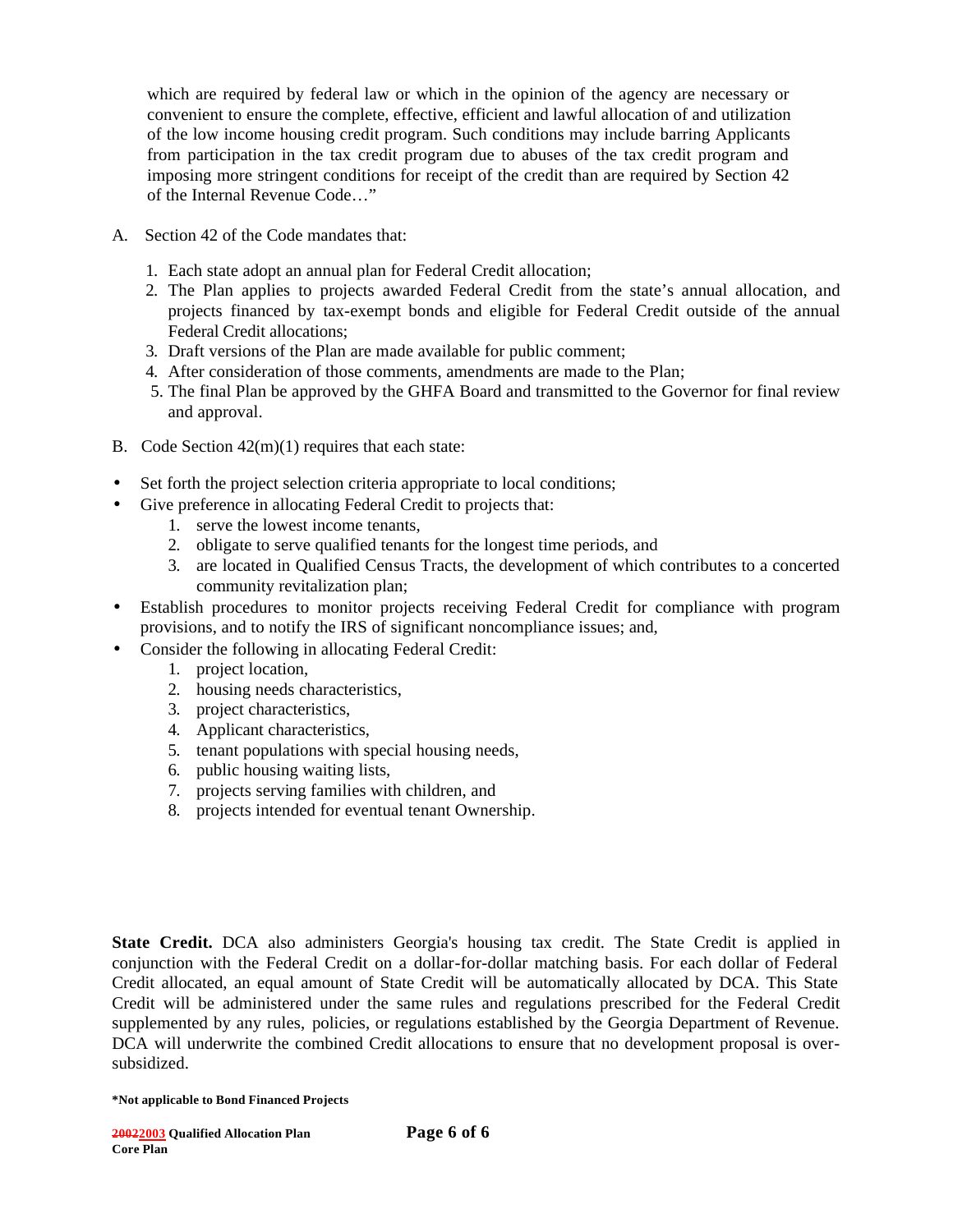**HOME Program.** The State's Annual Action Plan for FFY20022003 Consolidated Funds identifies the proposed distribution method, geographic allocation, and guidelines for meeting federal requirements for all HOME funded programs of the State. The HOME Program regulations require that each PJ distribute its HOME resources in accordance with the priorities and objectives outlined in its most current approved Annual Action Plan for Consolidated Funds prepared in accordance with established HUD regulations (24 CFR Part 91). The Annual Action Plan incorporates the Plan as the established policy and procedures for the State's review and evaluation of Applications for the HOME Rental Housing Loan Program. and CHDO Loan programs**.**

### **Section 4. Affordable Rental Housing Needs**

The State's Annual Action Plan identifies the housing needs of low and moderate income Georgians as follow:

- a. Households with incomes less than 60% of AMI;
- b. Special Needs Households, including:
	- the Homeless
	- Elderly Housing
	- Housing for Older Persons
	- persons with disabilities (mental, physical, developmental)
	- abused spouses and their children
	- persons with alcohol or other drug addiction
	- persons living with HIV/AIDS
	- migrant farm workers

 *Applicants are referred to the State's 20022003 Consolidated Plan for complete information regarding Georgia's housing needs.*

### **Section 5. Affordable Rental Housing Objectives**

The State's Annual Action Plan establishes priorities and objectives to improve affordable housing and community development opportunities across Georgia. This plan is guided by two major priorities of the State:

 1) To increase the number of Georgia's low and moderate-income households that have obtained affordable rental housing that is free of overcrowded and structurally substandard conditions.

 2) To increase the access of Georgia's Special Needs Households to a continuum of housing and supportive services which address their housing, economic health and social needs.

To achieve these mandates, DCA makes Federal and State resources available under this Plan to Applicants that support either of the following purposes:

- Provide quality affordable rental housing, designed to last at least through the Compliance Period and the Period of Affordability, in those areas of Georgia having the greatest need.
- Make available quality, affordable rental housing that incorporates supportive programs for Special Needs Households.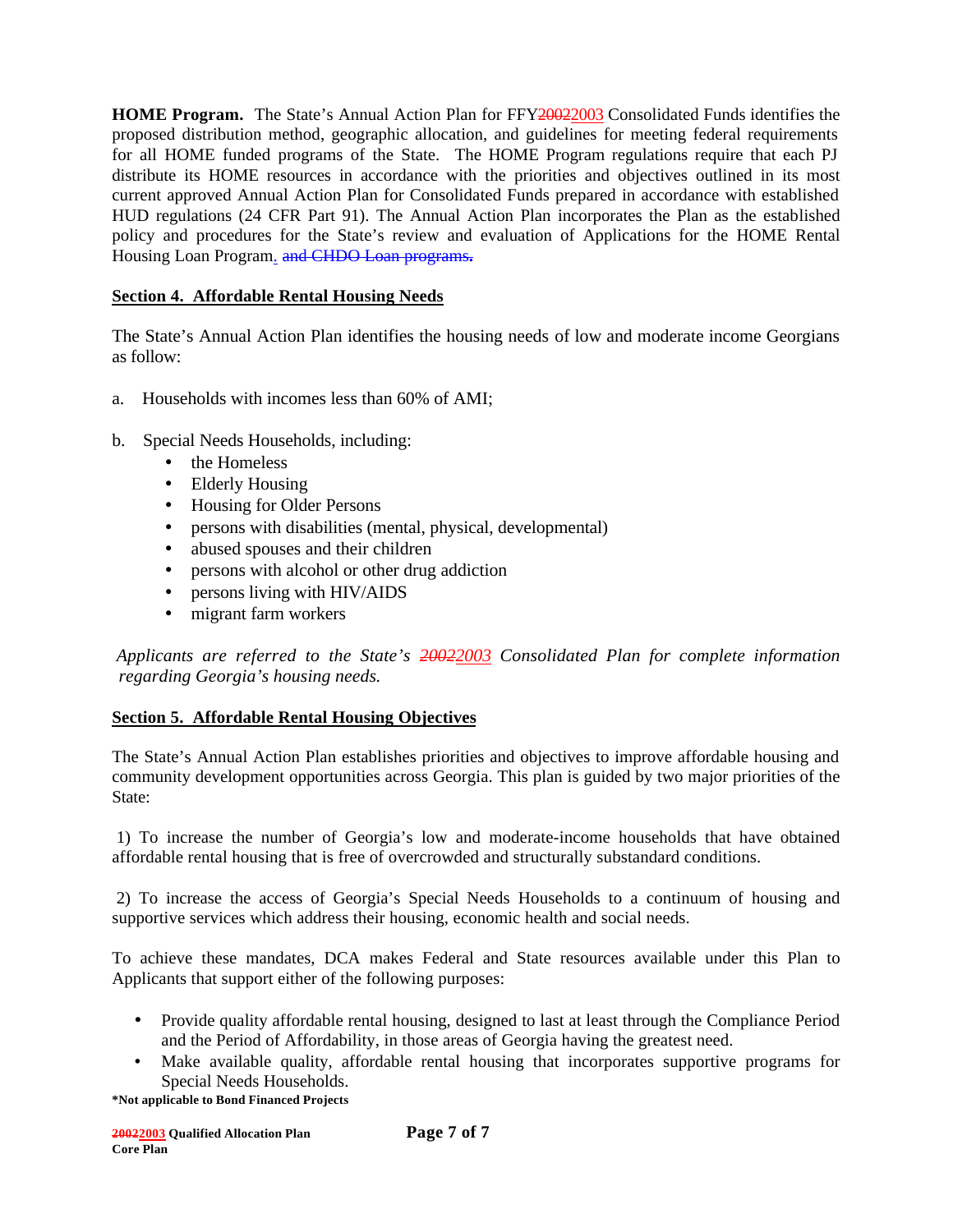### **Section 6. Affordable Rental Housing Priorities**

DCA is committed to making quality affordable housing available for low-income Georgians in all parts of the State. Accordingly, DCA will direct its financing resources as described under the Plan to those Applications that best address Georgia's affordable housing needs.

The Plan is designed to direct financing resources to affordable housing developments that:

- promote the revitalization of urban and downtown areas through renovation, re-building and/or new construction in infill areas.
- provide affordable housing in Rural Counties.
- provide affordable rental housing for families with children.
- incorporate smart growth concepts that focus on the maintenance of quality of life, management of the impact of growth, protection of the environment and a return to the more traditional, less automobile-dependent, development patterns.
- include neighborhood characteristics and services that encourage resource protection, land conservation, open space planning techniques and smart growth principles.
- incorporate energy efficient project design and site design through sustainable building techniques and protection of existing resources.

### **Section 7. Financing Resources – Credits**

**A. 9 % Federal Credit.** The annual Federal Credit dollar amount allocated to the State of Georgia equals \$1.75 multiplied by the federal government's estimate of Georgia's population and indexed for cost-of living adjustments. The amount of Federal Credit available for the 20022003 funding cycle will be comprised of the State's 20022003 Federal Credit allocation, returned Federal Credit, and any national pool Federal Credit available to the State less any Federal Credit forward committed. The total estimated amount of Federal Credit available for 20022003 is expected to be approximately \$13.714.7 million.

The Credits are available annually for a 10-year period. With certain exceptions, Owners may receive annual Credits of the discounted present value of 30% of the qualified basis for developments involving acquisition, and annual Credits of the discounted present value of 70% of the qualified basis for developments involving new construction or rehabilitation.

Allocation of Credits will be made through a Competitive Scoring Process as defined in Section 16 of the Plan. An Application for Credits must be submitted to DCA in accordance with the policies and timelines set forth in the Plan and must satisfy the Threshold Requirements set forth in Appendix I of the Plan. Complete Applications that meet the Threshold requirements described in Appendix I will be allowed into the Competitive Scoring Process as set forth in Appendix II.

**Maximum Project Credits Award.\*** No project will be awarded more than Seven Hundred Fifty Thousand and No/100 Dollars (\$750,000) of Georgia's annual Federal Credit authority and an equal amount of State Credit authority.

Set-Asides.<sup>\*</sup> This estimated amount of 9% Federal Credit available includes the following set asides:

**<sup>\*</sup> Not Applicable to Bond Financed Projects**

**<sup>\*</sup>Not applicable to Bond Financed Projects**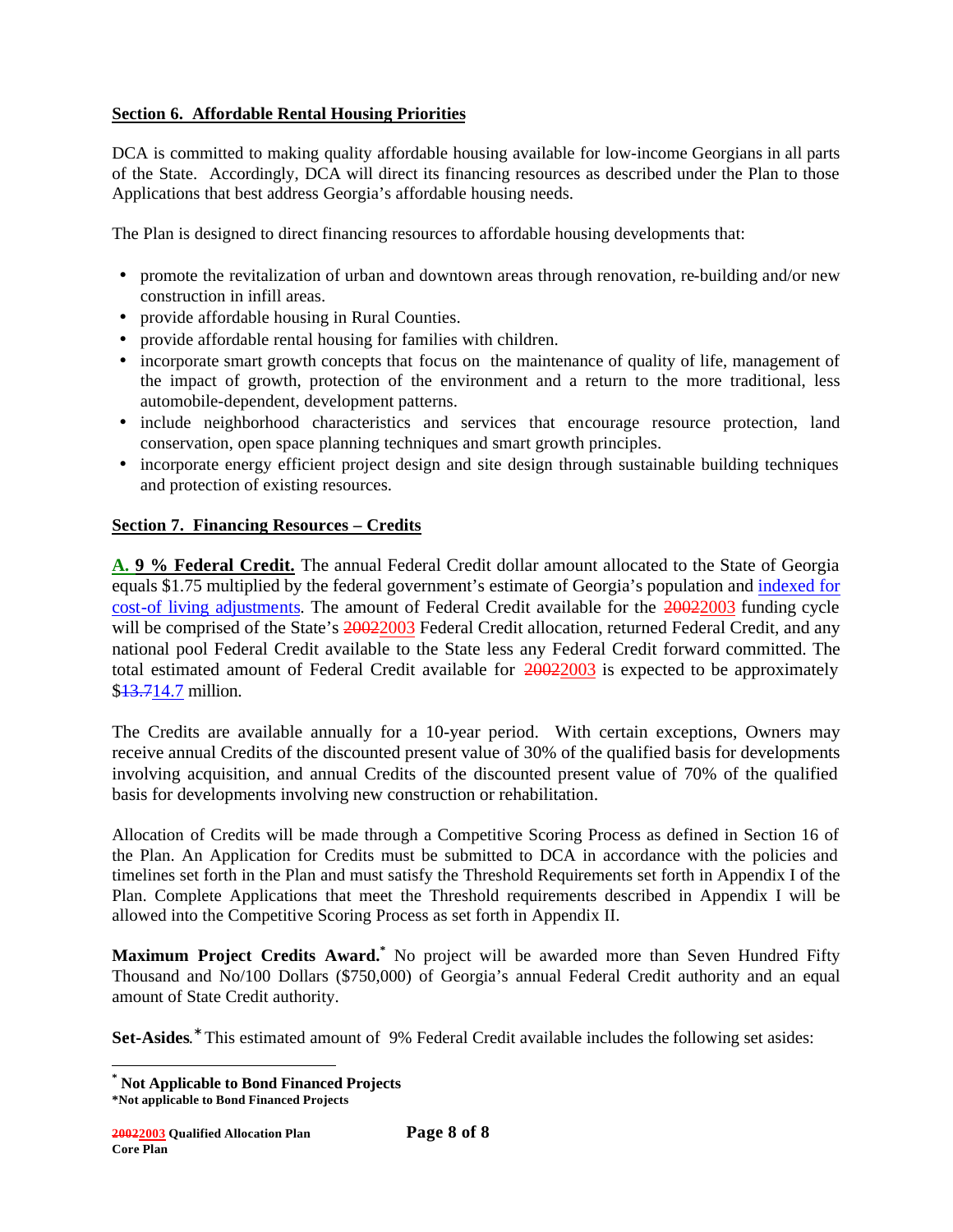- *Nonprofit Set-aside* 10% of the available Credits are set-aside for nonprofit-sponsored Applications pursuant to the Code. Qualified nonprofit organizations must materially participate in the project within the meaning of Section 469(h) of the Code and meet all requirements set forth in Code Section 42(h)(5).
- *Rural Set-aside* 30% of the available Credits will be set-aside for Applications proposing affordable housing developments in Rural Counties. Applications funded under the Rural County set-aside will receive preference in the allocation of Loans.

Note: If a nonprofit development in a Rural County is selected for funding, that project's funding will be counted towards meeting both the nonprofit set-aside and the Rural County set-aside.

**Carryover Allocations.** To qualify for Credits, a building generally must be placed in service during the year in which it receives an allocation. An exception is provided in the case where the Owner has expended more than ten percent (10%) of the reasonably expected basis in the building by the later of (1) the end of the calendar year in which the allocation is made, or (2) six months after receipt of the allocation. No project can receive more than one Carryover Allocation of 2003 Credits. If the Owner determines that more Credits are necessary to make the project financially feasible, the Owner may apply to DCA for additional Credits only under the Application process set forth in the Qualified Allocation Plan in the year the project is placed in service and the Owner applies for the IRS Form(s) 8609.

**Land Use Restrictive Covenant**. The Owner must execute and record GHFA's prescribed form of the LURC prior to final allocation as required under Section 42(h)(6) of the Code. The LURC shall reflect all representations made in the original Application and any changes made to the original Application that has been approved in writing by GHFA. The LURC will be drafted after GHFA's receipt of the certification of the 10% test, and must be recorded upon its execution. All construction and/or permanent financing for the project must be subordinated to the recorded LURC.

**B. 4% Federal Credit – Bond Financed Projects.** Tax Exempt bond financed projects may also be eligible for 4% tax credits which are not subject to the state volume cap as described in Section 42 of the Code.

An Application for Credits for Bond Financed Projects must satisfy all applicable requirements set forth in Appendix I, Threshold Criteria, of the Plan and all applicable requirements set forth in the Plan–in the Plan. The tax-exempt bond issuer is responsible for determining whether the project meets the Plan requirements.

In cases where the tax-exempt bond issuer requests that DCA make such a determination, DCA will issue its opinion as to the project's 4% Credit eligibility. The project must comply with the Plan in effect at the time of bond inducement. When the Letter of Determination is issued, DCA will establish a maximum tax credit amount for the project that can not be exceeded at final cost certification.

In making Application to DCA for a Letter of Determination, an Owner must complete the standard Application, as well as provide all supporting documentation necessary to meet all applicable

**<sup>\*</sup> Not Applicable to Bond Financed Projects**

**<sup>\*</sup>Not applicable to Bond Financed Projects**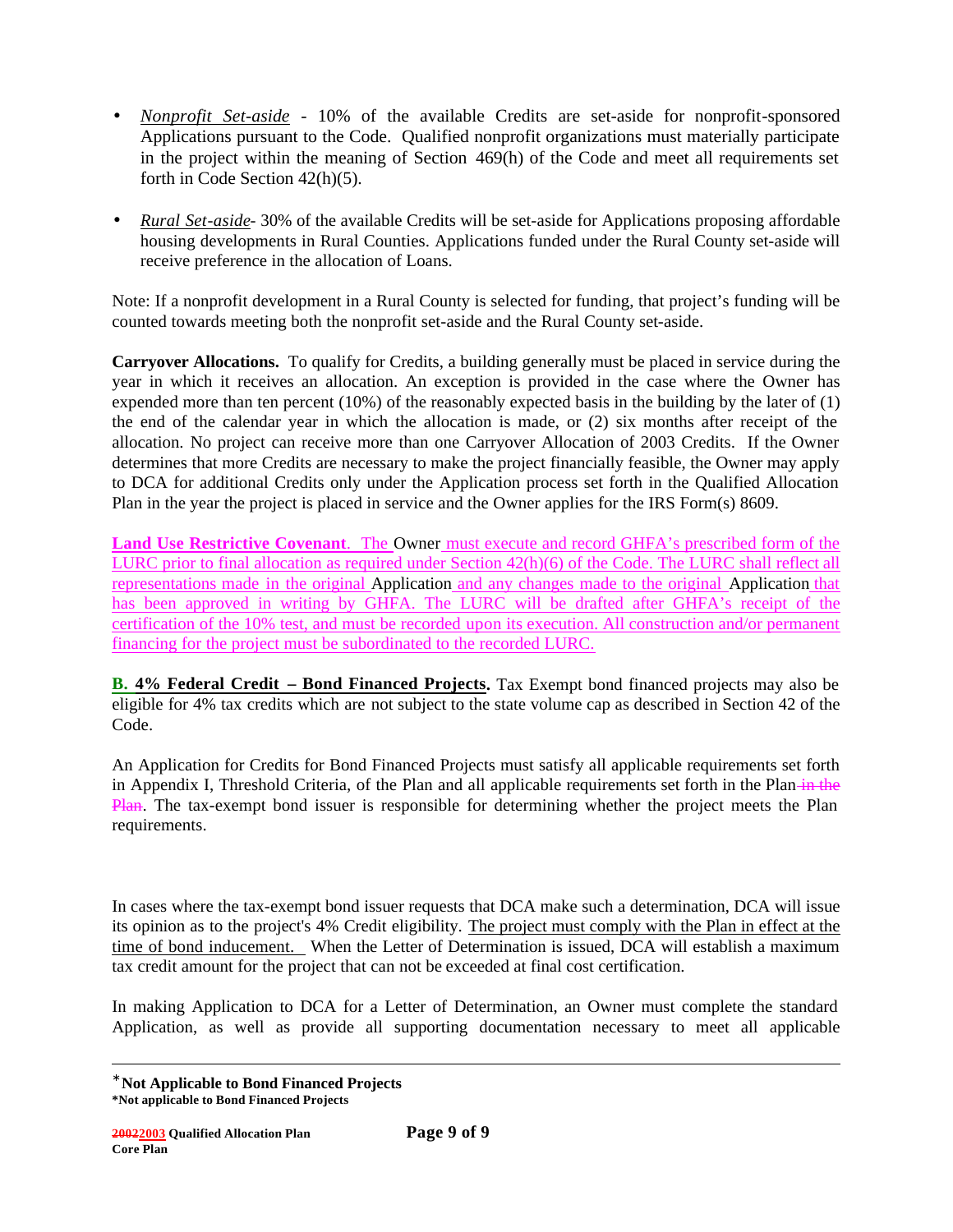requirements and pay the appropriate Application and other applicable fees. The Application must be submitted at least 60 days before bond closing. DCA will provide its opinion within 60 days of the receipt of a complete Application. All requests for architectural standard, operating cost, per unit cost and/or experience waivers must be submitted 30 days prior to Application submission.

In cases where the local issuer made the determination of eligibility, the Owner must still submit a complete Application to DCA as well as the appropriate Application fee and other applicable fees at the time of final allocation Application. Regardless of who makes the determination, no Form(s) IRS-8609 will be issued until DCA is satisfied that the project is eligible for the 4% Credit.

DCA's Application review will include, at a minimum, a financial feasibility evaluation, architectural review, a physical inspection of the property and an environmental review to ensure the quality of construction, and a compliance review to ensure adherence to state and federal requirements relating to the Credit and all applicable DCA policies, threshold requirements and Application submission requirements. DCA will make the final determination of the Credit amount.

Owners of projects receiving a Letter of Determination for Bond Financed Projects in 2003 must apply for Final Allocation and request for issuance of IRS form(s) 8609 by **February 15, 2006**. IRS form(s) 8609 for a project will be issued only once for the entire project as proposed in the Application. Form(s) 8609 will not be issued as buildings are placed in service.

DCA will not issue a favorable opinion or Form(s) IRS-8609 when an Applicant exhibits a continual pattern of noncompliance, or when the Applicant demonstrates an inability or an unwillingness to resolve noncompliance matters in a timely manner.

The Owner must execute and record GHFA's prescribed form of the LURC prior to final allocation as required under the Code. The LURC shall reflect all representations made in the original Application and any changes made to the original Application that has been approved in writing by GHFA. The LURC must be recorded upon its execution. All construction and/or permanent financing for the project must be subordinated to the recorded LURC.

**C. State Credit**. The annual State Credit dollar amount will equal that of the Federal Credit. The State Credit will be automatically allocated on a dollar-for-dollar basis with the Federal Credit (for both 9% and 4% Federal Credit) and will be available for the same time period discussed above. The Federal and State Credit may be bifurcated and sold to separate investors.

### **Section 9. Financing Resources – HOME Loans\***

**Resources Available.** HUD annually allocates HOME funds to state and larger local governments. The Federal Fiscal Year (FFY20022003) HOME allocation is expected to be available to the State on **July 1,**  20022003, following approval of the Annual Action Plan for FFY20022003 Consolidated Funds (Annual Action Plan). In the event FFY 20022003 HOME funding is not made available to the State, DCA will not be obligated to provide any HOME Loans to Applicants.

**<sup>\*</sup> Not Applicable to Bond Financed Projects**

**<sup>\*</sup>Not applicable to Bond Financed Projects**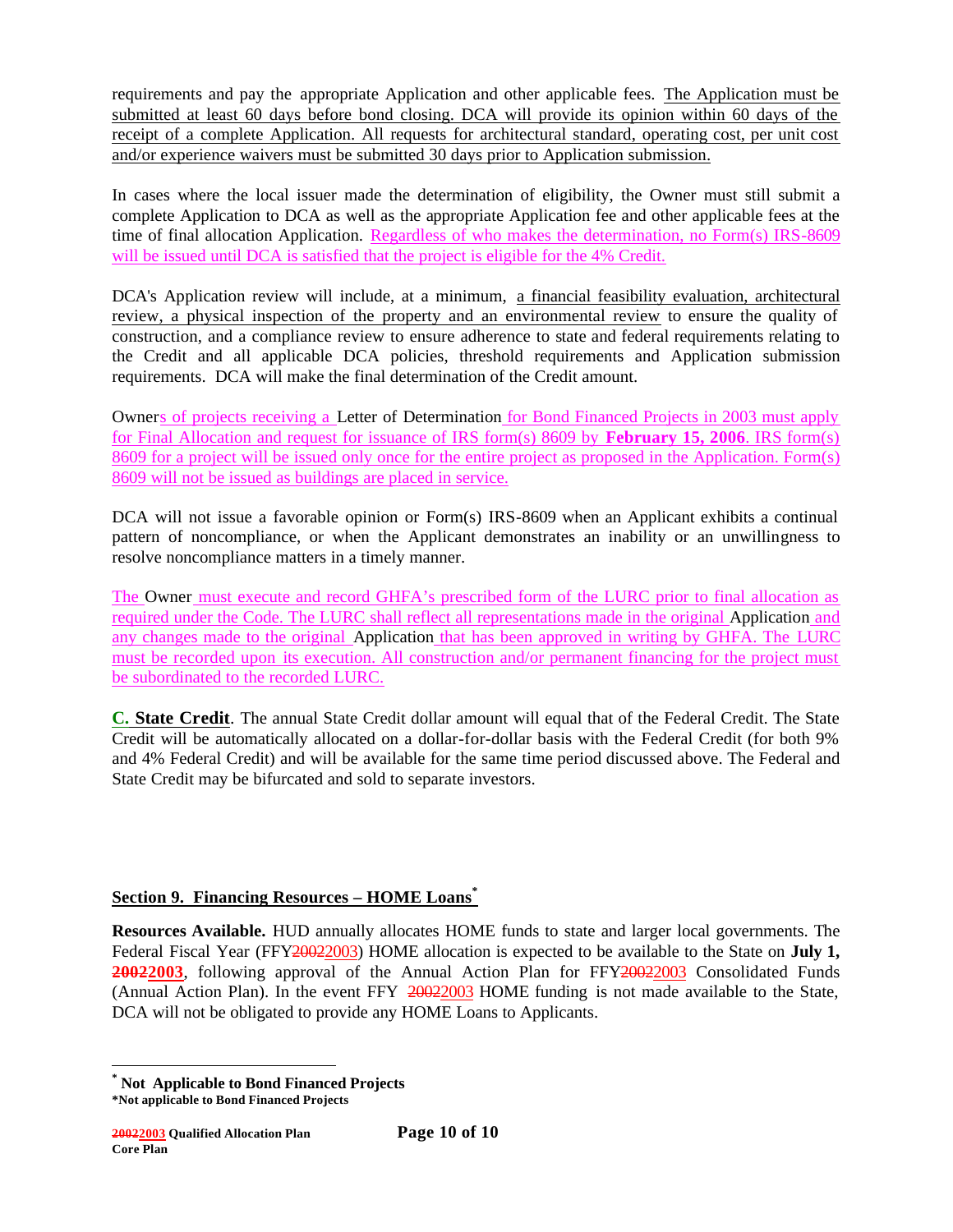As of the date of publication of the Plan, approximately thirteen million dollars (\$13,000,000) is expected to be available for HOME Loans under the Plan. DCA reserves the right to adjust the amount of HOME funds available for HOME Loans pending final notification from HUD of its FFY20022003 HOME allocation and DCA's determination of the funding needs of all of its HOME-funded programs as described in the Annual Action Plan for FFY 20022003 Consolidated Funds.

**CHDO Loan ProgramSet-aside.** Fifteen percent (15%) of the State's total FFY 20022003 HOME allocation will be set aside for projects owned by nonprofits that have been pre-qualified by DCA as CHDOs. All or part of the CHDO set-aside will be met with funding under this Plan. HOME funds awarded to CHDOs under other DCA programs may also count towards this set-aside. CHDOs funded under this Plan must act as sole or joint Owners of newly constructed or rehabilitated rental housing for occupancy by low and very low-income households as set forth in the Plan, the Manual, and the HOME regulations.

All HOME Loans made to CHDOs under this Plan are collectively considered the CHDO Loan Program. Organizations seeking funds under the CHDO Loan ProgramSet-aside may apply for funding to cover pre-development expenses through DCA's CHDO Pre-Development Loan Program. Information on the Pre-Development Loan Program is available on DCA's website or by calling DCA at (404) 327-6881.

In the event HOME Loan funds remain unallocated after the Competitive Scoring process described in the Plan is complete, DCA reserves the right to apply the remaining HOME Loan funds to other DCA programs at its sole and absolute discretion. Further, DCA reserves the right to adjust the amount of HOME funds allocated to the HOME Rental Housing Loan and CHDO Loan ProgramsSet-Aside in its sole and absolute discretion.

**HOME-Funded Project Location.** Applicants will be awarded HOME funds only if the proposed project is located outside of the political boundaries of any local PJ. Two exceptions to the non-PJ location requirement are:

- ? Those organizations applying to the CHDO Loan Program, and
- ? Those Applicants whose project will serve a Special Needs Households population and receives points as a Special Needs Households Project (does not include Elderly Housing and Housing for Older Persons projects).

**Maximum HOME Loan.** The maximum HOME Loan will be \$2 million per project, except that projects located in Rural Counties will be eligible for loans up to \$2.8 million if no other lender is involved or a second lender agrees to a second-lien position.

**HOME Loan Terms.** The following provisions are applicable to projects awarded HOME Loans**:**

- Applicants requesting permanent HOME Loan financing must also use HOME Loans for construction financing.
- Construction loans will be made in an amount sufficient to cover hard construction costs only, but not to exceed the lesser of 90% of unrestricted appraised market value or \$2 million in non-Rural Counties or \$2.8 million in Rural Counties.
- The minimum loan amount is \$100,000 or \$1,000 multiplied by the number of HOME funded units, whichever is greater.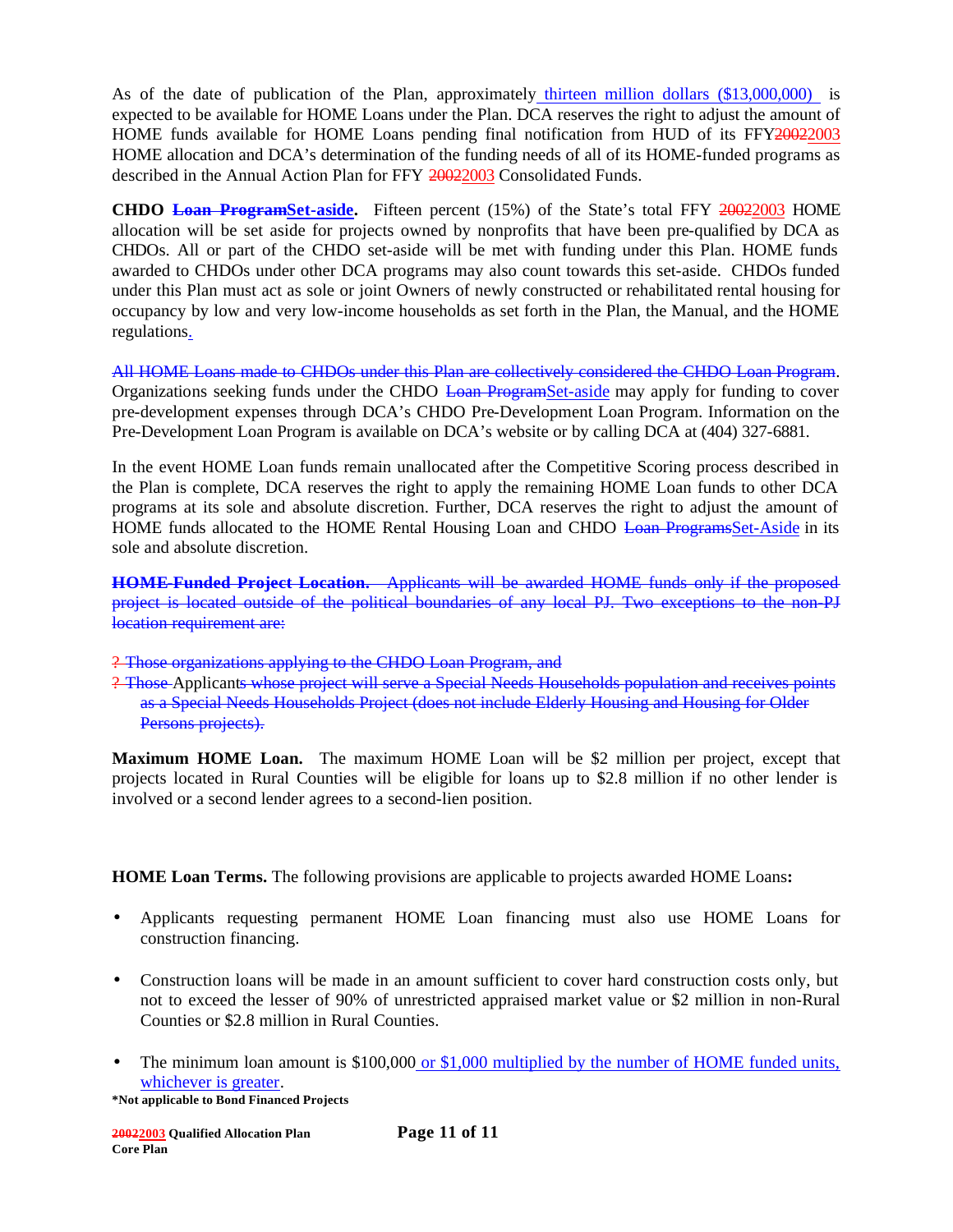- No interest will be charged during construction loan period.
- Construction loan terms will be set depending upon the projected construction and lease-up schedule.
- HOME Construction loans will convert to HOME permanent loans in the exact amount of HOME construction financing being retired.
- The interest rate on the permanent loan will be no less than 1%, but DCA reserves the right to adjust this rate at its sole and absolute discretion.
- Repayment schedules will vary depending upon projected economics of the development.
- In general, permanent HOME Loans will be fully amortizing, with a maturity and amortization period ranging from 15 to 30 years.
- DCA reserves the right, at its sole and absolute discretion, to adjust the term according to its own underwriting projections and all applicable policies and procedures.
- Non-amortizing Balloon Loans are available for projects in Rural counties and for all Special Needs Projects throughout the state applying under the Special Needs Housing Tenancy Characteristics in Section 3B of Appendix II, Scoring Criteria. In such cases the term will be set by DCA with monthly payment and interest payments determined by DCA's underwriting projections and a balloon payment due at maturity.
- Written agreements shall be entered into between GHFA and the borrower.
- HOME Construction Loan proceeds will be disbursed on a draw basis during the construction period. The HOME loan documents will describe the policies and procedures for obtaining a draw.
- HOME Loans must will be scheduled to "convert" to permanent loans within twenty-four months of HOME loan closing and upon the satisfaction of certain conditions outlined in the loan documents.

### **Section 10. Policies\***

Policies governing the administration of the Credits and HOME Loans are found throughout the Plan, the Manual, the Compliance Manual, and other documents published by IRS, HUD, and DCA. Included in this section of the Plan are policies to which DCA wishes to draw specific attention. In no way, however, should exclusion of a policy from this section be construed to limit its applicability to funding resources allocated under the Plan. DCA reserves the right to formulate new policies to address operational issues that may arise during the course of the funding cycle.

**<sup>\*</sup>Not applicable to Bond Financed Projects \* Sections that apply to HOME only are not applicable to Bond Financed Projects**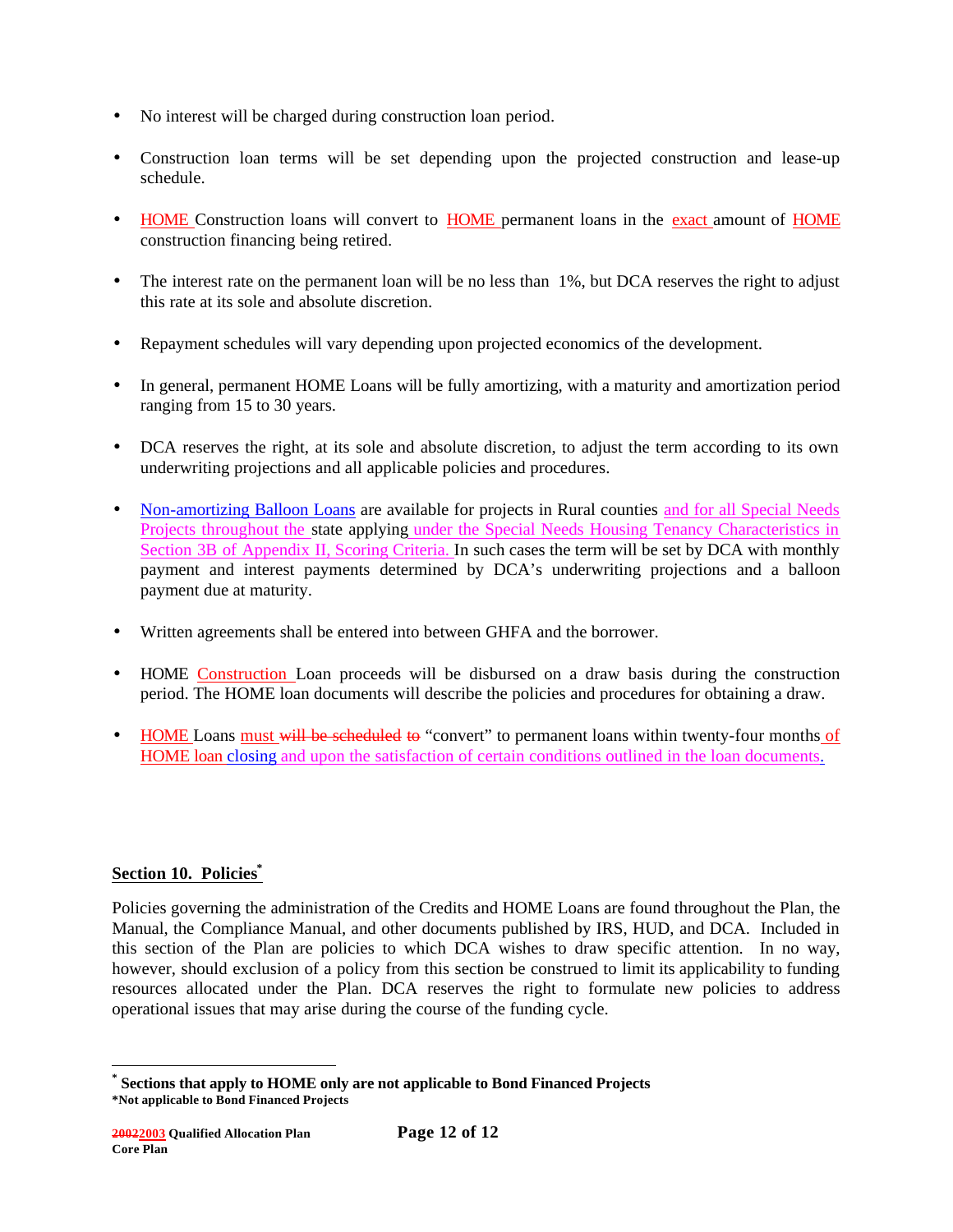**General Requirements.** Generally, a project must:

- be supported by market demand as determined by DCA;
- meet DCA feasibility and viability standards;
- meet DCA site and construction quality standards;
- demonstrate readiness to proceed to loan closing and commencement of construction (with funds available to cover project costs during construction) and lease-up;
- evidence of proper zoning and infrastructure;
- identify sources of funds to pay for any amenities or services proposed, and;
- consist of an Ownership, development, and management team without a history of significant noncompliance problems.

### **(Program Applicability is Indicated as "Credits" "HOME" or "Both")**

- *Annual Operating Expenses.* Annual budgeted operating expenses, excluding reserve contributions, must be no less than \$3,000 per unit for urban projects, \$2,600 for Rural County projects, and \$2,000 for Rural County projects that include USDA loans as a funding source. (The lower amount for an USDA project is allowable due to USDA's other more restrictive underwriting policies.) However, DCA reserves the right to determine the reasonableness of budgeted operating expenses. DCA will consider waivers for projects that can clearly demonstrate that annual operating costs can be reasonably maintained at a lesser amount. Approval of such waivers shall be at DCA's sole and absolute discretion. Requests for waivers and fees shall be forwarded to DCA on or before **March 1 March 15, 20022003**, to the attention of the Director of the Office of Affordable Housing. For Bond Financed Projects, request for waivers and fees must be forwarded to DCA no later than 30 days prior to Application submission. **(Both)**
- *Assumptions for Building Basis*. For purposes of underwriting acquisition Credits, the building basis must be limited to the lesser of the sales price or the appraised value of the building(s). **(Credit)**
- *Assumptions for Land Purchase.* The cost assumed for acquisition of land and existing buildings will be limited to the lesser of the sales price or the appraised "as-is" value. **(HOME)**

For Applications where there is an Identity of Interest between the buyer and seller an appraisal no more than 6 months old and prepared by a MAI appraiser must be submitted with the Application as a basis for the determination of the appropriate sales price. The appraisal must provide separate valuations for the land and existing buildings. **(HOME) (Both)**

• *Builder Cost Limitations.* Builder's overhead, general requirements, and builder's profit are limited to percentages of the total construction contract (net of builder's overhead, general requirements, and builder's profit) as follows: Builder's overhead – two percent (2%); General Requirements (including cost for Payment and Performance Bonds) – Six Percent (6%); and Builder's profit – six percent  $(6%)$ . For Applications where there is an Identity of Interest between the owner and contractor or the owner and developer, the cost of obtaining a letter of credit or a construction loan in lieu of the payment and performance bond must be included in the general requirements. **(Both)**

**<sup>\*</sup>Not applicable to Bond Financed Projects**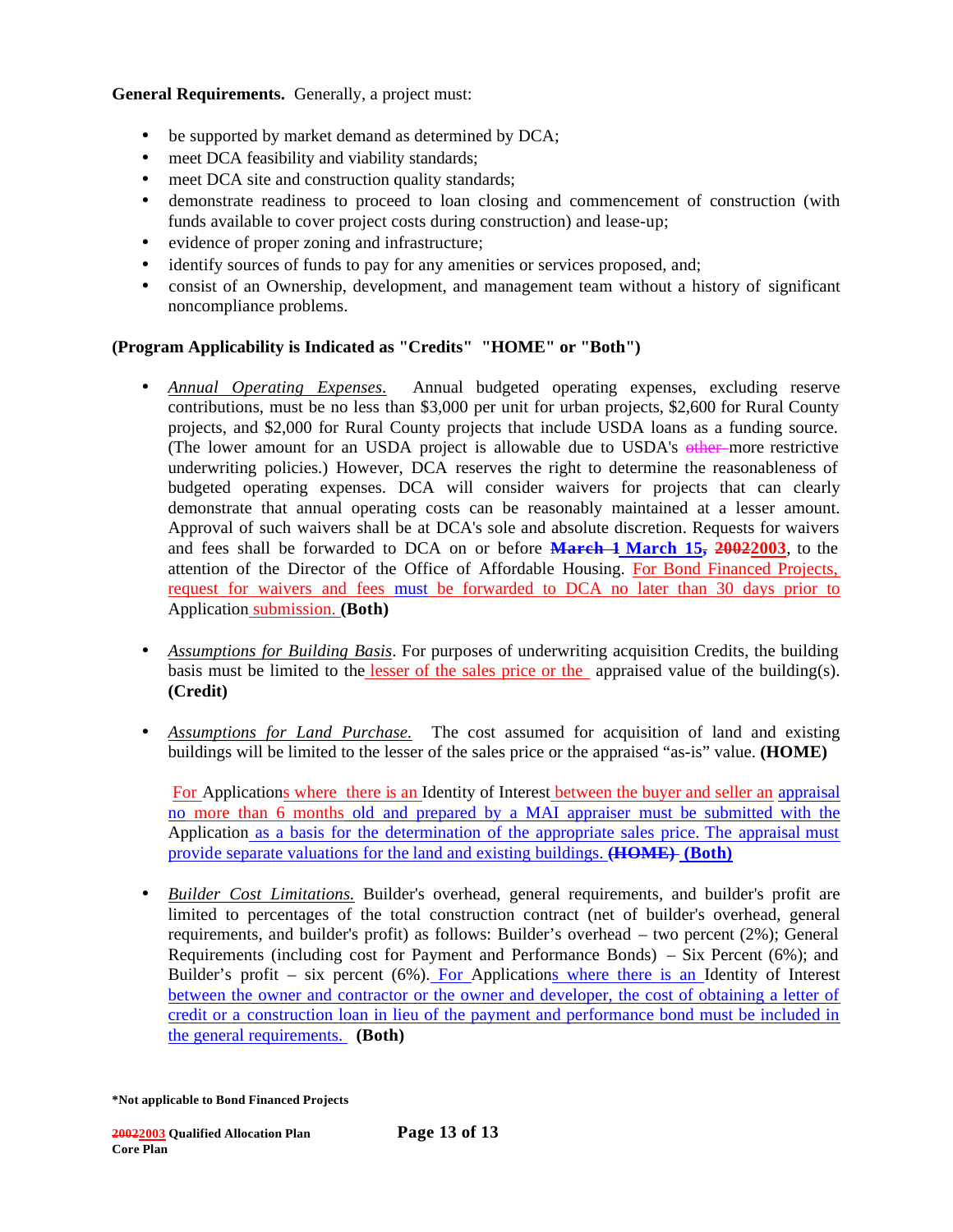• *Construction Contingency*. The construction contingency amount must be at least 2% but no greater than 5% of the total construction cost for new construction projects. For rehabilitation projects, the construction contingency amount must be at least 5%, but no greater than 7% of the total construction hard cost. DCA reserves the right to adjust development budgets in this regard, for underwriting purposes, in its sole and absolute discretion. **(Both)**

To the extent feasible, DCA funds should be allocated to cover disbursements from the construction contingency. Regardless of how the contingency is funded, DCA must approve all change orders. Any unused balance in the construction contingency at the time of HOME Loan conversion from construction to permanent must be used to reduce the principal amount of the HOME Loan or the senior lender loan as appropriate, with the monthly principal and interest payments adjusted accordingly. **(HOME)**

- *Contract Bidding and Bid Bonds.* Owners are not required to solicit bids for construction contracts to be financed with DCA HOME Loans, and bid bonds are not required when bids are solicited, unless otherwise required by law. However, prior to closing a HOME Loan, DCA must approve both the general contractor and the contract documents; DCA will not close a Home loan unless the approved contract with the general contractor has been fully executed. **(HOME)**
- *Construction Hard Cost Financing.* HOME Loan funds can be used to finance only construction hard costs. Soft costs, acquisition costs and other project costs must be financed by other financing sources. (Not applicable to CHDO Predevelopment Loans). HOME Loan Applications that also received a CHDO Predevelopment Loan. **(HOME)**
- *Construction Loan Recourse.* All construction loans will be full recourse against the borrower and/or the principals of the Ownership entity until full and final completion of the project as determined by DCA. **(HOME)**
- *Consultant Portion of the Developer Fee.* The Consultant's Fees will be limited to no more than 20% of the Developer Fee. The Consultant's Fee cannot be claimed if the Consultant has an identity of interest with the Owner or Developer of the Project **(Both)**
- *Conversion*, Projects receiving HOME Loans must be scheduled to convert within twenty fourmonths of the HOME construction loan closing**. (HOME)**
- *Debt Coverage Ratio.* The debt coverage ratio for all tangible debt after funding expenses and other required reserve funding must be between 1.10 and 1.30 for the first full year of operation. For purposes of determining the debt coverage ratio, the deferred Developer Fee will not be considered tangible debt. The debt coverage ratio cannot drop below 1.10 during the 15-year Compliance Period, HOME Loan term, or the Period of Affordability, whichever is longer. The Credits and/or HOME Loan amount may be reduced if DCA's underwriting indicates a debt coverage ratio greater than 1.30 in the first full year of operation. **(Both)**
- *Developer Fee Limitation.* DCA restricts the maximum Developer Fee as follows: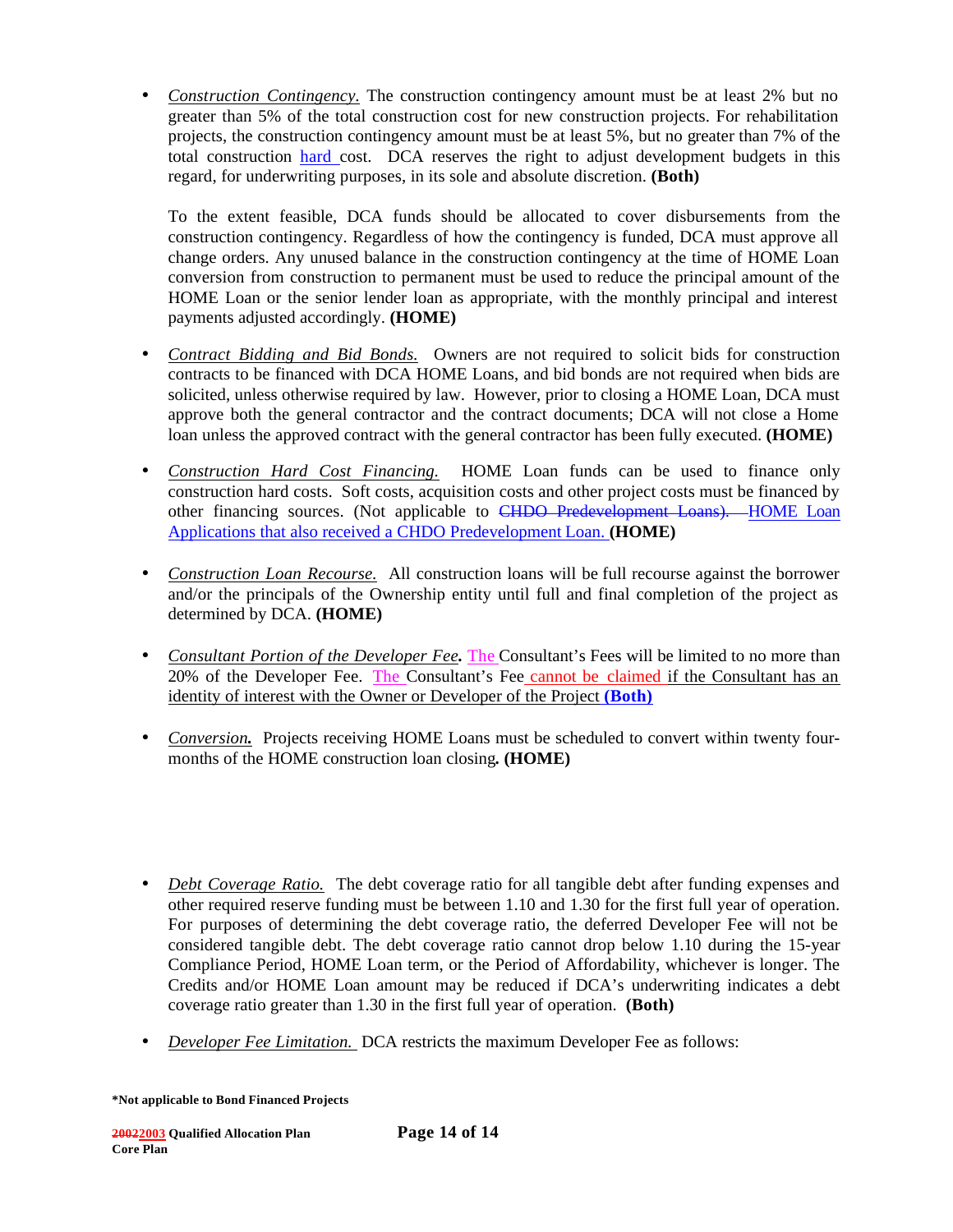15% of Total Development Costs less the budgeted Developer Fee and the cost of land. For acquisition and rehabilitation projects, the Developer Fee on the rehabilitation portion will be limited to 15% of the total development costTotal Development Cost less the budgeted Developer Fee, the acquisition cost of the buildings, and the cost of land.

When an Identity of Interest exists between the Developer and the generalthe general contractor, the maximum Developer Fee is restricted to 15% of the total development costTotal Development Cost less the cost of the land, the budgeted Developer Fee, and the builders profit. If the Application budgets a Developer Fee of less than 15%, the percentage proposed will be substituted for 15% in determining the maximum Developer Fee.

Consultant's Fees and, any working capital, rent up reserves and operating reserves held for less than the term of the loan, are considered part of the Developer Fee. **(Both)** 

• *Developer Overhead and Consultant Fees.* The amount of the **developerDeveloper's** overhead and Consultant's Fee (if applicable) that can be drawn during construction must not exceed the lesser of (1) 20% of the maximum allowable Developer Fee, or (2) 50% of the total Developer Fee requested. None of the **developerDeveloper's** profit will be disbursed until all DCA conversion conditions have been met and the HOME Loan for construction has been converted to a permanent loan. These disbursement conditions will be reflected in the HOME Loan  $d$  documents and in an agreement with any other funding source $(s)$  that will be funding these line items. **(HOME)**

### • *Distribution Across Unit/Bedroom Sizes*

*1. Rent.* Projects with a multi-tiered rent structure must distribute the rents equally across unit sizes and buildings. These units need not be fixed but may float in the same way high HOME rent and low HOME rent units may float within a project. (**HOME) (Both)**

*2. Accessibility*. To the maximum extent feasible, accessible units must be distributed through the project and site so as not to limit choice. **(Both)**

- *Final Draw.* The final payment of funds shall be made at the time of substantial completion of construction, to be evidenced by submission of all items on the DCA form "Requirements for Final Draw", including but not limited to: final payment request in AIA form, copies of all certificates of occupancy for all buildings, final lien waivers, construction Consultants' final inspection, and approval for release of funds. **(HOME)**
- Fixed or Floating Unit Designation. For properties with both HOME assisted and non- HOME assisted units, the Applicant must select "fixed" or "floating" units at the time of loan commitment. When HOME assisted units are "fixed", the specific units that are HOME assisted (and, therefore, subject to HOME rent and occupancy requirements) are designated and will never change. When HOME assisted units are "floating", the units that are designated as HOME assisted may change over time as long as the total number of HOME assisted units in the project

**<sup>\*</sup>Not applicable to Bond Financed Projects**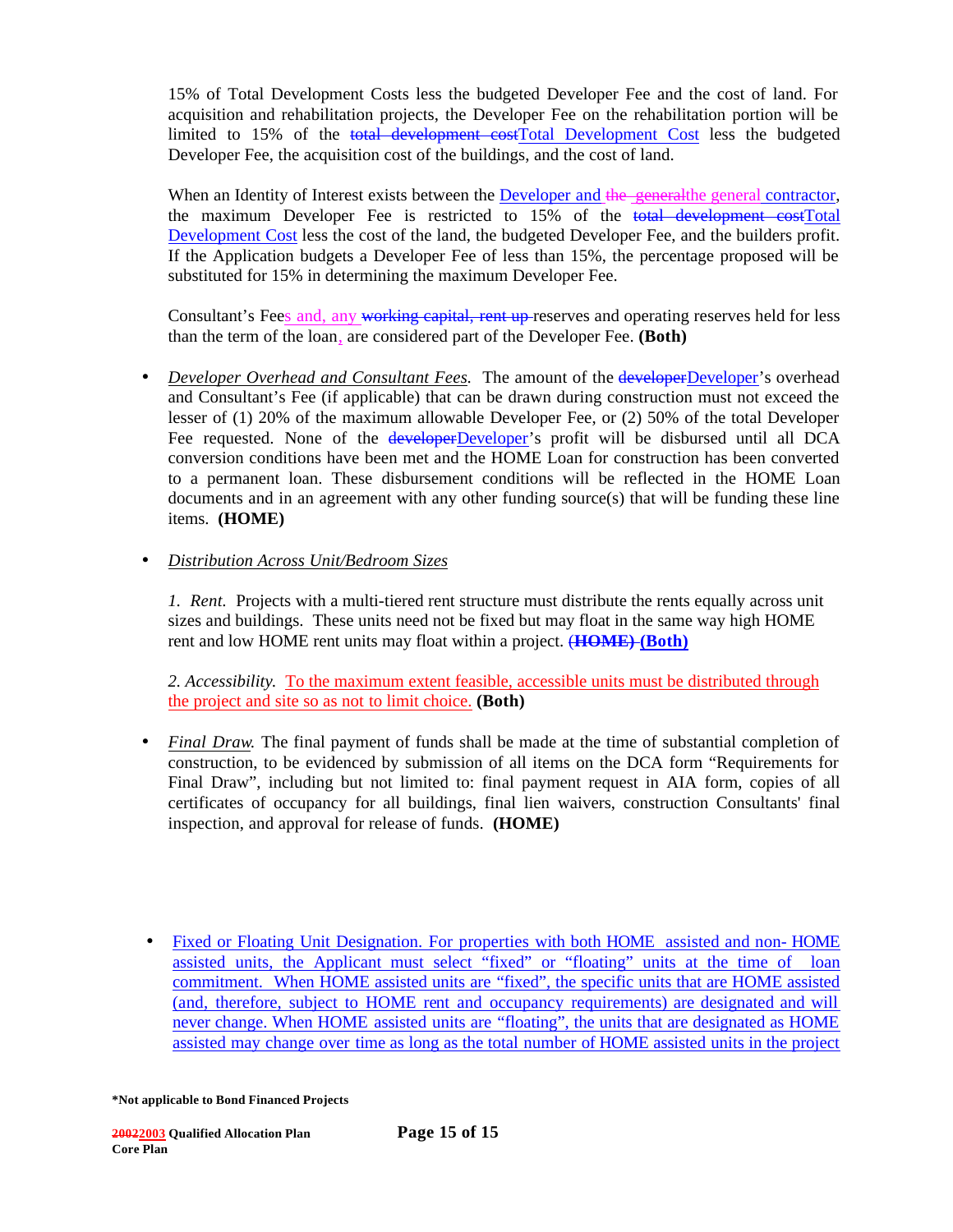remains constant and the HOME assisted units remain comparable to the non assisted units over the affordability period in terms of size, features and number of bedrooms. **(HOME)**

• *Employee Unit Designation*. For Applicants electing to house management, security, or maintenance personnel in a project unit, the employee unit can be either designated as part of the residential unit count or as part of the common space. If the employee unit is designated as part of the residential unit count, and is also designated as a low-income unit, it must be occupied by an income eligible household that may be the on-site management, security or maintenance personnel and rent can be charged or collected by the Owner for this unit. If the employee unit is designated as part of the common space, it need not be occupied by an income-eligible household, but must be occupied by a full time on-site manager, security or maintenance personnel. No rent can be charged or collected by the Owner for a unit designated as common space. **(Both)** 

### • *Identity of Interest.*

1. Contractor- If there is an Identity of Interest between the Owner and the contractor or the Developer and the contractor, a third party front-end analysis of the construction costs will be commissioned by DCA during the DCA underwriting period. Additionally, industry standards for such Owner-provided construction services shall be used to determine reasonableness for the services. **(HOME)**

2. Project Participant- Identity of Interest between any project participant and the construction and/or permanent lenders is prohibited. **(Both)**

3. Other Provider - If there is an Identity of Interest between the Owner and any other provider of service, material, or supplies, three (3) bids must be submitted to DCA. Such Ownersupplied services, materials, or supplies must not exceed the amount ordinarily paid for the service, material, or supply. **(HOME)**

• *Intercreditor Agreements.* When DCA is not the only construction lender on a project, an intercreditor agreement shall be executed with the other lenders to ensure DCA's required involvement in all significant aspects of the administration of the construction loans.

At a minimum, the intercreditor agreement should contain at least the following essential elements:

- 1. An approved development cost budget indicating the source(s) of funding for each line item;
- 2. A process and timetable for reviewing and approving change orders to the construction contract;
- 3. A process and timetable for reviewing and approving draw requests, including site inspection and documentation standards;
- 4. A process and timetable for amending the approved development cost budget**;**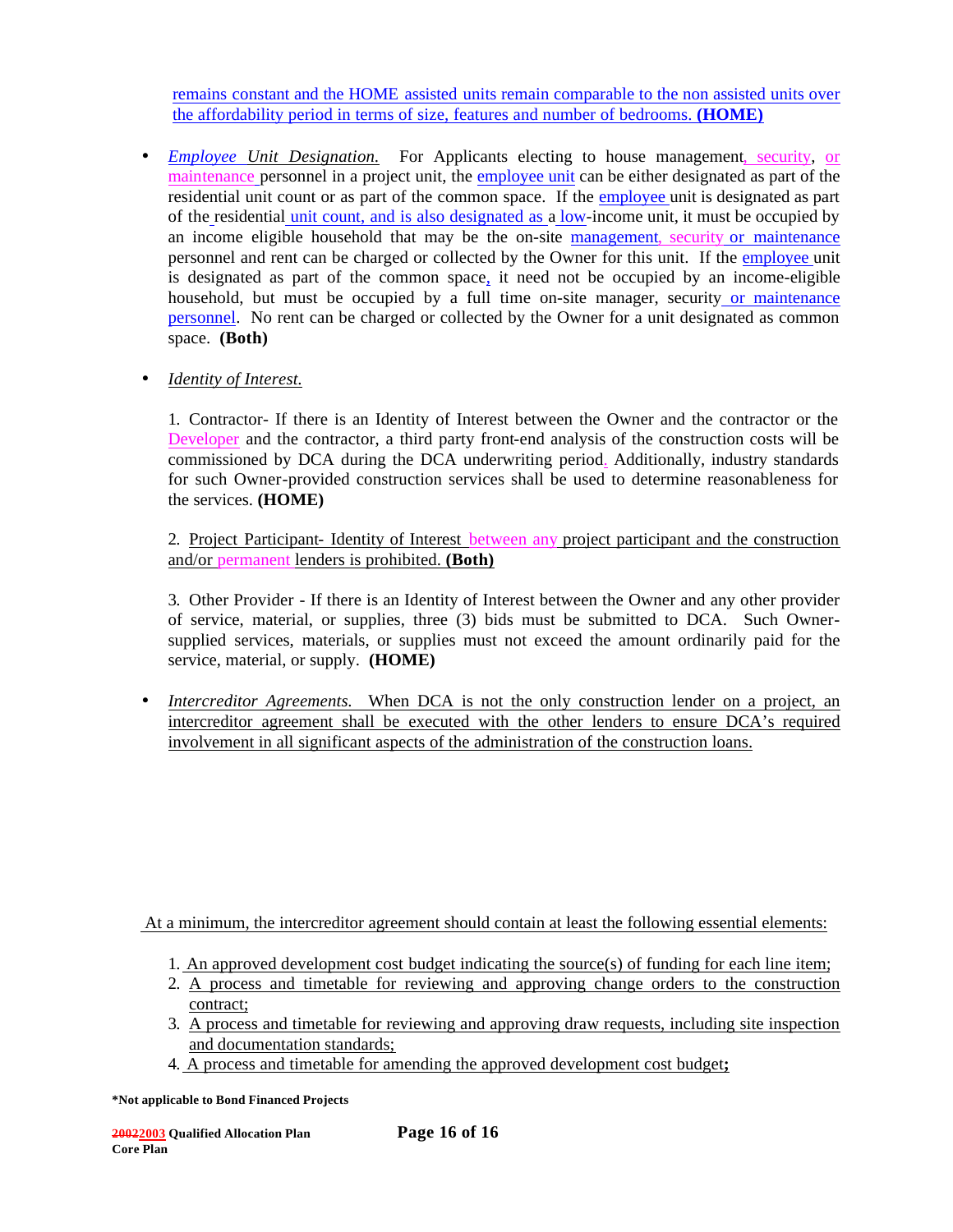5. Limitations on disbursements for Developer Fee (Owner's profit and risk) and Consultant fees; and,

6. Other matters, such as subordination of one lender's interest to another lender's interest*.*  **(HOME)** 

- *Land Use Restrictions.* When there is more than one financing source imposing land use restrictions on a project, e.g., a HOME Loan and Credits, there may be restrictions from one program that are more restrictive than similar restrictions in the other program(s). In such instances, the most restrictive requirements will apply to the project. **(Both)**
- *Market Studies***.** Applicants seeking 9% Credits and HOME Loans must pay a fee that includes the cost of a market study to be commissioned by DCA. Applicants must pay this fee at the time of Application Submission. The resulting market study is the sole property of DCA. However, after the Competitive Scoring process is complete and reservations have been announced, each Applicant will receive one copy of their respective **project's** projects market study. **(BOTH)**\*

In accordance with federal law enacted in December 2000, Applicants applying for 4% Credits involving Bond Financed Projects must submit a market study prepared by a disinterested thirdparty analyst approved by DCA.

- *Non-Amortizing Loans--Excess Cash Flow.* For all permanent non-amortizing HOME Loans, one-half of the after-debt-service cash flow (minus audit fees) will be deposited into an interestbearing account approved and jointly controlled by DCA, which will be used for principal reduction or capital improvements. These funds (with the exception of those approved by DCA for capital improvements) must remain in the account until the HOME Loan is repaid. **(HOME)**
- *Non-Amortizing Loans—Future Market Value.* In the case of a non-amortizing HOME Loan, DCA will require a projection from the appraiser of the future market value of the property at the maturity of the HOME Loan. This value will be used by DCA to determine the likelihood of retirement of the outstanding balance by refinance or resale of the property. The future market value of the property must be greater than the projected outstanding DCA HOME Loan balance at maturity in order for the HOME Loan to be considered financially feasible. In the case of a non-amortizing HOME Loan, the outstanding interest and a portion of the principal must be paid every year. **(HOME)**
- *Operating Deficit Reserve.* All developments financed in whole or in part with HOME Loans must budget for and fund an operating deficit reserve in an amount of no less than six times the secured monthly debt service to lenders plus no less than six months projected operating expenses. The funding of the operating deficit reserve must be completed prior to the permanent HOME Loan conversion. If drawn upon, no further distribution to Owners will be authorized until such time as the operating deficit reserve is restored to full funding.

**\*Not applicable to Bond Financed Projects** The operating deficit reserve must be held by DCA or the senior lender and must remain in place for the term of the HOME Loan or the Period of Affordability, whichever is longer. With the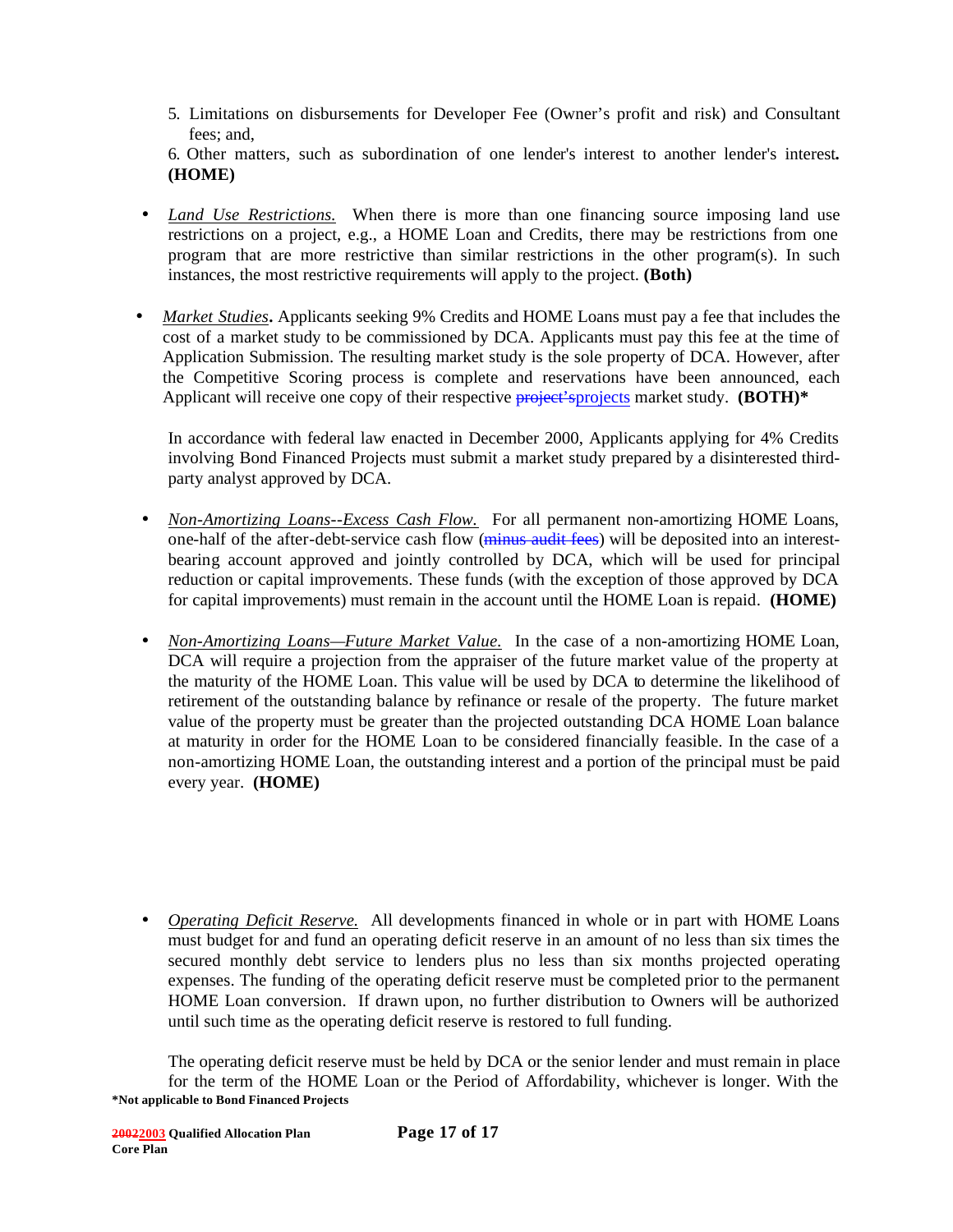exception of instances in which Fannie Mae is the sole senior lender, if DCA is a subordinate lender, but makes a HOME Loan in an amount greater than the senior lender, DCA must hold the reserves. All withdrawals from the operating deficit reserve must be requested in writing and approved in advance by DCA. Interest earned on the operating deficit reserve account shall be added to the account as an additional contribution and will not be credited against the required monthly cash contributions. **(HOME)**

- *Over-Income Tenant Restriction -* The Code provides that a tenant's income may increase during tenancy to exceed 140% of the allowable household income. DCA requires that the lease for tenants who exceed this limit for two (2) successive years may not be renewed for the third year. The penalty for failure to adhere to this DCA policy may be forfeiture of the right to participate in all DCA programs in one or more future years depending upon the severity and nature of the particular circumstances. **(Tax Credit)**
- *Over-Income Tenant Restrictions* **-** When DCA HOME Loans are used, additional over-income restrictions shall apply. Upon re-certification of a previously eligible tenant, if it is determined that the tenant's income exceeds 60% of AMI, the tenant's rent must be increased to the lesser of: 30% of the tenant's adjusted annual income, HUD's fair market rent limitations, or the maximum amount allowable by the Land Use Restriction Covenant governing Credits, not to exceed limitations set by state or local laws (if any). Any exceptions to this requirement must be approved in writing by DCA. In the event a HOME funded project also has Credits, the Over Income Tenant Restrictions will defer to the tax credit rules stated above. ( **HOME)**
- *Owner-Contractor Agreements.* If the Owner is not also the general contractor, all developments financed in whole or in part with a HOME Loan for construction must use an AIA Standard Form Agreement between Owner and contractor, with Standard Form Terms and Conditions. The contract can be either stipulated sum or cost plus a fee with a maximum. (**HOME)**
- *Partnership Agreements.* The partnership agreement and any amendments must be fully executed prior to the HOME Loan closing. The Partnership Agreement and any amendments must reflect the terms of the HOME Loan transaction on all material points. **(HOME)**
- *Payment and Performance Bonds.*A 100% payment and performance bond will be required for all developments funded with HOME Loans. The cost of these bonds shall be included in the six- percent general requirements limit of the Builders Cost Limitations. When an identity of interest exists and the contractor cannot obtain a payment and performance bond, a letter of credit or construction loan can be utilized in lieu of a payment and performance bond,. The cost of the letter of credit or loan will be included in general requirements. Whichever option is selected, the apreliminary commitment letter must be included with the Application. A waiver may be granted only when there is an Identity of Interest between the Owner/developerDeveloper and the contractor, regardless of the contract amount, since such a relationship is usually not bondable.

A waiver will not be considered unless:

- 1. The Owner agrees to provide a construction completion guaranty, secured by a letter of credit with a value of at least 50% of the total construction cost, including profit and overhead; or
- 2. The Owner agrees to secure a construction loan with private financing. DCA will disburse funds during the construction period, in an amount not to exceed \$2,500 per construction draw.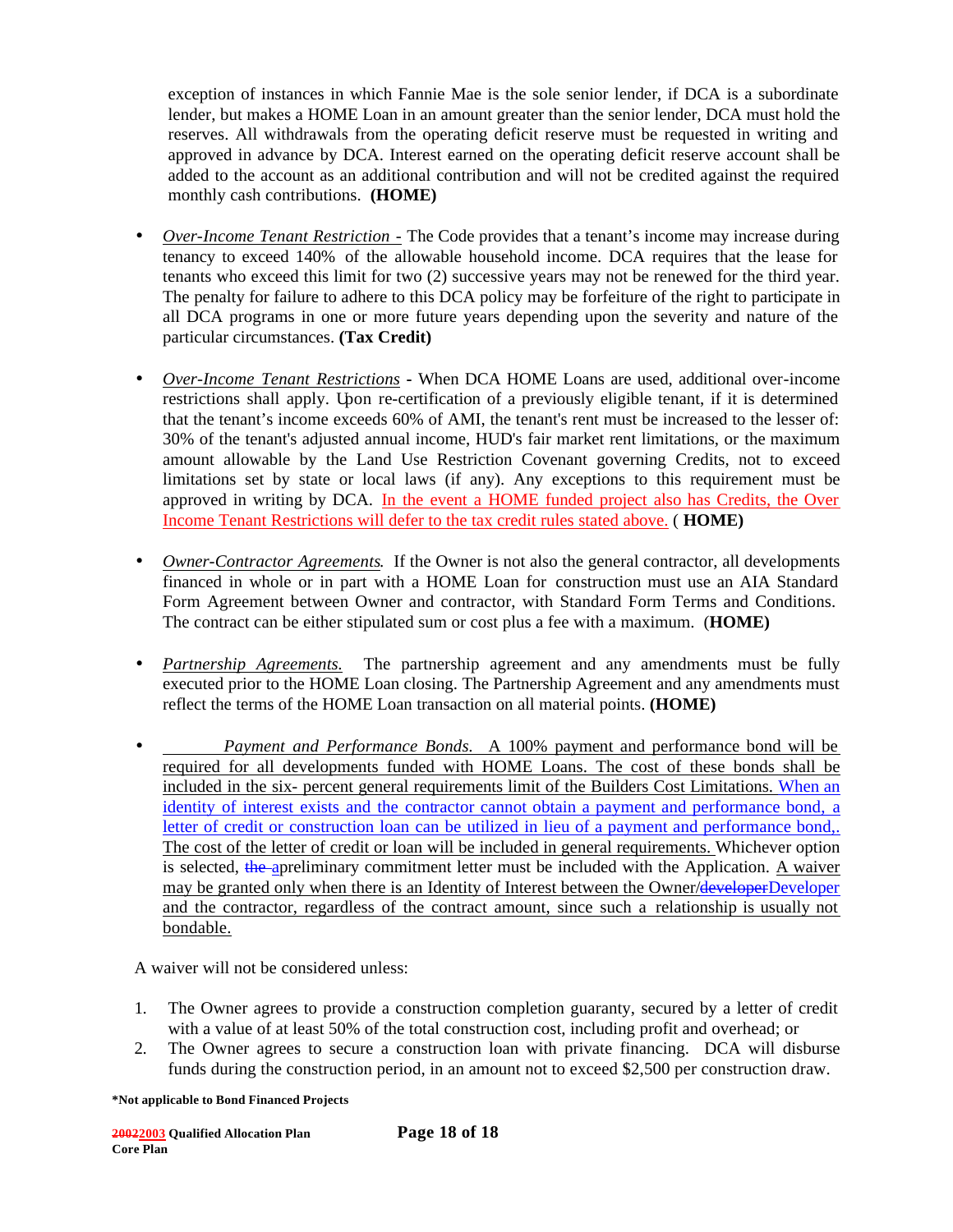- *Public Housing Units*. HOME and/or Credits cannot be used for the construction or rehabilitation of public housing units except in mixed income projects that include public housing units and a portion of the total development costTotal Development Cost is from another clearly identified funding source. **(Both)**
- *Relocation and Displacement of Tenants.*For all HOME Loan and Credits projects, tenant household data forms must be submitted with the Application for every occupied unit in each building to be rehabilitated. The Applicant is responsible for the accuracy of the information on the data forms. Applications for HOME Loans that require relocation of existing tenants due to rehabilitation work will be accepted only with a relocation plan (including a sufficient budget) that in the opinion of DCA, meets the requirements of the Uniform Relocation Act and any other applicable laws.

Funding sources other than the HOME Loan must be used to finance the relocation costs. For Credits projects, DCA will not allow permanent displacement of tenants, if avoidable. If the Applicant anticipates displacing tenants, the Applicant must include in the Application a detailed displacement plan, which sets forth the specifics of the displacement, including a projected budget, and an explanation of efforts planned by the Applicant to mitigate the impact of the displacement. Any displacement of tenants will be subject to DCA's prior written approval. **(Both)**

- *Rent-Up Reserves.* A rent-up reserve is required for projects receiving a DCA HOME Loan only if a lease-up cash flow analysis results in a cash flow deficit. For those developments, the required rentup reserve would equal the amount of the projected lease-up deficit. A required rent-up reserve will only be used to cover operating cash flow deficits during the period prior to converting a construction loan to a permanent loan. Loan documents and intercreditor agreements must reflect this requirement and DCA's approval authority. **(HOME)**
- *Replacement Plan.* A Replacement Plan and schedule must be submitted to DCA with the design development dcouments no later than 90 days from carryover allocation or HOME loan award notification. The calculations and assumptions used in the Replacement Plan should take into account the fact that over the life of the project, capital items such as building roofs, parking lots, HVAC systems, major appliances, etc., will need to be replaced. At a minimum, the Replacement Plan must reflect reserve contributions and, depending on the projects characteristics, may require contribution amounts greater than the minimum Replacement Reserves requirements. **(BOTH)**
	- *Replacement Reserve.*A Replacement Reserve, based on a Replacement Plan, is required for all projects awarded funding under the Plan and must be included in the operating budget. Contributions must be made to the reserve account, starting at or before the conversion date of the construction loan to permanent loan and must be funded for the term of the loan in accordance with the Replacement Plan. The following minimum contributions must be used:
		- 1. Rehabilitation \$25.00 per unit per month (\$300 per unit per year)
		- 2. New Construction \$16.70 per unit per month (\$200 per unit per year)

**<sup>\*</sup>Not applicable to Bond Financed Projects**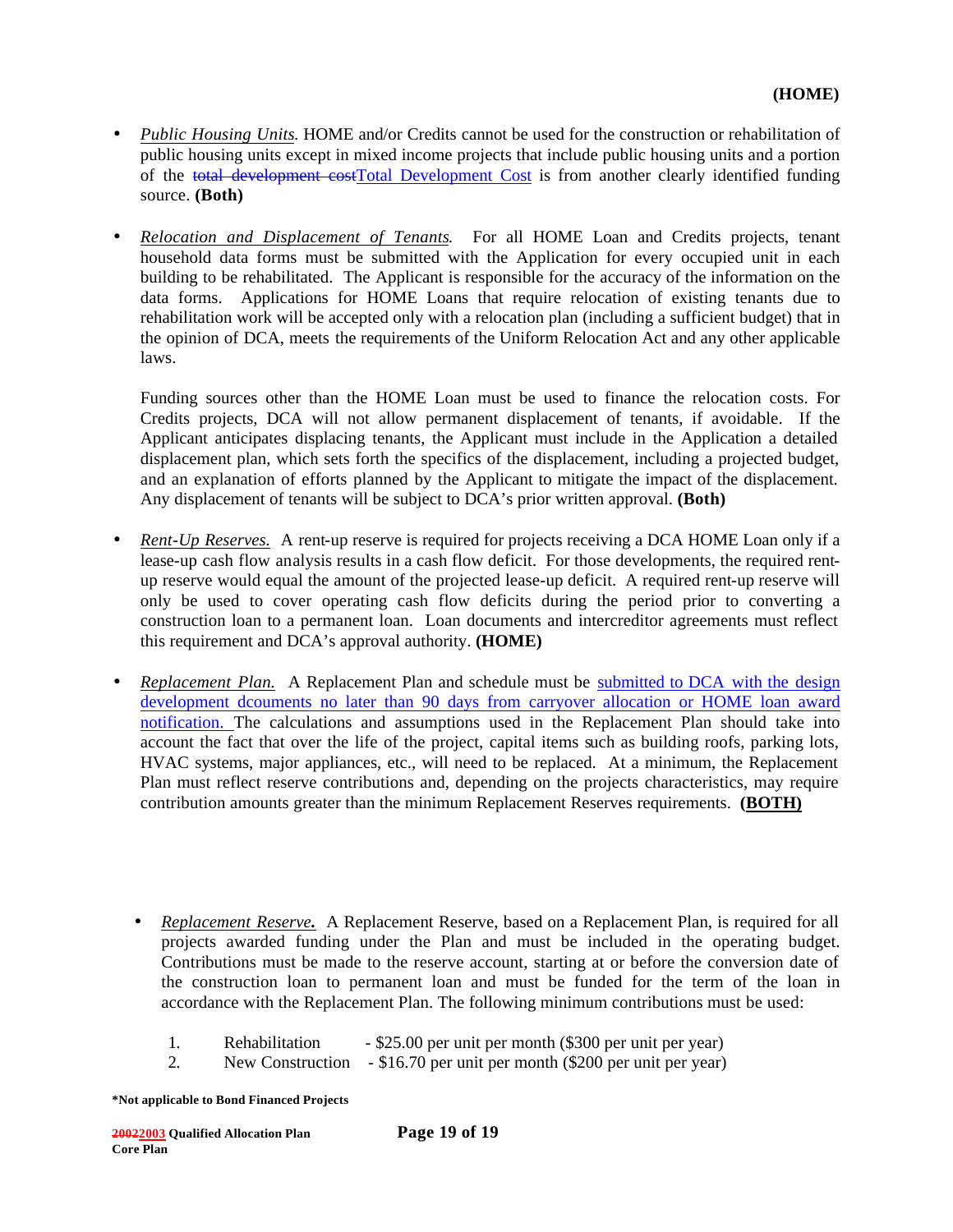### 3. Single Family Units – \$33.30 per unit per month (\$400 per unit per year)

Replacement Reserve funds may be used only for capital improvements and system replacements, and must not be used for general maintenance expenses. Replacement Reserves must escalate at a rate of 3% per year. If the Replacement Plan indicates that an amount greater than the minimum reserve outlined above is necessary, then this greater amount will be required and must be escalated at a rate of 3% per year. DCA will, at its discretion, adjust the Replacement Reserve to reflect reasonable and customary capital and replacement expenditures. **(Both)**

- Replacement Reserve Withdrawals. All withdrawals from the Replacement Reserve account must be approved by DCA in advance. The senior lender must maintain the Replacement Reserve account in a FDIC insured financial institution. <del>or maintained by DCA.</del> Interest earned on the Replacement Reserve account shall be added to the account as an additional contribution and will not be credited against the required monthly cash contributions. **(HOME)**
- *Retainage.* The construction contract must state that at least 10% of the cost of the completed work will be withheld as retainage until DCA has determined that the construction is substantially complete. **(HOME)**
- *Revenue, Vacancy, and Expense Trends.* Revenue should be trended at 2% per year, operating expenses at 3% and vacancy and collection loss at 10%, with the exception of those proposals that include rental assistance. Proposals that include rental assistance should apply a 7% vacancy factor for the rental assistance units for the period in which the rental assistance will be committed to the project. **(Both)**
- *Rural County Projects.* DCA recognizes that Rural County projects may involve greater financial risk than non-Rural County projects. While a sufficient economic base to support a proposed Rural County project may exist at the time of Application, the loss of a predominate industry or employer, or other extenuating circumstances out of the control of the Applicant could result in a major economic impact on the project. To mitigate this increased financial risk, DCA will consider loan modifications during the course of the HOME Loan for projects which have suffered a demonstrated major economic impact as a result of the loss of a predominate industry or employer or other extenuating circumstances. The loan modification may be structured to allow the Owners to maintain Ownership and control of the property and to continue providing affordable housing to the extent it is needed in the community. **(HOME)**
- *Section 8 Rental Assistance.* No Owner may deny a unit to applicants possessing a Section 8 Rental Assistance certificate or voucher unless that applicant fails to meet the minimum requirements for all lease holders. Federal statutes prohibit discrimination against Section 8 certificate and voucher holders. DCA will closely monitor whether the tenant application process is structured to avoid such discrimination or whether any actions are taken to discourage Section 8 Rental Assistance certificate or voucher holders from applying. Likewise, all lease provisions must be compatible and not in conflict with Section 8 leases. **(Both)**

**<sup>\*</sup>Not applicable to Bond Financed Projects**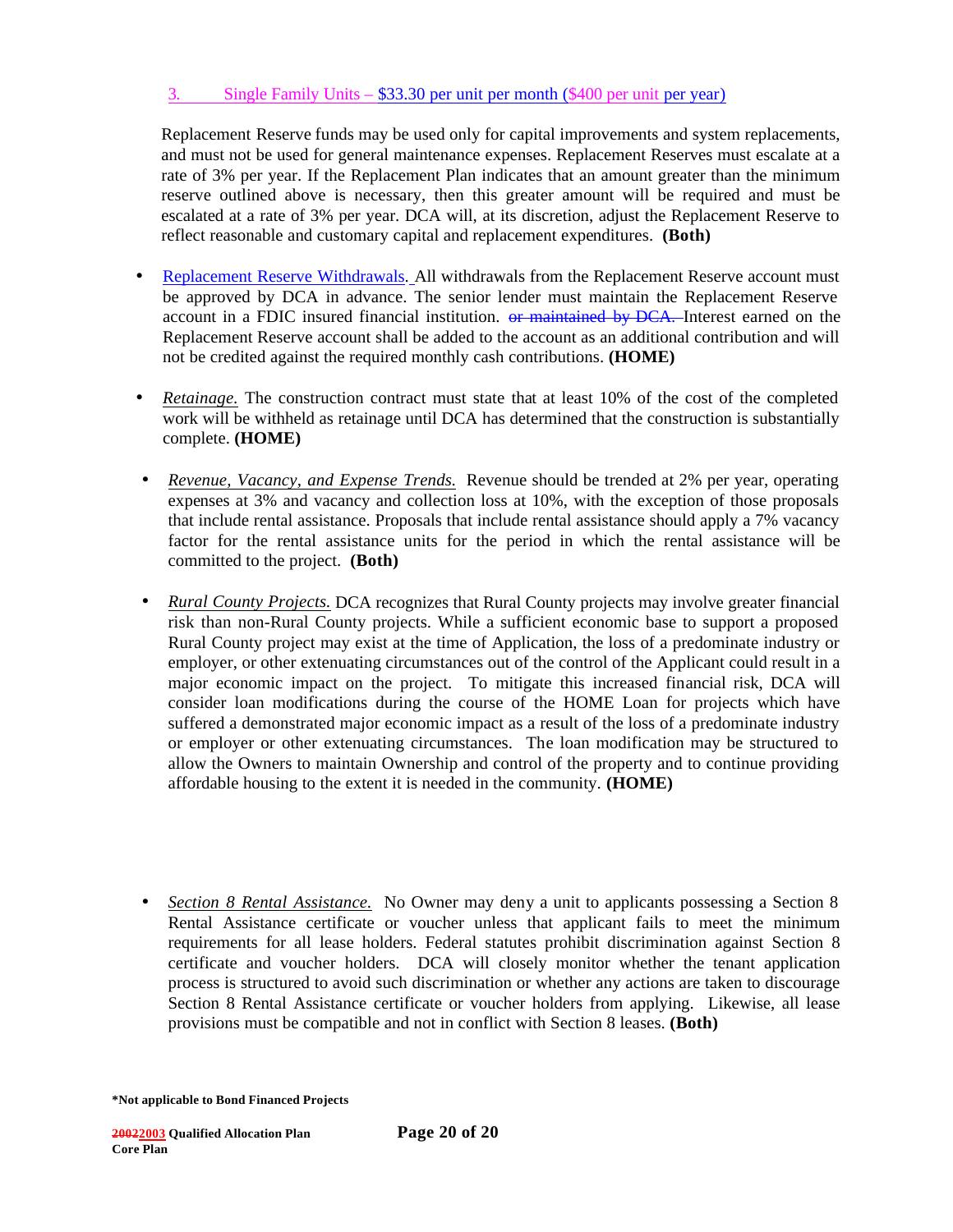- *Stored Materials.* DCA will not pay draw requests that include the cost of stored materials. Stored materials are considered to be materials that will not be incorporated into the construction within thirty days. **(HOME)**
- *Subordination*. The decision whether to subordinate DCA's regulatory agreement and/or lien position to a private lender's security deed will be made only after DCA considers the individual circumstances of each HOME Loan. Factors that will be considered include, but are not limited to, the senior loan amount, DCA's HOME Loan amount, debt coverage ratio, private lender's interest rates, loan maturity, type of loan, etc. In no instance will DCA subordinate to a public entity's loan. **(HOME)**
- *Soft Cost Contingency.* "Soft cost" or "total project" contingency, over and above the allowed construction contingency, will not be permitted as a budgeted line item. **(Both)**
- *Stabilization.* Projects will be considered stabilized when occupancy reaches 90% for three consecutive months, or actual revenue reaches 90% of budgeted revenues for three consecutive months. **(Both)**
- *Syndicator Asset Management Fee.* Syndicator asset management fees will be paid from the "after debt service" cash flow less the cash flow payments to DCA on the HOME permanent loans have been made. **(Both)**
- Tax Credit Percentage. For purposes of an application for 9% Credits, a credit percentage not more than three months old shall be utilized in the underwriting and calculation of the amount of the tax credit. Applications for letter of determination for 4% tax credit projects shall utilize a credit percentage not more than three months prior to the submission of the application. (Credits)
- *Tri-Party Agreements.* A Tri-Party Agreement will be required for all DCA HOME Loan transactions involving another permanent lender that is not financing construction costs. The Tri-Party Agreement must clearly state, at a minimum, that the permanent lender has reviewed and approved the DCA HOME Loan documents, plans and specifications, development budget, tenant lease, environmental assessment, construction contract, title exceptions legal description, management agreement, partnership agreement, borrower's certificate of limited partnership, survey, appraisal, form of subordination agreement, and items necessary to satisfy the permanent commitment regarding completion of construction of the improvements of the collateral property. **(HOME)**
- *Utility Allowance (UA).* Applicants should use the UA provided by the agency administering the Section 8 Rental Assistance Program in the jurisdiction in which the project is located. For example, if a local housing authority administers Section 8 in the area, they would provide those UA, but if DCA administers Section 8 in the area, the DCA UA would be used. If a building receives USDA assistance, or any tenant in the building receives USDA assistance, the lowincome units must use the applicable USDA UA. If HUD reviews rents and UA on a building, the low-income units must use the applicable HUD UA. In all other cases, the Owner is required to follow the applicable PHA UA or DCA UA. **(Both)**
- *Work Scope-*Owners of projects receiving HOME loan funding in the 2003 round for the rehabilitation of an existing property must perform 100% of the rehabilitation work scope in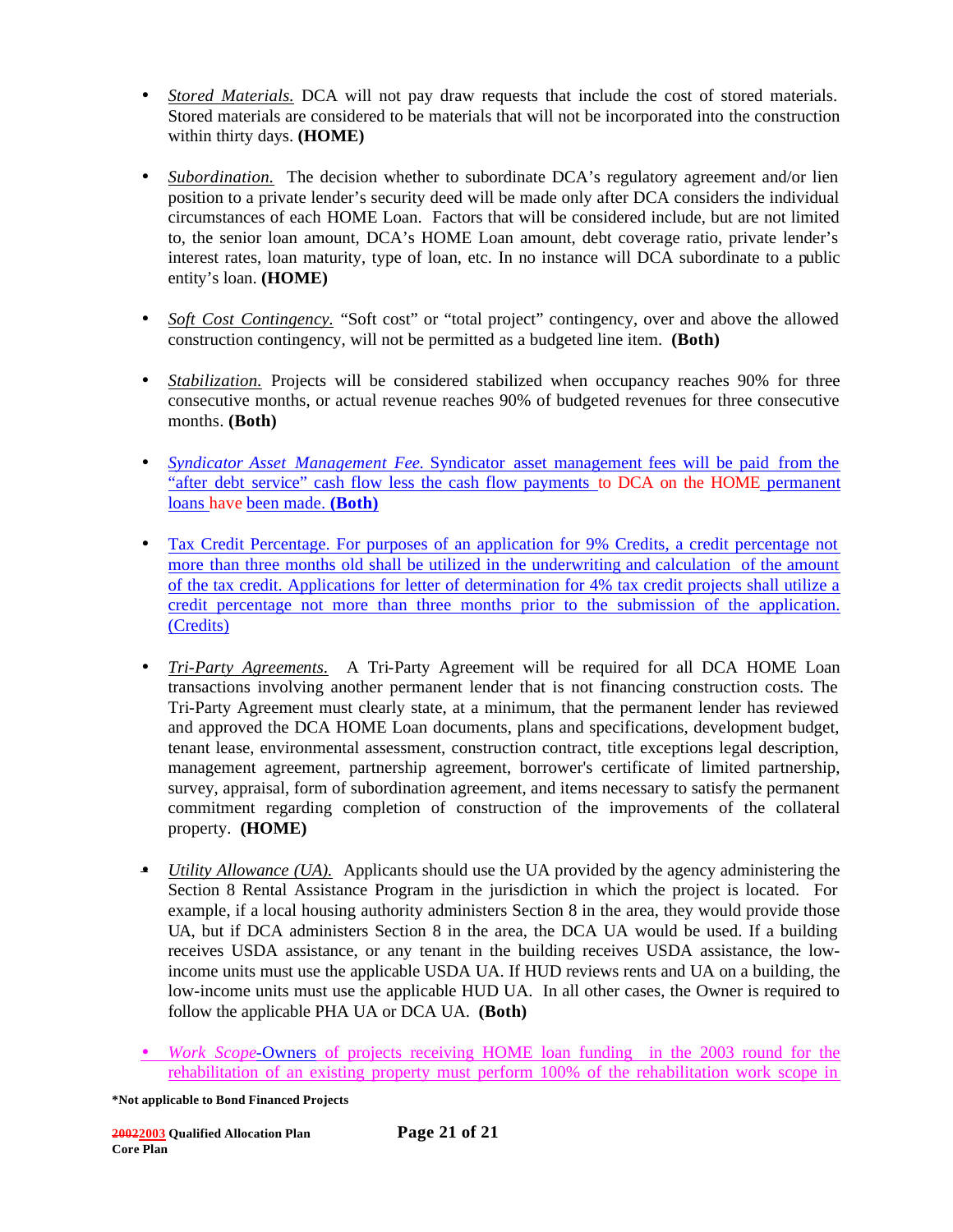accordance with the original physical needs assessment submitted with the Application. DCA may approve modifications to the proposed work scope upon written request within its sole and absolute discretion. (HOME)

## **Section 11. Eligibility**

**A. Applicants**. For profit or nonprofit Owners of proposed newly constructed or rehabilitated rental housing for to be occupied by low and very low-income households as set forth in the Plan, the Manual, and if applicable the HOME regulations and/or Section 42 of the Code, may apply. Eligible activities are the construction to permanent financing for the costs of constructing or rehabilitating rental housing as defined in the Plan. Rental dwelling units financed through the HOME Loan program must be affordable by low-to-moderate-income households as defined in the Plan, the Manual, and the HOME regulations. Eligible buildings contain one or more units designed for long-term, continuous residential rental use. Buildings used as transitional housing for the Homeless also may be eligible.

Proposed Project Participants may be ineligible to receive funding under the Plan if the proposed Project Participant falls within any one of the following categories:

- 1. **Continuing Non-Compliance, Disqualification in DCA Programs**. Principals of projects awarded Credits or HOME Loans in previous award cycles must remain materially in compliance with all applicable requirements of the Credits and the HOME Loan and CHDO Loan programs to remain eligible to compete for future Credits or HOME Loans. Material non-compliance status exists when, in the judgment of DCA, an Applicant exhibits a continual pattern of noncompliance or when an Applicant demonstrates an inability or an unwillingness to resolve noncompliance matters in a timely manner. Additionally, Project Participants must start and complete outstanding DCA HOME Loan or Credits projects in a timely manner and meet all material obligations under applicable loan documents and/or carryover allocation to remain eligible to compete for future Credits or HOME Loans. Project Participants must remain qualified to participate in all DCA-administered programs to remain eligible to compete for future Credits or HOME Loans. DCA will have the sole and absolute discretion to determine those parties ineligible to receive funding under the Plan due to non-compliance, default or disqualification status.
- 3. **Federally Debarred & Suspended Entities.** Any person (individual, corporation, partnership, association), principal (officer, director, Owner, partner, key employee, or person who has critical influence), or agent for a Project Participant that is under debarment, proposed debarment, or suspension by a federal agency is ineligible to participate in the  $20022003$ Competitive Scoring process. Such Applications will be rejected. Each Applicant must also include in the Application a statement concerning all criminal convictions, indictments, and pending criminal investigations of all general partners, and provide dates and details of each circumstance, unless otherwise prohibited by court order, statute or regulation.
- 4. **Failure to Use Previously Awarded Credits.** An Applicant, including principals or officers of the Ownership entity, awarded or allocated Credits-for a project that was not placed in service by the required deadline (for reasons other than acts of God, the exercise of the power of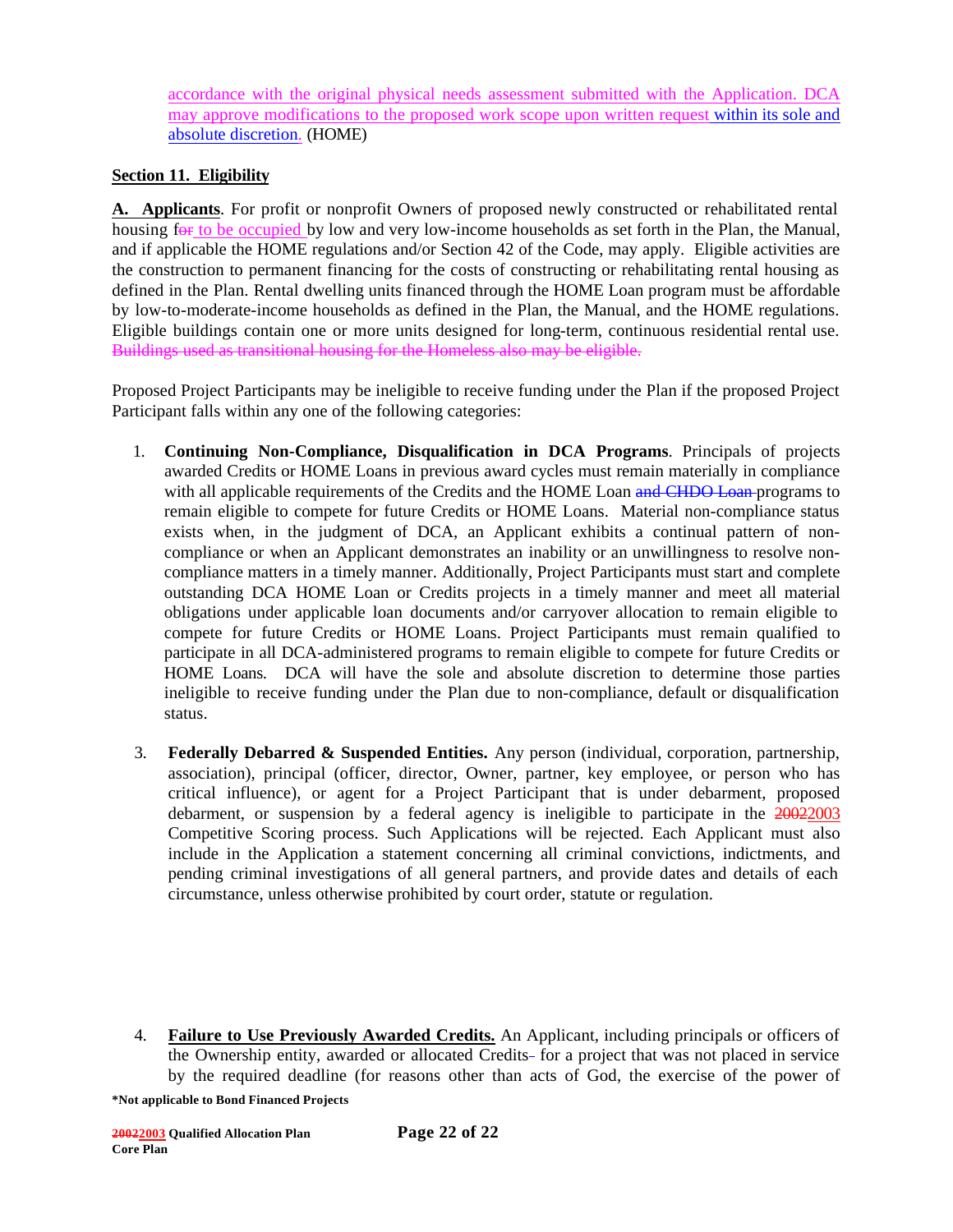eminent domain by the governmental body, or for reasons approved by DCA) will be ineligible to apply for Credits in the competitive round following the projected placed in service date for the project that was awarded Credits. In addition, an Owner will be barred from reapplying for Credits for the specific project for which Credits went unused and buildings were not placed in service within the required time frame. In its sole and absolute discretion, DCA may allow an Applicant who returned Credits allocated, for reasons other than those listed above, in a previous year to apply for Credits on the condition that if the Application is approved, the Owner will pay a reservation feecredit allocation fee equal to 17% of the annual allocation amount.

DCA reserves the right to perform a full criminal, employment, and credit investigation of all Project Participants, excluding the **syndicator**Syndicator.

# **B. Projects.**

- 1. *Scattered Sites.*DCA will not accept Applications for scattered-site projects that meet the following criteria:
	- a. Consist of no more than six  $(6)$  non-contiguous parcels within a  $\frac{1}{2}$  mile radius and consisting of a minimum of four residential units per parcel or
	- b. Consist of no more than three (3) non-contiguous multifamily properties within a 20-mile radius of each other and consisting of a collective total of no more than 150 units.
	- c. Development of all sites or non-contiguous parcels as defined in a and b above, must fall exclusively within one of the tenancy characteristics as defined in Appendix II, scoring criteria A, B, C and D

All Applications proposing scattered sites must meet the following requirements:

- All buildings in the project must be under the ownership of one entity;
- All units in the scattered site Application must be managed by one management entity;
- All buildings in the project must be developed under one plan of financing and considered as a single project by all funding sources;
- To receive the 130% increase in basis allowed under Section 42, all sites making up the project must be located within a Qualified Census Tract or Difficult Development area;
- The scattered sites must be appraised as a single proposed development, if applicable; and,
- Each site within the proposed project must meet all applicable threshold and scoring criteria.
- 2. *Detached Single-Family Rental Housing.* Detached single family housing proposals will be eligible for funding if they satisfy the following requirements:
	- The Application must include in its development budget the costs associated with the continuous upkeep of each rental house, including ground maintenance, at the project Owners' expense. These costs must be supported by a detailed maintenance plan.
	- The Application must have a detailed Replacement Reserve analysis and plan.
	- The house designs must reflect architectural diversity through the use of different elevations and styles.
	- Landscaping must be appropriate for detached, single family housing.

### **Section 12. Submission Requirements**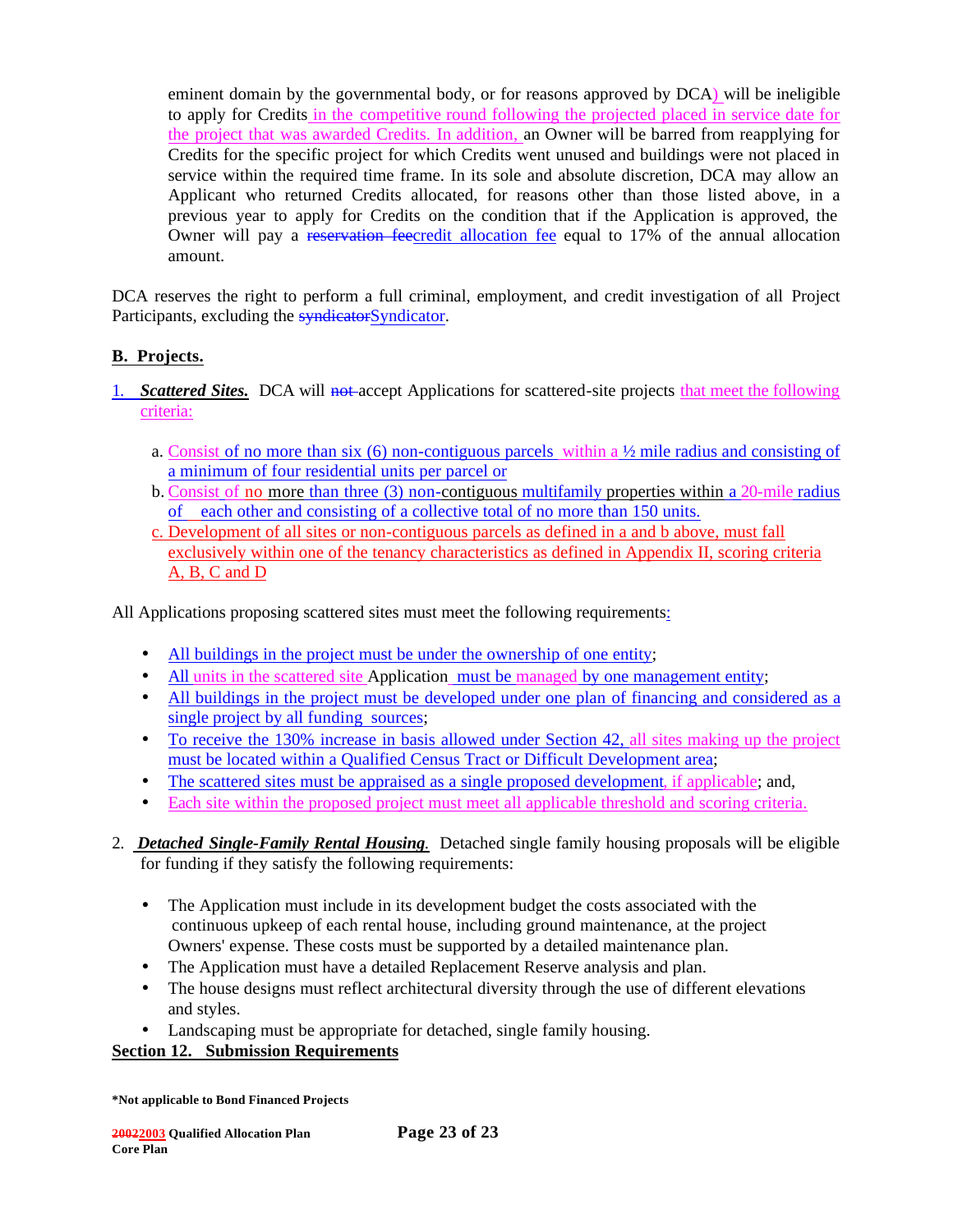## **A. Pre-Application Submissions**

Request for experience determinations and compliance scores may be submitted prior to Application in the sole and absolute discretion of the Applicant. DCA will accept such request on or before February 1, 2003. For experience determinations, the Experience Submittal Form for each Owner, developerDeveloper, and management company that such request is being made for, should be completed in accordance with the Experience Submittal Form Instructions. Compliance score determinations will be issued for individuals as well as for project teams. For compliance score determinations for individuals, the Compliance Summary Form must be submitted on or before February 1, 2003 for the individual. For project team scores, the compliance Summary Form must be submitted for each member of the project team on or before February 1, 2003. Details of the proposed project other than the size and type of project, are not required as part of these submissions.

Submissions under this category will only be evaluated if the submissions are complete and accurately prepared in accordance with the Experience Submittal Form instructions and the Compliance Summary Form instructions. Determinations made pursuant to this section will be provided to Applicants on or before March 1, 2003.

### **B. Application Submissions**

**1.** DCA will conduct one CompetetiveCompetitive Application cycle for 9% Credit and HOME Loan funding resources during 20022003. Applications must be delivered by the deadline to:

> Georgia Department of Community Affairs Housing Finance Division 60 Executive Park South, N.E. Atlanta, Georgia 30329-2231

#### **The complete Application is due at DCA by 5:00 p.m. on April 18 May ,15, 20022003. After this precise time, irrespective of any extenuating circumstances, no Applications or portions thereof will be accepted.**

2. 4% Tax Credit Applications for Bond Financed Projects can be submitted throughout the year subsequent to Bond Allocation, but no later than sixty (60) days prior to bond closing date, and are subject to applicable criteria set out in the Core Plan, Threshold Criteria, Core Application Instructions, Core Application and Application Manual.

3. A complete Application package must include one original binder and two copies, a scoring binder, an electronic original copy of the Application on a floppy disk and all applicable Application fees as outlined in Section 15 hereof. (The scoring binder and self-score is not required for Bond Financed Applications). In the event any copy or electronic disk does not conform to the original print out of the Application, the original print out of the Application shall be deemed the correct Application.

Applicants must submit complete Applications according to the directions and format prescribed in the 20022003 Core Application Instructions and the 2003 Application Manual.No additional documentation will be accepted after the Application Submission deadline described in this Section unless specifically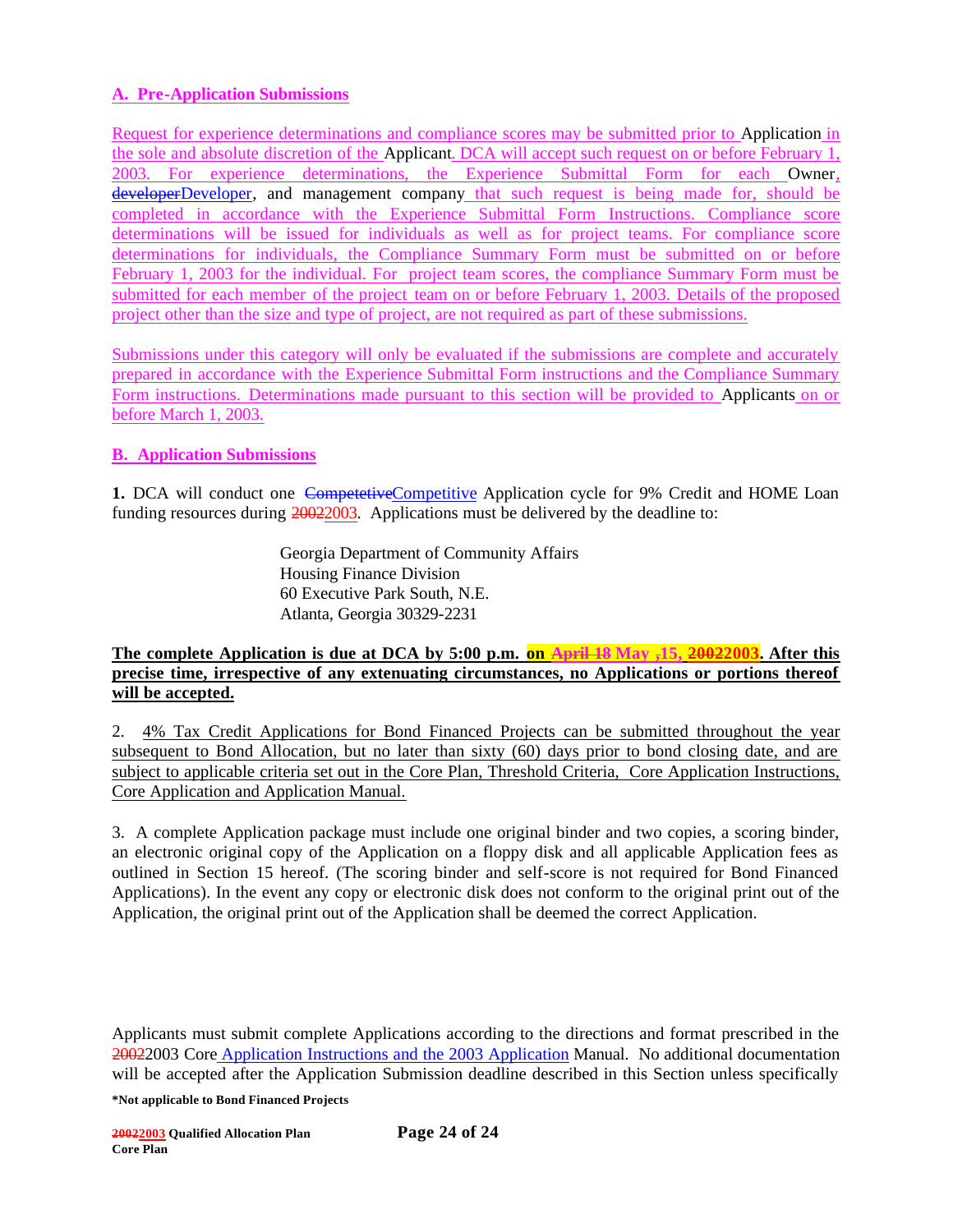requested by DCA. The use of a third party or common carrier to deliver the Application does not relieve the Applicant of its responsibility for meeting the Application Submission deadline. Consequently, there will be no exceptions to this deadline. In addition, no assemblage, packaging, or other form of Application preparation will be permitted at any time on DCA premises.

Applicants for 9% Credits and/or HOME funding will be required to self-score their Applications and fully explain their rationale in support of the scoring decision for each criterion. Applicants' self-scores must be done in strict accordance with the provisions of the Plan and the Application Manual. Any Application that does not include a completed self-scoring binder, prepared in accordance with the provisions of the Plan and the Application Manual, will be deemed incomplete.

**Maximum Number of Applications. \*** DCA will assign sequential project numbers to all Applications in the order they are received, and prior to any form of Application review. Applicants will be permitted to submit a maximum of six Applications for funding resources under the Plan. This limitation applies to Ownership interests of all proposed Project Participants except for syndicators. Ownership interests of all Project Participants in the proposed Applications will be reviewed. If it is determined that a Project Participant has proposed Ownership interest in more than six Applications DCA will only evaluate the first six project Applications submitted to DCA. Any other Applications, which include the same Project Participant, will be considered ineligible and will not be evaluated.

**Maximum Ownership Interests.** Applicants will be limited to Ownership interest in a maximum of three projects, of which the total Federal Credit from the 2003 competitive funding round cannot exceed \$1,750,000 and/or total HOME funding cannot exceed thirty five percent (35%) of the total HOME Loan resources available. This limitation applies to Ownership interests of all proposed Project Participants, except syndicators. Any Application proposing Ownership interest by a Project Participant having proposed Ownership interests in three other projects that score higher will be deemed ineligible for funding. Also, Applications proposing Ownership interest by a Project Participant having proposed Ownership interests in other projects scoring higher will be deemed ineligible if the additional Credit, combined with the other projects scoring higher, exceeds the \$1,750,000 limitation. Applications proposing Ownership interest by a Project Participant having proposed Ownership interests in other projects scoring higher will be deemed ineligible if the additional HOME Loan funding, combined with the other projects scoring higher, exceeds 35% of the annual HOME Loan resources.

The exceptions to the three-project limit include; 1) an Application in which an experienced for profit or nonprofit developerDeveloper partners with an inexperienced nonprofit that is applying under the Plan's Credit nonprofit set-aside or the HOME Loan Program CHDO set-aside; or 2) an Application in which an experienced for profit or nonprofit developerDeveloper partners with an inexperienced for profit developerDeveloper. However, experienced for profit developerDevelopers or nonprofit developerDevelopers are limited to two projects for which they can partner with an inexperienced nonprofit or for profit developerDeveloper. Inexperienced nonprofit developerDevelopers and inexperienced for profit developerDevelopers are limited to one project.

#### **Section 13. Post Award Deadlines**

**<sup>\*</sup>Not applicable to Bond Financed Projects**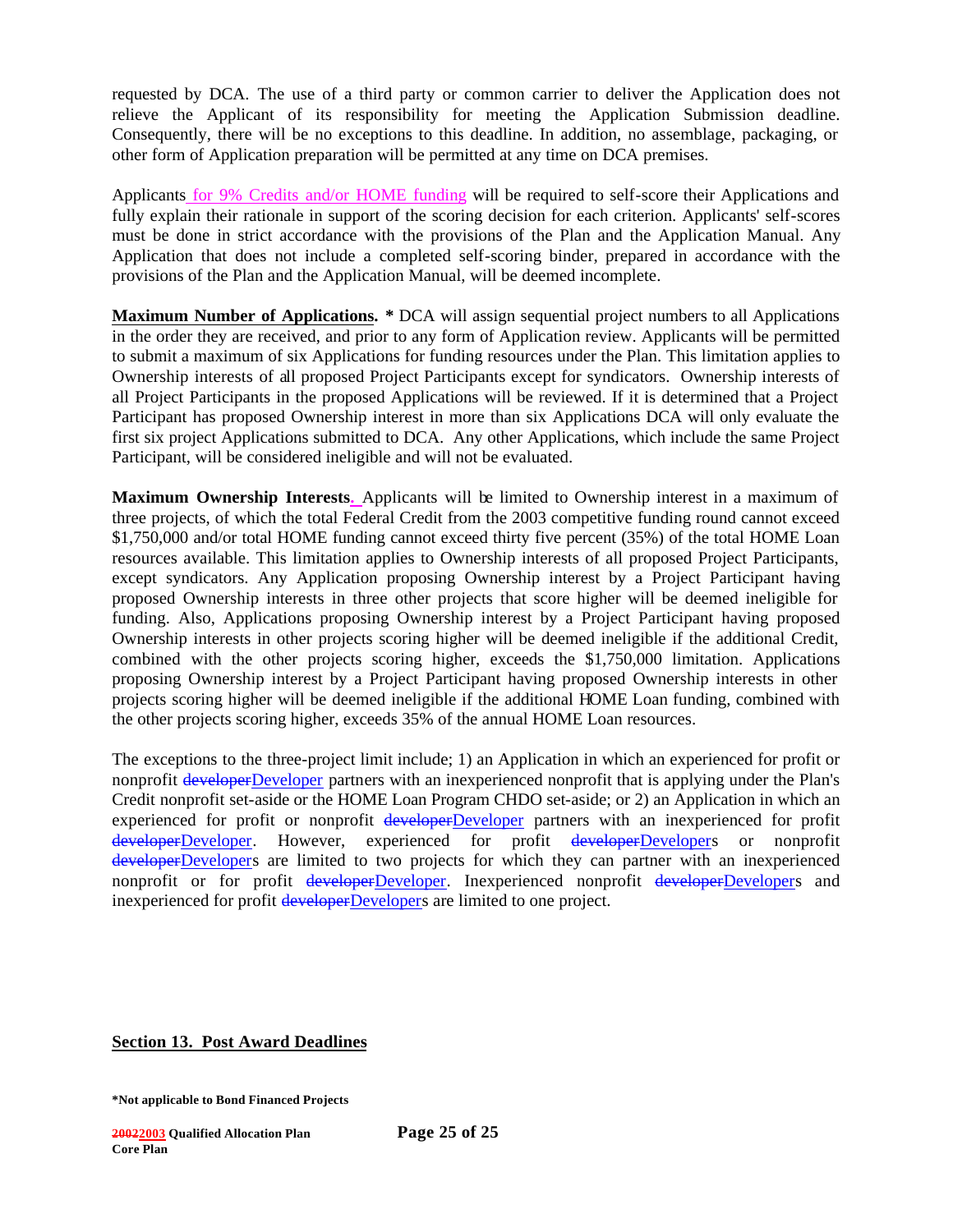**Formal Firm Commitments. \*** Formal firm commitments for equity and non-DCA debt must be submitted to DCA within 75 days of the receipt of the carryover allocation.

 **Design Development Documents**. \* Design Development Documents as fully outlined in the Architectural Submittal Instructions in the Manual must be submitted to DCA for review and approval no later than 90 days from carryover allocation.

**Tax Credit only Projects/Commencement of Construction/Rehabilitation**. \* Owners of projects receiving 9% Tax Credits for new construction or rehabilitation in the 2003 round must commence construction or rehabilitation no later than **June 30, 2004**. Failure to commence construction as scheduled may cause an automatic recapture of the Credits. DCA will closely monitor construction start dates.

**Tax Credit/Home/Commencement of Construction/Rehabilitation**.\* Projects receiving HOME Loans must not begin construction prior to the HOME Loan closing. However, all projects receiving a HOME loan award in 2003 must have satisfied all conditions necessary to commence construction within one year of the date of the initial HOME commitment. Exceptions may be granted by DCA at its sole and absolute discretion in accordance with HUD regulations, but must be requested prior to the start of construction. DCA will closely monitor construction start dates. Failure to comply with this policy may result in cancellation of the HOME Loan Commitment or other penalties.

**HOME Loan Closing.\*** All projects receiving a HOME Loan award in 2003 must have closed their HOME Loans on or before September 1, 2004. Applicants unable to close within that time period may have their commitment for HOME funds withdrawn.

**Completion of Work Scope**. Owners of projects receiving Credits in the 2003 round for the rehabilitation of an existing property must perform 100% of the rehabilitation work scope in accordance with the original physical needs assessment submitted with the Application no later than **December 31, 2005**. Owners of properties receiving Credits for new construction in the 2003 round, must perform 100% of the work scope as set forth in the DCA approved construction drawings and specifications no later than **December 31, 2005**. DCA will inspect projects requesting IRS Form(s) 8609 to ensure that all work has been completed prior to issuing Form(s) 8609. If a lesser percentage is completed, DCA reserves the right to recapture all Credits allocated. At its sole and absolute discretion, DCA may approve modifications to the proposed work scope upon written request.

**Placement-In-Service.** Owners of projects receiving Credits in the 2003 round must place all buildings in the project in service by **December 31, 2005.**

**Compliance Monitoring Fee Payment Date.** All compliance monitoring fees must be paid within 18 months of issuance of the carryover allocation document, but no later than the placed in service date or December 31, 2005, whichever is earliest. Failure to do so may adversely affect the Applicant's ability to compete in future funding rounds. In no case will the final Federal Credit allocation (IRS Form 8609) be issued before these fees are paid.

**Final Allocation Deadline.** Owners of projects receiving Credits in the 2003 round must apply for Final Allocation and request for issuance of IRS form(s) 8609 by **January 15February 15, 20052006**. IRS form(s) 8609 for a project will be issued only once for the entire project as proposed in the Application. Form(s) 8609 will not be issued as buildings are placed in service.

**<sup>\*</sup> Not Applicable to Bond Financed Projects**

**<sup>\*</sup>Not applicable to Bond Financed Projects**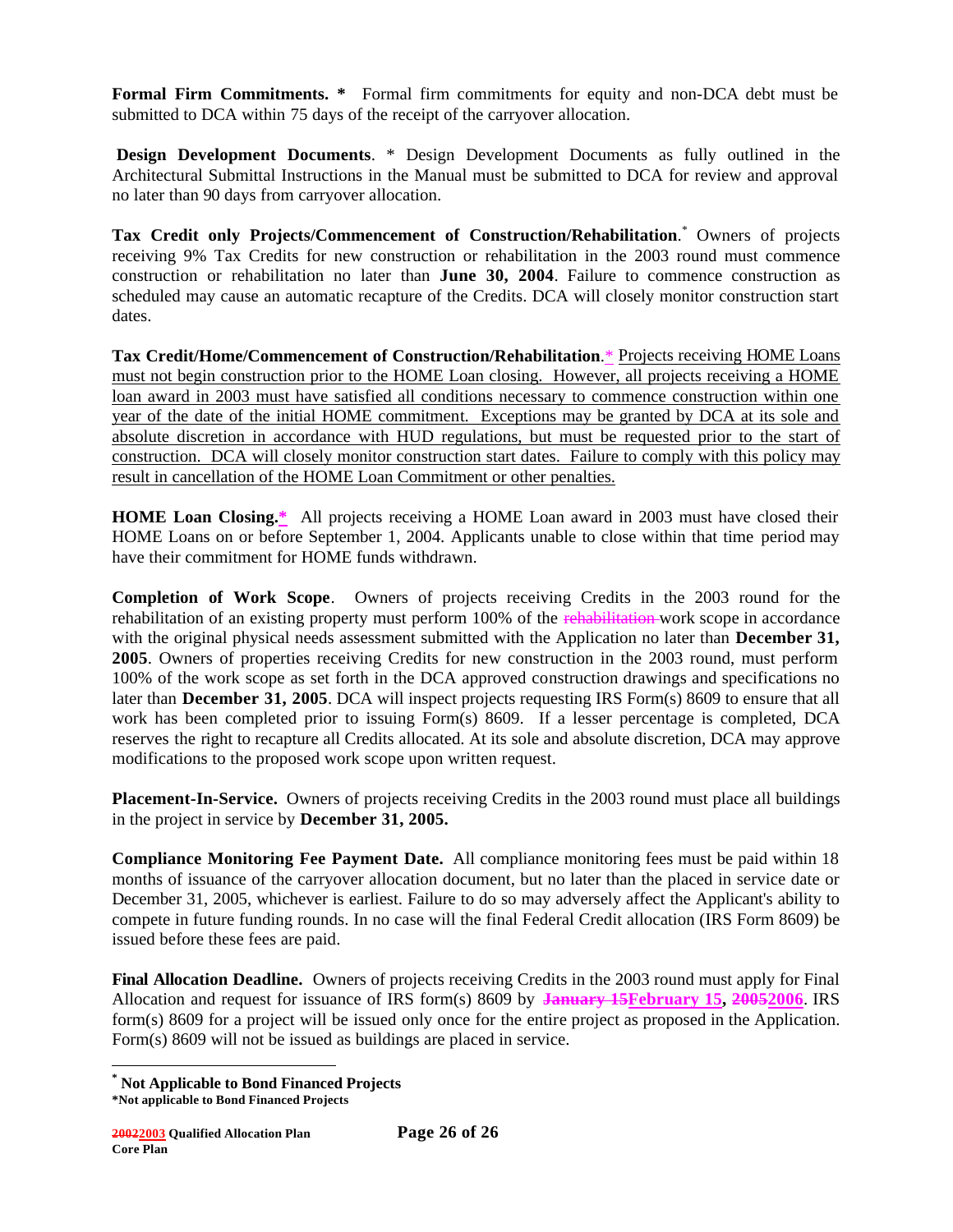### **Section 14. Project Reconfiguration/Application Modification\***

Generally, Applicants will not be allowed to make any changes to the Application after Application Submission to DCA. If Applicants believe extenuating circumstances warrant a change, and the change would not significantly alter the project's original concept, a written request for such a change will be considered by DCA. However, changes cannot be made without DCA's written approval, and such approval will be at DCA's sole and absolute discretion. This provision applies to any changes proposed after Application Submission, and if an award is made, throughout the project's Compliance Period or Period of Affordability, whichever is longer. Applicants' written requests must clearly establish the importance of the change, and why it is necessary to ensure the project's long-term financial feasibility and economic viability.

DCA will determine, in its sole and absolute discretion, whether or not a requested change will be authorized. The prohibition against changing any part of the Application without the prior written approval of DCA includes direct or indirect transfers of the general partner's or developerDeveloper's interest. Failure to abide by this provision will adversely affect the Applicant's eligibility to receive future DCA funding.

DCA may allow Applicants to correct deficiencies in the Application if DCA does not approve a sufficient number of Applications to use all the Credits authority available in an Application cycle *and* it receives Applications that are acceptable except for minor deficiencies that the Applicant can address within a reasonable period of time (generally not to exceed 10 business days).

### **Section 15. Fees**

The fees indicated in this Section will be charged based on the legal status of the Applicants. All fees must be paid by certified funds or money order made payable to the Georgia Department of Community Affairs.

- **Compliance Monitoring Fees for Multiple Programs.** When DCA is required to monitor projects for compliance with tenant income and/or rent limitations of more than one program e.g., Credits and FDIC, the applicable monitoring fees for each program will be charged. Credits compliance fees must be paid no later than when the project is placed in service. Failure to do so may adversely affect the Applicant's ability to compete in future funding rounds.
- **Late Fees.** Any late fees imposed by DCA will not be considered as a project cost for underwriting purposes.

**<sup>\*</sup> Not Applicable to Bond Financed Projects**

**<sup>\*</sup>Not applicable to Bond Financed Projects**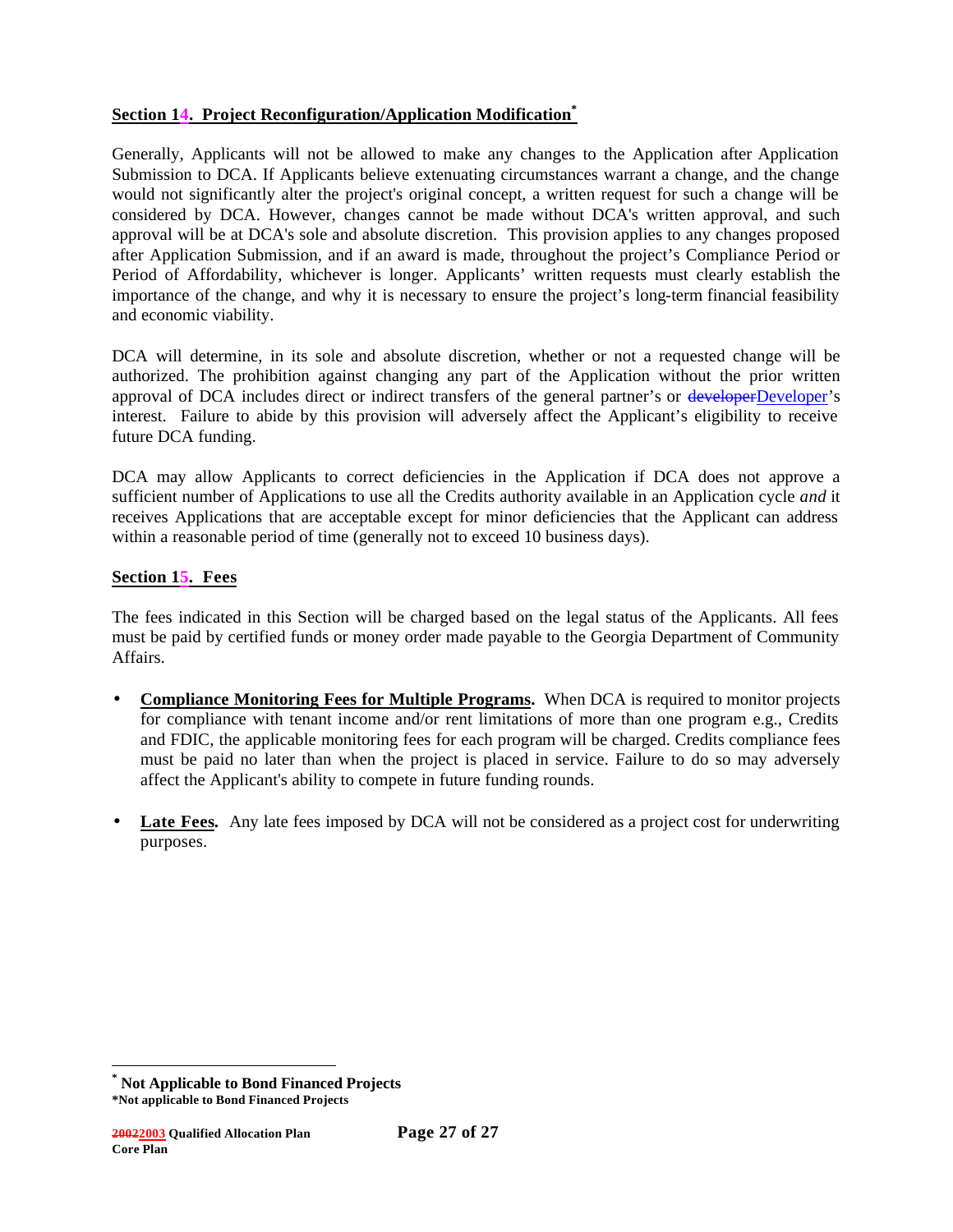# **FEE SCHEDULE For Profit and For Profit/Nonprofit Joint Ventures**

|                                                       | Fees                                       | <b>Due Date</b>                    |
|-------------------------------------------------------|--------------------------------------------|------------------------------------|
| 20022003 Credit (only) Application                    | \$6,000 For Profits                        | <b>Application Submission*</b>     |
| Fee (includes market study)                           | \$6,000 For Profit/Nonprofit Joint Venture |                                    |
|                                                       | \$5,000                                    |                                    |
| 20022003 HOME (only) Application                      | Nonprofit<br>\$5,000 For Profits           |                                    |
| Fee (includes market study)                           | \$5,000 For Profit/Nonprofit Joint Venture | <b>Application Submission*</b>     |
|                                                       | \$4,500 Nonprofit                          |                                    |
| 20022003 HOME Loan/ Credit                            | \$6,500 For Profits                        | <b>Application Submission*</b>     |
| <b>Application Fee (includes market</b>               | \$6,500 For Profit/Nonprofit Joint Venture |                                    |
| <b>Study fee)</b>                                     | \$5,500 Nonprofit                          |                                    |
| <b>Credit Allocation Fee</b>                          | 7% of annual allocation                    | At time carryover                  |
|                                                       |                                            | allocation sent in*                |
| <b>Credit Compliance Monitoring Fee</b>               | \$150 - USDA projects                      | Within 18 months of                |
| (calculated on a per unit basis)                      | \$150 - URFA bond projects                 | <b>Issuance of carryover</b>       |
|                                                       | \$600 - Bond/4% Credit projects            | allocation, but no later           |
|                                                       | $$600 - Others$                            | than the project placed in         |
|                                                       |                                            | service date                       |
| Bond/4% Credit Eligibility Opinion<br>Letter          | \$4,0002,000                               | <b>Application Submission</b>      |
| Bond/4% Credit IRS Form 8609 Fee                      | 5%2% of annual Federal Credit amount       | Due within 30 calendar             |
|                                                       |                                            | days of issuance of Letter         |
|                                                       |                                            | of Determination Prior to          |
|                                                       |                                            | issuance of IRS Form               |
|                                                       |                                            | 8609                               |
| <b>Front End Analysis (applicable when</b>            | \$1,800                                    | <b>Application Submission</b>      |
| an Identity of Interest exist between                 |                                            |                                    |
| the Developer or Owner and the<br>general contractor) |                                            |                                    |
| <b>Appraisal Fee (HOME Loans only)</b>                | <b>Based on DCA cost</b>                   | <b>Denoted in Commitment</b>       |
|                                                       |                                            | Letter                             |
| <b>Probationary Participation</b>                     | \$2,500                                    | No later than                      |
| <b>Application Fee</b>                                |                                            | 3/01/023/15/03                     |
| <b>Operating Expense Waiver</b>                       | \$1,000 per waiver                         | <b>No later than 3/15/03</b>       |
| <b>Architectural Standards Waiver</b>                 | \$1,000 per waiver                         | No later than 3/15/03              |
| <b>Owner Experience Waiver</b>                        | \$1,000 per waiver                         | <b>No later than 3/15/03</b>       |
| <b>Developer Experience Waiver</b>                    | \$1,000 per waiver                         | <b>No later than 3/15/03</b>       |
| <b>Manager Experience Waiver</b>                      | \$1,000 per waiver                         | <b>No later than 3/15/03</b>       |
| <b>Per Unit Cost Limitation Waiver</b>                | \$1,000 per waiver                         | No later than $3 \frac{3}{15}{03}$ |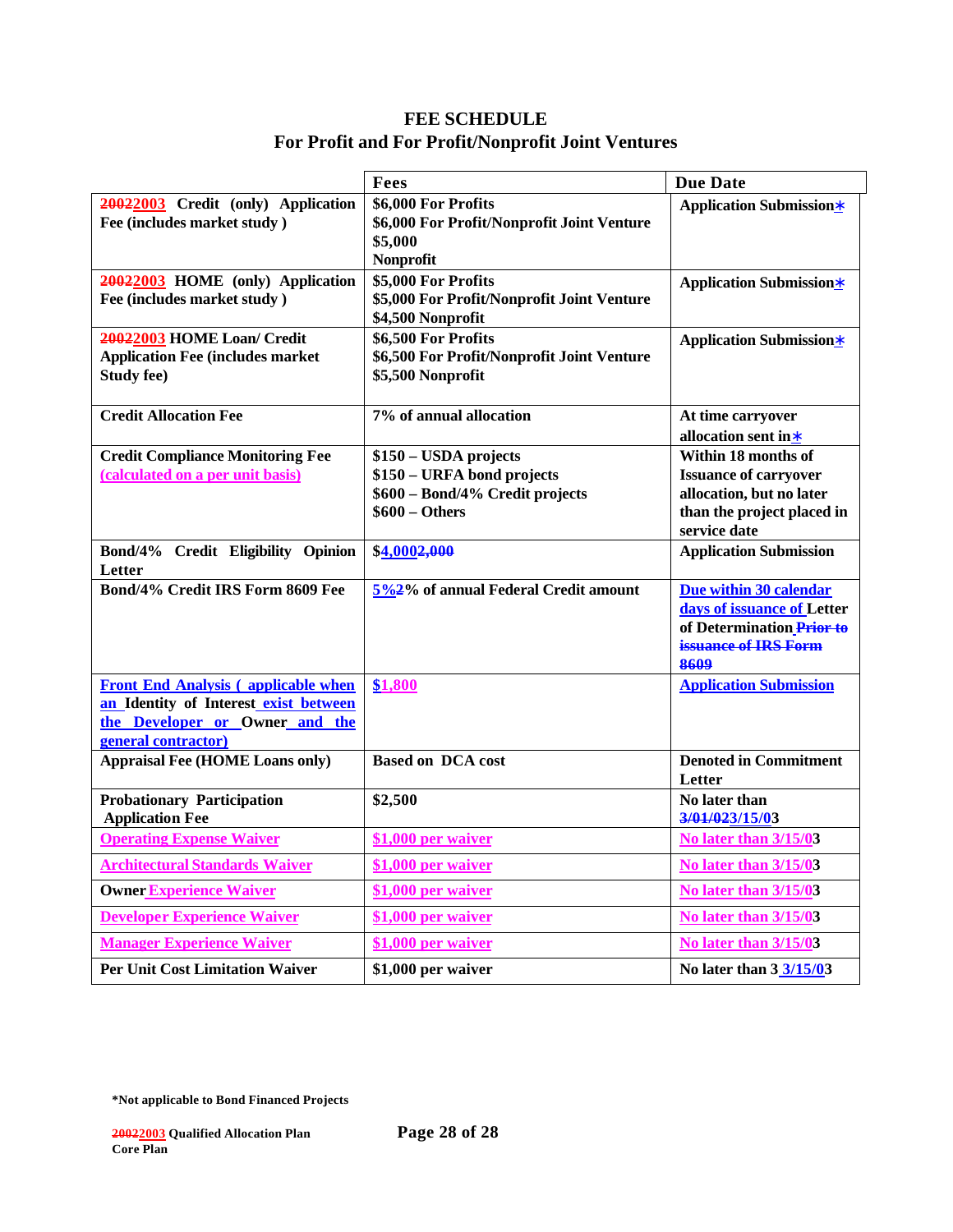### **Section 16. Evaluation of Applications**

**Completeness Review.** The 20022003 DCA 9% Tax Credit and HOME funding resources will be made available to projects through a Competitive Scoring process. Applications received by DCA will be reviewed for completeness, as set forth in the Manual, including but not limited to:

- Organization of the Application;
- Inclusion of all required Application forms; and
- Submission of all required supporting documents.
- Electronic Application

4% Tax Credits for Bond Financed Applications will be issued Letters of Determination of eligibility for tax credit based on all applicable criteria as set forth in the 2003 Qualified Allocation Plan, Appendix I Threshold Criteria, the 2003 Application Manual and the 2003 OAH Application Instructions and OAH Electronic Application.

**Threshold Review.** Complete Applications will be reviewed to determine if the project meets the Threshold requirements set forth in Appendix I. Those Applicants whose Applications fail to meet Threshold requirements will be notified in writing (by facsimile) of the specific requirement(s) that the Application did not meet. If an Applicant believes the Threshold requirement(s) was met, the Applicant must respond in writing within 10 calendar days from the date of the DCA notification letter. The response must provide a clear and specific explanation of why the Applicant believes DCA's initial determination was incorrect. DCA will review the response and if DCA decides that the initial determination was incorrect, the Application will be considered to have met Threshold requirement.

**Threshold Cure Period.** If an Application contains Threshold deficiencies which, in the determination of DCA, are either administrative in nature or are caused by a missing or incomplete document or the need for clarification of information submitted in the Application, DCA may request correction or clarification of such deficiencies. Such request is referred to as the "cure request". DCA will provide this request in the form of a facsimile to the Applicant.

Applicants receiving a cure request may supply missing or incomplete information and may clarify any inconsistencies related to the specific items identified by DCA in the cure request. The cure period will begin on the date of the cure request and shall end at 4:00 p.m. Eastern Time, on the date specified in the cure request, which date shall be five (5) business days from the date that the cure request is faxed to the Applicant. The cure request shall specify the means and methods by which missing items may be supplied, incomplete items completed and inconsistencies clarified.

Applicants may not submit additional items for the purpose of increasing their score. Any documentation that is provided during the threshold review period that is also applicable to a related scoring item will be reviewed only for threshold cures and will not be utilized during the scoring review process for the Application.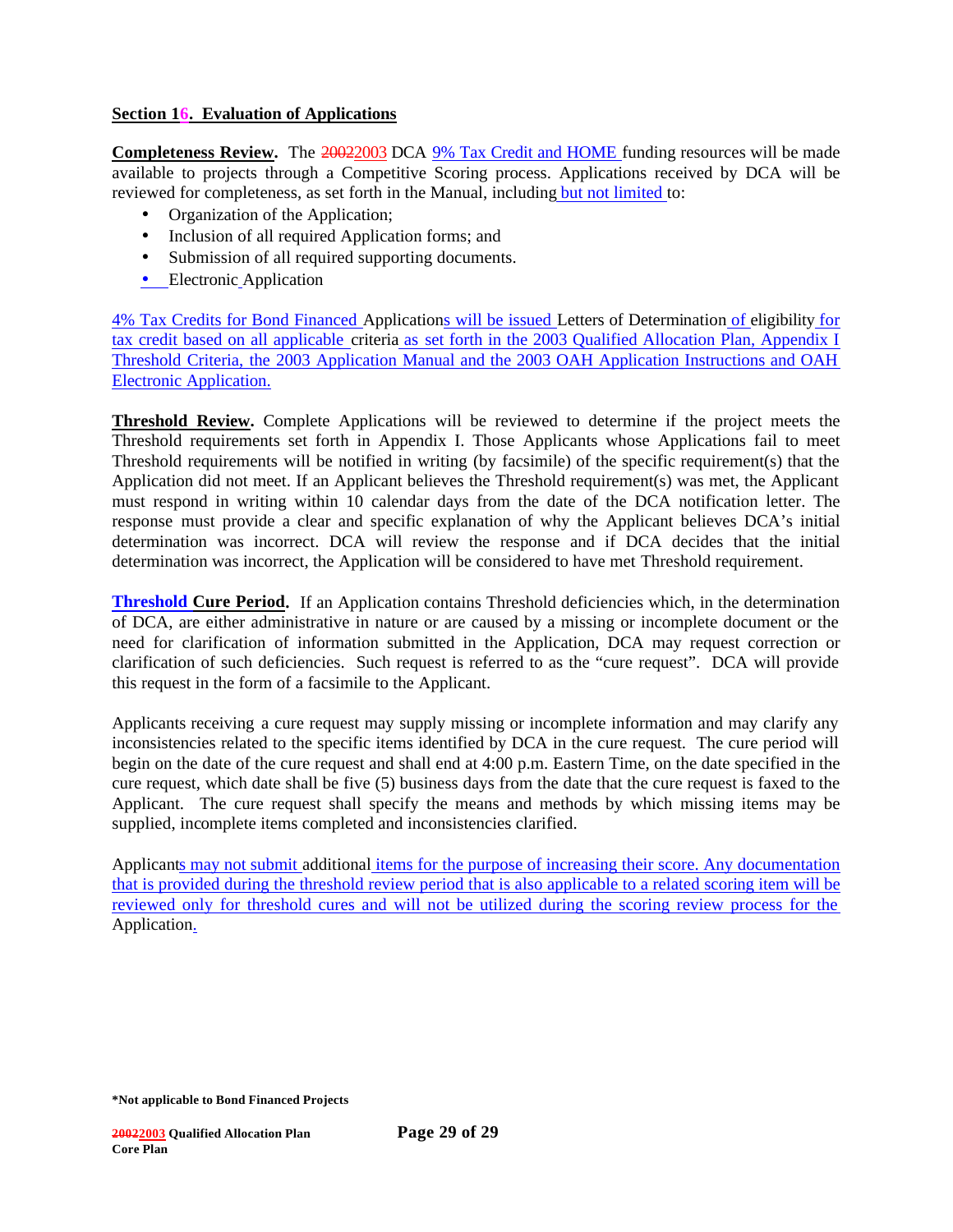**Scoring Review** \*. Complete Applications that meet the Threshold requirements described in Appendix I will be allowed into the Competitive Scoring process as set forth in Appendix II. Scored Applications will be ranked in descending order by total point score. Applicants will be required to self-score their Applications and fully explain their rationale in support of the scoring decision for each criterion. Applicants' self-scores must be done in strict accordance with the provisions of the Plan and the Application Manual. Any Application that does not include a completed self-scoring binder, prepared in accordance with the provisions of the Plan and the Application Manual, will be deemed incomplete. DCA will provide the preliminary results of the Competitive Scoring process to all Applicants on September 9, 2003. DCA will provide the preliminary scores by facsimile to the Applicant. Applicants will be given a forty-eight (48) hour comment period to provide comments to DCA regarding the preliminary Scoring Results. Applicants may not submit additional items for the purpose of curing scoring deficiencies, justifying their self-scores or increasing their scores. Comments must be limited to the Applicants opinions regarding DCA's scoring determinations.

DCA reserves the right to review all comments that were received during the comment period. However, DCA is not obligated to give consideration to or revise its preliminary score based on comments received. Any decision DCA makes, and any action or inaction by DCA in administering, managing, and operating the review of the comments shall be final and conclusive and shall not be subject to any review, whether judicial, administrative or otherwise, and shall not be covered by, subject to, or required to comply with or satisfy any provisions of Chapter 13 of Title 50 of the Official Code of Georgia Annotated, the "Georgia Administrative Procedure Act."

**Competitive Application Selection.\*** Generally, the highest scoring Applications with favorable market studies will be allocated resources without regard to resource type requested or geographical location, except as noted below and elsewhere in the plan:

- DCA reserves the right to allocate resources to lower ranked proposals to achieve a better mix of resource usage or a better geographical distribution of resources.
- If available Credits will be depleted by funding Credit-only Applications, then, DCA may elect to fund lower scoring Applications that are requesting a combination of Credits and a HOME Loan.
- If sufficient HOME funds are not available to fund the next ranked Credit/HOME Application or HOME-only Application, DCA may elect to fund a lower scoring Credit and HOME or HOME only project for which the remaining funds are sufficient.
- If a geographic area of the state will receive an inequitable share of the available resources as determined by the Competitive Scoring process, DCA may choose to fund other proposals even though they have a lower relative ranking.
- Applications meeting the Plan's minimum scoring requirements, which do not score high enough to receive an award, will be placed on a waiting list. If additional funding becomes available the next highest-scoring Application on the list will be eligible, subject to DCA's discretion.

**<sup>\*</sup>Not applicable to Bond Financed Projects**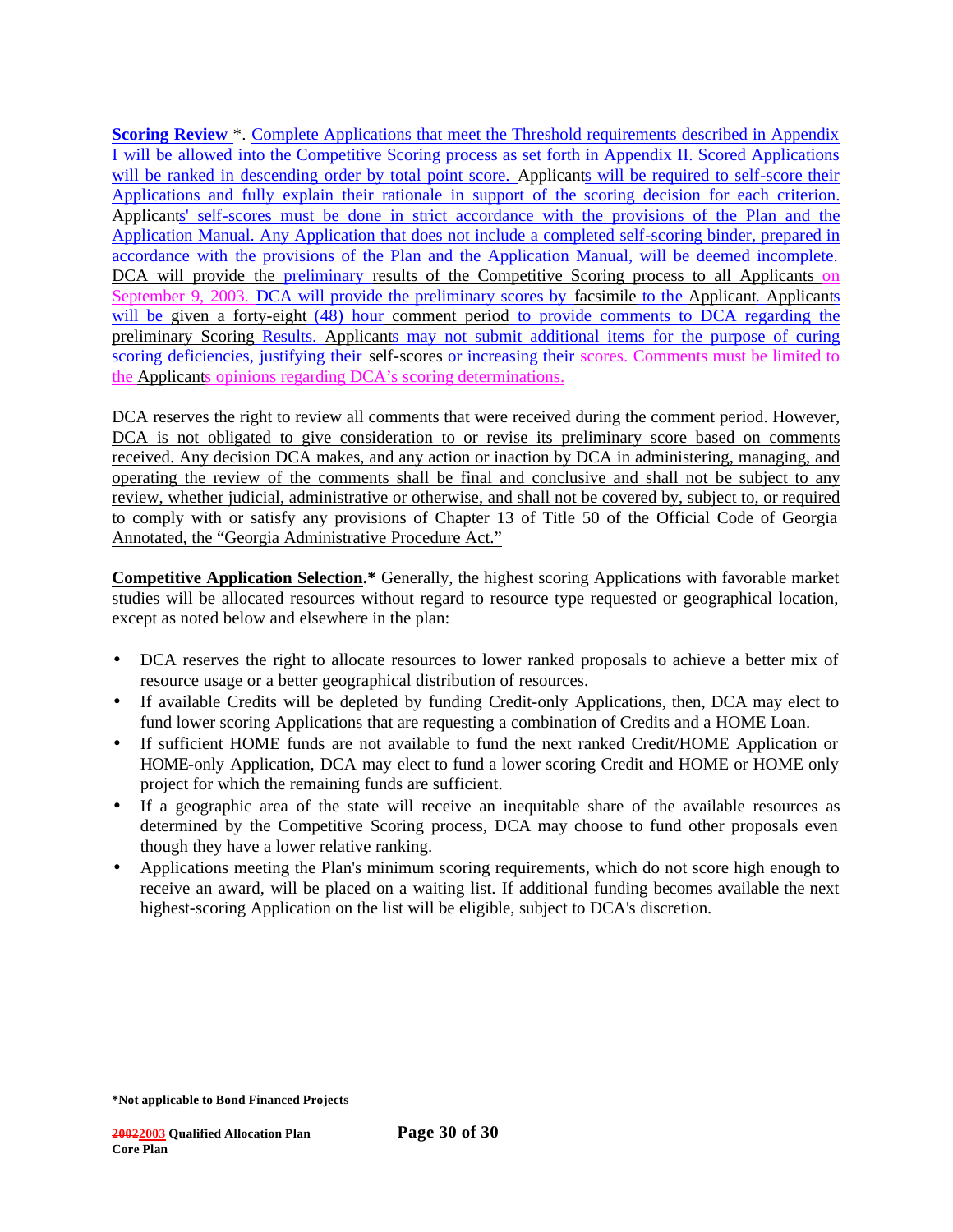**DCA's Administrative Discretion.\*** DCA reserves the right to allocate resources to lower ranked proposals to achieve a better mix of resource usage or a better geographical distribution of resources as described above, or for any other reason judged by DCA to be meritorious. Such actions will be made at DCA's sole and absolute discretion. Any decision DCA makes, and any action or inaction by DCA in administering, managing, and operating the system, shall be final and conclusive and shall not be subject to any review, whether judicial, administrative or otherwise, and shall not be covered by, subject to, or required to comply with or satisfy any provisions of Chapter 13 of Title 50 of the Official Code of Georgia Annotated, the "Georgia Administrative Procedure Act."

**Special Allocation Considerations. \*** In its sole and absolute discretion, and where warranted by extenuating circumstances, DCA reserves the right to allocate Credits, up to the first day of the allocation round, based on the prior year's allocation plan with all applicable terms and conditions to projects that received an allocation in the prior year.

**Final Notification.**\* DCA will provide the final results of the Competitive Scoring process to all Applicants as soon as possible after the process has been completed. A separate letter will notify those Applicants whose projects are selected for awards. Also, if a DCA HOME Loan is proposed, DCA will issue to the Applicant/borrower a preliminary loan commitment letter. This commitment letter, while not fully guarantying that the HOME Loan will be forthcoming, will set forth all conditions that, if met, will result in a HOME Loan.

### **Section 16. Georgia Open Records Act**

All Applications are subject to disclosure under the Georgia Open Records Act (GORA). Applicants must agree in the Application to hold harmless DCA and GHFA for any and all losses associated with disclosures in accordance with GORA.

Requests to examine records or request copies of DCA documentation should be made in writing to ensure accuracy and proper processing. DCA will provide a timely acknowledgement of the request, and will estimate the costs, if any, for the services requested. A party may also elect to review the documents at the DCA offices. Under these circumstances, the party should forward to DCA a request to review specific documents and coordinate with DCA a time that is mutually agreeable. GORA allows the agency to charge a fee to cover the cost of a document custodian to access and review the requested records, to monitor the review process, and for the cost of copying requested documents.

### **Section 17. Monitoring and Compliance**

The Applicant's compliance responsibilities begins with the award of the HOME funds and/or the Credit and will continue through the end of the Compliance Period, the Period of Affordability, or the term of the loan, whichever is longer.

Applicants are advised that DCA is required to monitor projects for compliance with the requirements of IRC Section 42, the HOME regulations at 24 CFR Part 92, the representations set forth in the Application, the requirements stated in this Plan, the requirements set forth in the respective program manuals and as represented in all restrictive documents. Although DCA is responsible for monitoring the Owners' compliance with these rules, regulations, and restrictions, this responsibility does not make DCA liable for an Owners' noncompliance.

**\*Not applicable to Bond Financed Projects Credit Compliance Monitoring Procedures** (Tax Credit and Tax Exempt Bond/Tax Credit Properties)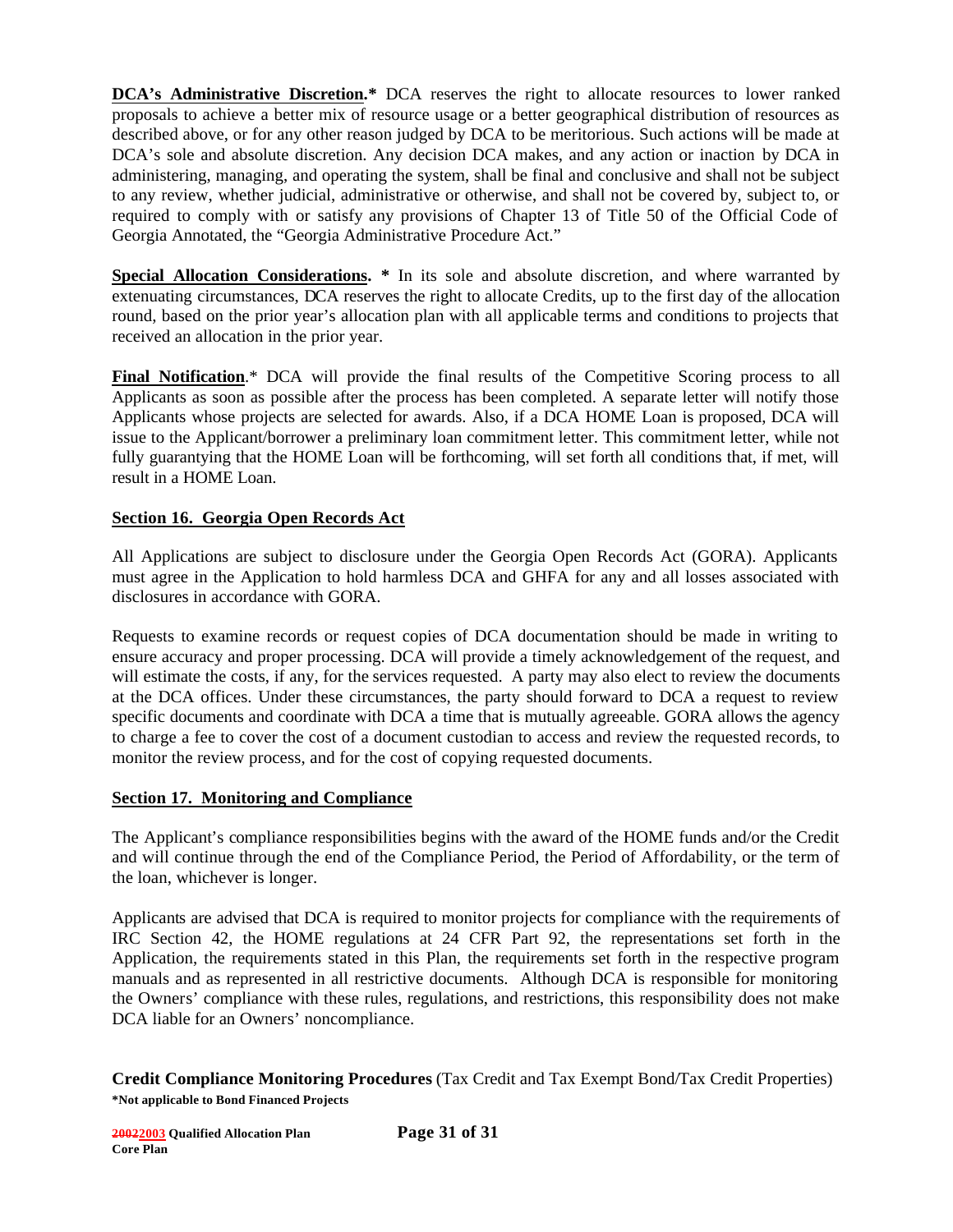Section 1.42-5(a) of U.S. Treasury Regulations requires that each Plan include a procedure that the housing credit agency (DCA) will follow in monitoring for noncompliance with the provisions of Section 42 and in notifying the Internal Revenue Service of any noncompliance of which DCA becomes aware.

The procedure for monitoring contained in the Plan must contain procedures consistent with the Regulations that address the following areas: record keeping and record retention; certification and review; on-site inspection; and notification as to noncompliance. This section is included in the Plan to comply with the mandate of the Regulations. DCA reserves the right to make such alteration or amendment to its monitoring procedures as may be required. Specific procedures that Owners must follow to remain in compliance with Program requirements are outlined in Credit Certification Training Materials. Changes and updates to these materials can be found on the DCA web site.

### **Required Training for Owners** (Tax Credit, Tax Exempt Bond/Tax Credit and HOME Properties)

The Owner/general partner is required to successfully complete a compliance-training seminar provided by or sponsored by DCA. Limited partners are strongly encouraged to attend these training seminars, but may elect to have property managers serve as the limited partner's representative. Seminars for HOME, Tax Credit and HOME/Tax Credit compliance are offered on an ongoing basis by DCA. Certification testing is required and certificates are awarded upon successful completion of the training. The Owner of a Tax Credit and or HOME property will be required to submit to DCA a copy of the Certificate of Successful Completion for the training prior to the beginning of lease-up or prior to placing the first building in service.

### **Property and Record Compliance**

A. For purposes of determining initial or ongoing eligibility and compliance with property maintenance requirements, DCA asserts the right to conduct on-site inspections of any project receiving Credit, HOME, or both Credit and HOME funding at any time through the end of the

compliance period or the term of the loan, whichever is longer. DCA will provide written notice to the Owner of noncompliance findings and will assign an appropriate cure period.

B. DCA asserts the right to perform an on-site inspection of tenant records on any project receiving Credit, HOME, or both Credit and HOME funding at any time through the end of the compliance period or term of the loan, whichever is longer. DCA will provide written notice to the Owner of noncompliance findings and will assign an appropriate cure period.

C. In the Credit Program, DCA is required to report all items of possible noncompliance to the IRS on IRS Form 8823. This form(s) will be issued to the Owner/general partner of the project. If noncompliance can be and has been cured by the end of the cure period, the correction will be noted on Form 8823. DCA and the IRS consider Form 8823 to be a confidential tax document and, as such, Form 8823 will not be provided to parties not having an Ownership interest in the project.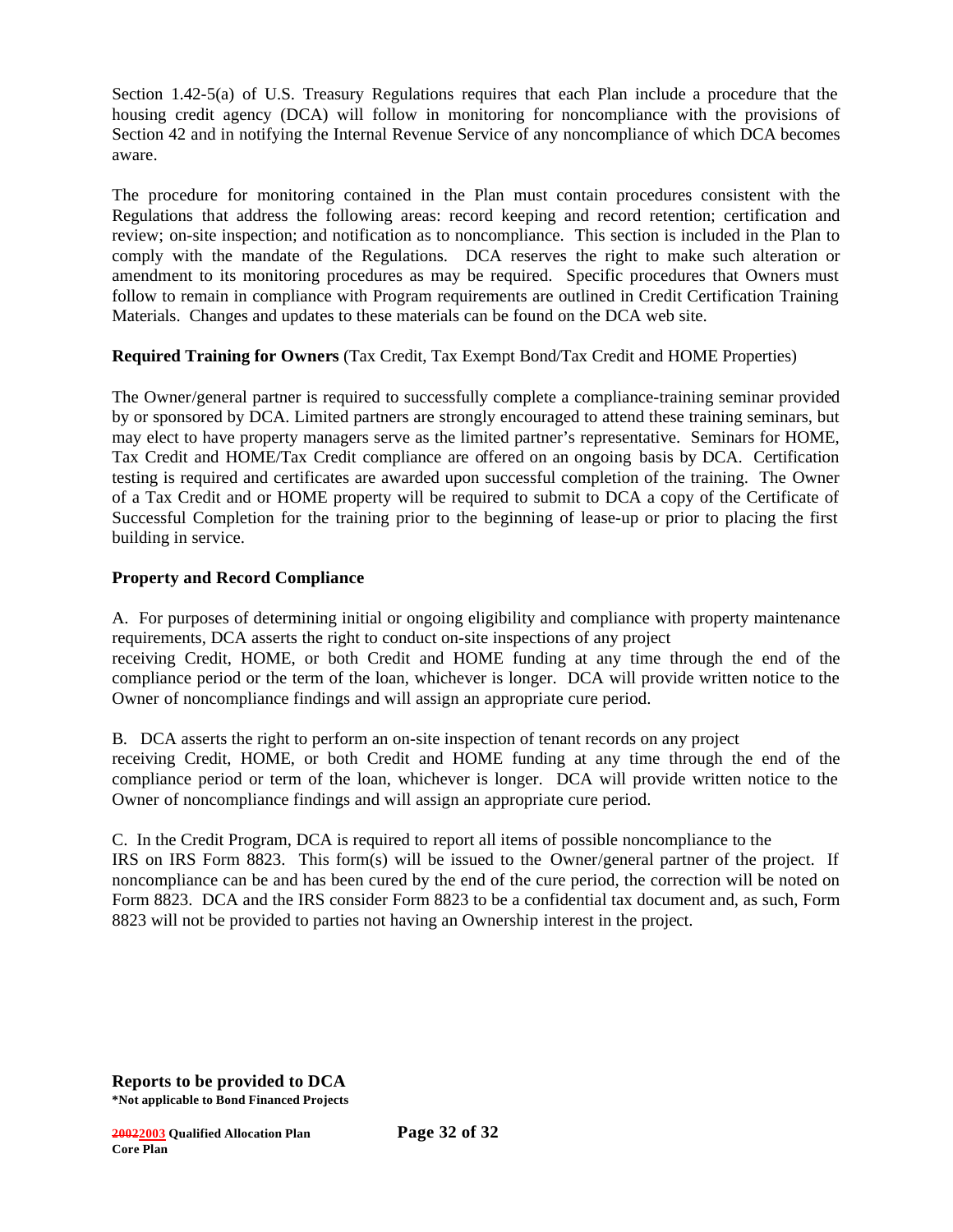A. Owners' receiving HOME Loans are required to submit Quarterly Occupancy Reports in a format prescribed in the DCA HOME Training Manual, together with copies of Tenant Income Certification for rental units leased during the quarter (beginning with initial lease-up date throughout the term of the loan. Owners are also required to submit a HOME Annual Owner's Certification and Annual Owner's Report in a format prescribed by DCA on or before February 28 of each year.

B. Owners receiving Credit are required to submit Quarterly Occupancy Reports with Tenant income certifications for rental units leased that quarter, beginning with the first building placed in service forward, until the end of the compliance period. Owners are also required to submit an Annual Owners Certification and Annual Owner's Report in a format prescribed by DCA each year within thirty days of the anniversary of the last building placed in service date.

C. Owners receiving HOME Loans and Credit are required to submit Quarterly Occupancy Reports from the placed in service date through the end of the loan or the compliance period, whichever is longer. Owners are also required to complete the HOME Annual Owners' Certification and Report and the Credit Annual Owners Certification and Annual Report in the prescribed DCA format on the dates stated above.

D. Owners who received Credit and/or HOME funding and are financed under Section 515 of the U.S. Department of Agriculture will not be required to submit monthly or quarterly reports. These properties are required to complete the HOME and/or Credit Annual Owners Certification and Annual Report in the prescribed DCA format on the dates stated above.

E. Owners of project that received Credit and are also financed with proceeds from tax-exempt bonds will be required to submit Quarterly Occupancy Reports beginning with the first building placed in service forward, until the end of the compliance period. Owners are also required to submit and Annual Owners Certification and Annual Owner's Reports in a format prescribed by DCA each year on the dates stated above.

### **Review**

DCA will review the certifications submitted to determine whether or not the requirements of Section 42 has been complied with by the Owner.

Annually, DCA will inspect at least thirty three (33%) of affordable developments to which it has made an allocation under Section 42. In each development selected for review, DCA will review the lowincome tenant certifications, the documentation the Owner has received to support that certification, the rent record for no fewer that twenty percent (20%) of the low-income units located in each such development. Records relating tenant income, supporting documentation and rent records will be selected at random by the Authority's monitoring officer at the time the review is held. In addition, DCA Compliance Officers will conduct a physical inspection of each low-income unit that receives a record review. The purpose of this inspection will be to determine whether or not the units meet Uniform Physical Condition Standards as defined by the Department of Housing and Urban Development.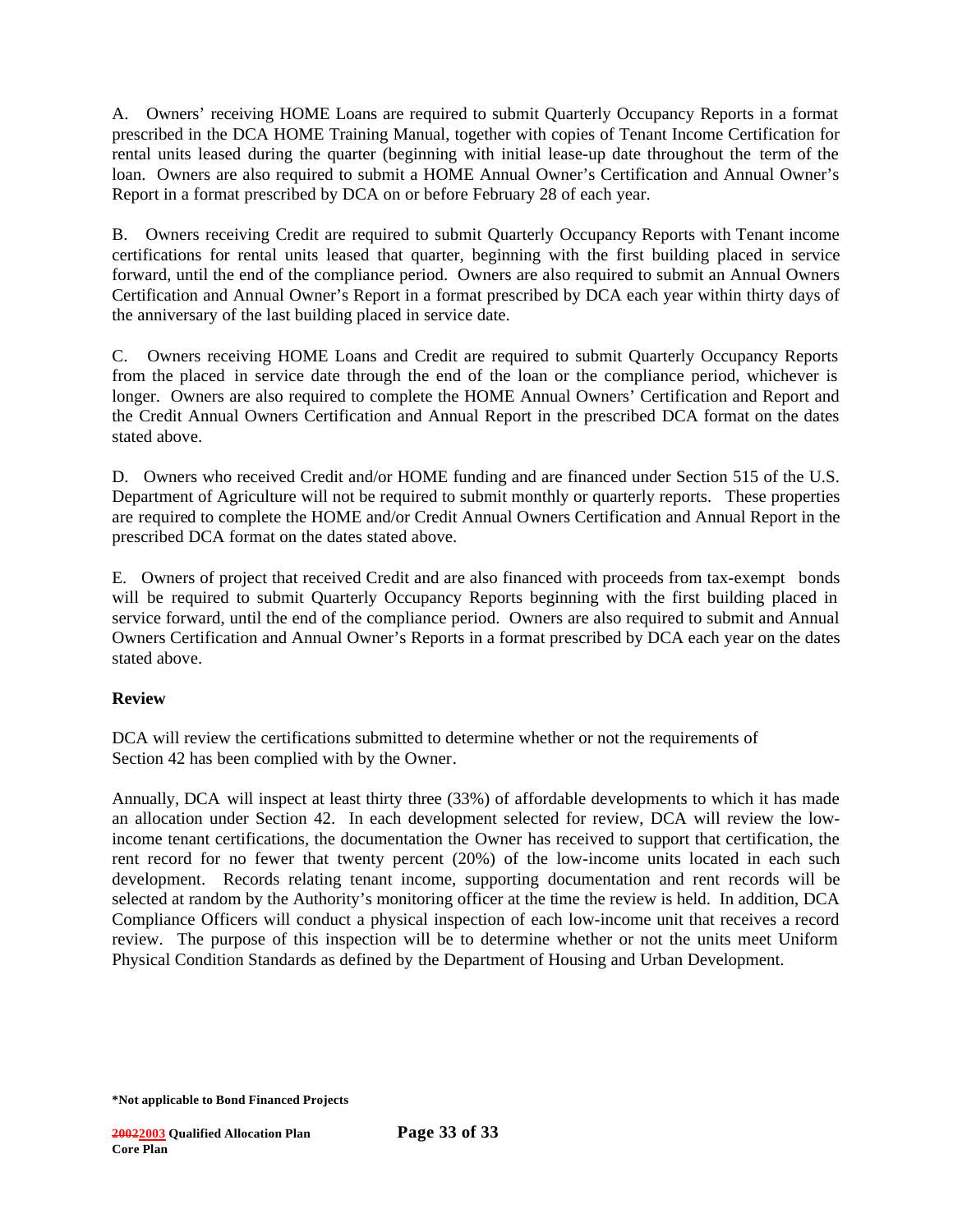DCA will conduct a physical inspection of approximately ten- percent (10%) of the units at each project and will review approximately ten percent (10%) of the tenant files each year at properties that have received DCA HOME funds. Additional federal requirements will also be reviewed on an annual basis.

As necessary, DCA will review additional documentation to support representation in the Application for funding.

### **Record Keeping and Record Retention**

- A. Owners awarded HOME Loans must keep records for each assisted building as stipulated in the final HOME regulations (as amended) and as stated in the Georgia HOME Manual.
- B. Owners allocated Credit must keep records for each building as stipulated in Section 42 of the IRS Code Section 1.42.5(b) and in the Georgia Low Income Housing Tax Credit Manual.
- C. Owners' receiving HOME Loans and Credit must follow the most stringent requirements of the two programs.

### **Inspection Record Retention provision (Tax Credit and Tax-Exempt Bond/Tax Credit Properties)**

The Owner of a Credit property is required to retain all original local health, safety, or building code violation reports or notices that were issued by the State or local government unit for DCA's inspection. After DCA reviews the violation reports or notices and completes its inspection, unless the violation remains uncorrected, the Owner may dispose of these reports or notices.

#### **Compliance Standards**

A. Assessment of Noncompliance

Principals of projects awarded Credit or HOME in previous cycles must remain materially in compliance with Credit and HOME program requirements (if applicable) to remain eligible to compete for future Credit awards or HOME Loans. Material noncompliance status exits when a party exhibits a continual pattern of noncompliance, or when a party demonstrates an inability or an unwillingness to resolve noncompliance matter in a timely manner. DCA will have sole and absolute discretion in determining those parties ineligible to participate in the OAH financing competition due to noncompliance status.

#### B. Cure Period Standards

**<sup>\*</sup>Not applicable to Bond Financed Projects**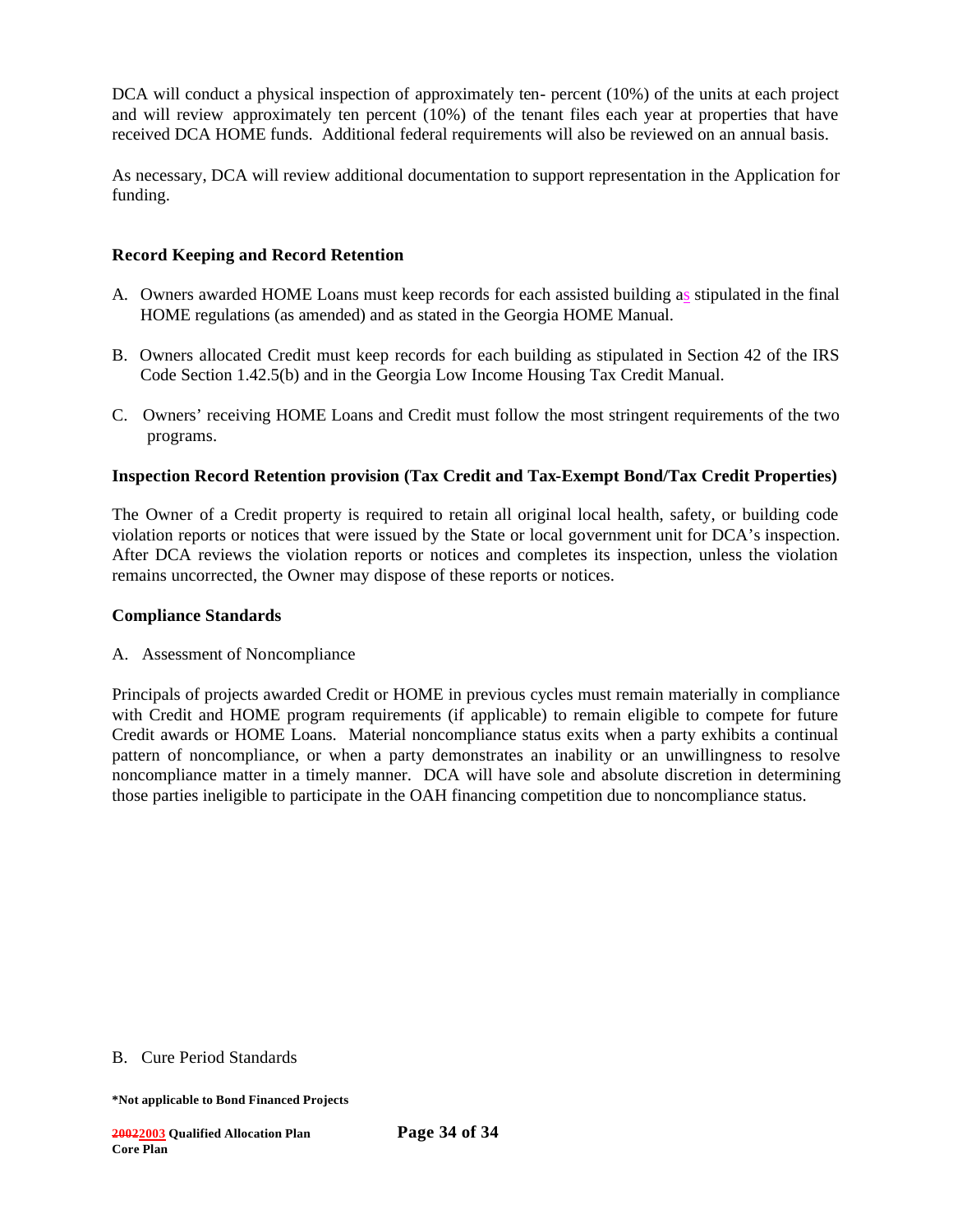DCA will notify the Owner in writing of any possible findings of noncompliance. Each item of noncompliance will have an assigned cure period. The cure periods will typically range from thirty (30) days to a maximum of ninety days (90) days. Examples of noncompliance matters and typical cure periods are as follows:

| Noncompliance Items                                  | <b>Typical Cure Periods</b> |
|------------------------------------------------------|-----------------------------|
| <b>Health and Safety</b>                             |                             |
| Any issue                                            | 48 hours                    |
| <b>Administrative Noncompliance</b>                  |                             |
| Incomplete or incorrect tenant income certifications | 30 days                     |
| Affidavits not notarized                             | 30 days                     |
| Failure to report on a quarterly or annual basis     | 30 days                     |
| <b>Project Wide Noncompliance</b>                    |                             |
| Incorrect utility allowance                          | 60 days                     |
| Violations of the 40/50 Rule                         | 60 days                     |
| Rent overages                                        | 60 days                     |
| <b>Incurable Instances of Noncompliance</b>          |                             |
| Submission of fraudulent information to DCA          | No Cure                     |

### **Monitoring Fees**

DCA charges a monitoring fee for all Tax Credit developments containing five or more low-income units. Credit recipients will be required to pay the entire fee covering the 15-year Compliance Period prior to the issuance of the project's IRS Forms 8609.

### **Compliance Monitoring Responsibilities**

A. DCA may choose to delegate all or a portion of its compliance monitoring responsibilities to an agent or other private contractor. This option, if chosen, does not relieve DCA of its obligation to notify HUD or the IRS of noncompliance instances. DCA may also delegate some or all of its compliance monitoring responsibilities to another State agency. This delegation may include the responsibility of notifying the IRS of noncompliance.

B. Applicants must inform DCA of all conditions or extenuating circumstances at each project that may impact compliance monitoring duties. Any questions regarding compliance with the Credit or HOME programs should be addressed in writing and faxed to DCA's Compliance Monitoring Section at (404) 327-6849.

**Section 18. Performance Scoring\***

**<sup>\*</sup> Not Applicable to Bond Financed Projects**

**<sup>\*</sup>Not applicable to Bond Financed Projects**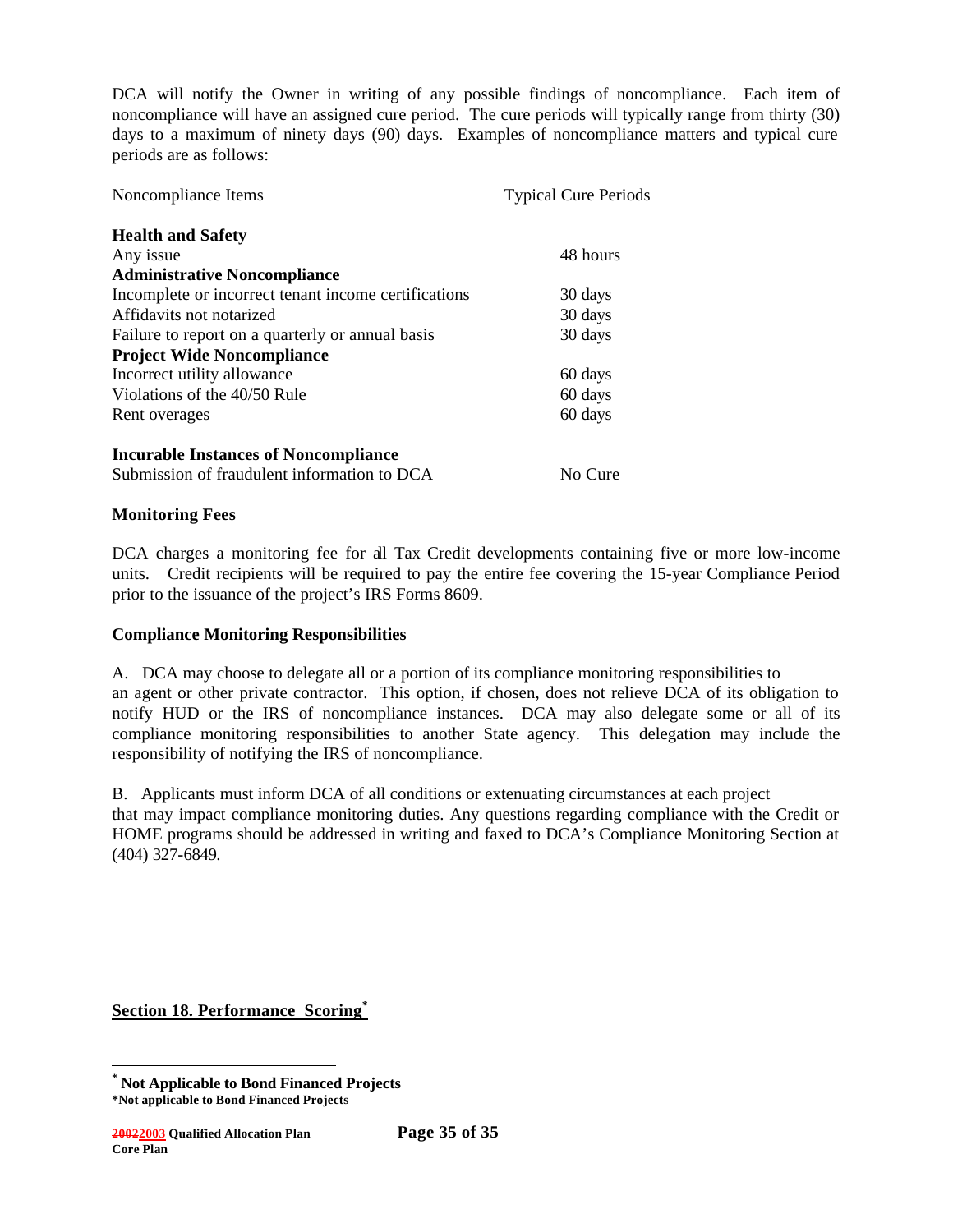**Overview of Performance Scoring**.Effective January 2, 20022003**,** the performance scoring criteria will address compliance and administrative deficiencies not related to specific property audits. No points can be earned for performance scoring issues, but points can be lost. Points in this area will be assessed in absolute terms with no compliance factors or other formula considerations. In the 20022003 Application cycle, performance points accumulated by a Project Participant will be accumulated as an educational and advisory exercise only. The final score in the competitive funding cycle will not be affected by any performance point assessments. In future rounds, DCA will determine the final project score by deducting any performance points acquired by a Project Participant during the prior year (Application Submission Deadline to Application due date) from the preliminary project score. A notice of noncompliance for failure to meet certain compliance or administrative requirements will be sent by DCA to the property Owner of record. Notices will include an explanation of the nature of the deficiency and will specify a date by which the deficiency must be corrected. If the stated deficiency is corrected by the said date no performance points will be deducted. If the stated deficiency is not corrected by said date, one quarter  $(1/4)$  of a point will be assessed. A final notice of non-performance will be sent to the Owner of record for each assessed uncured deficiency.

Compliance or administrative deficiencies that will be considered for performance scoring purposes may result from failure to comply with state or federal rules and regulations, or with the requirements specified in a binding DCA HOME Loan or Credit documents, including but not limited to, project Applications, Land Use Restriction Agreements/Covenants, and Loan agreements. Examples of performance compliance scoring issues include, but are not limited to:

- Any compliance issue that would normally be addressed in a scheduled compliance audit that comes to DCA's attention and is addressed outside the scope of a regularly scheduled audit.
- Unused Credits resulting from failure to meet the 10% carry over requirement or not placing a project in service with in 24 months of the carryover.
- Failure to notify DCA of disposition/sale of property.
- Failure to meet project reporting requirements (e.g., annual Owner's certification and report, project completion reports submitted within 120 days of the final draw, etc.).
- Failure to maintain required reserve levels, or failure to provide, on a timely basis, required proof of insurance on HOME Loan properties.
- Failure to provide necessary underwriting documentation in a timely manner.
- Failure to close HOME Loan within 60 day of DCA underwriting approval.
- Failure to convert HOME Loan from constructions to permanent status on or before conversion date.

DCA recognizes that extenuating circumstances may occur that could result in unavoidable timing difficulties. We will carefully consider the circumstances on a case by case basis when determining whether point deductions are appropriate. However, the final determination will be at DCA's sole and absolute discretion.

**Section 19. Modification of the Plan**

**<sup>\*</sup>Not applicable to Bond Financed Projects**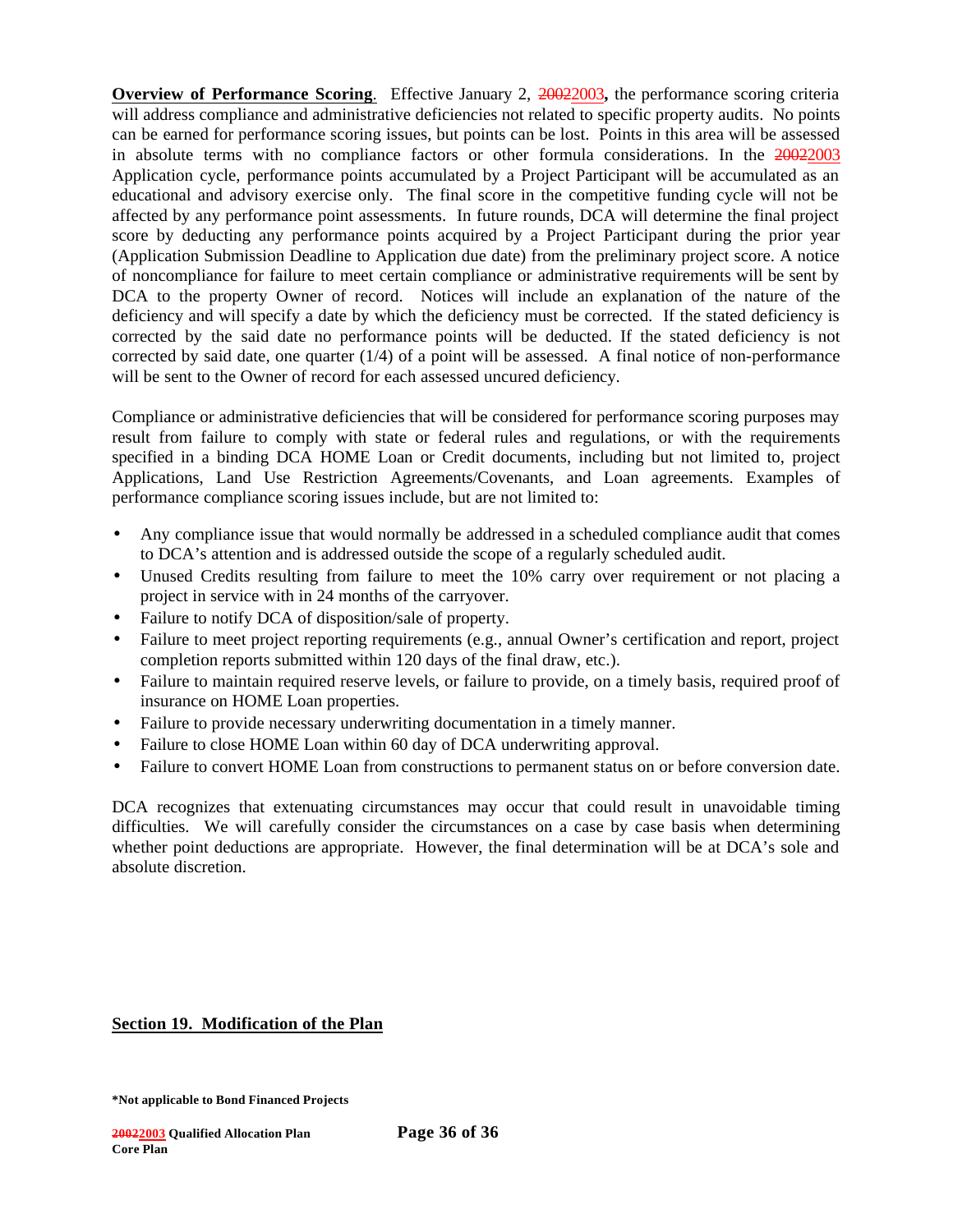Without limiting the generality of DCA's power and authority to administer, operate, and manage the allocation of Credits and HOME Loans according to federal law, federal procedures, and the Plan, DCA shall make such determinations and decisions, publish administrative rules, require the use of such forms, establish such procedures, and otherwise administer, operate, and manage allocations of Credits and HOME Loans and funds in such respects as may be, in DCA's determination, necessary, desirable, or incident to its responsibilities as the administrator, operator, and manager of allocations of Credits and HOME Loans.

The Governor recognizes and acknowledges that DCA will encounter situations which have not been foreseen or provided for in the Plan and expressly delegates to DCA the power to amend the Plan, after the public has had the opportunity to comment through the public hearing process, and to administer, operate, and manage allocations of Credits and HOME Loans in all situations and circumstances, both foreseen and unforeseen, including, without limiting the generality of the foregoing, the power and authority to control and establish procedures for controlling any misuse or abuses of the Credits or HOME Loan allocation system and the power and authority to resolve conflicts, inconsistencies, or ambiguities, if any, in the Plan or which may arise in administering, operating, or managing Credits or HOME Loan allocations pursuant to the Plan. The Governor further expressly delegates to DCA the authority to amend the Plan to ensure compliance with federal law and regulations as such federal law may be amended and as federal regulations are promulgated governing Credits and the HOME Loan Program.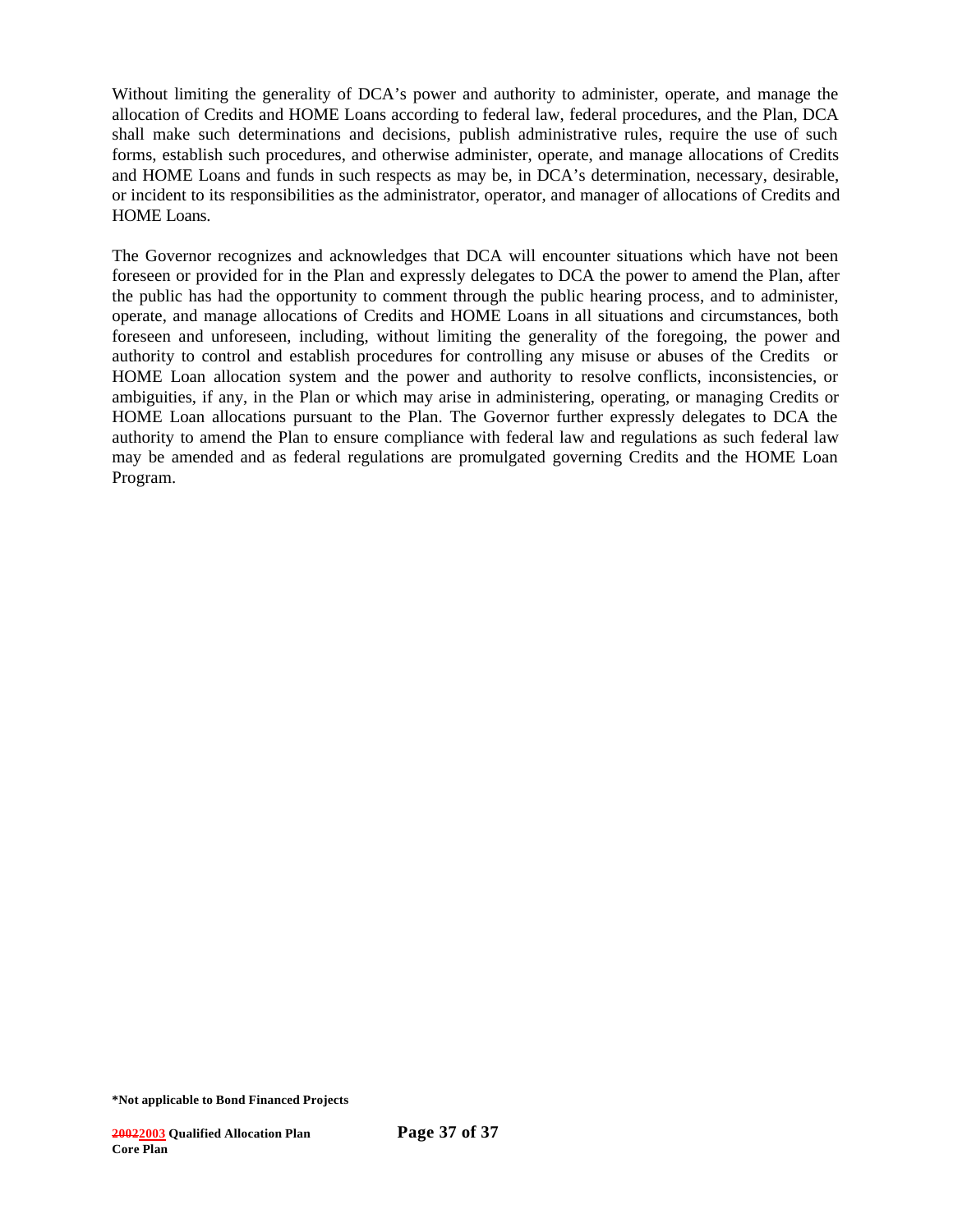#### **STATE OF GEORGIA 20022003 QUALIFIED ALLOCATION PLAN**

# **APPENDIX I THRESHOLD CRITERIA**

To be considered for DCA financing resources, Applications must meet the Threshold requirements described below.

## **1. Project Feasibility, Viability Analysis, and Conformance with Plan**

In analyzing project economic forecasts, Applicants must use DCA's project economic pro forma assumptions and abide by the Plan and the Manual. Rent Standards derived from the most recent AMI, FMR, and UA must will be used to determine project rent and rent restrictions. For each project that meets all other Threshold criteria, DCA will determine whether that project is financially feasible and may require documentation not specifically included in the minimum documentation requirements established in the Plan. Additionally, project assumptions may be adjusted by DCA to reflect characteristics more representative of the project or its economic environment. For Scatted Site Projects all units must be developed under one plan of financing and consider as a single project by all funding sources. Project feasibility will be determined for the Scatted Site project as a whole. DCA will determine whether an Application is financially feasible in its sole and absolute discretion. DCA's determinations will be final.

**HOME Loans.** When DCA underwrites a HOME Loan, it will consider the policies, assumptions and requirements set forth in and the provision of the Plan and Manual to determine the debt capacity, the loan amount, and the terms to satisfy the debt. Project cash flow must be sufficient to ensure financial viability over the term of the HOME Loan and must provide for adequate reserves that must be maintained for the life of the HOME Loan. The use of other public financing sources and shorter HOME Loan terms will be favorably considered. For Applications proposing HOME Loans, the proposed return on investment for the owner/developer must be fair and reasonable with no windfall profits anticipated.

HOME Non-ammortizing Balloon Loans. Balloon Loans. HOME non-ammortizing Balloon Lloans will be considered only for projects located in Rural Counties (See Exhibit A in the Core Plan) and for Special Needs Households projects throughout the State applying under the Special Needs Housing Tenancy Characteristics in Section 3B of Appendix II, Scoring Criteria.

**Construction and Construction Costs.** DCA will review the type of construction and associated hard construction costs. Applications for the rehabilitation of a substandard property will not be funded if, in the opinion of DCA, the rehabilitation will not result in improved, safe and decent long-term housing, the proposed rehabilitation does not meet DCA standards, or if new construction would be more appropriate. A similar review of project financial feasibility and economic viability will be conducted for all Applications proposing new construction to ensure that each project's construction hard costs will produce high quality housing for the targeted tenant market**.**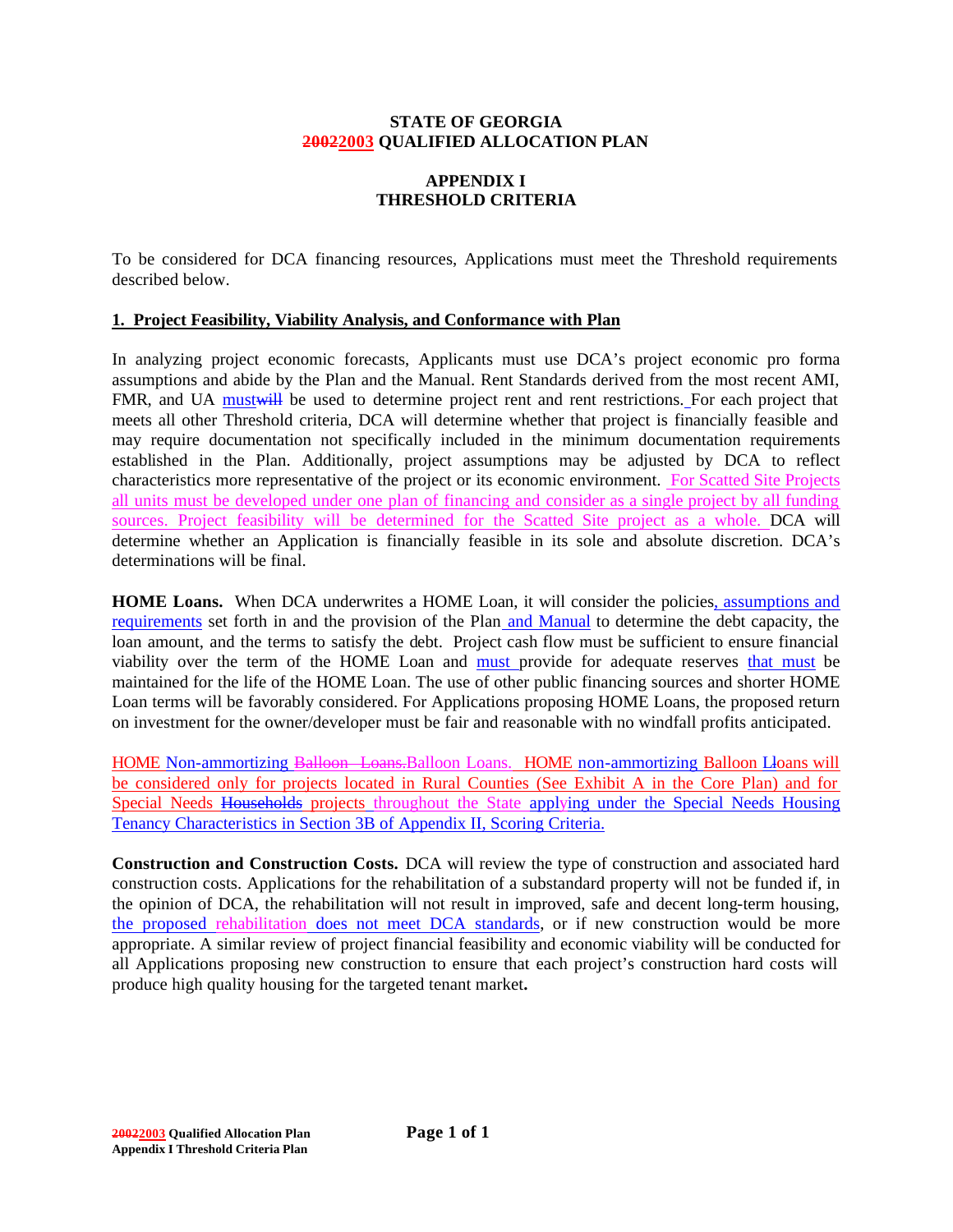The minimum review standards for both rehabilitation and new construction projects are as follows:

- The expected life of the completed property must exceed by five years the greater of the Compliance Period or the Period of Affordability whichever is longer; and
- All construction must meet the requirements set forth in the Manual. Rehabilitation projects will be considered for funding only if the average per unit rehabilitation hard costs equal or exceed \$12,000. In addition, the total hard cost of any rehabilitation project must not exceed 90% of the as-completed unrestricted appraised value of the property. The appraisal will be commissioned by DCA and will be based on market rents. Note that the Applicant will pay the cost of the appraisal.

# **2. Gross Rent Restrictions**

**HOME Rents.\*** For HOME Loans, rents must be affordable at initial lease-up and must remain affordable over the term of the HOME Loan. DCA will not underwrite rents below 30% of 50% of AMI unless a DCA-commissioned market study indicates that there is a substantial need and/or that the market will require rents to be lower for the property to achieve initial and long-term lease-up.

Applications proposing rents for General Multifamily projects below 30% of 50% of AMI must set tenant income restrictions at no more than 5 AMI percentage points above the AMI percentage used to set rents (i.e., rents underwritten at 30% of 40% of AMI must be income restricted at no greater than 30% of 45% of AMI).

Applicants proposing rents for EH, Housing for Older Persons or Special Needs projects below 30% of 50% of AMI must set tenant income restrictions at no more than 10 AMI percentage points above the AMI percentage used to set rents (i.e., rents underwritten at 30% of 40% of AMI must be income restricted at no greater than 30% of 50% of AMI).

For HOME projects, rents may not exceed Fair Market Rents for the appropriate bedroom size.

**Credit Rents.** For low-income units outside of the Atlanta MSA receiving Credits, the gross rents may not exceed 30% of 60% of the effective AMI table. For low-income units included in a Credit project other than a 4% Bond project in the Atlanta MSA, the maximum gross rents may not exceed 30% of 54% of the effective AMI tables for the duration of the Compliance Period. Applicants should assume 1.5 persons per bedroom.

**Credit and HOME Rents**.\* Dwelling unit rents must conform to the Code's and/or the HOME regulation's gross rent (contract rent and tenant UA) restrictions. Tenant UA must conform to the requirements set forth in the Plan and the Manual. In the event Credit, HOME, or other funds are requested, the most restrictive gross rents will govern. For Credit and HOME projects, rents may not exceed fair market rents. Applicants should assume 1.5 persons per bedroom.

Many DCA projects will combine Credits and a HOME Loan. As a result, the income targeting requirements are more stringent than for Credits alone. Specifically, at least 40% of the assisted units in each building of the project must be targeted to families at 50% of AMI, adjusted for family size. All remaining assisted units must be targeted to families at 60% or less of AMI, adjusted for family size.

**<sup>\*</sup> Not Applicable to Bond Financed Deals**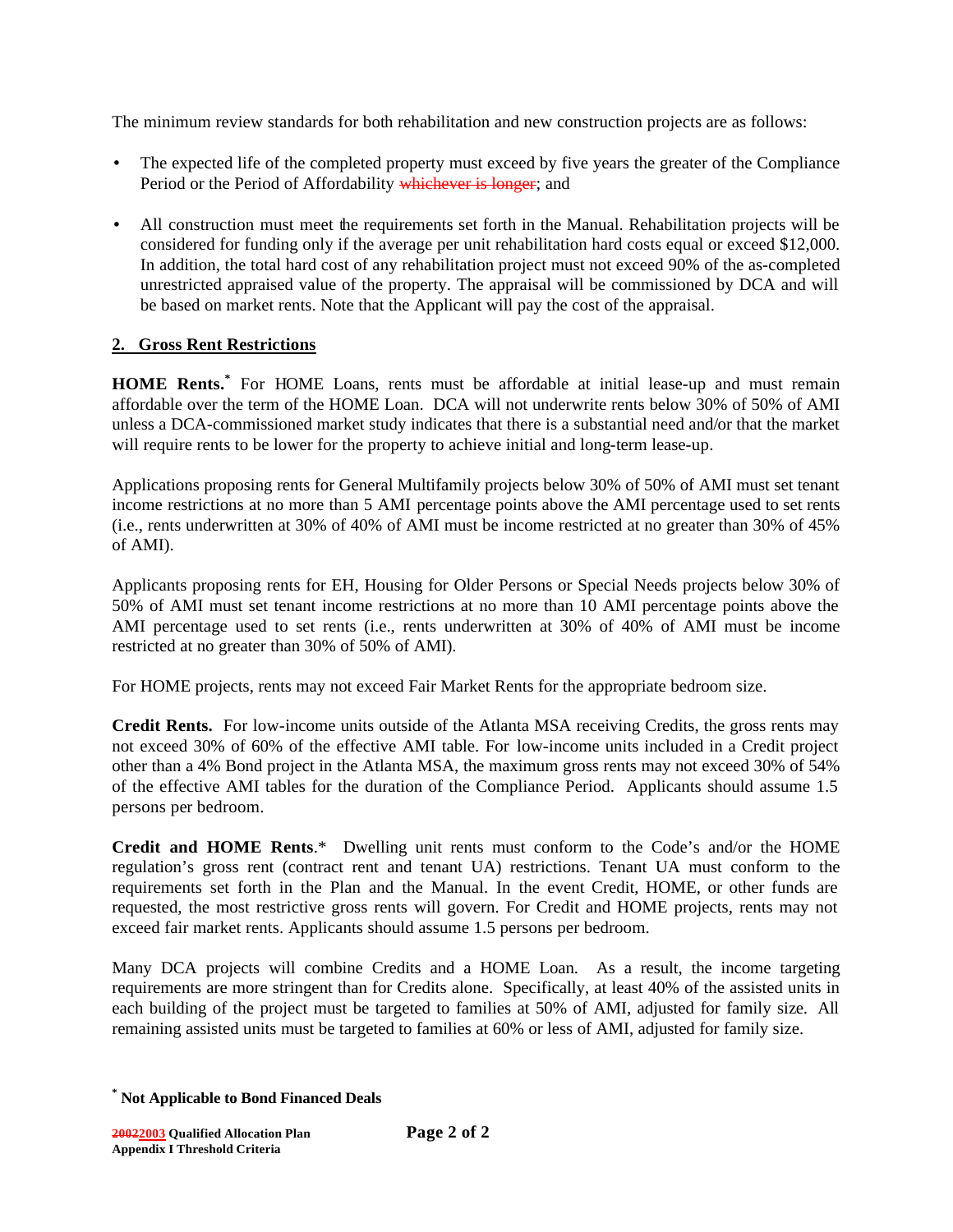**Mandatory Maximum Rents for Projects in the Atlanta MSA\* .** The maximum rents charged for the units occupied by tenants at 50% or less of AMI must be equal to or less than the lesser of the applicable Credit rent based on the 50% rents from the rent chart or the area FMR. The remaining rents for the assisted units must have rents no greater than the lesser of the Credit rents based on the 60% (or a maximum of 54% in the Atlanta MSA) rents from the rent chart or the area FMR. The Manual provides more details on the Tax Credit Program.

# **3. Unit Cost Limitations**

Per unit costs must for not exceed the following limits:

| Unit Type       |        | Cost Limit |
|-----------------|--------|------------|
| Efficiency      | 65,600 | \$64,000   |
| 1 Bedroom       | 76,800 | \$75,000   |
| 2 Bedroom       | 90.700 | \$88,500   |
| 3 Bedroom       |        | \$93,500   |
| $4$ Bedroom $+$ |        | \$98,500   |

DCA will consider waivers to the limitations stated above only for Special Needs Households, Elderly Housing and Housing for Older Persons, mixed income projects, and those receiving historic tax credits. Waivers and applicable fees must be submitted to DCA by 4:00 p.m. on or before March 15, 20022003. Within 15 business days of the receipt of such waiver request, DCA will provide a response to the waiver request. If DCA determines that the project is not eligible for a cost waiver, any Application submitted for such project must reflect cost that are within the above unit cost limitations. Post award costs that exceed the above unit cost limitations or a total development cost established pursuant to a waiver request do not require DCA approval if additional DCA resources are not utilized to fund such additional cost.

For HOME funded projects, the following subsidy limits will apply in addition to the cost limits above:

| Unit Type       |        | Subsidy Limit |  |
|-----------------|--------|---------------|--|
| Efficiency      | 57,300 | \$55,932      |  |
| 1 Bedroom       | 65,700 | \$64,114      |  |
| 2 Bedroom       |        | \$77,963      |  |
| 3 Bedroom       |        | \$100,857     |  |
| $4$ Bedroom $+$ |        | \$100,710     |  |

**<sup>\*</sup> Not Applicable to Bond Financed Projects**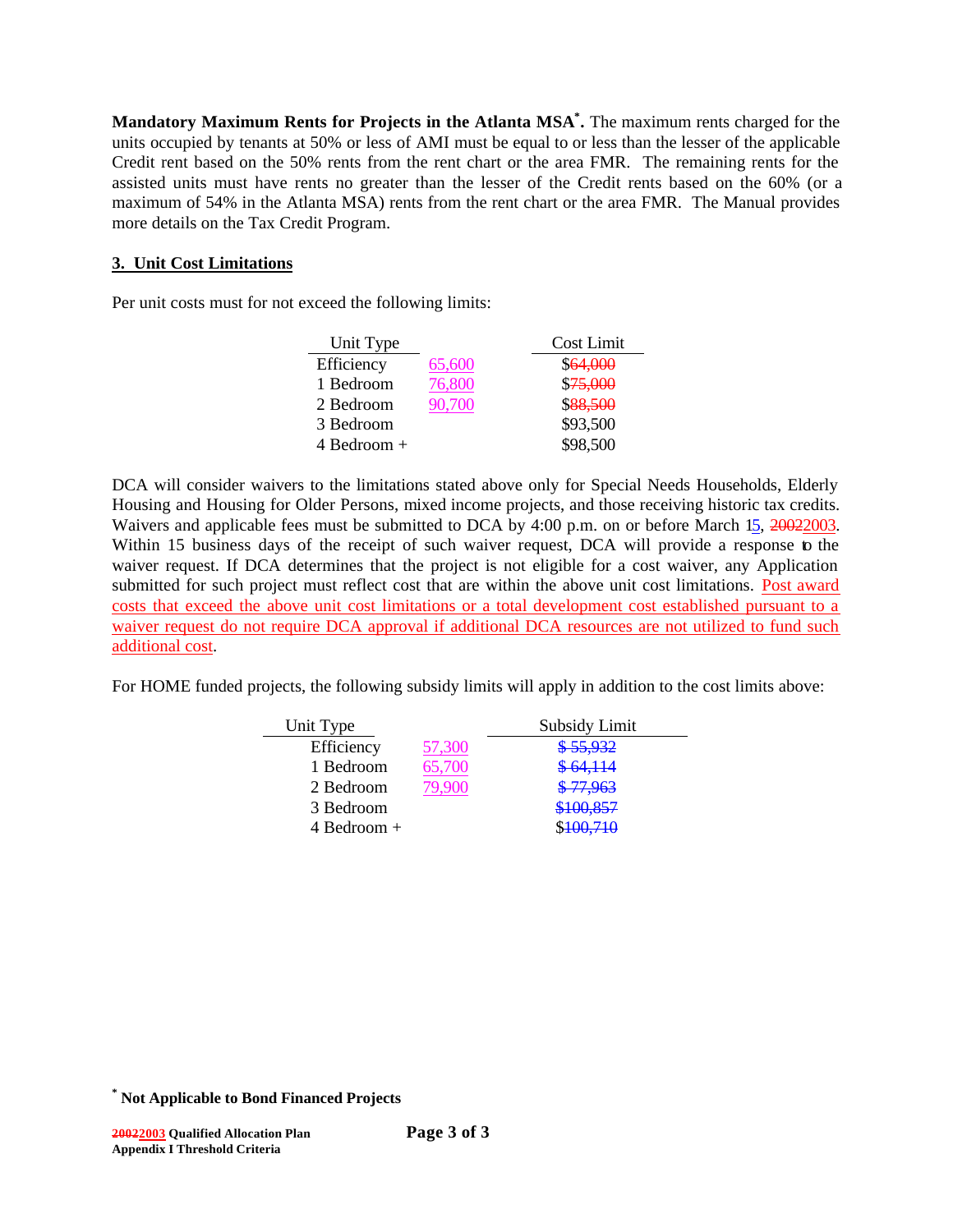# **4. Site Control**

Site control must be in the form of (1) a warranty deed that conveys title to the subject property to the current ownership entity or 2) a legally binding contract to purchase the proposed project site in the name of the ownership entity (or which provides for an assignment to the ownership entity), or (32) a binding long-term ground lease or an option for a binding long-term ground lease, with a minimum term of forty-five (45) years. For (2) and (3) above, a copy of the warranty deed that conveys subject property to the seller must be included with the Application. Contracts must be executed prior to Application Submission deadline, must include a legal description of the property and must provide legal control of the site to the proposed ownership entity at least through September 2830, 20022003.

In the event the contract provides the ownership entity with the option to renew the contract for specific periods of time, with the initial period ending prior to September 2830, 20022003, the renewal option in such contract must be enforceable by the ownership entity until September 2830, 20022003. A copy of a recorded warranty deed or a fully executed contract must be submitted with the Application. All Contracts evidencing site control must meet the specifications set forth in the Manual.

For Scatted Site Projects, evidence of site control is required for each non-contiguous parcel or each non-contiguous multifamily property.

# **5. Environmental Requirements**

On-site and off-site specific environmental concerns identified in an environmental study are to be considered in the context of the criticality of the housing to be provided. DCA shall consider the public benefits of the housing and then weigh the benefits against the costs to mitigate the hazard, the potential health risks, and other financial and public policy implications. The project will not pass Threshold until all environmental matters are resolved in a manner satisfactory to DCA, in its sole and absolute discretion. For Scatted Site Projects the environmental requirements must be met for each noncontiguous parcel or each non-contiguous multifamily property.

**Environmental Study.** A Phase I environmental study prepared in accordance with the Environmental Review Guide contained in the Application Manual must be included in the Application. This Phase I Environmental Study should fully address all recommendations of the consulting environmental engineer, and all such recommendations, including Phase II environmental studies (if required) or any additional testing, must be completed at the time of Application Submission. The Phase I (and Phase II where required) Environmental Study must have been conducted within six (6) months of the Application Submission.

The Environmental Study must be certified by the Applicant and the Qualified Environmental Professional on the environmental certification form. Note: DCA will assess a penalty in subsequent funding rounds for applicants who provide incorrect certification for the environmental study.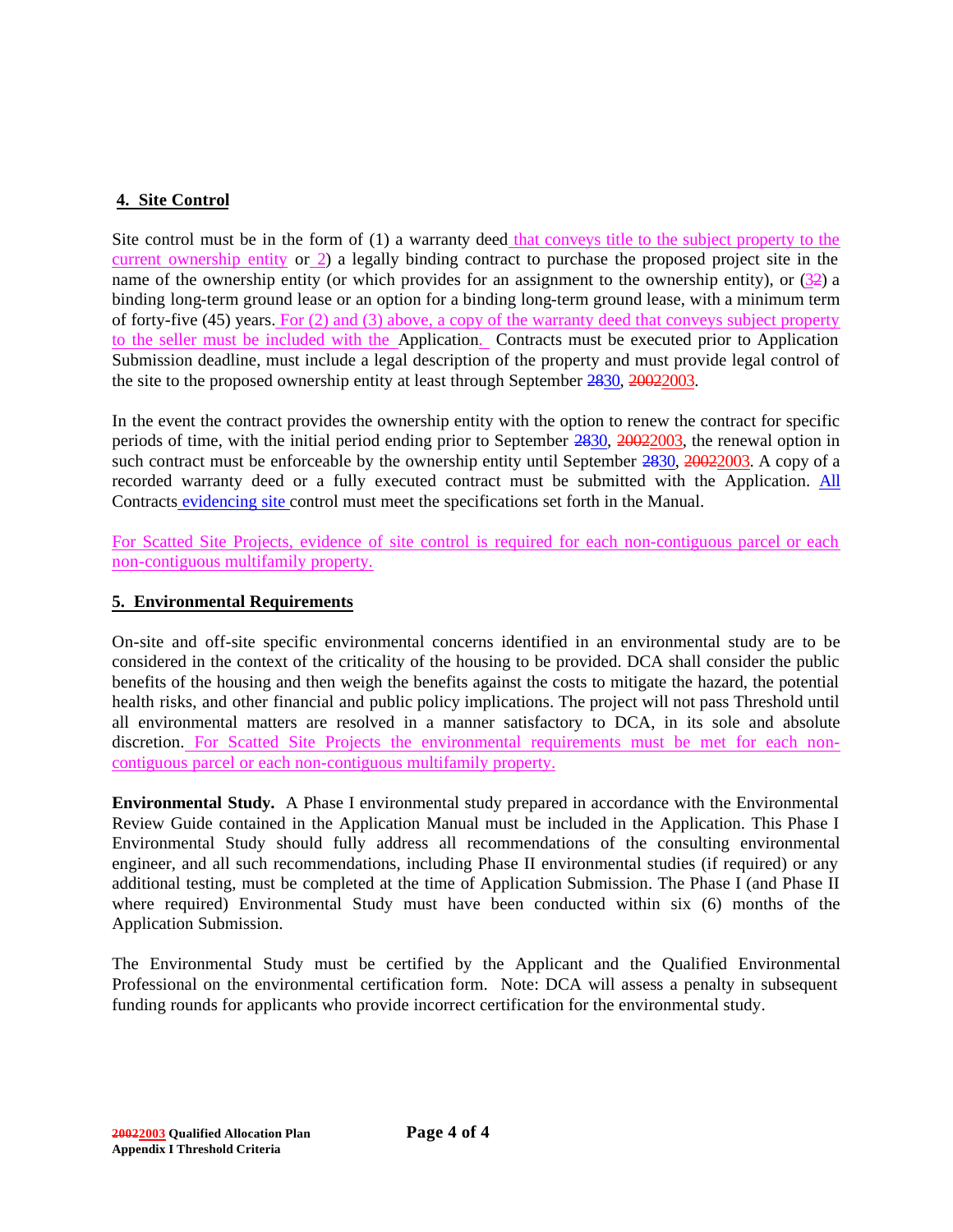If an Environmental Study was completed prior to this six-month period, a copy of this earlier Environmental Study (and any others that are available) must be included in the Application along with an updated Environmental Study. If an updated Environmental Study is necessary, it must meet all requirements set forth in the Environmental Review Guide located in the Manual. In addition to these requirements, the updated Environmental Study must include:

- details of the new reconnaissance with updated photos;
- an update of all regulatory reviews including federal and state lists;
- all original material and updates; and,
- a professional opinion, addressing all conditions (changed and unchanged) to the site, must be provided by the qualified Environmental Professional completing the update.

**Flood Plains:** Flood plain development will be permitted only if sufficient documentation is included in the Application to clearly establish that there will be no buildings in the flood plain. Applications that propose the placement of buildings in the 100-year flood plain, will not meet this Threshold criteria. The following conditions must be met for documentation:

- All areas of floodplain/floodway must be documented by the FEMA map for the areas in which the site is located. The proposed site for development must be located on that map.
- The city or county in which the floodplain/floodway area is located should provide written approval of the reclassification of the property out of the floodplain/floodway area.
- The Qualified Environmental Professional should document mitigation for impacts to existing floodplains/floodways planned for development.).
- Floodplain/floodways should be reclassified and a FEMA Conditional Letter of reclassification should be obtained for the property that shows that the property is eligible for reclassification out of the floodplain/floodway area.
- For all properties that are funded with either Credits or a HOME Loan , a final letter of reclassification from FEMA must be issued within 6 months of announcement of funding awards.

A Conceptual Site Development Plan that clearly defines the areas of floodplain/floodway, with the Owner certification on the Site Information Form A indicating the acreage of floodplain/floodway that will be disturbed by the proposed project must be included in the Application.

**Wetlands:** DCA does not allow the disturbance of wetlands in excess of one tenth  $(1/10<sup>th</sup>)$  of one acre for any development on the site. In addition no buildings or other improvements are to be located in any wetlands areas. Any proposed development that proposes developmentdoes not meeting these criteria will not meet Threshold. A Wetlands Delineation and USGS Maps are required to document the existence of wetlands areas on the site, and must be included in the Environmental Study. If there are no wetlands areas on the site a wetlands delineation is not required but in all cases USGS maps must be included in the environmental study.

A Conceptual Site Development Plan that clearly defines the areas of wetlands, with the Owner certification on the Site Information Form A, indicating the acreage of wetlands that will be disturbed by the proposed project must be included in the Application.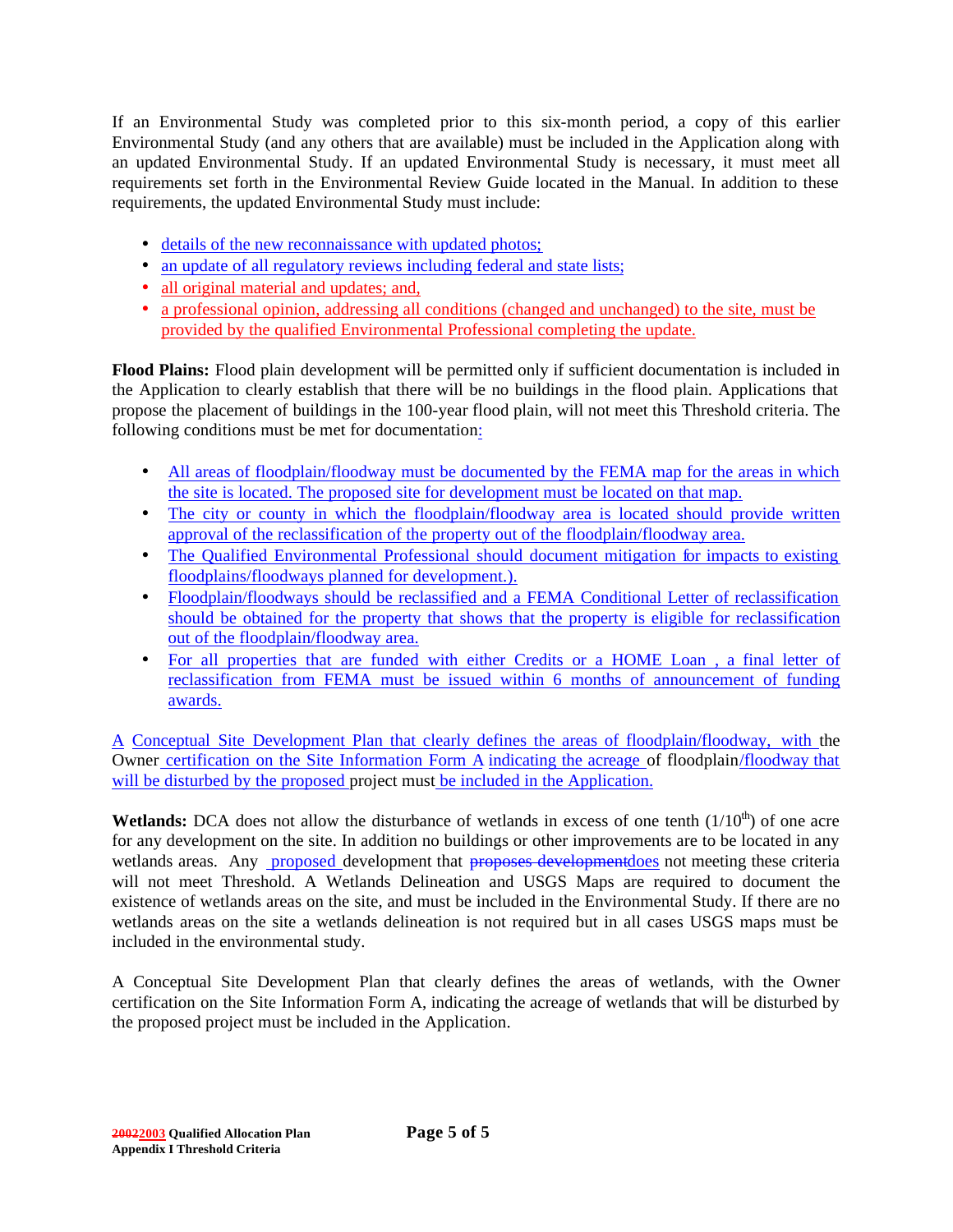**Lead Based Paint (LBP) and Asbestos Containing Materials (ACM):** For all existing properties to be rehabilitated under DCA programs and built prior to 1978, a survey of LBP and ACM must be included in the environmental study. The investigation must be completed according to EPA and HUD guidelines on properties that fall under the requirements of these agencies. If such materials exist on the properties the Qualified Environmental Professional must include recommendations for the management or abatement of these materials according to all EPA and HUD guidelines.

**Radon:** For new construction Applications the Radon zone must be noted in the environmental study along with the Georgia Radon Map. For Applications that propose the rehabilitation of existing properties, radon testing according to EPA requirements is required and the results must be included in the environmental study.

# **6. Terrain Characteristics**

A desirable site is one that is relatively flat or has an existing slope less than 15% on at least 75% of the undeveloped property. Applications not meeting this criterion at Application Submission must include preliminary site plans that clearly demonstrate that the finished site will be graded as necessary to ensure that this criterion is met.

The terrain characteristic criteria must be documented by a letter from the civil engineer that specifically addresses the requirements stated above and certifies that the Accessibility Standards discussed in Section 16 of this Appendix are met.

# **7.6.Site Zoning**

Zoning must be in place on or before the Application Submission deadline. Zoning of the development site must conform to the site development plan and must be confirmed, in writing, by the authorized Local Government official. The letter from the authorized Local Government official must be included in the Application. The letter must include the zoning and land use classification of the property and be accompanied by a clear explanation of the requirements and all conditions of these zoning and land use classifications. If the Local Government does not have or enforce a zoning ordinance, the Applicant must include a letter from a local government official to that effect. The requirements for Site Zoning must be met for each non-contiguous parcel or each non-contiguous multifamily property.

The Applicant must provide documentation that demonstrates that the site layout conforms to any moratoriums, density, setbacks, or other imposed requirements of the Local Government. It is the responsibility of the Applicant to ensure that all issues and questions surrounding the zoning and land use classification of a proposed site are clearly defined prior to Application Submission. Any unclear or unresolved issues of zoning and land use could result in Threshold failure of the Application.

# **8.7.Operating Utilities**

Required project operating utilities (gas and electric service), as applicable, must be available to the proposed development site as of the Application Submission. To be considered "available" for the purposes of this section, at a minimum, all necessary easements necessary for the utility providers to extend utilities to the property, and commitments from the utility providers to extend utilities to the property must be secured at the time of Application. Evidence of such easements and commitments from the utility provider must be included in the Application.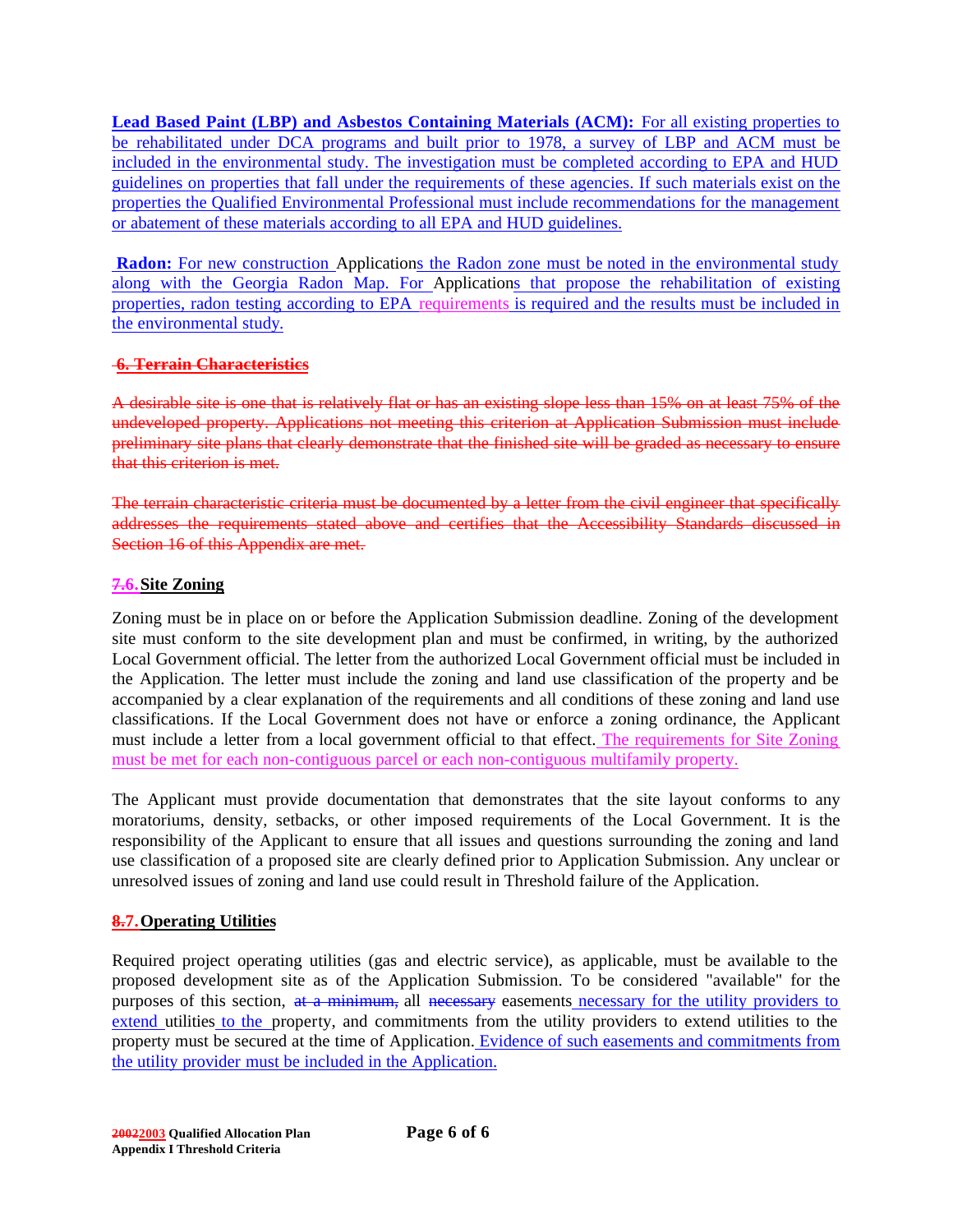The Application must include a letter from the appropriate utility company confirming the availability and capacity of operating utilities at the proposed development site. The letters bearing signatures from the appropriate utility companies must be included in the Application. Any charges for the off-site extension of utility services are not eligible for funding as project costs under the funding resources in the Plan. The requirements for Operating Utilities must be met for each non-contiguous parcel or each non-contiguous multifamily property.

Operating utilities cannot be contingent on annexation of the property, improvement of infrastructure or funding to the utility provider from an outside source. Verification of the annexation and improvements must be submitted with the Application. Any unclear or unresolved issues regarding operating utilities may result in Threshold failure of the Application.

# **9.8.Public Water/Sanitary Sewer/Storm Sewer**

Public water and sewer service must be available at the proposed development site as of the Application Submission. To be considered "available" for the purposes of this section, at a minimum, all necessary easements necessary for the water and sewer authorities to extend water and sewer services to the project, and commitments from the water and sewer authorities to extend water and sewer services to the property must be secured at the time of Application Submission. Evidence of the easements and commitments from the water and sewer authorities must be included in the Application. A commitment can be subject only to conditions within the control of the Applicant. Letter(s) from the local public water and sewer authorities must document the availability and capacity of public water and sewer service to the site. These letters from the appropriate public water and sewer authorities must be included in the Application. Any charges for the extension of off-site services are not eligible for funding as project costs under the funding resources in the Plan. Public water and/or sewer availability cannot be contingent on annexation of the property or funding to the utility provider from an outside source. Verification of the annexation and improvements must be submitted with the Application.Any unclear or unresolved issues regarding the public water/sanitary sewer/storm sewer may result in threshold failure of the Application. The requirements for Public Water/Sanitary Sewer/Storm Sewer must be met for each non-contiguous parcel or each non-contiguous multifamily property.

# **10.9. Market Feasibility (Market Study)**

DCA strongly recommends that, prior to submitting Applications, Applicants independently obtain a market analysis sufficient to satisfy their own concerns as to market viability as outlined in Tab N of the 2003 Application Manual. Applicants are encouraged to submit any market information with the Application that they believe may be helpful in determining the market feasibility of their proposal. An Applicant may submit an independent market study in the Application. However, DCA will not be bound by the opinion or conclusions reached by the Applicant-commissioned market study. The DCAcommissioned market study will take precedence.

Any market information or market study provided by the Applicant will be given to DCA's market analyst. By submitting this information or market study, Applicants are afforded the opportunity to provide input that may be important in the determination of market feasibility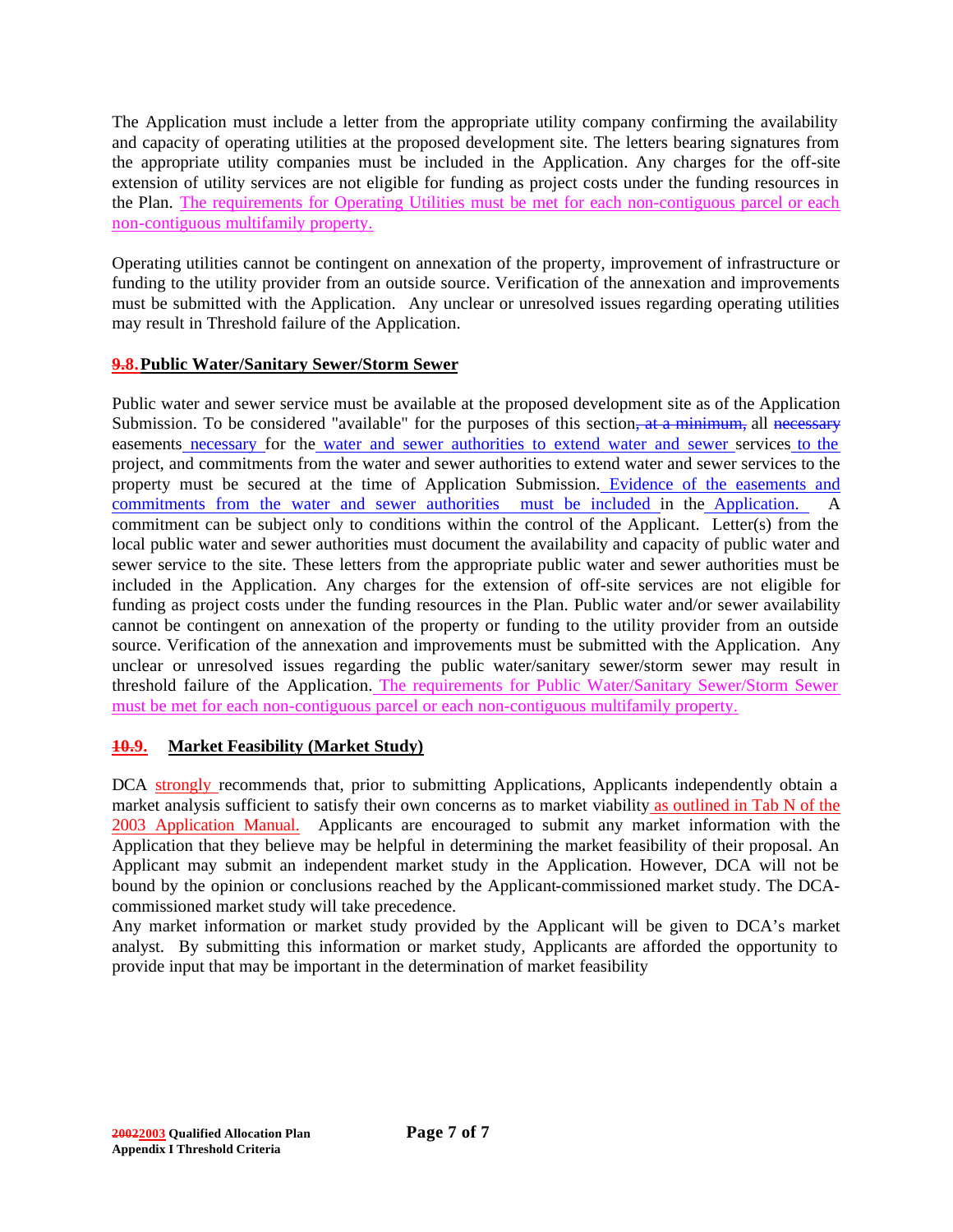Market Project feasibility for the project as measured determined by the DCA market analyst will be based on, but not be limited, to the following factors:

- Market capture rates less than 30 percent for all 1 and 2 bedroom units, 40 percent for all 3 bedroom units and 50 percent for all 4 bedroom units in the project;
- An absorption period less than 24 months to reach stabilized occupancy;
- Stabilized occupancy rate of 930% or above;
- Unit mixes or targets populations supported by the market;
- No adverse impact to the market and financial health of existing assisted rental housing properties in the market area. Assisted rental housing properties include those financed by Credits, USDA , HUD 202 or 811 (as appropriate), DCA or locally financed HOME properties, HTF, and HUD 221(d)(3) and 221 (d) (4) and other market rate FHA insured programs. DCA does not consider regard public housing properties in the adverse impact determination. as competitive with programs administered through the Plan; therefore, this policy does not apply to public housing properties;
- Competing proposed projects in the same geographic market area where, in part, location, unit mix, rent structure, market demand, and other factors favor one project compared to another;and,
- Ability of market rate units to lease at the projected rents.

For Scatted Site projects, each non-contiguous parcel and each non-contiguous multifamily project must meet the above criteria.

DCA reserves the right, in its sole and absolute discretion, to independently evaluate the demand for additional affordable rental housing in the geographic/market area. DCA's judgment will be the final determination.

**Bond Financed Projects Market Studies.** In accordance with federal law enacted during December 2000, Applicants for 4% Credits involving Bond Financed Projects must submit a market study with the initial Application. A disinterested third-party analyst approved by DCA <del>DCA must perform the market</del> study, or an Generally, DCA will require that the analyst be-selected from a list comprised of the analysts selected to perform the DCA-commissioned market studies must be utilized to perform the market study for Bond Financed Projects. . However, if a market study was started prior to February 15, 2001, and completed within six months prior to Application Submission, the Applicant may request that DCA approve the analyst that was used. DCA will consider such requests, but approval or denial will be at DCA's sole and absolute discretion. The Applicant must submit a written request for DCA to approve a third party analyst that is not on the current DCA approved market analyst list.

# **10. 11. DCA Commissioned Appraisals**

# a. DCA Commissioned Appraisals\*

For all projects awarded HOME Loans, DCA will commission an appraisal prepared in accordance with DCA policies. DCA 's determination is final with respect to the appraised value of the project. information.

When preparing project development budgets, Applicants should use a reasonable estimate for the appraisal cost based on the Applicant's experience with projects of a similar size and scope. The DCA appraisals will be assignable to other lenders. In instances where the senior lender obtains the appraisal, DCA will accept such appraisal as long as DCA requirements are met.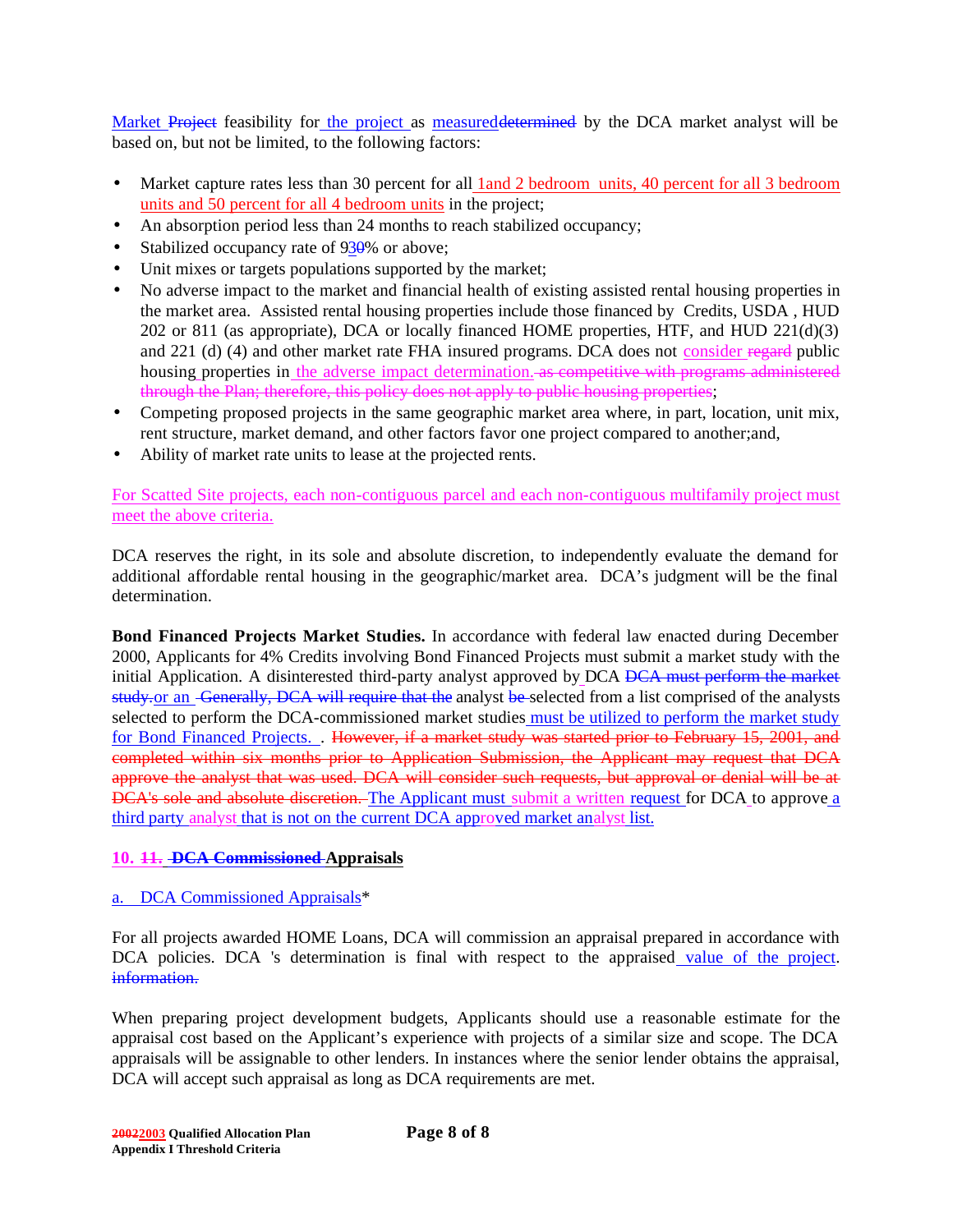DCA will use a bid process to select property appraisers. Applicants will be charged a fee equal to and will charge the Applicant a fee to cover the cost of the appraisal report. The fee will be, due on the date specified in the HOME commitment letter. The commissioned appraisal reports shall include the tax credit value, "as is" value, "as built/as complete" (encumbered), and "as built/ as complete " (unencumbered) values of the proposed subject property, delineating the value of the land and building. The appraisal shall confirm to USPAP standards. The appraiser will be asked to provide an estimate of the market value (unencumbered) of the property at loan maturity. The total hard cost of any rehabilitation project may not exceed 90% of the as completed unrestricted unencumbered appraised value of the property. Upon completion of the commissioned appraisal, a Any rehabilitation project found not to meet this requirement <del>, once the commissioned appraisal is done,</del> will have their funding award revoked.

# **b. Applicant Commissioned Appraisals**

If an appraisal is required to be submitted with the Application by DCA policy as the result of an identity of interest between the buyer and seller, an applicant shall commission an appraisal prepared in accordance with the DCA appraisal requirements. The commissioned appraisal report shall include the "as-is" value of the property including improvements in order for DCA to establish the basis of the determination of the sales price. The appraisal shall conform to USPAP standards. For Scattered Site Projects, an appraisal will be required establishing "as-is" value should be submitted for each noncontiguous multifamily property or non-contiguous parcel where an identity of interest exist between the buyer and seller. tax credit value, "as is" value, "as built/as complete" (encumbered), and "as built/ as complete " (unencumbered) values of the proposed subject property, delinati the land and building. The apprasial shall confirm to USPAP standards. The appraiser will be asked to provide an estimate of the market value (unencumbered) of the property at loan maturity. The total hard cost of any rehabilitation project may not exceed 90% of the as completed unencumbered appraised value of the property. Any rehabilitation project found not to meet this requirement, once the commissioned appraisal is done, will have their funding award revoked.

# **11. 12. Project Amenities**

All properties must include HVAC systems, refrigerators, stoves, dishwashers and disposals, an on-site laundry (1 washer and 1 dryer per every 25 units) and one equipped recreation area suitable for the proposed tenant base. If washers and dryers are installed and maintained in every unit at no additional cost to tenants, an on-site laundry is not required. All amenities, with the exception of the on-site laundry, must be available to the tenants at no additional charge. Documentation for these amenities must be certified in the Amenities Certification Forms C1-C4, depending on the type of tenant the Application is targeting. DCA reserves the right to require inclusion of all certified amenities in the finished project. For Scattered Site properties as defined in Section 11 (B)(1)(b), the requirements for on-site laundry and equipped recreation area must be met at each non-contiguous multifamily property.

Note: DCA will assess a penalty in subsequent funding rounds for applicants who

provide incorrect certification of amenities that do not appear in subsequent documentation or on the finished project.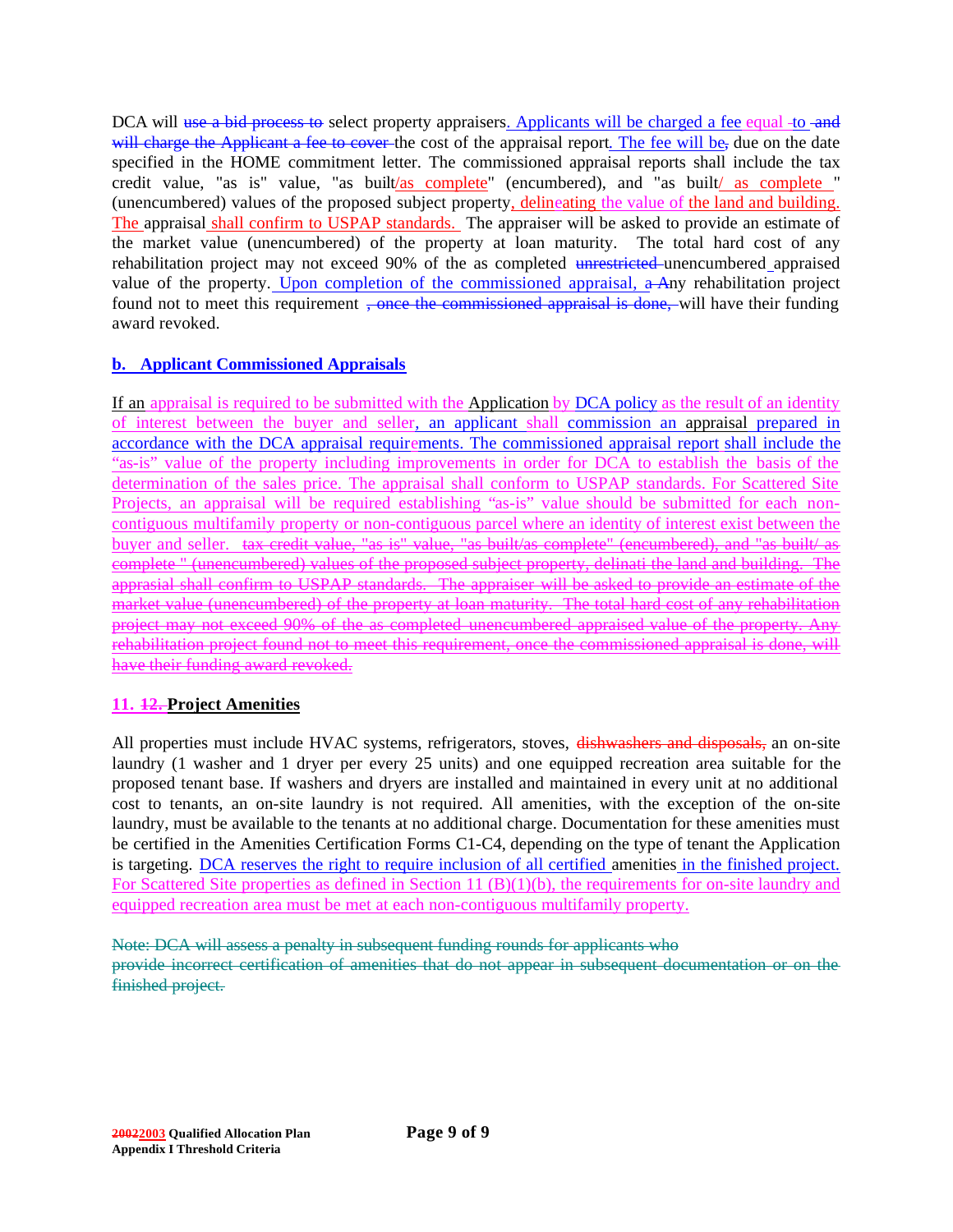#### **12. 13. Site Accessibility**

All sites proposed for development must be legally accessible by paved roads. The Application must include the appropriate drawings, A boundary survey and conceptual site development planordrawings, survey or other documentation that reflects such paved roads. If such paved roads are not in place at the time of the Application Submission, documentation evidencing a local commitment for funding and the timetable for completion of such paved road must be included in the Application. This restriction does not apply to private driveways accessing only the proposed project through property that is not part of a proposed site. However, if the use of such a private drive is proposed, site control of the private drive must be documented by proof of ownership or by a properly executed easement on the private drive, and the plans for paving the private drive, including associated development costs, must be adequately addressed in the Application. Application. Note: DCA will assess a penalty in subsequent funding rounds for applicants who provide incorrect certification of access roads

**which are not evident when the DCA site investigation is conducted.**

For Scatted Site projects, each non-contiguous parcel and each non-contiguous multifamily project must meet the above criteria.

# **13. 14. Physical Needs Assessment (Rehabilitation Projects Only)**

For rehabilitation projects only, a physical needs assessment must be included in the Application, and prepared in accordance with instructions set forth in the Manual. This assessment must be completed no more than ninety (90) days prior to the Application Submission. For Scatted Site projects, each noncontiguous parcel and each non-contiguous multifamily project for which rehabilitation is proposed, must meet the above criteria.

## **14. Site Information and Conceptual Site Development Plan 15. Site Information and ConceptualConceptual Design and Schematic Documents.**

A Conceptual Site Development Plan must be included in the Application, and prepared in accordance with instructions set forth in the Manual:

- Easements to be defined and accurately indicated on plan;
- Wetlands and floodplains accurately located with areas of disturbance calculated;
- Utility information accurately located with contact information;
- Use of all adjacent properties clearly defined both graphically and in written form;
- Zoning setbacks and restrictions graphically indicated, with written zoning definitions;
- As-built indication of all existing structures, tanks, slabs and any other improvements existing on the property;
- Indication of any other items, physical or otherwise that would affect the development of the subject property;
- Indication of the entrance access to the property and a layout of all buildings, roads, and parking areas clearly defined; and,
- Indication of all areas of three and vegetation preservation clearly defined.

For Scatted Site projects the requirements of this section must be met for each non-contiguous parcel or each non-contiguous multifamily property.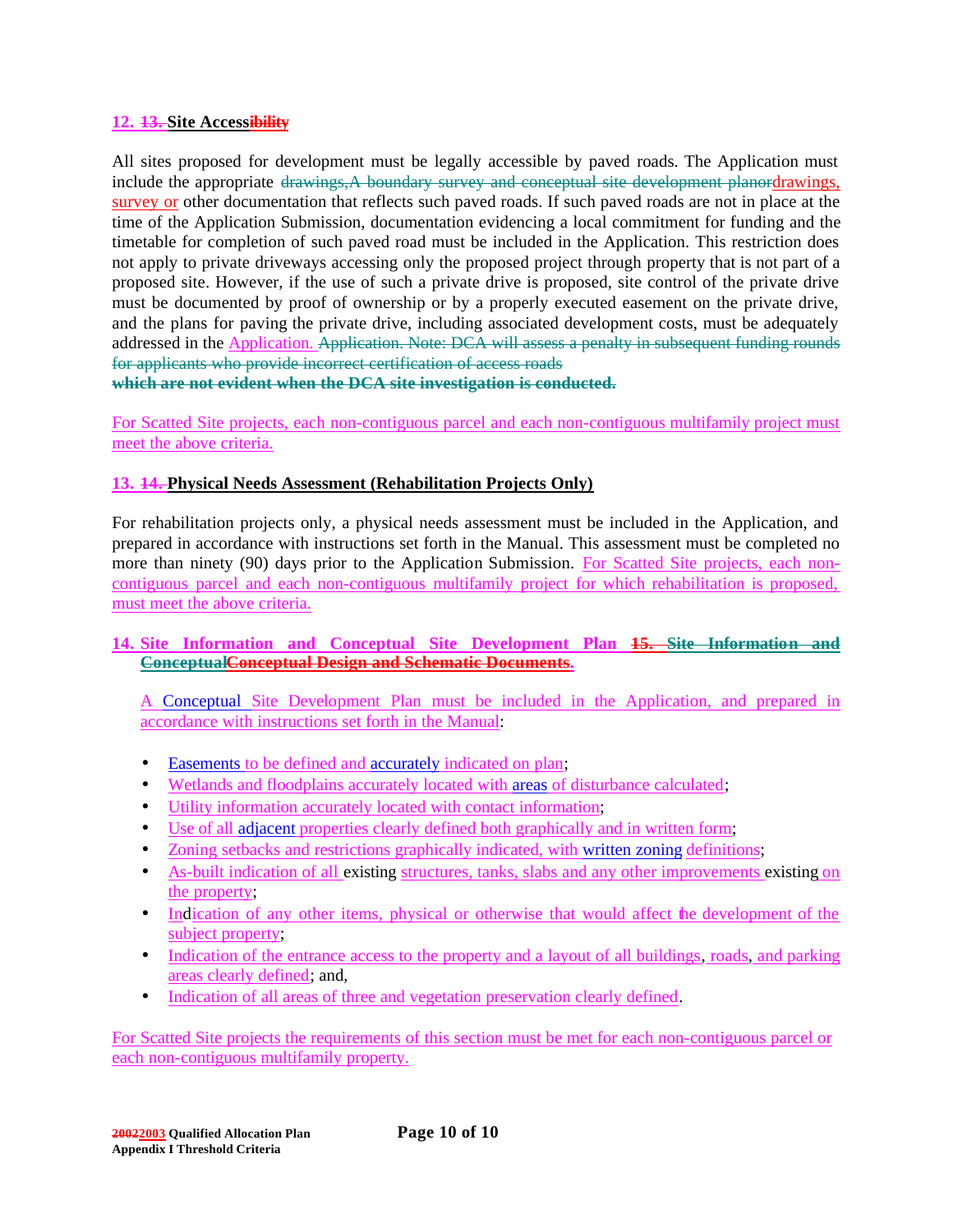Applicants must also submit the Site Information Form A for the proposed project site. (See Architectural Standards in the Manual for guidance.)

Waivers for variances from any architectural standard in the Architectural Manual must be submitted to DCA on or before March 15, 2003.

Conceptual design and schematic documents prepared in accordance with the instructions set forth in the Manual must be securely attached within each Application binder. In addition, location maps, **,**photographs, a description of the surroundings, and the physical address of the site, if available, must also be included in the Application. All Applications (original and copies) must have color photographs or color copies of the photographs. Black and white photographs do not meet DCA requirements.

# **16. Accessibility Standards**

All projects funded under the Plan must meet the following accessibility standards at the time of project completion:

- (a) the most stringent of the applicable federal and state accessibility laws and regulations , including but not limited to The Fair Housing Act, Section 504, American with Disabilities Act, Georgia Fair Housing Law; and Georgia Access Law, and
- (b) all applicable DCA accessibility requirements detailed in the Architectural Standards of the 2003 Application Manual.

For Scattered Site projects the above criteria is applicable to each non-contiguous parcel or each noncontiguous multifamily project.

Regardless of whether a project anticipates using federal funds as a funding source, all proposed projects must also include the following:

- At least 5% of the total units (but no fewer than one unit) must be equipped for the mobility disabled, including wheelchair restricted residents; and
- At least an additional 2% of the total units (but no fewer than one unit) must be equipped for hearing and sight impaired residents;

For Scattered Site Projects the above criteria is applicable to the project as a whole, however, distribution of the units must be across the non-contiguous parcels or non-contiguous multifamily properties.

Applicants must submit the Accessibility Certification Form F which that certifies that the above criteria and the accessibility standards detailed in the Application Manual will be met. (See Architectural Standards in the Manual for guidance.)

All projects funded under the Plan will meet the most stringent federal accessibility standards and the requirements of State law. Projects funded under the Plan must meet all three of the following DCA accessibility standards by the placed-in-service date:

• At least 5% of the total units (but no fewer than one unit) must be equipped for the mobility disabled, including wheelchair restricted residents; and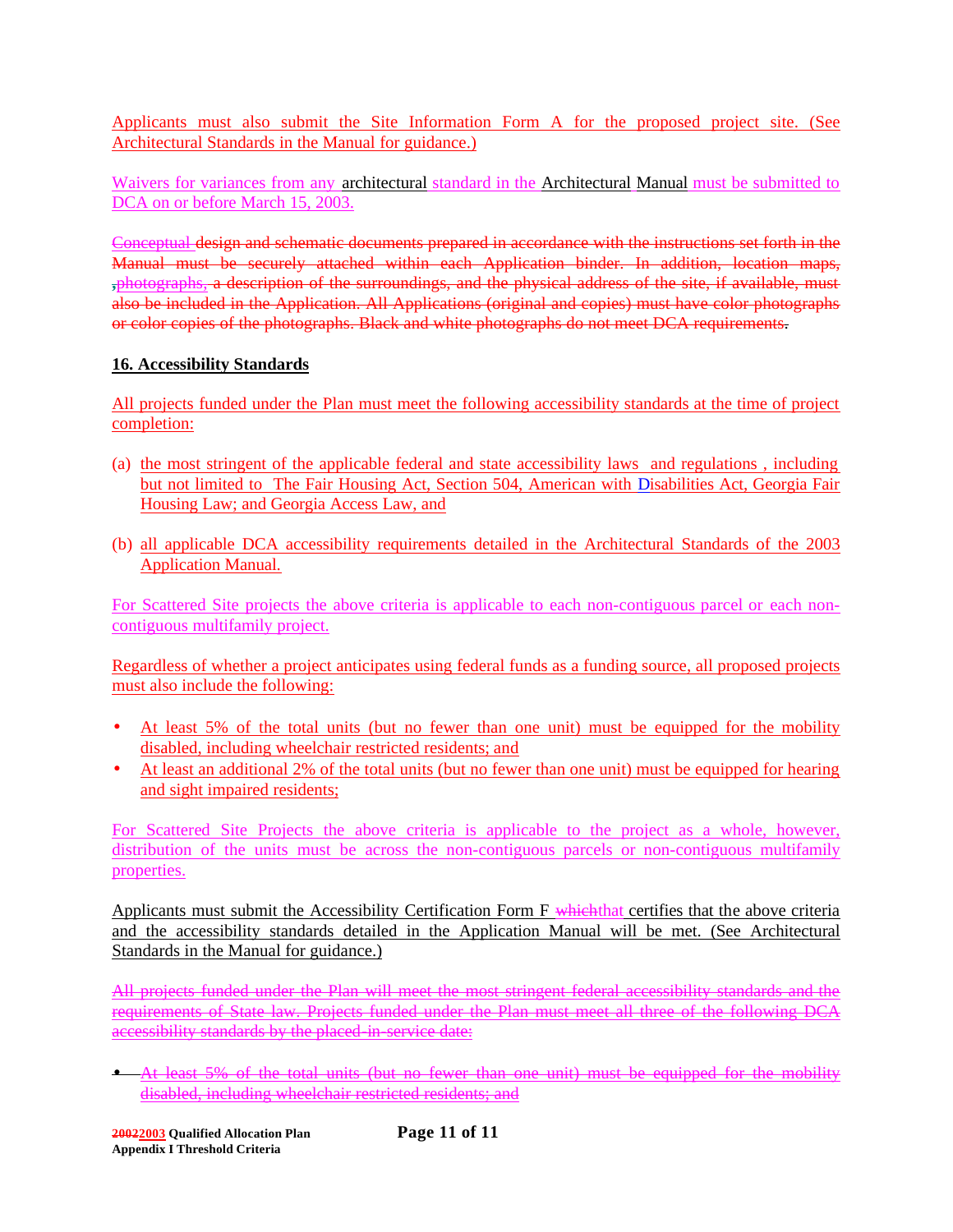- At least an additional 2% of the total units (but no fewer than one unit) must be equipped for hearing and sight impaired residents; and
- All first floor units including single family residences and all community facilities including parking lots must be accessible to the disabled in accordance with federal law.

Applicants must submit in the Application a letter from the project architect or a statement must appear on the drawings indicating that the above criteria will be met. These requirements must be applied proportionally among subsidized and market rate units. (See Architectural Standards in the Manual for guidance.)

## **17. Preliminary Financing, Limited Partner Equity, Deferred Developer Fees and Other Financing Commitment**

Formal firm commitments for equity and non-DCA debt must be submitted to DCA within 75 days of the receipt of the carryover allocation.

**Preliminary Commitments.** Original preliminary commitments for the types of financing listed below must be submitted with the Application:

- Construction financing;
- Non-DCA permanent financing;
- Equity bridge loans, if required;
- Any grants or other forms of assistance utilized during the construction period, or utilized as permanent financing;
- Operating subsidy agreements;
- Developer or general partner equity (financial statements to substantiate such equity must be included if such contribution exceeds the developers fee);
- Limited partner (Tax Credit) equity;
- HUD Invitation to Submit and Lender Preliminary Commitments for HUD assisted projects;and,
- For HOME Applications, Payment and Performance Bonds or Letter of Credit or a Construction Loan in lieu of Payment and Performance Bonds.

The preliminary commitments must disclose, at minimum, the purpose, property address, amount of equity contribution (if applicable), loan amount (if applicable), interest rate, terms and fees. DCA, in its sole and absolute discretion, reserves the right to determine the adequacy of all preliminary financing commitments submitted in the Application. Any financing source for which the applicable federal rate of interest applies must be clearly noted.

**Rental Assistance.** A project that requires some project-based rental assistance for feasibility must include in the Application a letter or notice of commitment from the funding entity (which must be unrelated to the Project Participants) for the amount of rental assistance that will be provided, the number of units assisted, its duration, and any qualifying terms and/or conditions. The Application must include financial statements of the funding entity that reflect the ability to fund the rental assistance proposal.

**Deferred Developer Fee**. When determining the amount of Credit necessary to make a project financially feasible, DCA will include the deferred Developer Fee as a source of funding.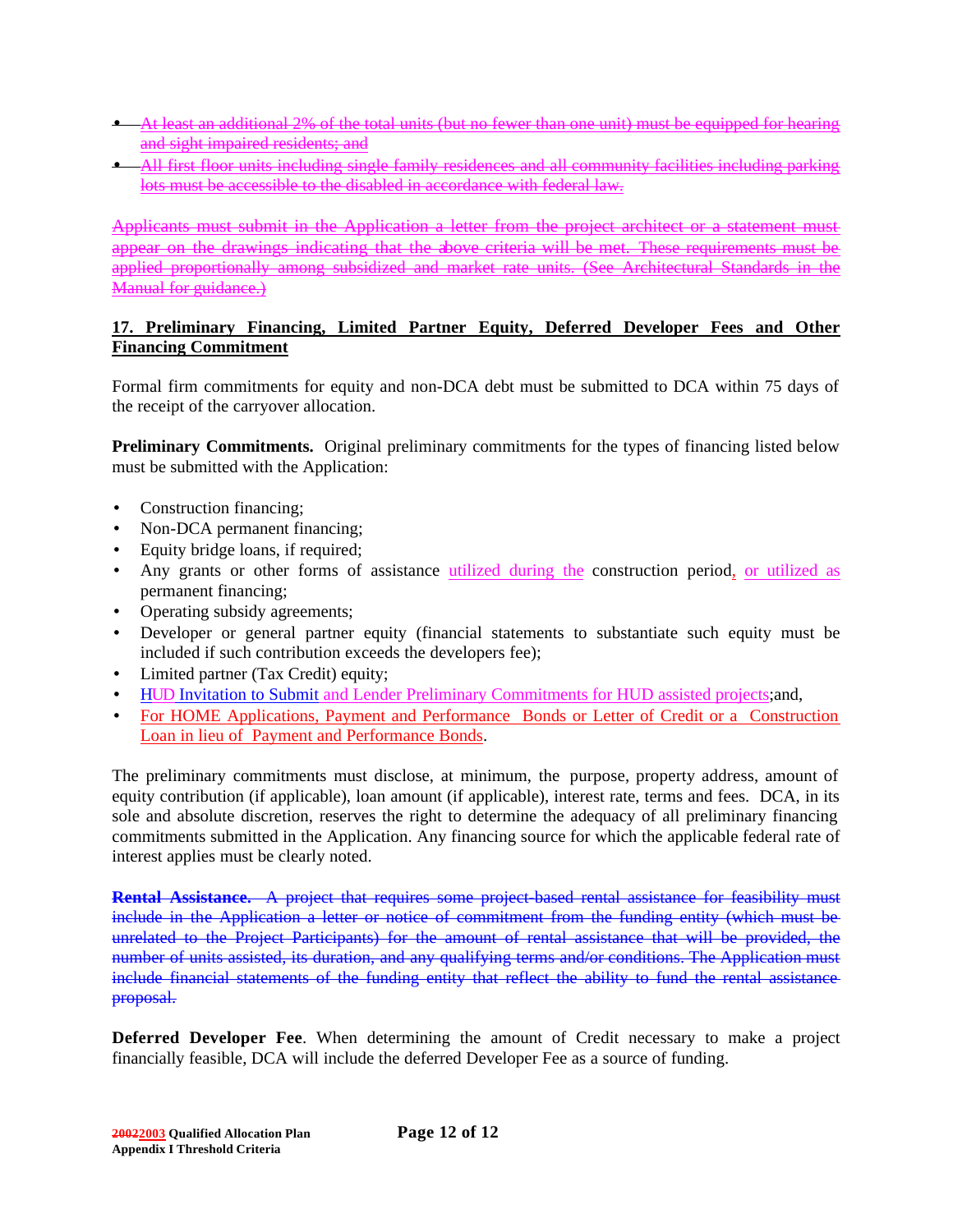Any owner's equity shown in the Application, excluding the general partner's contribution required by the Limited Partnership Agreement will be included as a source of funding in the calculation of Credit. This policy will apply at reservation, carryover, and final allocation. A developer should either take the deferred Developer Fee in the form of a note, or incorporate the deferred Developer Fee into the limited partnership agreement along with a detailed repayment schedule and specific terms.

DCA will accept either method as long as the terms of the deferred Developer Fee meet the requirements as set forth in the Plan. (Note that the deferred Developer Fee should be shown in last lien position in the debt service section of the project cash flow proformas). For purposes for calculating the minimum debt coverage ratio of 1.10, the deferred Developers Fee will not be included as debt service.

# **18. Required Legal Opinions**

A legal opinion regarding the acquisition Credit eligibility is required for projects involving acquisition and rehabilitation.

A legal opinion regarding Credit eligibility is required for projects operated as assisted living facilities.

# **19. Experience**

DCA requires prior successful project experience for the Owner, Developer and Manager of a proposed project. A DCA Threshold Experience Summary form must be completed for each Owner, Developer and Manager of a project and submitted on or before the Application submission date.

# **(A) Owner Experience**

1. A proposed project Owner must demonstrate successful Owner experience as follows:

- The Proposed Owner (individual, corporation, or in the case of a limited partnership, the general partner(s) of the Ownership entity) must demonstrate at least three (3) continuous years of prior ownership experience in at least two multifamily rental housing projects of similar size (number of dwelling units) to the proposed project.
- Only ownership experience that occurred subsequent to January 1, 1995 will be considered under this criterion.
- This Ownership Experience requirement may be met either through the experience of the General Partner entity or through the individual experience of one of the General Partner's principals as set forth below.
- In a non-profit corporation, the executive director's experience will also be considered for purposes of determining whether the non profit has met the Owner experience requirements
- A non-profit General Partner may also meet the experience requirements through the experience of a sponsoring non-profit.
- 2. For purposes of determining experience, a principal shall be defined as an individual who has a direct or indirect ownership interest in the ownership entity and who will materially participate in the ownership and operation of the project through regular, continuous and substantial involvement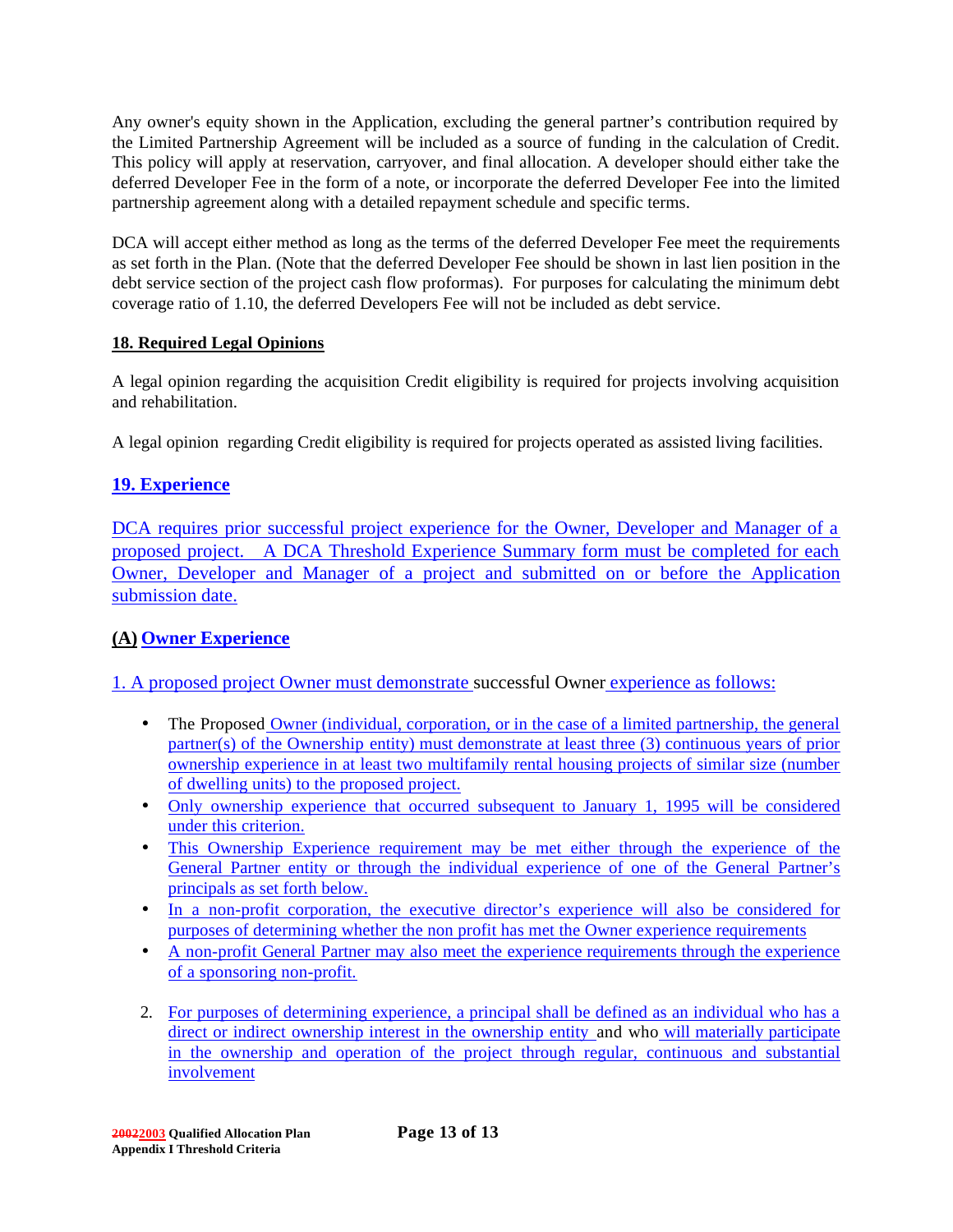3. In order for previous project experience to be considered, the principal must show a direct or indirect ownership interest in the Ownership entity of the previous project and that that the principal materially participated in the ownership and operation of the project through regular, continuous and substantial involvement.

**(B)** Developer's Experience

1. A proposed project Developer must demonstrate successful Developer experience as follows.

- The proposed Developer must demonstrate successful development experience in at least two multifamily rental housing projects of similar size (number of dwelling units) to the proposed project.
- Only Developer experience that occurred subsequent to January 1, 1995 will be considered under this criterion.
- This Developer Experience requirement may be met either through the experience of the proposed Developer entity or through the individual experience of one of the Developer's principals as set forth below.
- In a non-profit corporation, the executive director's experience will be considered for purposes of determining whether the Developer has met the Developer experience requirements
- A non-profit Developer may also meet the experience requirements through the experience of a sponsoring non-profit.
- 2. For purposes of determining experience, a principal shall be defined as an individual who has a direct or indirect minimum ownership interest in the Developer entity and who will materially participate in the development of the project through regular, continuous and substantial involvement.
- 3. In order for previous project experience to be considered, the principal must show a direct or indirect ownership interest in the Developer entity of the project and that that the principal materially participated in the development of the project from project inception through construction completion through regular, continuous and substantial involvement.

C. Management Company's Experience

1. A proposed project Manager can meet this Threshold criteria by demonstrating successful project Manager experience as follows.

- The proposed Management Entity must demonstrate prior experience in the management of at least two multifamily rental housing projects of similar size (number of dwelling units) to the proposed project.
- To be considered, the manager's experience with a project must extend for at least two years and include project lease up experience
- Only Management experience that occurred subsequent to January 1, 1995 will be considered under this criterion.
- This Management Experience requirement may be met only through the experience of the Management Entity and not through the experience of a principal.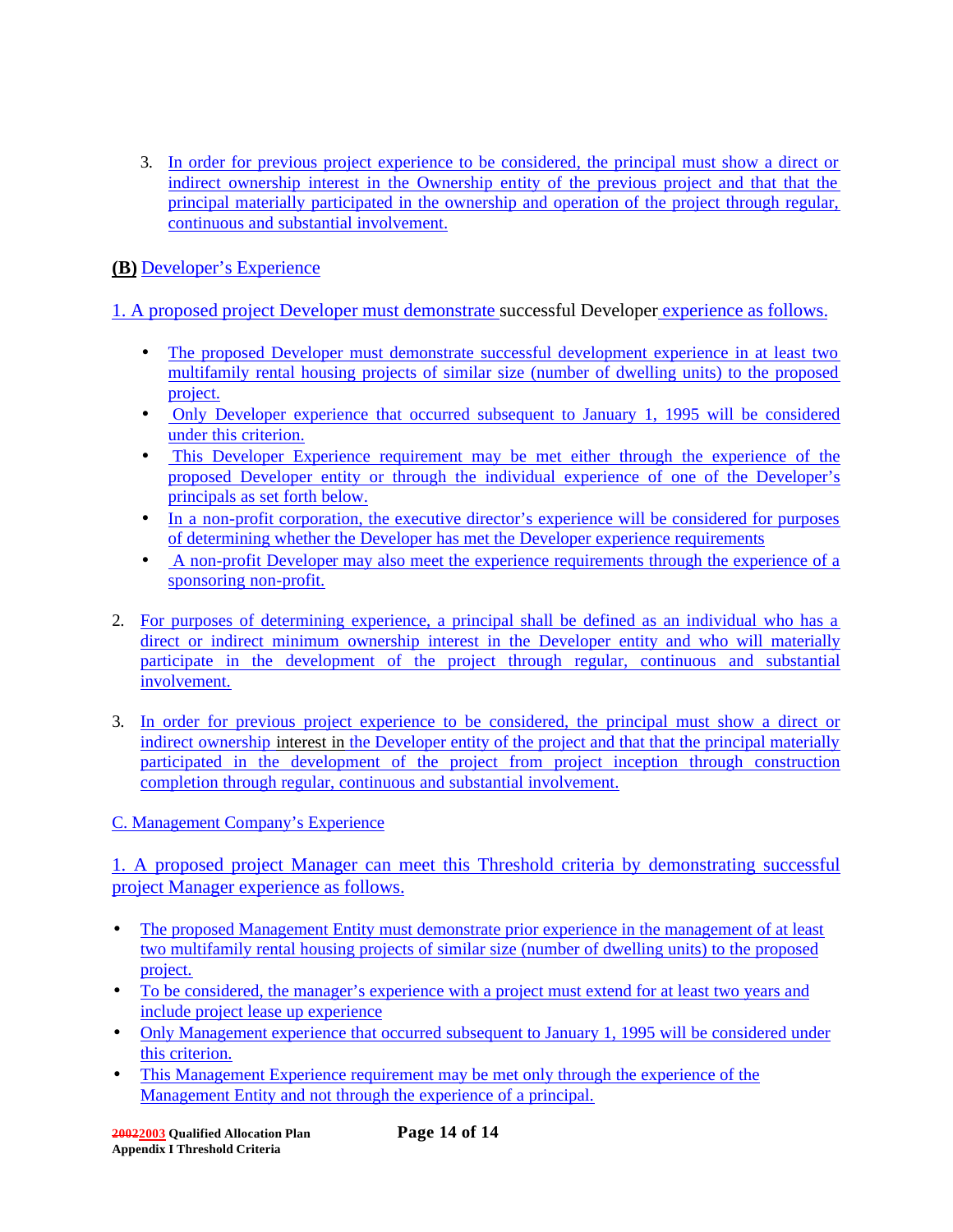# D. Inexperienced CHDOs and Non profits Exceptions

1. An inexperienced CHDO and/or non-profit entity that does not meet the above Owner and/or Developer experience requirements may meet this Threshold criterion in one of two ways:

- (a) by submitting a partnership or contractual agreement with a for-profit or non-profit developer who has the required Owner and/or developer experience as -described above, or
- (b) by providing an executed contract with a consultant who has the required experience.
- 2. In order to qualify for this exception, the following requirements must be met:
- The CHDO/nonprofit must be eligible and compete for funding under the HOME Loan or Credit nonprofit set-aside;
- The Application must include an executed agreement between the CHDO/nonprofit and a consultant/partner describing the responsibilities of each party.
- The agreement must include the implementation of a training plan, providing for the training of the CHDO/nonprofit by the consultant/partner as either an Owner or Developer;
- The training plan must specify that the training services to the CHDO/nonprofit will be provided through construction, lease-up, and permanent loan conversion, and include timetables, milestones, and training hours per week;
- The training plan must be attached to the agreement as an exhibit; and
- The training plan must be approved by DCA at its sole and absolute discretion.
- The consultant must satisfy the Threshold experience requirements for Owners and/or **Developers**

3. An Application from an experienced non-profit or for profit developer partnering with an inexperienced developer must include an executed agreement between the experienced and inexperienced developers. At a minimum, the executed agreement must contain the following terms and/or conditions:

- The defined relationship of the parties must be that of co-developers;
- The responsibilities of each party to the agreement for the development of the project must be described in detail;
- The inexperienced co-developer must materially participate in the development process commencing upon the submission of the Application of the project, through project lease up and stabilization;
- If one of the co-developers is the owner of the project, the term of the agreement must be through three years after lease up or issuance of 8609 (whichever is later); and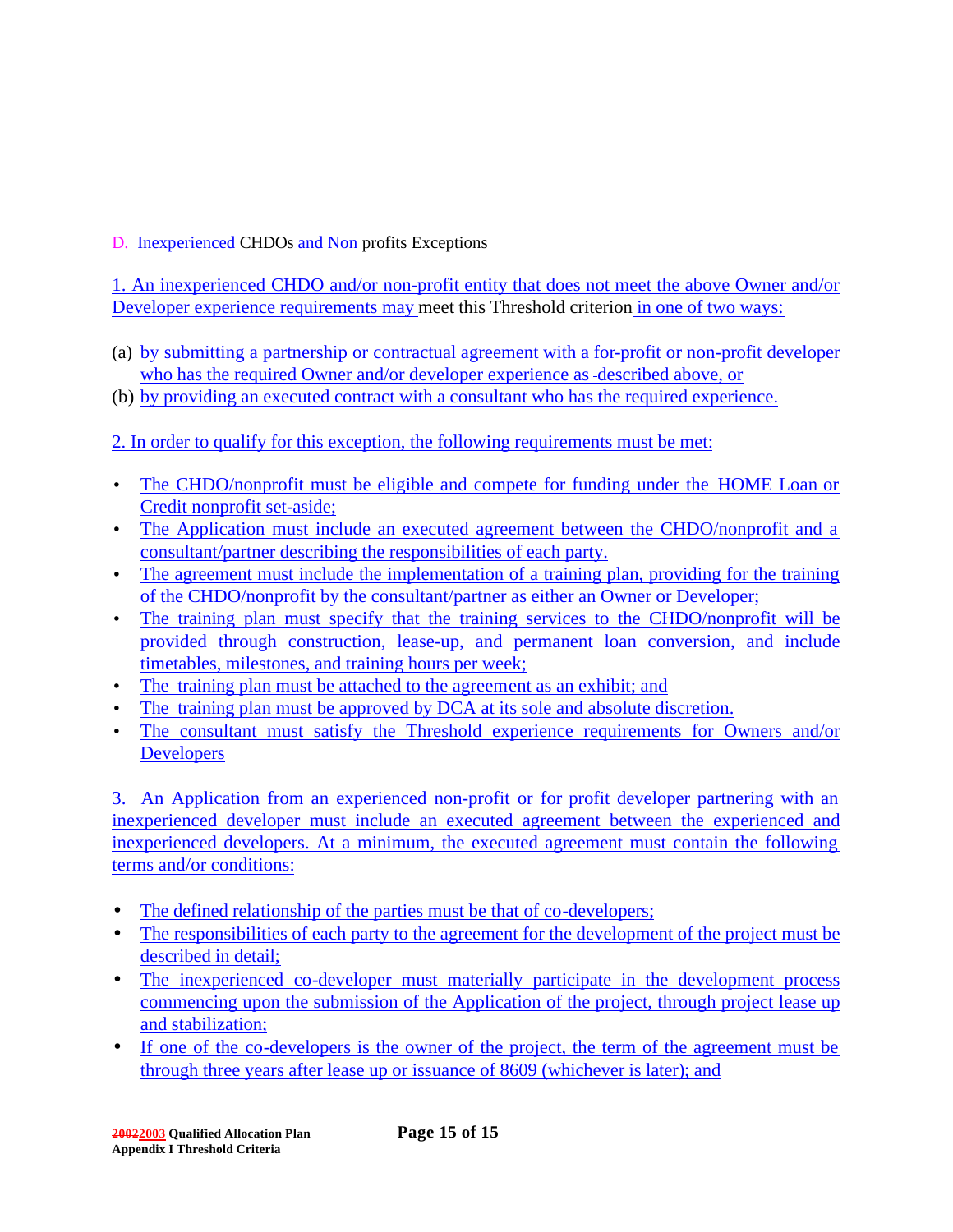• If the co-developers are not the owners of the project, the term of the agreement must be through conversion (for a HOME project) or issuance of an 8609 for a Credit only project.

# E. Capacity

DCA reserves the right to determine, in its sole and absolute discretion, whether an Application meets the criterion set forth above and whether the proposed Owner and or Developer has the capacity to successfully complete the proposed development. DCA may consider projects in progress, prior performance in meeting construction commencement, projects with recaptured credits and completion deadlines, as well as the number of outstanding incomplete DCA-funded developments when determining capacity.

# **F. Waivers**

A proposed Project Owner, Developer or Manager that cannot meet the experience requirement set forth above may request a waiver of the DCA experience requirements. The DCA Waiver Request form a long with the required DCA experience summary, must be submitted to DCA on or before March 15, 20032. The granting, or denial of waivers, is in the sole and absolute discretion of DCA. DCA may include limitations with respect to the number and size of projects when waivers are granted. DCA reserves the right to require HOME or tax credit training as a condition of the waiver.

# **20. Eligibility for Credit under the Nonprofit Set-Aside\***

To be eligible for Credit under the nonprofit set-aside:

- (a) The organization must be a qualified nonprofit, defined as a  $501(c)(3)$  or  $501(c)(4)$ organization, which is not affiliated with or controlled by a for-profit organization and has included the fostering of low income housing as one of its tax-exempt purposes.
- (b) The qualified nonprofit(s) must materially participate in the project as described in IRC Section 469(h)
- (c) The qualified non profit(s) must own at least 51% of the proposed project and be the managing general partner of the ownership entity
- (d) For purposes of this set aside, the term "qualified non profit" includes any corporation if 100 percent of the stock of such corporation is held by one or more qualified non profit organizations at all times during the period such corporation is in existence.
- (e) If the non-profit is also a developer of the project, the nonprofit must receive a percentage of the Developer Fee greater than or equal to its percentage of its ownership interest.

**<sup>\*</sup> Not Applicable to Bond Financed Projects**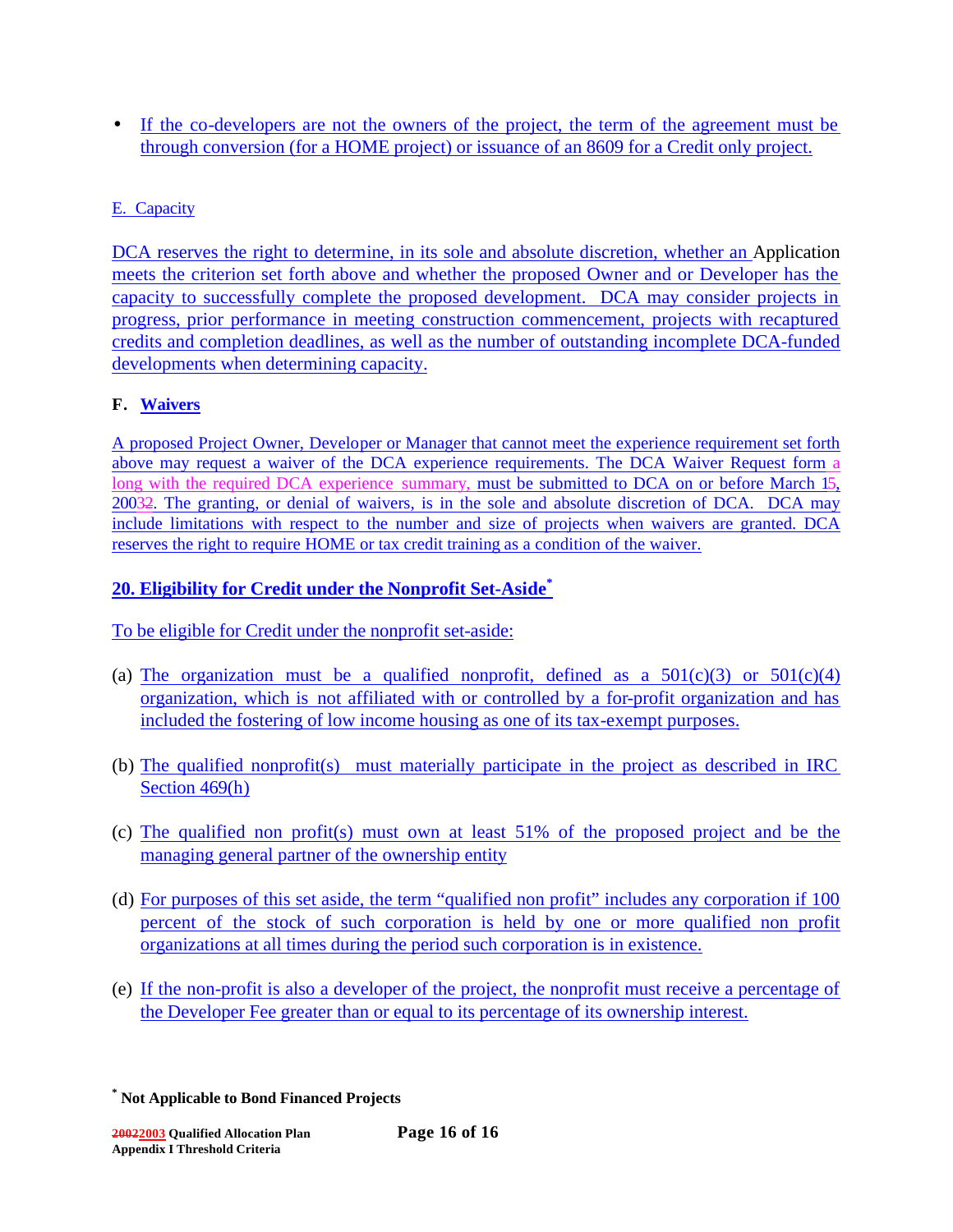(f) A copy of the general partnership joint venture agreement which indicates the non profit's general partnership interest, and Developer Fee amount must be included in the Application; and,

Nonprofit organizations applying for Credit under the nonprofit set-aside must include in the Application an opinion of an attorney who specializes in tax law on the non-profit's current federal tax exempt qualification status in accordance with the prescribed format contained in the Manual. If such an opinion has been previously obtained, this requirement may be satisfied by submitting the opinion with documentation demonstrating that the non-profit's bylaws have not changed since the legal opinion was issued.

#### **19. Experience and Capacity**

## **(A) Owner Experience and Capacity**

The owner (individual, corporation, or in the case of a limited partnership, the general partner(s)) of a proposed development must submit a DCA experience summary for each Project Participant in this category, and any other documentation that demonstrates its ownership experience beginning with the development phase, through project lease up, and extending for a period of at least three years thereafter, for at least two rental housing projects of similar size and type (in terms of the number of dwelling units and physical configuration), within the last five years. The organizational entity as well as the principal must meet these experience requirements.

(**NOTE:** Owners who applied in accordance with the 2001 Plan may elect to submit an update as part of their Application to the information included in the 2001 Application. The update filed with the 20022003 Application must identify experience gained since the 2001 Application or certify that no work experience occurred, if that is the case.)

CHDOs and nonprofits applying for a CHDO Loan or Credit nonprofit set-aside without the requisite experience may meet the owner experience requirement in one of two ways: (1) by submitting a partnership or contractual agreement with a for-profit developer who has the required experience as described above, or (2) by providing an executed contract with a consultant (which can be a nonprofit intermediary) who has the required experience. The partnership or contractual agreement must remain in place through project lease-up and stabilization, and must provide for the training on the responsibilities of housing ownership by the consultant/partner as described further in the Consultant/Partnership Agreement Guide in the Manual. All communication between DCA and the ownership entity must be through the CHDO or nonprofit.

Also, the following conditions must be met:

- ? The CHDO/nonprofit must be eligible and compete for funding under the CHDO Loan Program or Credit nonprofit set-aside;
- ? The Application must include an executed agreement between the CHDO/nonprofit and a consultant/partner describing the responsibilities of each party.
- ? The agreement must include the implementation of a housing development ownership training plan, providing for the training of the CHDO/nonprofit by the consultant/partner;
- ? The training plan must specify that the training services to the CHDO/nonprofit will be provided through construction, lease-up, and permanent loan conversion, and include timetables, milestones, and training hours per week;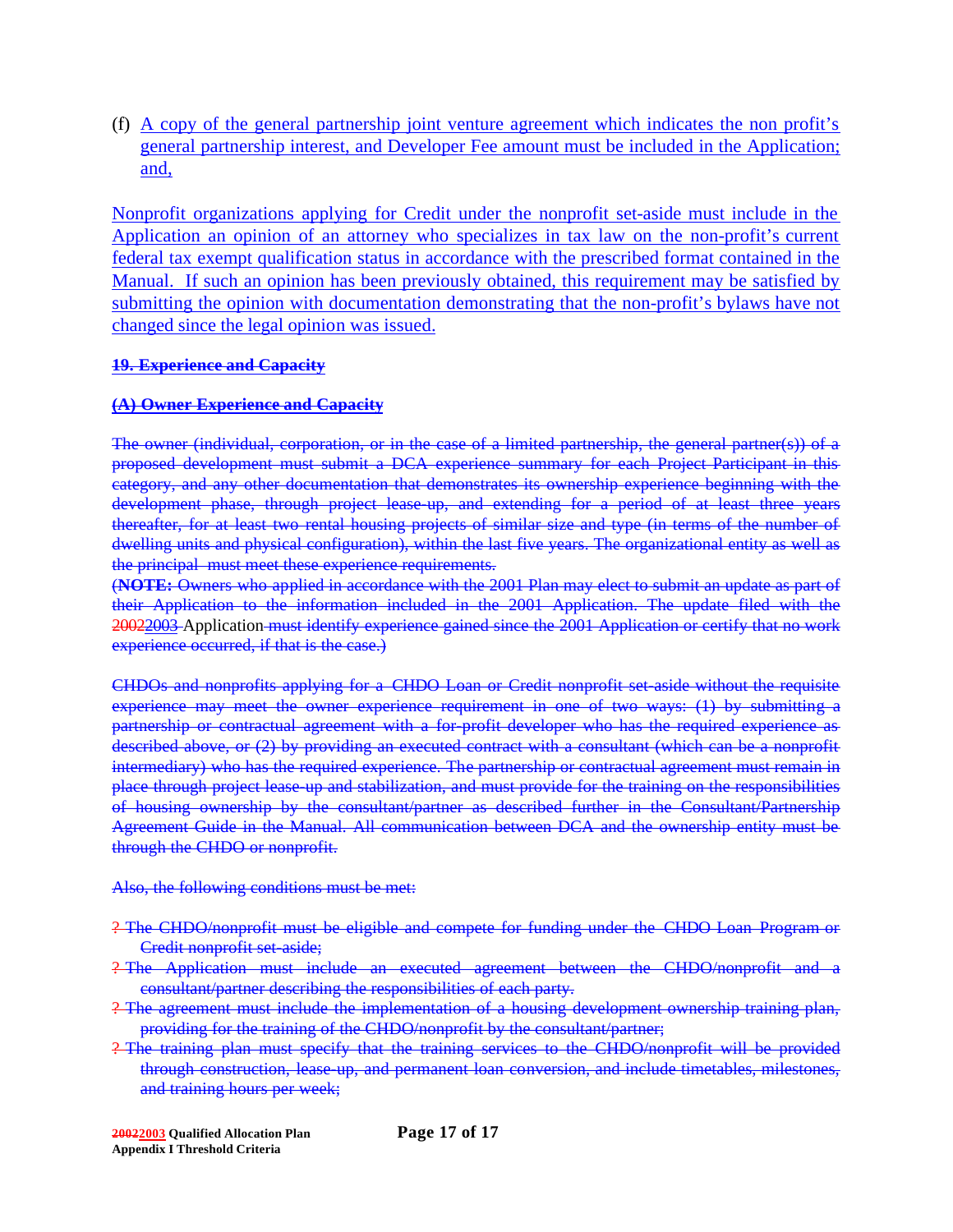? The plan must be attached to the agreement as an exhibit; and ? The plan must be approved by DCA at its sole and absolute discretion.

DCA reserves the right to determine, in its sole and absolute discretion, whether a proposed owner meets this criterion and whether the Applicant has the capacity to successfully complete the proposed development with regard to projects in progress, prior performance in meeting construction commencement, meeting conversion and placed in service dates, completion deadlines as well as the number of outstanding incomplete DCA-funded developments.

# **(B) Developer's Experience and Capacity**

The developer of a proposed development must submit a DCA experience summary for each Project Participant in this category and any other documentation that demonstrates its experience in the development of at least two rental housing projects of similar size and type for at least three years within the last five years. The developer must submit a detailed summary of its housing development experience, including information on the role(s) played in each development, the number of units in each development, and the length of the entity's participation in every development listed in the summary. The developer may include a principal's experience gained as a principal in another firm, but not as an employee of another firm. Also, the developer may not include an employee's experience in another firm. (**NOTE:** Developers who applied in accordance with the 2001 Plan may elect to submit an update to the information included in the 2001 Application. The update must identify experience gained since the 2001 Application or certify that no work experience occurred, if that is the case.)

CHDOs and nonprofits applying for a CHDO Loan or Credit nonprofit set-aside without the requisite experience may meet the developer experience and capacity requirement in one of two ways: by (1) providing a partnership or contractual agreement with a for-profit developer who has the required experience as described above, or by (2) providing an executed contract with a consultant (which can be a nonprofit intermediary) who has the required experience. The partnership or contractual agreement must remain in place through project lease-up and stabilization, and must provide for the training of the inexperienced nonprofit in the housing development process by the for-profit or consultant/partner as described further in the Consultant/Partnership Agreement Guide in the Manual. All communication between DCA and the ownership entity must be through the CHDO or nonprofit.

Also the following conditions must be met:

- ? The CHDO/nonprofit must be eligible and competing for funding under the CHDO Loan Program or Credit nonprofit set-aside;
- ? The Application must include an executed agreement between the CHDO/nonprofit and a consultant/partner describing the responsibilities of each party to the agreement for the development of the project;
- ? The agreement must include the implementation of a housing development training plan, providing for the training of the CHDO/nonprofit by the consultant/partner;
- ? The training plan must specify that the training services to the CHDO/nonprofit will be provided through construction, lease-up, and permanent loan conversion, and include timetables, milestones, and training hours per week;
- ? The plan must be attached to the agreement as an exhibit; and
- ? The plan must be approved by DCA at its sole and absolute discretion.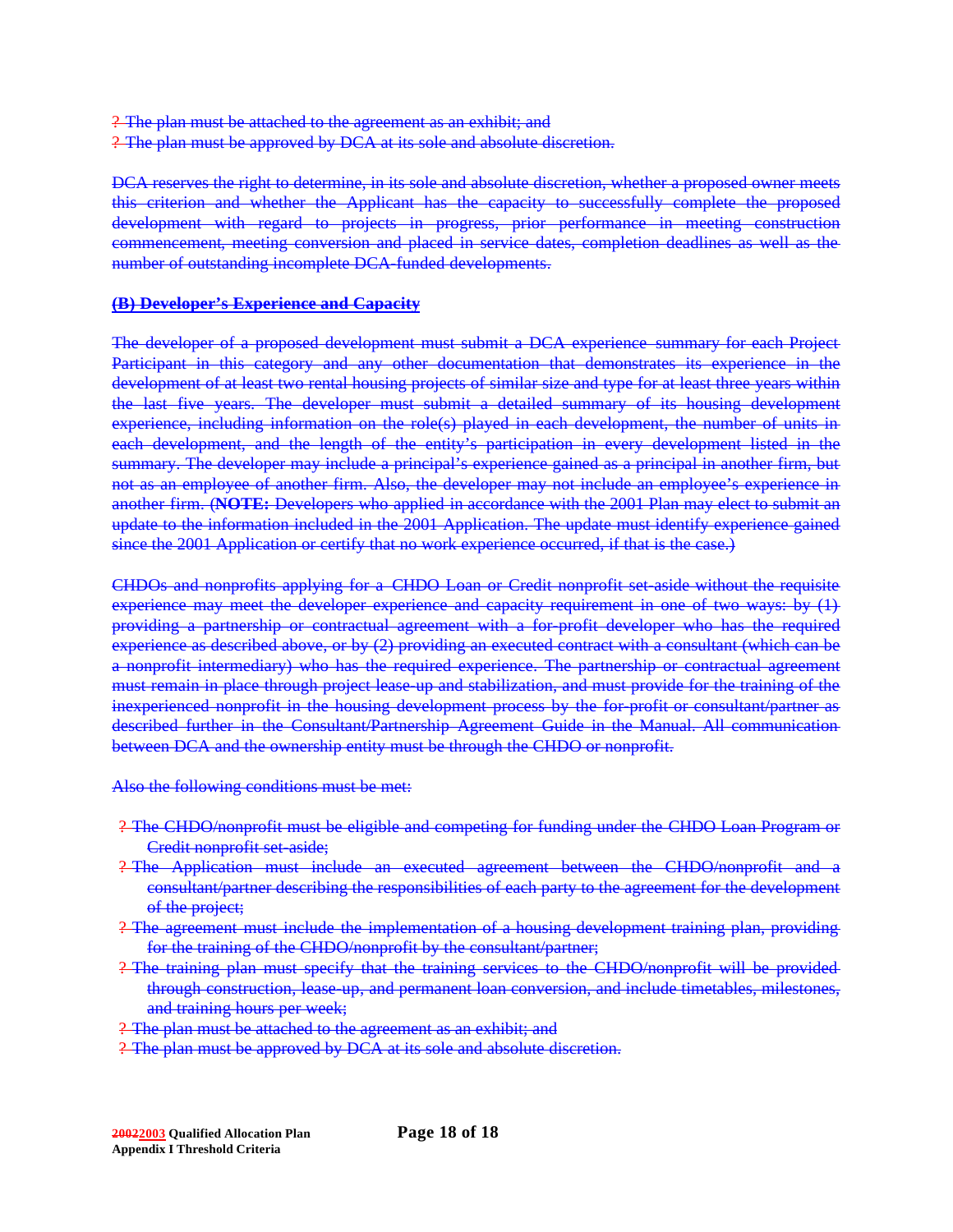An Application from an experienced non-profit or for profit developer partnering with an inexperienced for profit developer must include an executed agreement between the experienced and inexperienced developers. At a minimum, the executed agreement must contain the following terms and/or conditions:

? The defined relationship of the parties must be that of co-developers;

- ? The responsibilities of each party to the agreement for the development of the project must be described in detail;
- ? The inexperienced co-developer must materially participate in the development process commencing upon the submission of the Application of the project, through project lease up and stabilization;
- ? If one of the co-developers is the owner of the project, the term of the agreement must be through three years after lease up or issuance of 8609 (whichever is later); and
- ? If the co-developers are not the owners of the project, the term of the agreement must be through conversion (for a HOME project) or issuance of an 8609 for a Credit only project.

DCA reserves the right to determine, in its sole and absolute discretion, whether a proposed developer meets this criterion and whether the Applicant has the capacity to successfully complete the proposed development with regard to projects in progress, prior performance in meeting construction commencement, projects with recaptured credits and completion deadlines, as well as the number of outstanding incomplete DCA-funded developments.

#### **C. Management Company's Experience**

The proposed property management company of a proposed development must submit a DCA experience summary and any other documentation that demonstrates its management experience beginning with the lease up phase and extending for a period of at least three years thereafter, for at least two rental housing project of similar size and type (in terms of the number of dwelling units and physical configuration) within the last five years. The proposed management company must submit with the Application a detailed summary of its housing management experience, including information on the role(s) played in each development, the number of units in each development, and the length of the entity's participation in every development listed in the summary.

DCA will determine whether a proposed property management company meets this criterion in its sole and absolute discretion, and its determinations will be final. (**NOTE:** management companies that applied in accordance with the 2001 Plan may elect to submit an update as part of their Application to the information included in the 2001 Application. The update must identify experience gained since the 2001 Application or certify that no work experience occurred, if that is the case.)

#### **D. Experience Waiver**

An owner, developer, or management company that does not meet the experience requirements set out above, may request that DCA "waive" that requirement. An owner, developer, or management company that had been previously grandfathered by DCA yet does not meet the experience requirements must submit an experience waiver pursuant to this section. The waiver request must be submitted to DCA on or before March 1, 20022003. The granting, or denial of waivers, is in the sole and absolute discretion of DCA. DCA may include limitations with respect to the number and size of projects when waivers are granted.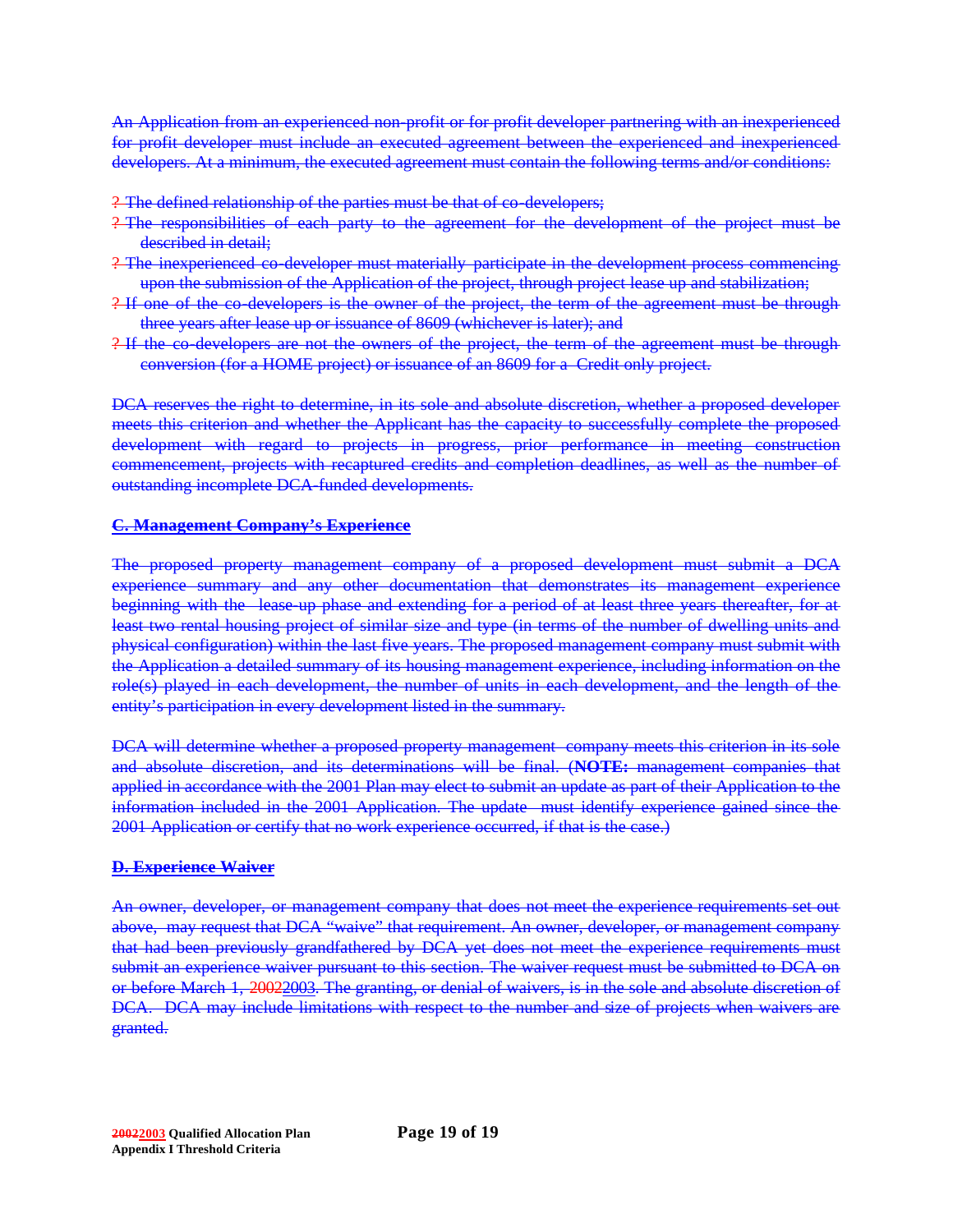#### **20. Eligibility for Credit under the Nonprofit Set-Aside\***

To be eligible for Credit under the nonprofit set-aside:

- ? The organization must be a qualified nonprofit, defined as a  $501(e)(3)$  or  $501(e)(4)$  organization, which is not affiliated with or controlled by a for-profit organization and has included the fostering of low income housing as one of its tax-exempt purposes.
- ? The qualified nonprofit may be the sole general partner of the ownership entity or a general partner with another qualified organization meeting the experience requirements set forth above and must materially participate in the project as described in IRC Section 469(h)
- ? The qualified nonprofit must be the managing general partner of the ownership entity.
- ? If the nonprofit is a general partner with another entity, the nonprofit must have at least 51% of the ownership of the general partnership interest (or wholly owned and controlled affiliate).
- ? The nonprofit must receive a percentage of the Developer Fee greater than or equal to its percentage of its ownership interest.
- ? A copy of the general partnership joint venture agreement which indicates the nonprofit's general partnership interest, and Developer Fee amount must be included in the Application; and,
- ? Nonprofit organizations applying for Credit under the nonprofit set-aside must include in the Application an opinion of an attorney who specializes in tax law on the nonprofit's current federal tax exempt qualification status in accordance with the prescribed format contained in the Manual. If such an opinion has been previously obtained, this requirement may be satisfied by submitting the opinion with documentation demonstrating that the nonprofit's bylaws have not changed since the legal opinion was issued.

# **21. Eligibility for HOME Loans under the CHDO Set-Aside\***

All nonprofits seeking funds under the CHDO set aside are required to have submitted their must submit CHDO prequalification or renewal of Applications by September 13, 2002. February 28, 20022003. A copy of the State CHDO pre-qualification/renewal letter must also be included in the Application. The CHDO must be either the sole general partner of the ownership entity or the managing general partner of the ownership entity. In the event the CHDO is a general partner with a for-profit or nonprofit general partner, the CHDO must own at least 51% of the general partnership interest. The CHDO (or a wholly owned or controlled affiliate) must receive a percentage of the Developer Fee greater than or equal to the percentage of ownership interest. All DCA communication with the ownership entity will be with the CHDO managing general partner. A copy of the general partnership/joint venture agreement indicating the CHDO's general partnership interest and its share (or the share of the wholly owned and controlled affiliate) of the Developer Fee must be included in the Application.

# **22. Compliance History**

**<sup>\*</sup> Not Applicable to Bond Financed Projects**

**<sup>\*</sup> Not Applicable to Bond Financed Projects**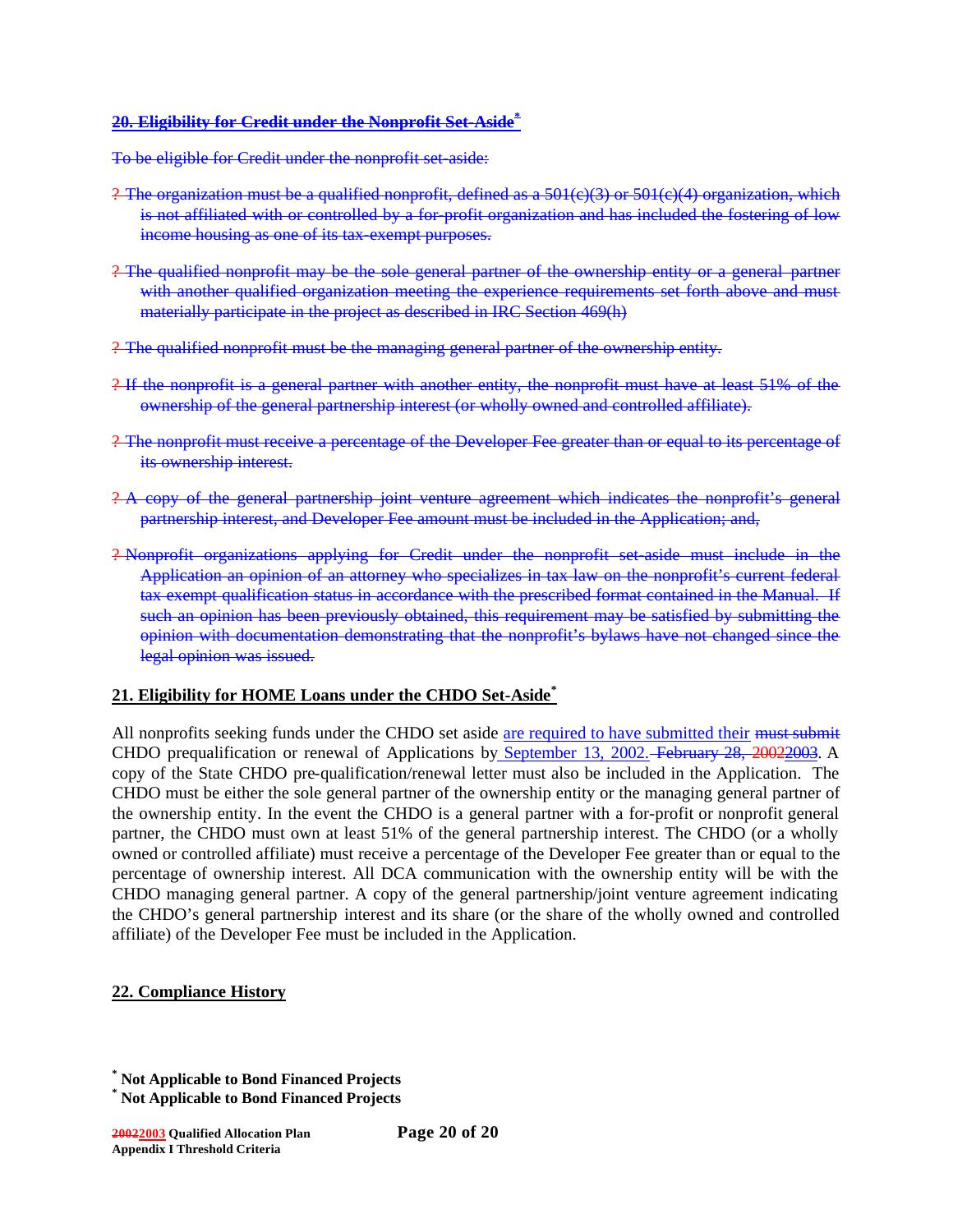Applications with compliance scores falling at or above negative twenty (-20) points, and with all Project Participants' (excluding syndicators) compliance score(s) falling at or above -20 points, will meet this threshold criterion.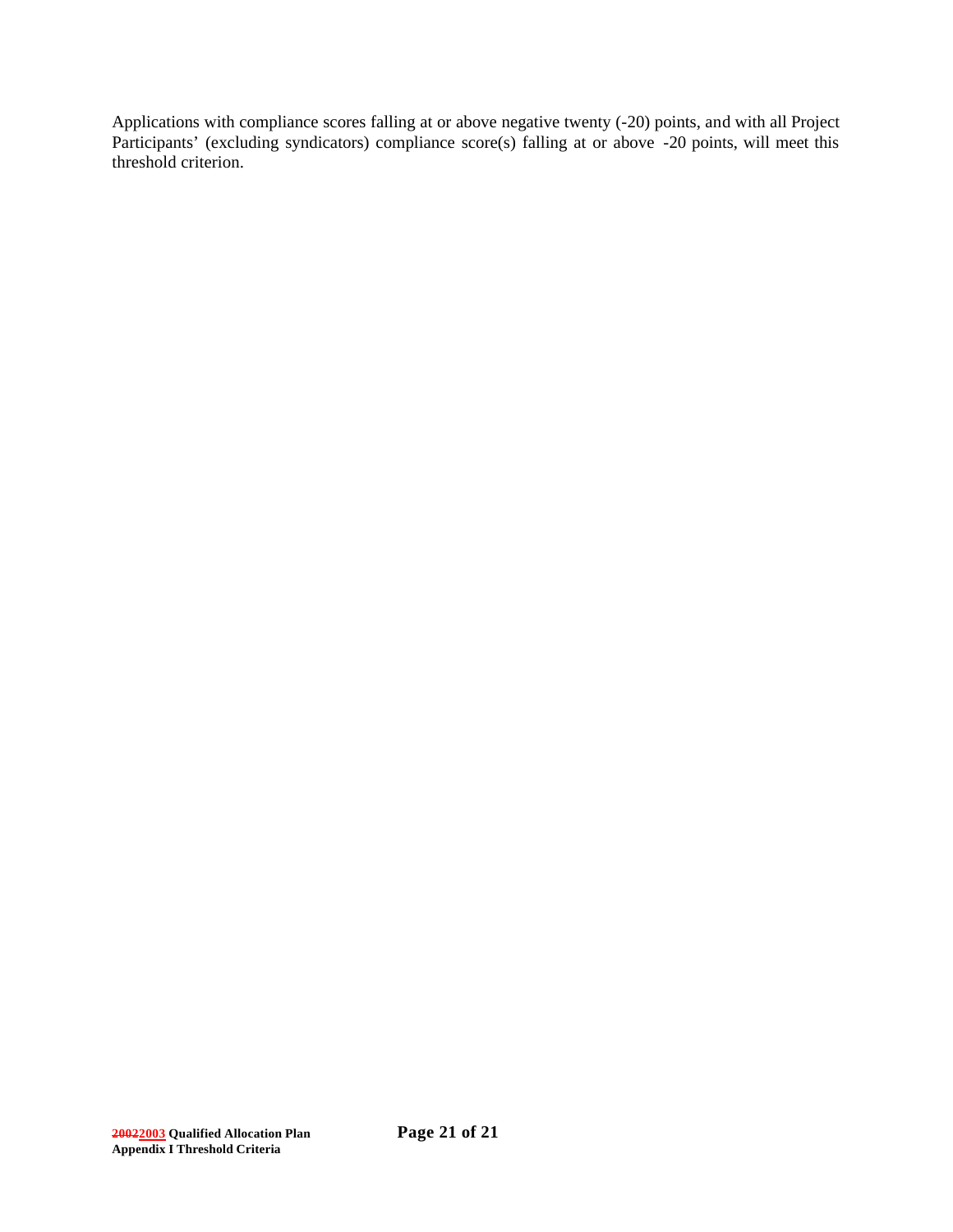# **COMPETITIVE SCORING**

The Scoring Criteria are summarized in the table below and detailed on the following pages. The maximum total score possible is 200 points.

#### PROJECT SCORING SUMMARY

 $\mathbf{r}$ 

|                |                                                                      | Total          |
|----------------|----------------------------------------------------------------------|----------------|
|                |                                                                      | Score Value    |
| 1              | APPLICATION COMPLETENESS/ORGANIZATION                                |                |
|                | A. Complete Application                                              | 6              |
|                | <b>B.</b> Organization                                               | $\overline{2}$ |
|                |                                                                      |                |
| 2              | PROJECT LOCATIONAL CHARACTERISTICS                                   |                |
|                | A. Adjacent Residential Development                                  | 6              |
|                | <b>B.</b> Desirable/Undesirable Characteristics                      | 10             |
|                | C. In-fill Site                                                      | 5              |
|                | D. Development of at least 80% of Buildable Area                     | 4              |
|                | E. Previous Project within a Local Government                        | 6              |
|                |                                                                      |                |
| $\mathfrak{Z}$ | TENANCY CHARACTERISTICS                                              |                |
|                | A. Family Housing                                                    | 25             |
|                | <b>B.</b> Special Needs Housing                                      | 20             |
|                | C. Elderly Households                                                | 20             |
|                | D. Housing For Older Persons                                         | 20             |
|                |                                                                      |                |
| 4              | ADDITONAL RENT AND INCOME ELECTIONS                                  |                |
|                | <b>Public Housing Authority Development and Rental Subsidy</b><br>А. | 15             |
|                | <b>Very Low Income Tenancy Exceeding Requirements</b><br><b>B.</b>   | 8              |
|                | <b>Project-Based Rental Assistance</b><br>C.                         | 6              |
|                | <b>Very-Very Low Income Tenancy Exceeding Requirements</b><br>D.     | 6              |
|                | DCA Project Based Rental Assistance for Special Needs<br>Е.          | $\overline{2}$ |
|                | <b>Mixed Income Projects</b><br>F.                                   | 9              |
|                | G. Extended Use Period                                               | 3              |
|                |                                                                      |                |
| 5              | <b>PRESERVATION</b>                                                  | 5              |
|                | GOVERNMENT SUPPORT AND FINANCING ASSISTANCE                          |                |
| 6              |                                                                      |                |
|                | A. Local Government Support                                          | 6              |
|                | <b>B.</b> Government Financial Assistance                            | 15             |
|                | C. CHDO Predevelopment Loans                                         | 6              |
|                |                                                                      |                |
| 7              | PROJECT CHARACTERISTICS                                              |                |
|                | A. Neighborhood Redevelopment                                        | 18             |
|                | <b>B.</b> Energy Efficiency Requirements                             | 6              |
|                | C. Project Design                                                    | 22             |
|                | D. Accessibility                                                     | 6              |
|                | E. Ownership Makeup                                                  | 4              |
|                |                                                                      |                |
| 7              | <b>READINESS TO PROCEED</b>                                          | $\overline{4}$ |
|                |                                                                      |                |
|                |                                                                      |                |
| 8              | <b>COMPLIANCE HISTORY STATUS</b>                                     | 10             |
|                |                                                                      |                |
|                |                                                                      |                |
|                | <b>TOTAL POSSIBLE SCORE</b>                                          | 200            |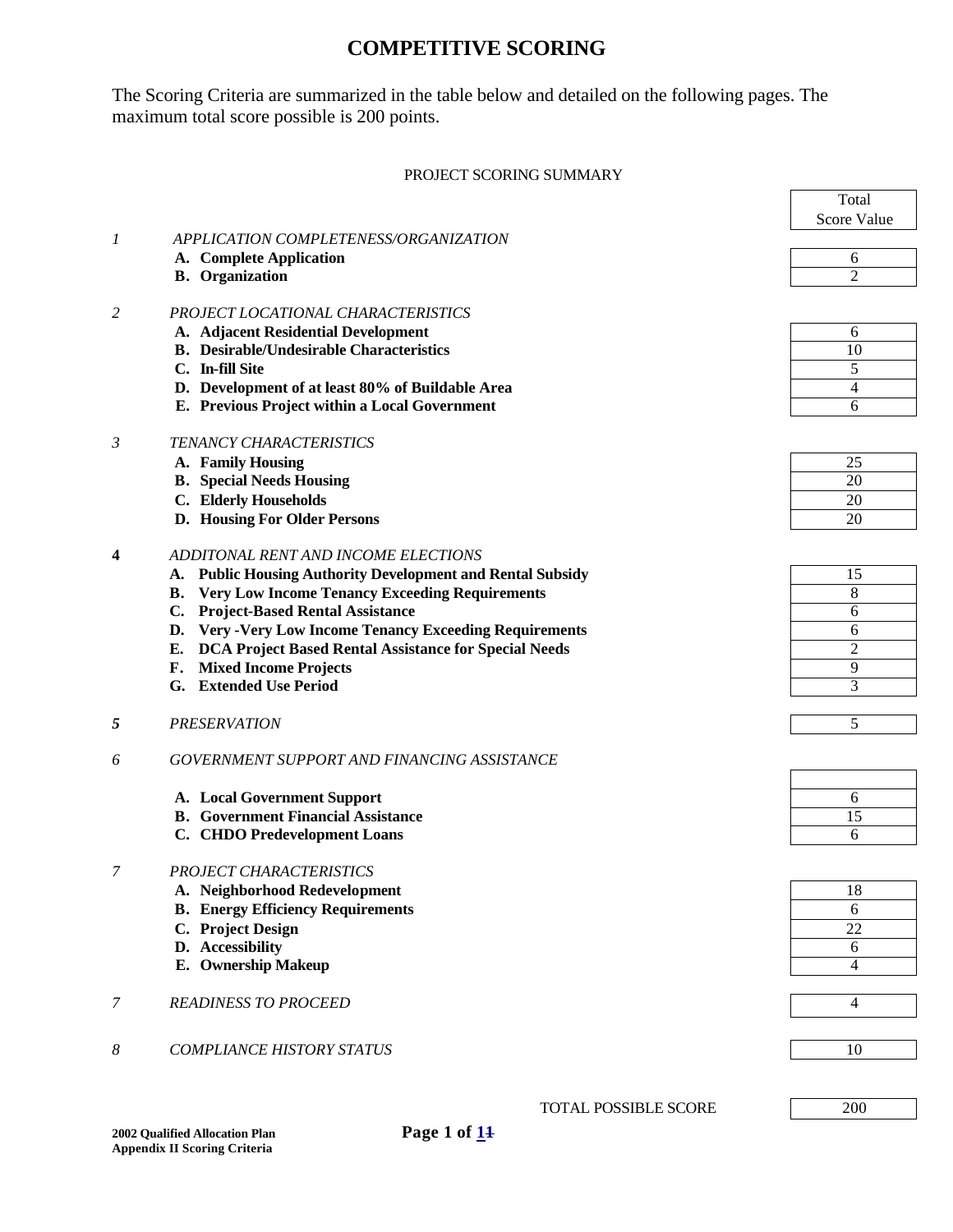To be considered for DCA financing resources, Applications must meet the Competitive Scoring requirements described below.

## **1. Application Completeness/Organization**

## **A. Completeness 6 points**

All required Application forms and supporting documentation are included and complete at the time of Application Submission. Complete shall be defined as an Application that had no missing or incomplete documents and required no financial adjustments.

Missing or incomplete documents

For each missing or incomplete document, one (1) of these possible points will be deducted, up to a maximum of six (6) points.

## Financial Adjustments

DCA, in its discretion, may correct errors or make adjustments, to financial information submitted by the Applicant, to ensure consistency with DCA project economic assumptions, the Plan and Manual requirements and to ensure that the project is feasible per DCA financial guidelines. For each financial adjustment made by DCA, two (2) points will be deducted. There is no cap on the total number of points which may be deducted for financial adjustments. Therefore, the completeness category could have a negitivenegative point value.

Each adjustment made by DCA, at its discretion, to ensure consistency with DCA project economic pro forma assumptions and the Plan and Manual requirements, will result in a deduction of one (1) point up to a maximum of three (3) points.

#### **B. Organization 2 points**

The Application is organized in the format prescribed by DCA in the Application binder tab checklist. Documents not filed in the appropriate tab may not be reviewed by DCA.

# **2. Project Locational Characteristics**

#### **A. Adjacent Residential Development 6 points**

Points will be awarded if the site is adjacent to (or directly across a street from) stable, occupied residential development.

If the project site is part of a larger parcel for which there is a redevelopment plan, points will be awarded if the entire parcel is adjacent to (or directly across a street from) stable occupied residential development. Documentation evidencing the redevelopment plan for the entire parcel must be included in the Application.

For Scattered Site Projects, as defined in Section 11B(1)(a) and (b) of the Plan, each non-contiguous multifamily project or non-contiguous parcel must be adjacent to (or directly across the street from) stable occupied residential development.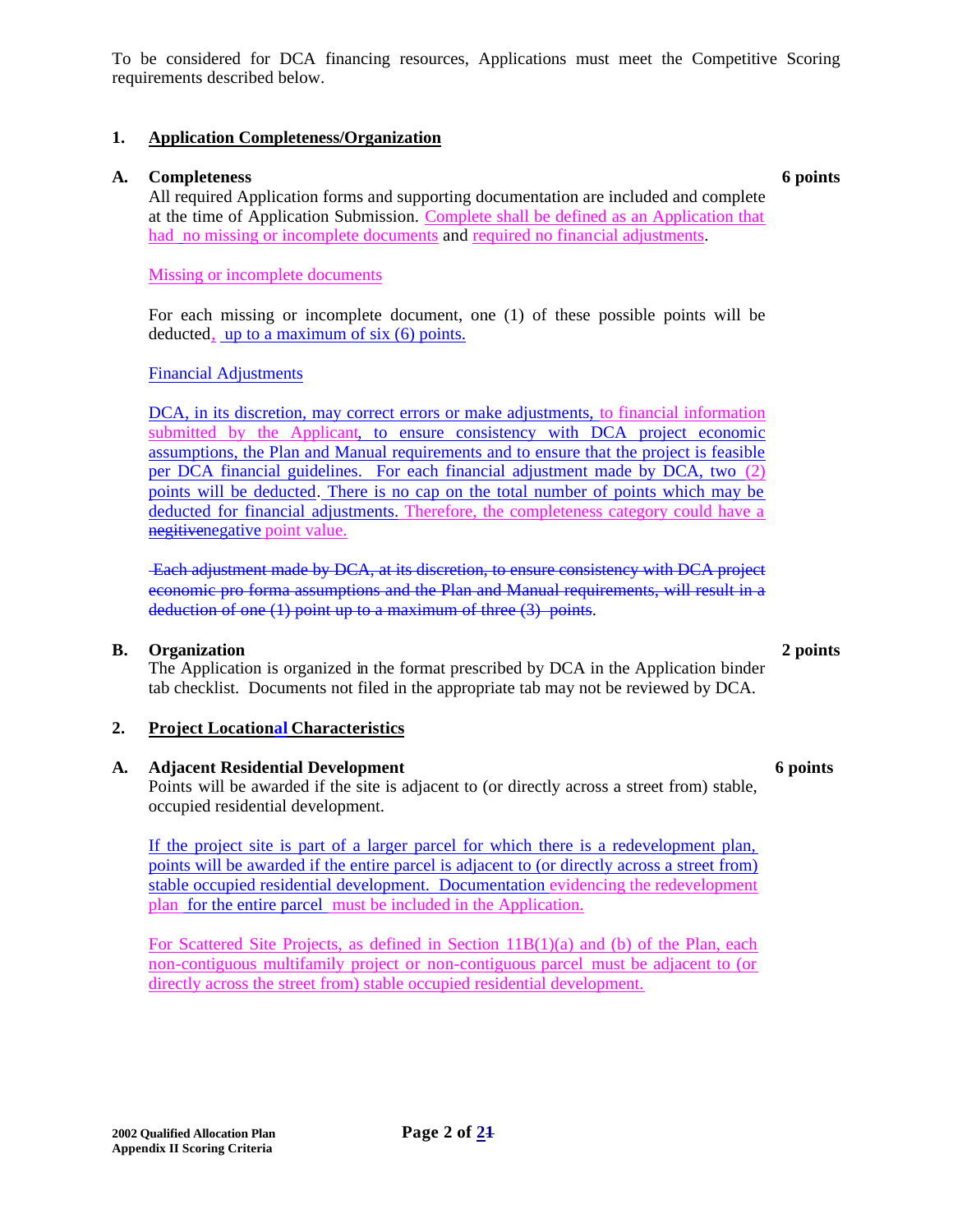## **B. Desirable and Undesirable Activities/Characteristics 8-10 points**

One (1) point will be awarded for each desirable activity or characteristic that is near a proposed site to a maximum of ten (10) points . Two (2) points will be deducted from the total desirable activities score for each undesirable activity or characteristic that is near a proposed site. A maximum of ten (10) points will be awarded in this category. The total points awarded will be determined by calculating the sum of the total desirable activity points less the total undesirable activity points. A negative total in this category will be awarded zero (0) points.

For Scattered Site Projects, as defined in Section  $11B(1)(a)$ , the perimeter of the  $\frac{1}{2}$  mile radius in which the non-contiguous parcels are located shall serve as the boundary of the proposed site from which the distances for determining the location of the desirable and undesirable activities shall be measured for both non-rural and rural sites. All desirable and undesirable activities within the perimeter of the ½ mile radius must also be noted for purposes of claiming points.

For Scattered Site Projects, as defined in Section 11B(1)(b), Applicants shall calculate the total score for each non-contiguous multifamily property with one (1) point awarded for each desirable activity or characteristic that is near the proposed site to a maximum of ten (10) points. Two (2) points will be deducted from the total desirable activities score for each undesirable activity or characteristic that is near the non-contiguous multifamily subject site. A maximum of ten (10) points will be awarded per site. The total points awarded per site will be determined by calculating the sum of the total desirable activity points less the total undesirable activity points. A negative total in this category will be awarded zero (0) points per site. The Applicant shall add the total points obtained for each site and divide by the number of sites to arrive at the total points to be claimed for this category ( no rounding up, only whole numbers can be claimed in this category).

Two (2) points will be awarded for each desirable activity or characteristic that is near a proposed site. One (1) point will be deducted for each undesirable activity or characteristic that is near a proposed site. A maximum of eight (8) will be awarded. A negative total will be awarded zero (0) points.

- 1. *Desirable sites.*
- (a) In determining whether a desirable activity/characteristic is "near" a proposed site, the following factors must be used:
	- For non-Rural County sites, only activities and/or characteristics, which are located within a one (1) mile walking/driving distance from the proposed site, will be considered. For non-Rural County sites, the walking route to desirable activities/characteristics must be along all-weather or paved sidewalks.
	- For Rural County sites, only activities and/or characteristics that are located within a one and a half  $(1\frac{1}{2})$  mile walking/driving distance from the proposed site will be considered.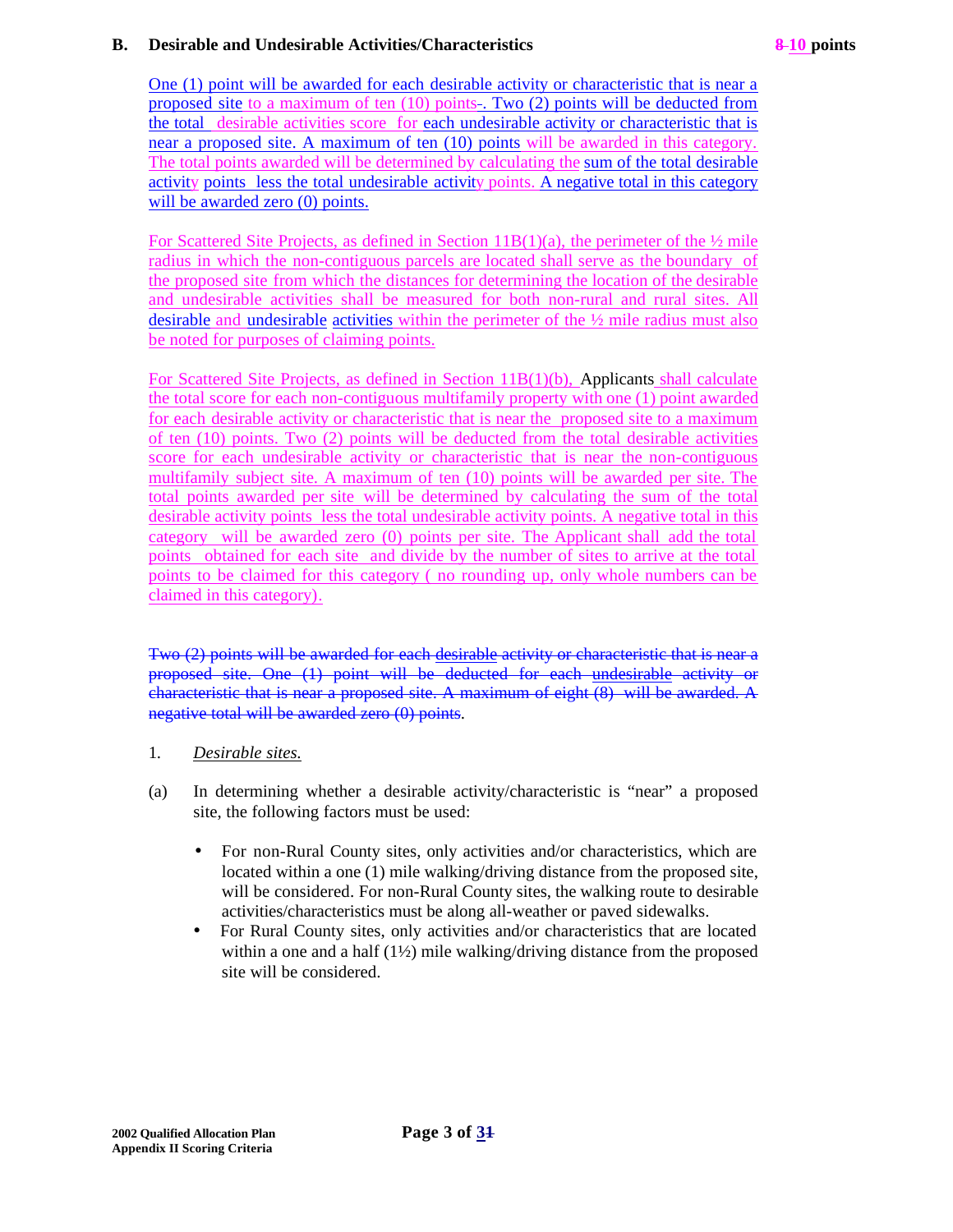- (b) Desirable activities/characteristics may include, but are not limited to the following:
	- retail stores
	- federally insured banking institutions
	- grocery stores
	- recreational facilities
	- libraries
	- $\bullet$  school(s)
	- day care services
	- medical facilities
	- employment centers
	- civic centers
	- access to the proposed site off of a street with frontage of more than 100 feet.

# 2. *Undesirable Sites*

- (a) In determining whether an undesirable activity/characteristic is near a proposed site, the Application must consider any undesirable activity/characteristic that is located within one half  $(½)$  mile of the proposed site.
- (b) Undesirable activities/characteristics include but are not limited to the following:
	- junkyards
	- hazardous or chemical activities.
	- sources of noise, odor, or other nuisance pollution,
	- access to the proposed site off of a street with frontage of less than 100 feet.

## 3. *Documentation*

In order to document desirable and undesirable activities/ characteristics, the Application must include:

- (a) A site map indicating the specific locations of each desirable and undesirable activity/characteristics. The map must contain a key stating the type of activities/characteristics identified, and must include the following:
	- location of site including an indication of major access roads;
	- indication of distances in  $1/4$  mile and one mile increments;
	- areas of residential development adjacent to or near the site;
	- indication of any major industrial or commercial development; and
	- all desirable and undesirable activities/characteristics.
- (b) Photographs of the site and the surrounding neighborhood. All photographs are to be either color originals or color copies. Black and white photographs are not acceptable.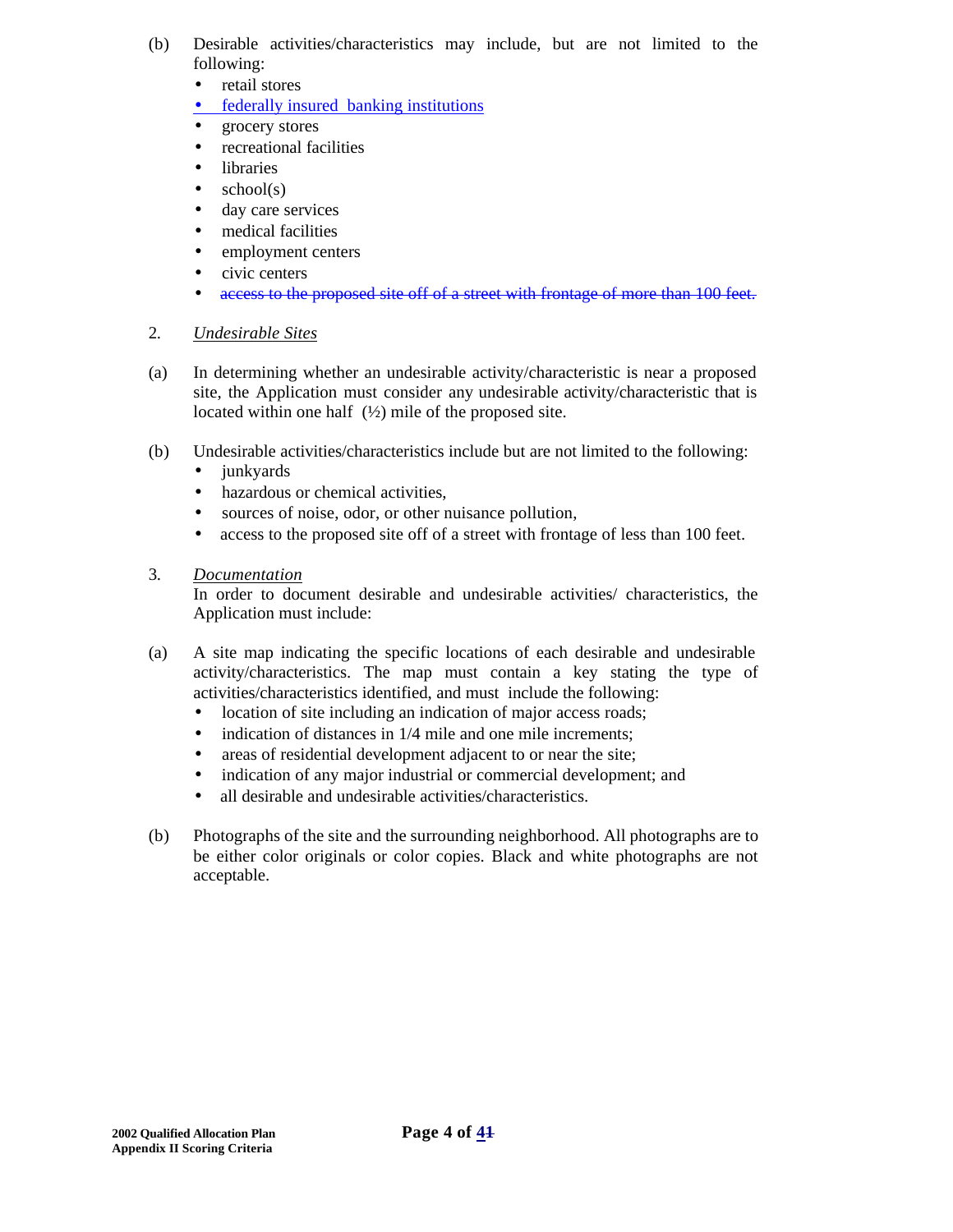# **C. In fill Sites 5 points**

To qualify for  $f_{\text{out}}(4)$  five (5) in fill points, the proposed site must exhibit all of the following:

- The site must be surrounded on three sides by established development.
- The site must maximize the use of existing utilities, infrastructure and transportation.
- At a minimum, the established development on one side must consist of residential development. (Edge of town, scattered single family housing does not constitute established residential development for the purposes of this category.)

For Scattered Site Projects, as defined in Section 11B(1)(a) and (b) of the Plan, each non-contiguous multifamily project or non-contiguous parcel must meet the above criteria.

One (1) additional infill point will be awarded if the proposed development replaces substandard existing or demolished buildings or housing units. Applicants must submit a Site Information Form A, site photographs, and the Conceptual Site Development Plan.

## **D. Property That Exhibits Development of 80% of the Total Site Acreage 4 points**

Four (4) points will be awarded to Applications that propose development of at least 80% of the site's buildable area, excluding setbacks required by local zoning ordinances. Examples of un-buildable acreage include wetlands, buffers, easements or any other item that would prohibit the placement of buildings on that portion of the site. Development for the purposes of this category includes all areas of buildings, roadways, parking areas, landscaping areas including the areas indicated for preservation of existing trees and vegetation and site amenities.

For Scattered Site Projects, as defined in Section 11B(1)(a) and (b) of the Plan, each non-contiguous multifamily project or non-contiguous parcel must meet the above criteria.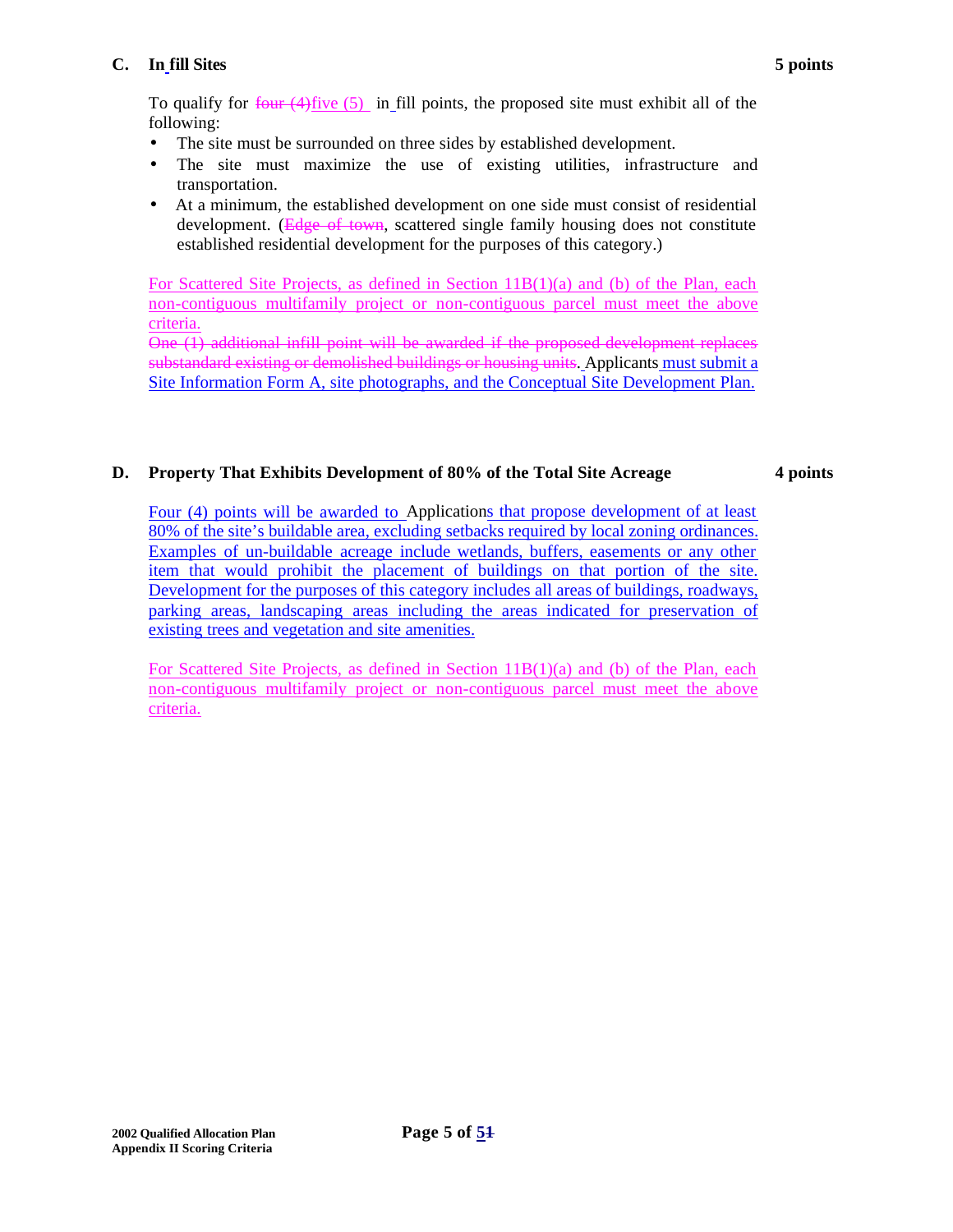#### **E. Previous Projects within a Local Government**

Six (6) points will be added if the proposed development site is within the boundaries of a Local Government in which a 9% Credit, 4% Credit and/or HOME project has not been awarded within the last three (3) DCA funding cycles, or ) four (4) points will be added if the proposed development site is within the boundaries of a Local Government in which a 9% Credit, 4% Credit and/or HOME project has not been awarded in the last two (2) DCA funding cycles. For example, if no projects were awarded in unincorporated Cobb County for the last three DCA funding cycles, but one was awarded in the City of Marietta in 2001, an Application for a project from an unincorporated area of Cobb County would receive six (6) points .

For Scattered Site Projects, as defined in Section 11B(1)(a) and (b) of the Plan, each non-contiguous multifamily project or non-contiguous parcel may be considered for points in this category. However, the Application will be awarded a maximum of six (6) points in this category.

## **3. Tenancy Characteristics**

## **A. Family Housing 25 points**

This section is designed to foster development of housing for families and to encourage community activities from within the neighborhood. In order to qualify for six (6) points, the proposed project must have all of the basic requirements and documents outlined in sections (1) and (5) below. Additional points may be awarded for inclusion of optional amenities and optional services outlined in section (2) and (3) if Applicant receives points for meeting the basic requirements.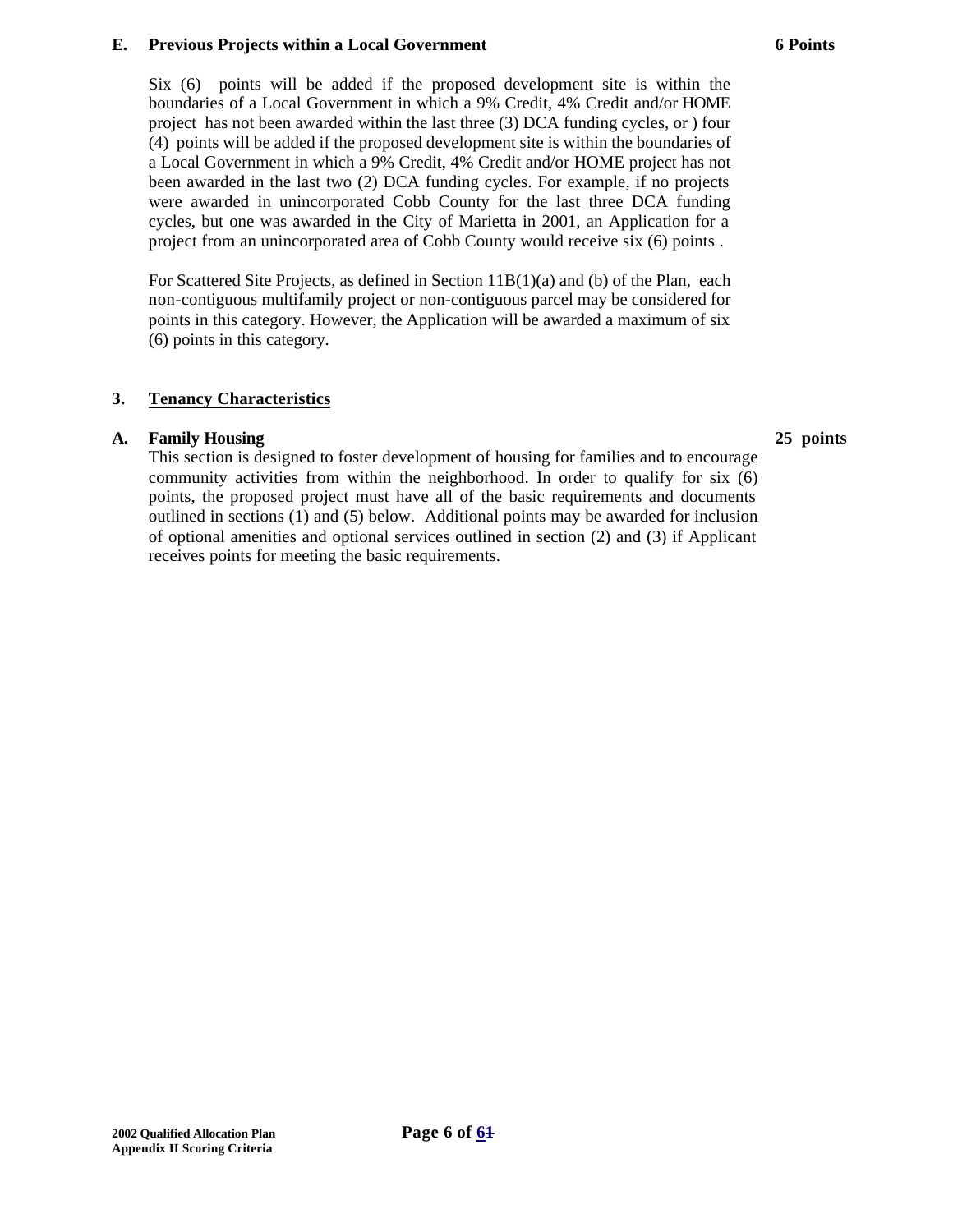## 1. *Basic Requirements*

- All properties must include Ceommunity spaces or a community building.
- For one story garden style projects, all units must have sheltered exterior areas such as porches, sunrooms or patios.

? In buildings that are not garden style, lobbies and corridors must have small gathering areas in several locations.

- The site must have sheltered exterior gathering areas, such as a gazebo located in a central area or a large covered porch at the community building.
- Refrigerator and stove
- **HVAC** systems
- One recreation area equipped and suitable for the proposed tenant base.
- On-site laundry with one washer and one dryer per every 25 units. (If washers and dryers are installed and maintained in every unit at no additional cost to the tenants, an on-site laundry is not required.)
- All units are to have sheltered exterior spaces such as porches, patios or sunrooms.
- The Application must include two (2) on-going services designed for the physical or social needs of the tenant population.

Applicants must certify all Basic amenities elections on the Amenities Certification Form C1.

2. *Optional Amenities*

Points will be awarded for each optional amenity that is included in the Family Housing Amenities Certification Form C1 Application, as outlined below, to a maximum of sixteen (16) points.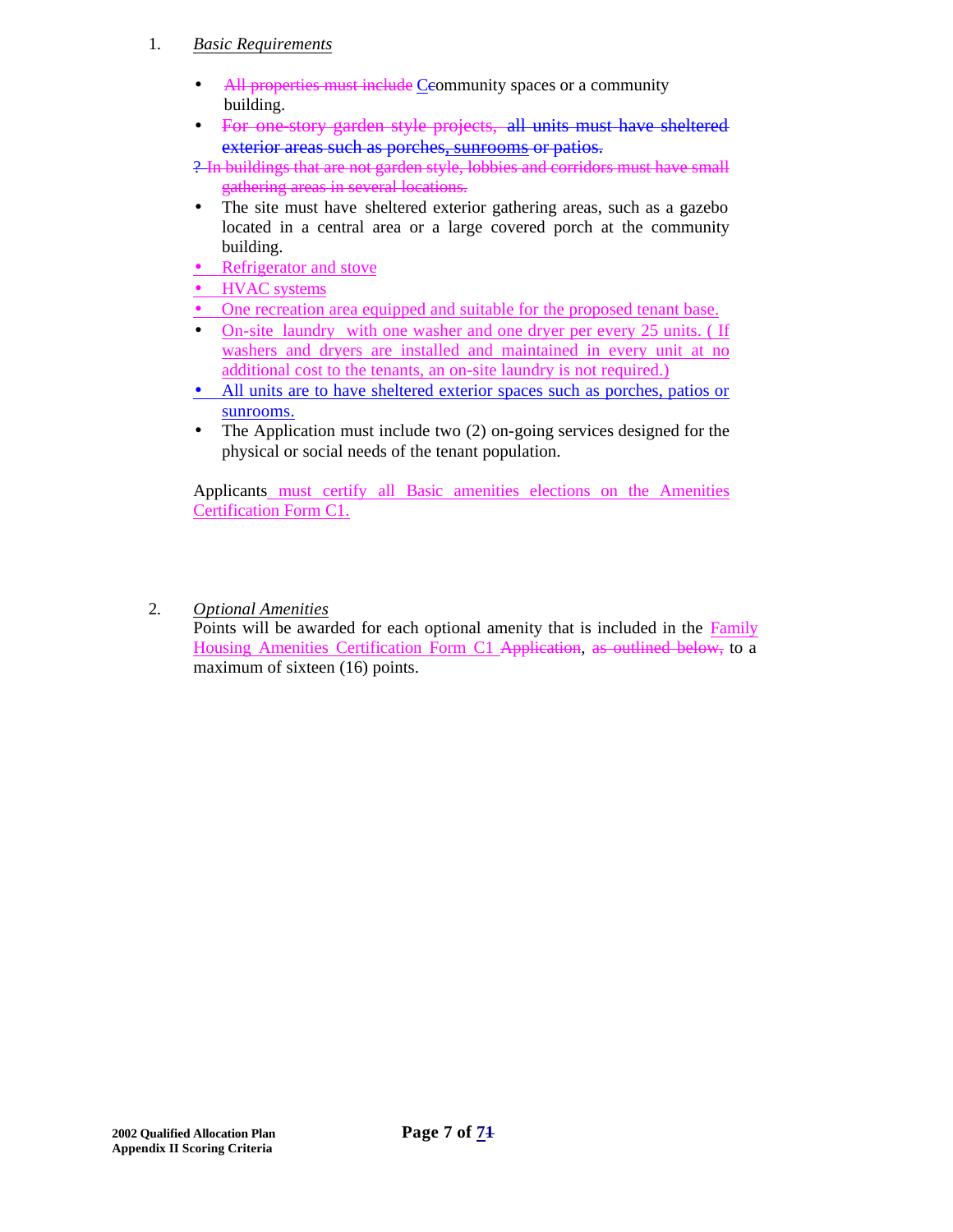- Physical improvements on the site such as attractively fenced community gardens, equipped walking path with exercise stations or sitting areas, and equipped picnic areas, equipped tot lot, equipped playcourt and recreational facilities. (Points are not available for inclusion of the recreation area required to meet Threshold.) (one (1) point per area to a maximum of three  $(3)$  points)
- Large open playing fields (of at least 5,000 square feet) (two (2) points)
- Covered pavilion with picnic/barbecue facilities to encourage community or family reunion type functions (two (2) points)
- Washer/dryer hookups in all units in addition to required central laundry or washers and dryers are installed and maintained in every unit at no additional cost to tenants  $(f~~ive~~ (5)$ four (4) points)
- Exercise/Fitness Center (four (4) points)
- Complete built-in fire sprinkler system in every unit and the community center, including an exterior audio and visual alarm system (two (2) points)
- Swimming Pool (two (2) points)
- Microwave Oven (one (1) point)
- In-sink disposal (one (1) point)
- Built in dishwasher (one (1) point)
- Equipped Computer Center (two (2) points)
- Other optional amenities as proposed by the Applicant; two (2) points per amenity. To document these optional amenities, Applicant must provide a detailed description of the amenity and justify the appropriateness of the amenity for the targeted population. This documentation must be attached to the amenities certification form C1 for this category.
- 3. *Optional Services*

One (1) point to a maximum of three (3) points will be awarded for each additional service that is included in the Application.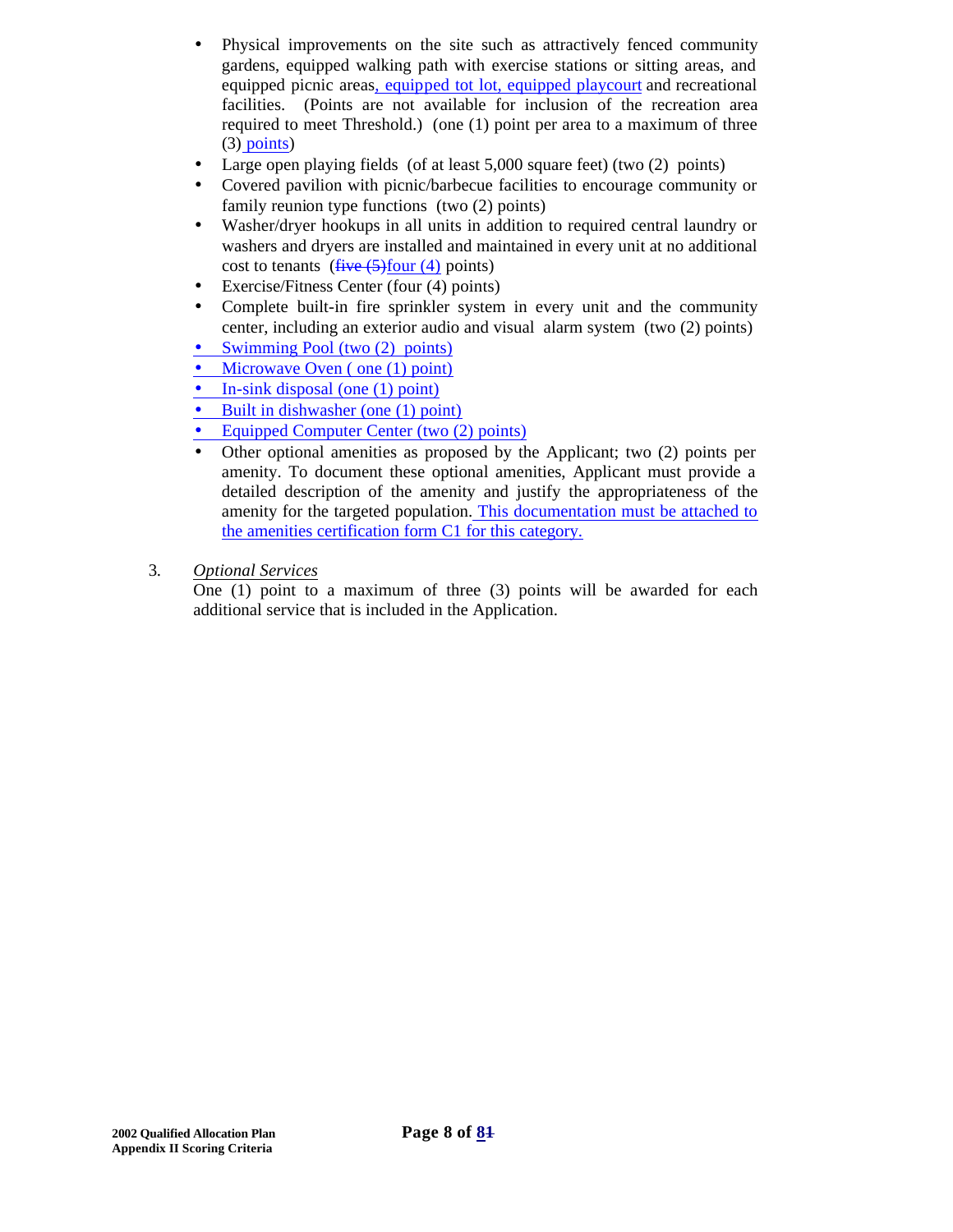- 4. Examples of services which are designed for families include, but are not limited to:
	- Daycare
	- After-school programs
	- Financial and budgeting seminars
	- Job training
	- Homebuyer training and seminars
	- Supervised recreational activities for children
	- **Transportation to seminars**
	- Preventive health care programs which are designed for families
	- Transportation to facilitate access to social services, doctors, shopping
	- Computer labs with internet hookup and/or tutors
	- Activities sponsored in the Library
	- Dry-cleaning and/or laundry services
	- Grocery pickup and/or delivery
	- Full or part-time social services/activity manager
	- On-site full time management and/or security staff
	- Social and recreational programs planned and overseen by the project manager. (Monthly birthday parties/holiday dinners and/or parties/potluck dinners, movie nights, bingo)
- 5. *Documentation*

The Application must also provide the following for all required and optional services and/or amenities (where applicable):

- ? A letter and drawings from the project architect indicating that all of the requirements set forth in section (1) have been met.
- ? In addition, the project architect's letter and drawings must also indicate any optional amenities (see section (2)) which are included in the project and for which the Application seeks to have points awarded.
- A detailed letter of intent from an experienced, licensed (or otherwise qualified and acceptable to DCA) service provider for each proposed service. This letter must also contain a comprehensive description of the service to be provided, explain how said service is to be managed, including frequency which must be at least monthly, and a commitment to providing the service for a term of no less than 6 months.
- 6. *Additional Policies Related to Services*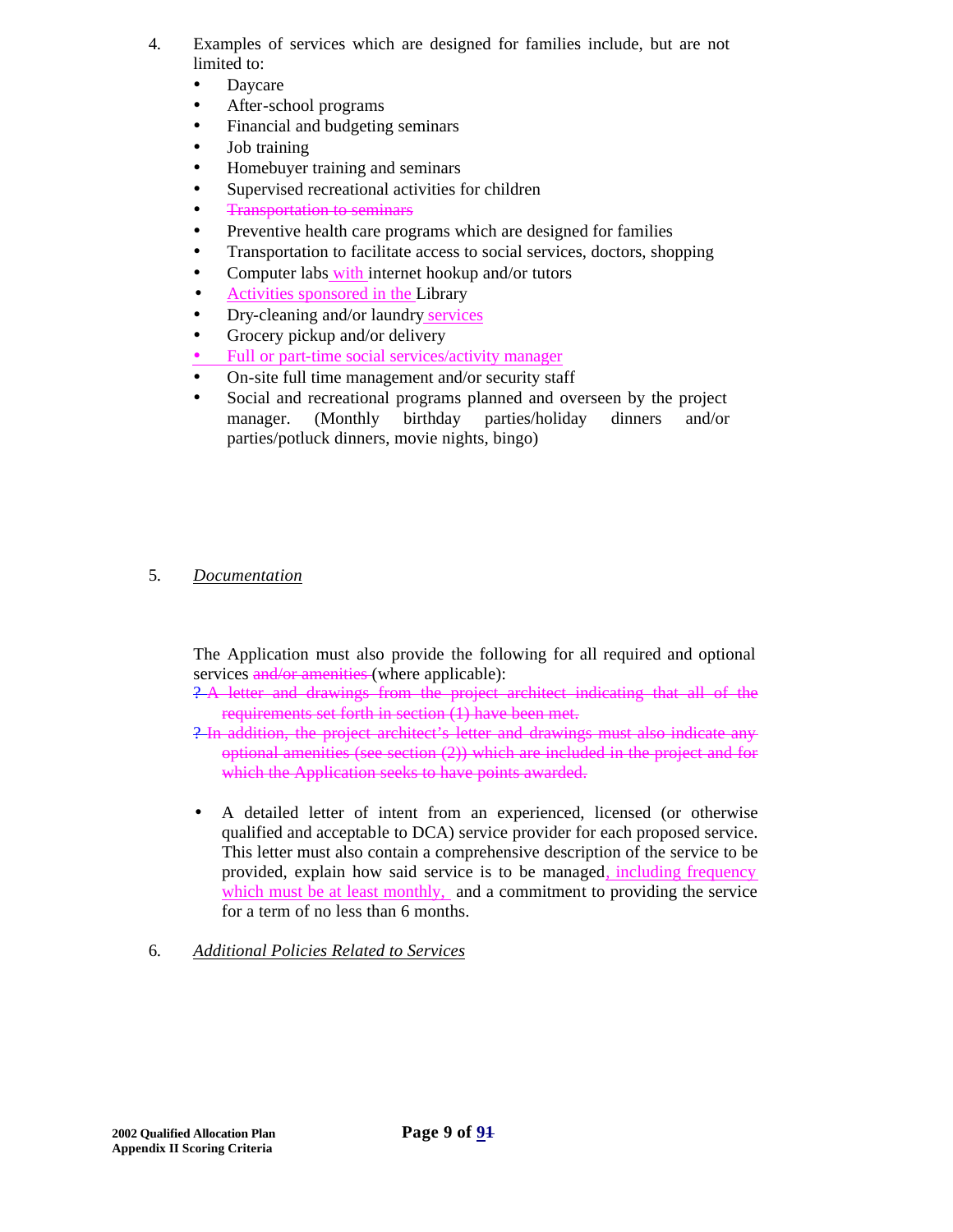- A final, binding contract for all proposed services must be submitted before HOME Loan closing or Credits carryover, whichever is earlier, to the DCA Compliance Manager before the placed in service date for the first building the project.
- Any proposed changes of supportive services or providers from those proposed in the Application must be approved by DCA prior to contracting with that service provider.
- Services must be committed for the Compliance Period or the Period of Affordability, whichever is greater.
- Services may be provided at a charge sufficient to cover the cost of the supportive services only, but the services must be clearly optional to the tenants.
- A full-time activities manager will be allowed in the operating budgets for those properties that are 150 units or more in size
- Temporary staffing during lease-up to handle activities set-up and sign-up will be considered on a case-by-case basis.
- Part-time (on a proportional basis) activity managers will be allowed in the operating budgets for smaller projects.
- Owners will be required to submit annual certifications and documentation regarding the ongoing provision of the supportive services.

# **B. Special Needs Projects**

This section is designed to foster development of housing for the homeless, persons with disabilities (mental, physical, developmental), abused spouses and their children, persons with alcohol or other drug addiction, person living with HIV/AIDS, and migrant farm workers. In order to qualify for six (6) Special Needs Project points, the proposed project must have all of the basic requirements and **20 points**

documents outlined in section (1) and (3) below. Additional points may be awarded for inclusion of optional amenities and optional services outlined in section (2) if an Applicant receives points for meeting the basic requirements. Applicants must certify all Basic amenities elections on the Amenities Certification Form C2.

# 1. *Basic Requirements*

- At least 50% of the total project dwelling units must be restricted to Special Needs Households (excluding Elderly Housing and Housing for Older Persons)
- Refrigerator and stove
- HVAC systems
- One recreation area equipped and suitable for the proposed tenant base.
- On-site laundry with one washer and one dryer per every 25 units. ( If washers and dryers are installed and maintained in every unit at no additional cost to the tenants, an on-site laundry is not required.)
- community spaces or a community building.
- The site must have sheltered exterior gathering areas, such as a gazebo located in a central area or a large covered porch at the community building.
- The Application must provide at least three (3) supportive services.
- The Application must provide three (3) amenities applicable to the designated Special Needs Households as certified on the Special Needs Housing Amenities Certification Form C2.
- The Application must demonstrate that the project can be self-supporting with available resources including rent subsidies as necessary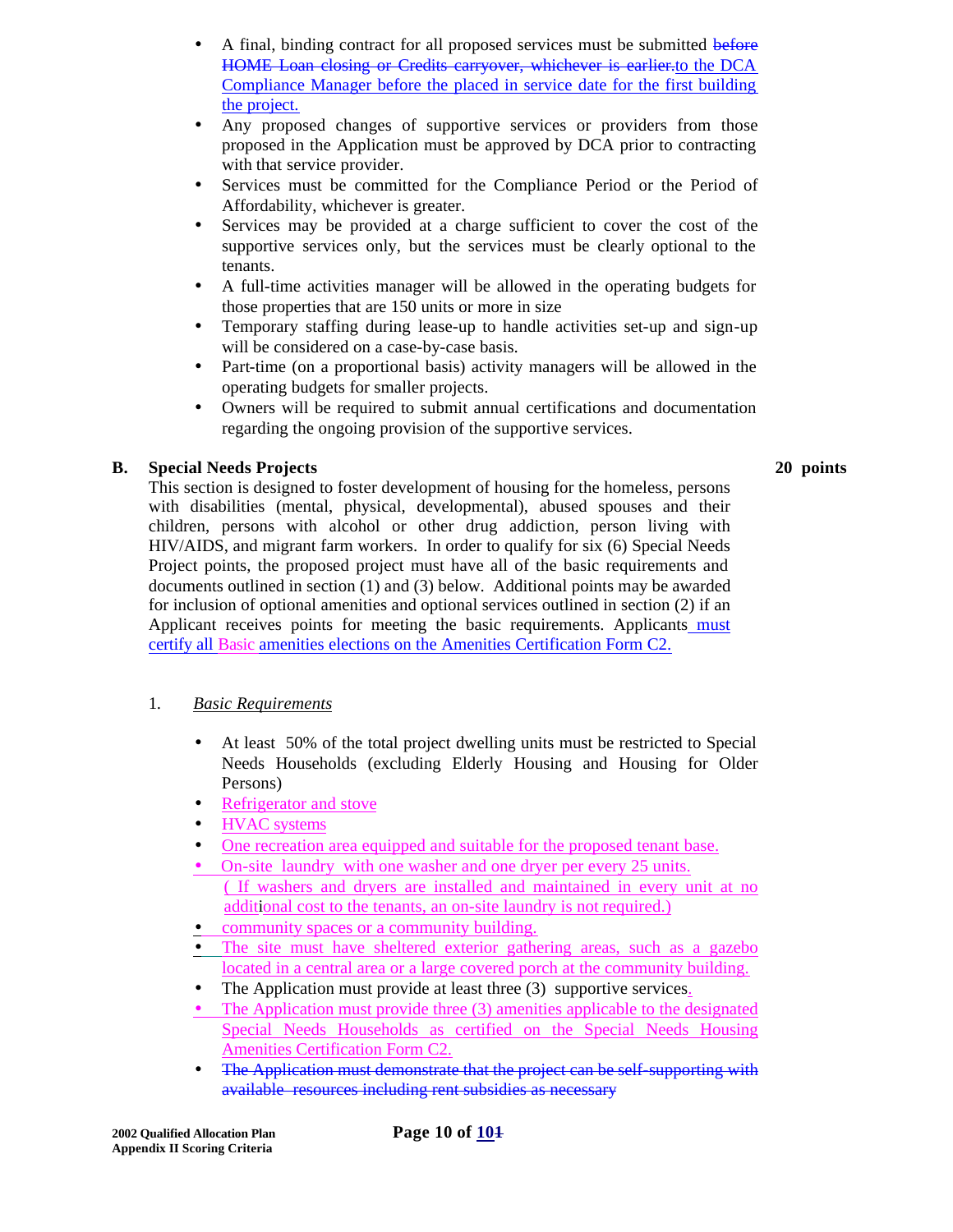#### 2. *Optional Amenities/Services*

Two (2) Points, to a maximum of fourteen (14), will be awarded for each optional service or amenities provided. Each optional amenity or service for which points are awarded must be designed to meet the special needs of the targeted tenant population. Optional amenities shall be certified on the Special Needs Housing Amenities Certification Form C2.

#### 3. *Documentation*

The Application must also provide the following documents for all services and amenities (where applicable):

- ? A letter and drawings from the project architect indicating that all of the requirements in section (1) for Special Needs Households have been met.
- ? The project architect must also provide a letter and drawings indicating any optional amenities which are included in the project and for which the Application seeks to have points awarded.
- ? If rent subsidies are applicable, the Application must contain a detailed letter of intent to provide rental assistance from the Georgia Department of Human Resources, HUD, or another federal, State, or local rental assistance provider. A final binding contract for the rental subsidy must be submitted before HOME Loan closing or Credits carryover, whichever is earlier.to the DCA Compliance Manager before the placed in service date for the first building the project.
- For each Special Needs Households Service, the Application must contain a detailed letter of intent from an experienced, licensed provider for the appropriate service. This letter must contain a comprehensive description of the service to be provided, explain how said service is to be managed and its effective impact on the Special Needs Household tenant and a commitment to providing the service for a term of no less than 6 months.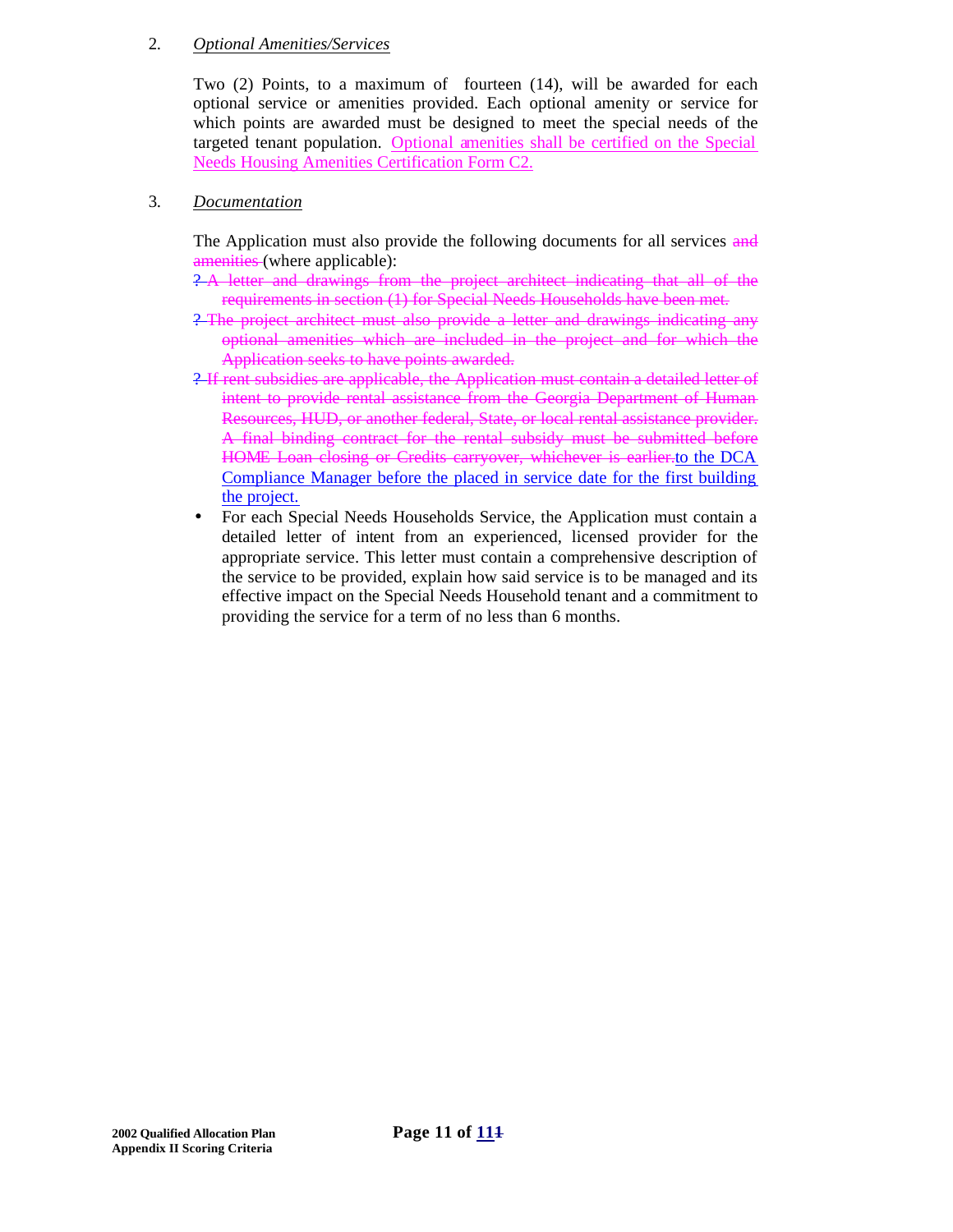# 4. *Additional Policies Related to Services*

- A final, binding contract for all proposed services must be submitted before HOME Loan closing or Credits carryover, whichever is earlier.to the DCA Compliance Manager before the placed in service date for the first building the project.
- Any proposed changes of supportive services or providers from those proposed in the Application must be approved by DCA prior to contracting with that service provider.
- Services must be committed for the Compliance Period or the Period of Affordability, whichever is greater.
- Services may be provided at a charge sufficient to cover the cost of the supportive services only, but the services must be clearly optional to the tenants.
- A full-time activities manager will be allowed in the operating budgets for those properties that are 150 units or more in size
- Temporary staffing during lease-up to handle activities set-up and sign-up will be considered on a case-by-case basis.
- Part-time (on a proportional basis) activity managers will be allowed in the operating budgets for smaller projects.
- Owners will be required to submit annual certifications and documentation regarding the ongoing provision of the supportive services.

# **C. Elderly Households 20 points**

This section is designed to foster development of housing for Elderly Households. In order to qualify for six (6) Elderly Household points, the proposed project must have all of the basic requirements and documents outlined in sections (1) and (3) below. Additional points may be awarded for inclusion of optional amenities and optional services outlined in section (2), if the Applicant receives prints for meeting the basic requirements.

# 1. *Basic Requirements*

- 100% of the HOME and/or Credits units must be reserved for Elderly Households.
- 100% of the units must be accessible and adaptable (as defined by the HUD Fair Housing, the Americans with Disabilities Act and Section 504).
- All units must have an installed call system, including a buzzer and light to the exterior.
- All properties must include community spaces or a community building.
- Refrigerator and stove
- HVAC systems
- One recreation area equipped and suitable for the proposed tenant base.
- On-site laundry with one washer and one dryer per every 25 units. (If washers and dryers are installed and maintained in every unit at no additional cost to the tenants, an on-site laundry is not required.)
- Elevators must be provided for access to units above the ground floor.
- For one-story garden style, projects, all units must have sheltered exterior areas such as porches or patios.
- In buildings that are not garden style, lobbies and corridors must have small gathering areas in several locations distributed on each floor.
- The site must have sheltered exterior gathering areas such as a gazebo located in a central area or large covered porch at the community building.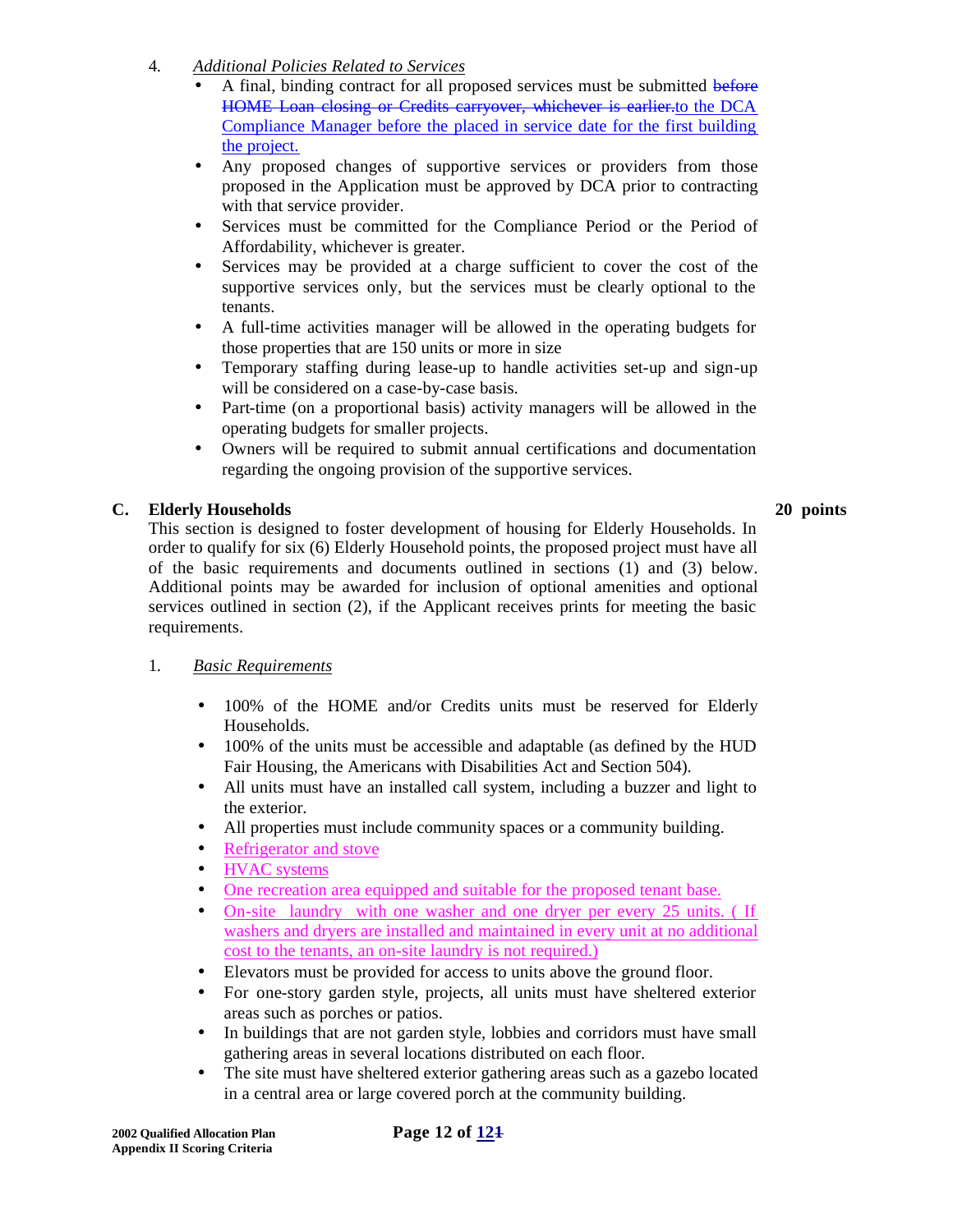The Application must include at least one activity/service designed to meet the physical or social needs of elderly persons, in at least two (2) of the following categories: recreation/social, transportation, health/wellness, education, counseling, and security. (Total of two (2) different services) Examples of activities/services are set forth in Section (2) below.

Applicants must certify all Basic amenities on the Elderly Housing Amenities Certification Form C3.

# 2. *Optional Amenities and Services*

Points will be awarded for each additional amenity or service that is designed for Elderly Households. Optional amenities and services are amenities and services that are provided in addition to the amenities and services included to meet the basic requirements for Elderly Households. Each additional service or amenity shall receive two additional points unless otherwise specified below. The maximum points received under this section shall be fourteen (14) points.

- (a) All optional amenitesamenities shall be eertifed-certified on Elderly Housing AmenitesAmenities Certification Form C3. Examples of amenities designed for Elderly Households include, but are not limited to the following:
	- Physical improvements on the site such as attractively fenced community gardens, equipped walking path with exercise stations or sitting areas, equipped picnic areas, equipped play court (as appropriate to the residential population) and/or recreational facilities. (excluding the recreation area required to meet threshold.) (one (1) point to the maximum of three (3) points)
	- Washer/dryer hookups in all units in addition to required central laundry or washers and dryers are installed and maintained in every unit at no cost to tenants  $(five (5)$  four  $(4)$  points)
	- Complete built-in fire sprinkler system, in every unit and the community center to be monitored by an exterior audio and visual system (two (2) points)
	- Microwave Oven (one (1) point)
	- In-sink disposal (one  $(1)$  point)
	- Built in dishwasher (one (1) point)
	- Equipped Computer Center (two (2) points)
	- Equipped Exercise/Fitness Center (four (4) points)
	- Swimming Pool (two  $(2)$  points)
	- Other amenities designed for the elderly and proposed by the Applicant: (two (2) points per amenity). To document these optional amenities, Applicant must provide a detailed description of the amenity and justify the appropriateness of the amenity for the targeted population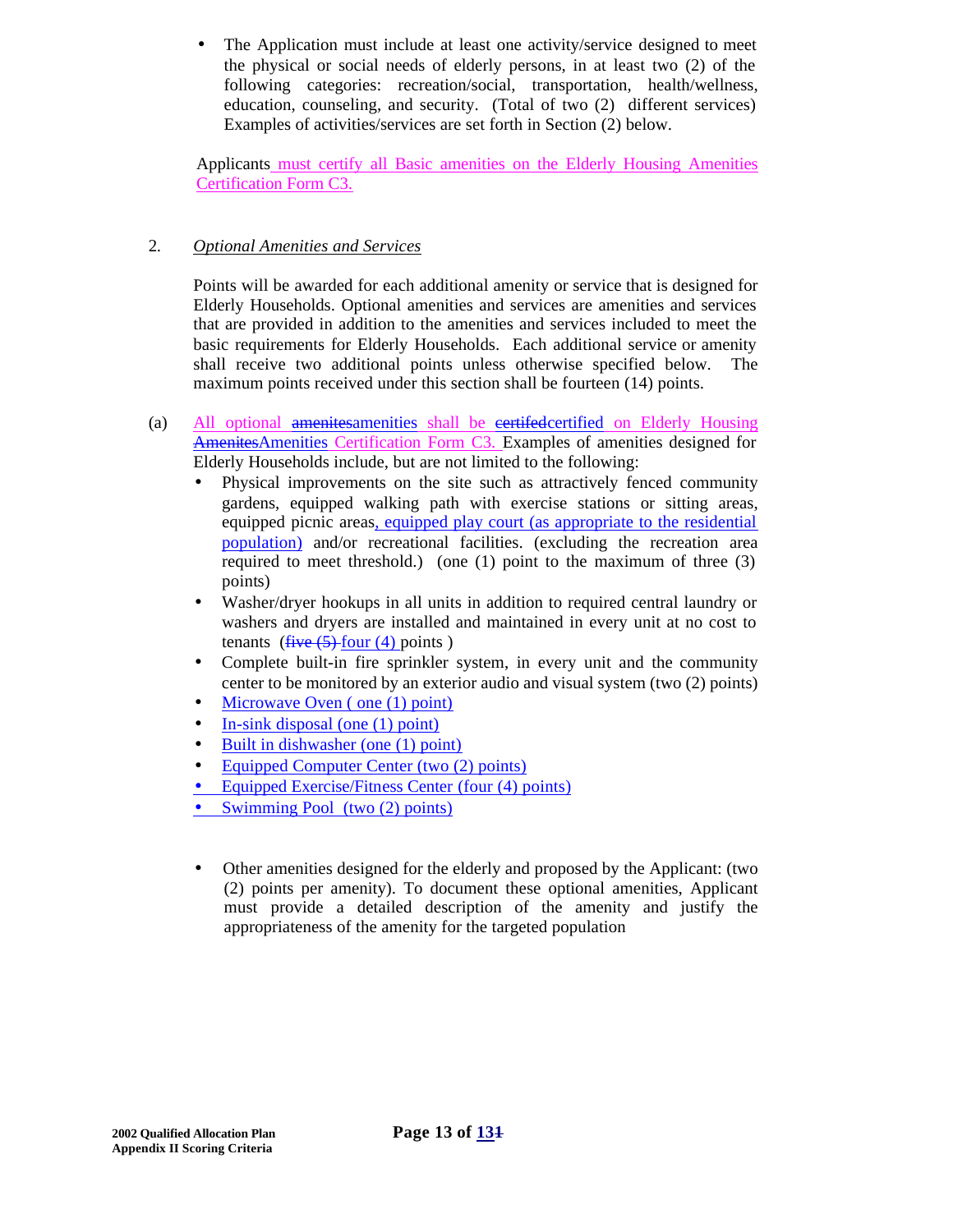- (b) Examples of activities/services specifically designed to meet the physical or social needs of elderly persons may include, but are not limited to the following:
	- Social and recreational programs planned and overseen by the project manager. (Monthly birthday parties/holiday dinners or parties/potluck dinners, movie nights, bingo, etc.)
	- Continuing education
	- Information and senior counseling
	- Recreational instruction appropriate for amenities
	- Homemaker/housekeeping
	- Preventive health care programs/health screening on a regular basis
	- Transportation to facilitate access to social services/doctors/shopping
	- Meals provided to the tenants at least once a week
	- 24 hour security/neighborhood watch programs
	- Community pets (cost of care provided by project)
	- Computer lab with internet hookup and /or tutors
	- Community gardening
	- Weekly exercise class
	- Grandparent mentoring programs
	- Weekly "day trips" to shopping centers/specialty shopping
	- Reading service and library
	- Dry-cleaning, laundry, and grocery pickup and delivery services
	- Prescription management information
	- Full-time (150 units or more) or part-time (less than 150 units) social services /activitesactivities manager.
- 3. *Documentation*

The Application must include the following documentation for each required and optional, amenity and service for which points are awarded:

- A detailed letter of intent from an experienced, licensed (or otherwise qualified and acceptable to DCA) service provider for each proposed service which must contain a comprehensive description of the service to be provided, how said service is to be managed, including frequency which must be at least monthly, and a commitment to providing the service for a term of no less than 6 months.
- A letter and drawings from the project architect indicating that all of the requirements for Elderly Households have been met. The project architect's letter and drawings must also indicate any optional amenities which are included in the project and for which the Application seeks to have points awarded.
- 4. *Additional policies related to services*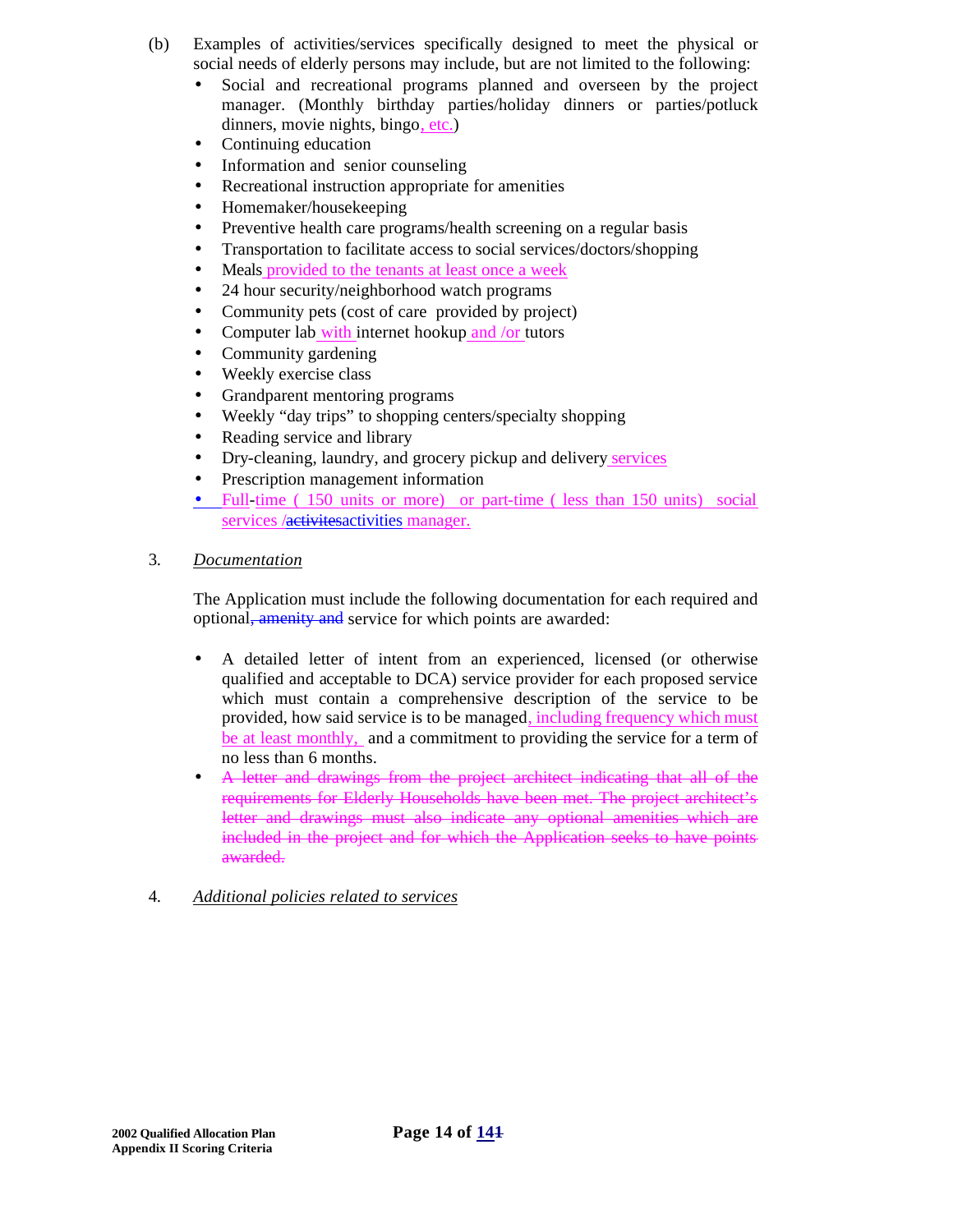- A final, binding contract for all proposed services must be submitted before HOME Loan closing or Credits carryover, whichever is earlier.to the DCA Compliance Manager before the placed in service date for the first building the project.
- Any proposed changes of supportive services or providers from those proposed in the Application must be approved by DCA prior to contracting with that service provider.
- Services must be committed for the Compliance Period or the Period of Affordability, whichever is greater.
- Services may be provided at a charge sufficient to cover the cost of the supportive services only, but the services must be clearly optional to the tenants.
- A full-time activities manager will be allowed in the operating budgets for those properties that are 150 units or more in size
- Temporary staffing during lease-up to handle activities set-up and sign-up will be considered on a case-by-case basis.
- Part-time (on a proportional basis) activity managers will be allowed in the operating budgets for smaller projects.
- Owners will be required to submit annual certifications and documentation regarding the ongoing provision of the supportive services.

# **D. Housing for Older Persons 20 points**

This section is designed to foster development of Housing for Older Persons. In order to qualify for six (6) points, the proposed project must have all of the basic requirements and documents outlined in sections  $(1)$ ,  $(2)$ ,  $(3)$ , and  $(4)$  below. Additional points may be awarded for inclusion of optional amenities and optional services outlined in section (27) if the Applicant receives points for meeting the basic requirements for Housing for Older Persons.

# 1. *Basic Requirements*

- At least 80% of the units must be occupied by at least one person 55 or older.
- Up to 20% of the units may be occupied by others, including the landlord's employees, the surviving spouses or children of residents who were 55 years of age or older when they died and caregivers. DCA will monitor the required facilities and services during the applicable compliance period.
- community spaces or a community building.
- all units must have sheltered exterior areas such as porches, sunrooms or patios.
- The site must have sheltered exterior gathering areas, such as a gazebo located in a central area or a large covered porch at the community building.
- Refrigerator and stove
- **HVAC** systems
- One recreation area equipped and suitable for the proposed tenant base.
- On-site laundry with one washer and one dryer per every 25 units. ( If washers and dryers are installed and maintained in every unit at no additional cost to the tenants, an on-site laundry is not required.)
- The project must have significant services. Significant services means that the Application must include at least four different activities and/or services designed to meet the physical or social needs of tenants aged 55 and older in at least three of the following categories: recreation/social, transportation, health/wellness, education and counseling, and security. Examples of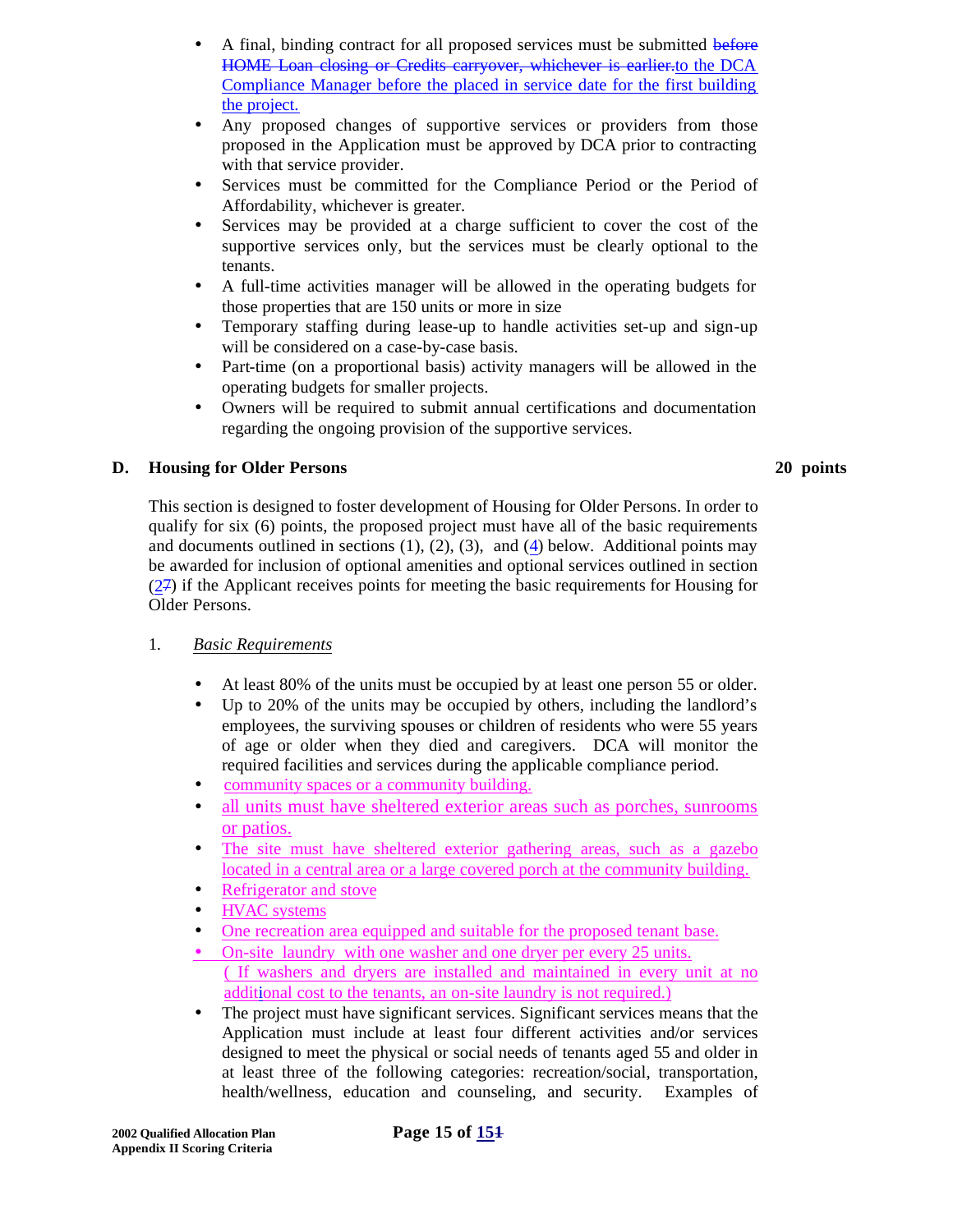services are set forth in Section 3(D), 2(b) below.

• Physical improvements on the site such as attractively fenced community gardens, equipped walking path with exercise stations or sitting areas equipped picnic areas and/or recreational facilities. (excluding the recreation area required to meet threshold.)

Applicants must certify all Basic amenities on the Amenities Certification Form C4.

2. *Optional Amenities/Services*

Points will be awarded for each additional amenity or service that is designed for persons 55 and older. Optional amenities and services are amenities and services that are provided in addition to the amenities and services included to meet the basic requirements for Housing for Older Persons. Each additional service or amenity shall receive two additional points unless otherwise specified below. Fourteen (14) maximum points may be awarded under this section.

- (a) All optional amenitesamenities shall be certifedcertified on Housing for Older Persons AmenitesAmenities Certification Form C4. Examples of amenities for Housing for Older Persons include, but is are not limited to, the following:
	- Washer/dryer hookups in all units in addition to required central laundry or washers and dryers are installed and maintained in every unit at no additional cost to tenants  $(f~~ive~~ (5)$ four (4) points)
	- Microwave Oven (one (1) point)
	- In-sink disposal (one  $(1)$  point)
	- Built in dishwasher (one (1) point)
	- Equipped Computer Center (two (2) points)
	- Swimming Pool ( two  $(2)$  points)
	- Equipped Exercise/Fitness Center (four (4) points)
	- Installed elevator in buildings with more than one story (four (4) points)
	- Complete built-in fire sprinkler system in every unit and the community center including an exterior audio and visual alarm system (two (2) points)

Other amenities designed for Older Persons and proposed by the Applicant: two (2) points per amenity. To document these optional amenities, Applicant must provide a detailed description of the amenity and justify the appropriateness of the amenity for the targeted population. This documentation must be attached to the amenities certification form C3 for this category.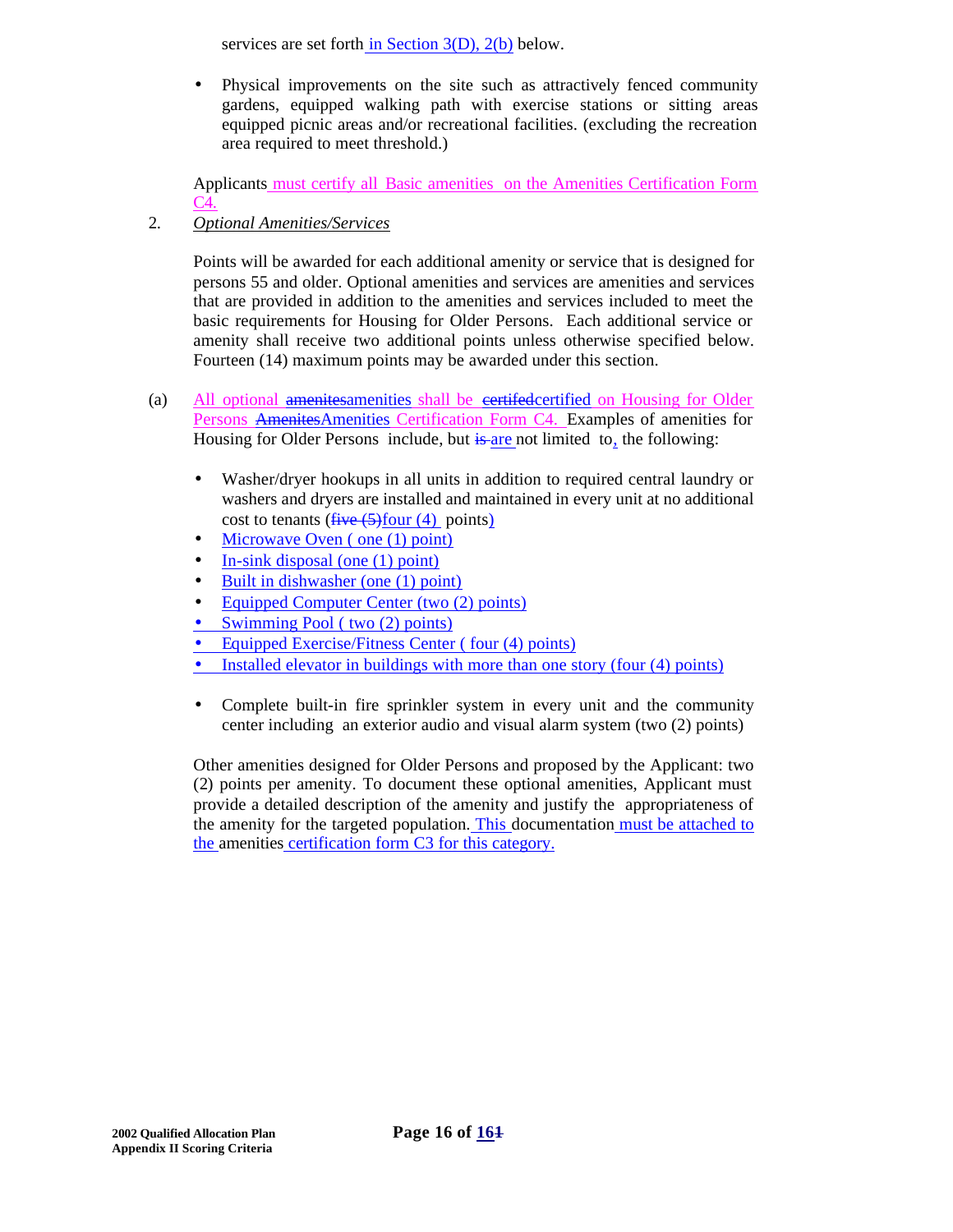- (b) Examples of activities/services for Housing for Older Persons may include, but are not limited to the following:
	- Social and recreational programs planned and overseen by the project manager. (Monthly birthday parties/holiday dinners or parties/potluck dinners, movie nights, bingo)
	- Continuing education
	- Information and senior counseling
	- Recreational instruction appropriate for amenities
	- Homemaker/housekeeping
	- Preventive health care programs/health screening on a regular basis
	- Transportation to facilitate access to social services/doctors/shopping
	- Meals served to residents at least weekly
	- 24 hour security/neighborhood watch programs
	- Community pets (cost of care provided by project)
	- Computer lab with internet hookup and/or tutors
	- Community gardening
	- Weekly exercise class
	- Grandparent mentoring programs
	- Weekly "day trips" to shopping centers/specialty shopping
	- Reading service and library
	- Dry-cleaning, laundry, and grocery pickup and delivery service.
	- Prescription management information

### 3. *Documentation*

The Application must include the following documentation for all amenities and services for which points are awarded.

- A detailed letter of intent from an experienced, licensed (or otherwise qualified and acceptable to DCA) service provider for each proposed service which must contain a comprehensive description of the service to be provided, how said service is to be managed, including frequency which must be at least monthly, and a commitment to providing the service for a term of no less than 6 months.
- Applications must include a letter and drawings from the project architect indicating that all of the basic requirements for Housing for Older Persons have been met. The architect's letter and drawings must also indicate any optional amenities which are included in the project and for which the Application seeks to have points awarded.

4. *Additional policies related to services*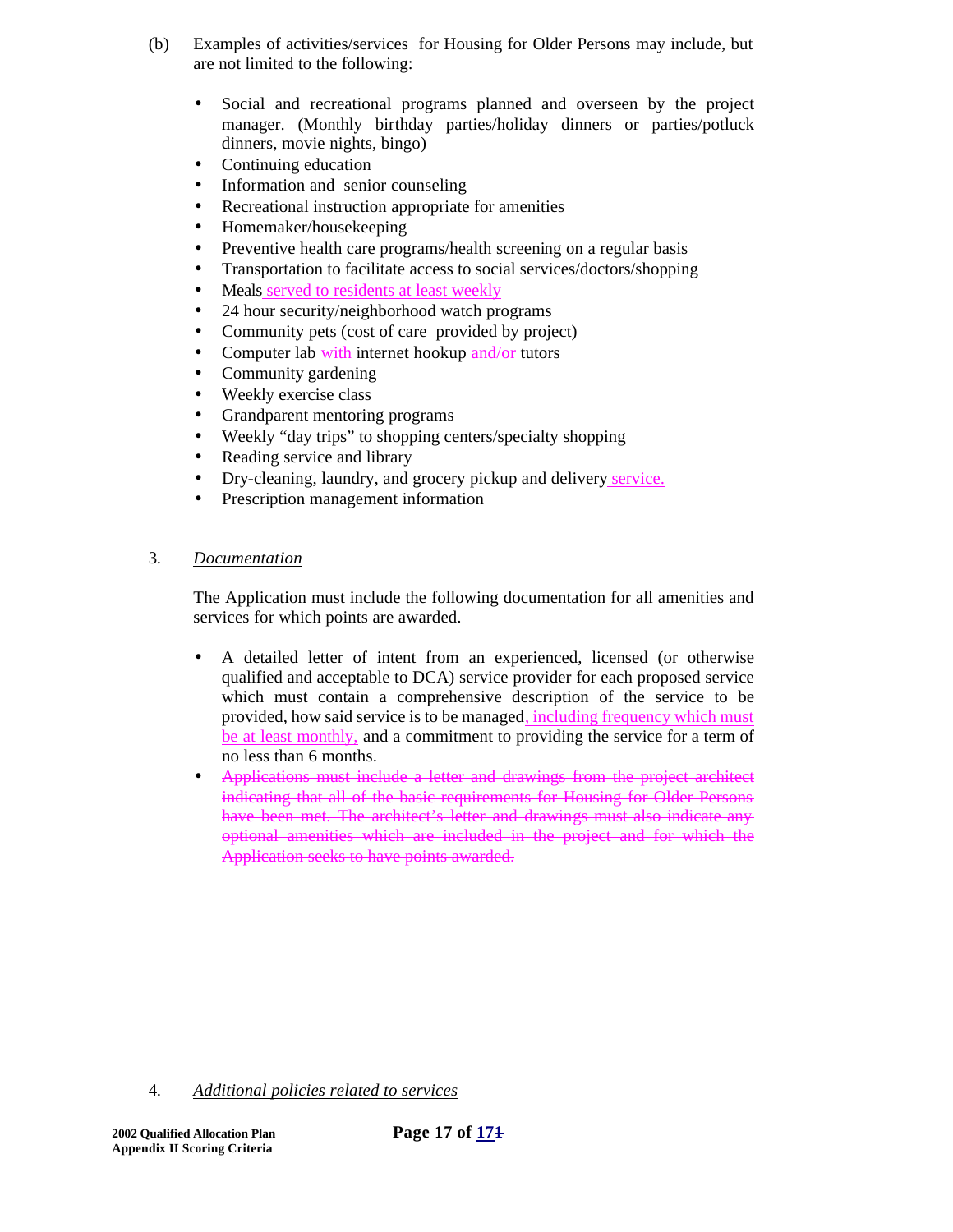- A final, binding contract for all proposed services must be submitted before HOME Loan closing or Credits carryover, whichever is earlier.to the DCA Compliance Manager before the placed in service date for the first building the project.
- Any proposed change of supportive services or providers from those proposed in the Application must be approved by DCA prior to contracting with the new service provider.
- Services must be committed for the Compliance Period or the Period of Affordability, whichever is greater.
- Services may be provided at a charge sufficient to cover the cost of the supportive services only, but the services must be clearly optional to the tenants.
- A full-time activities manager will be allowed in the operating budgets for those properties that are 150 units or more in size or part-time for less than 150 units.
- Temporary staffing during lease-up to handle activities set-up and sign-up will be considered on a case-by-case basis. Part-time (on a proportional basis) activity managers will be allowed in the operating budgets for smaller projects.
- Owners will be required to submit annual certifications and documentation regarding the ongoing provision of the supportive services.

Owners will be required to submit annual certifications and documentation regarding the ongoing provision of the supportive services.

#### **4. Additional Rent and Income Elections**

#### **A. Public Housing Authority Development and Rental Subsidy 15 points**

The proposed project is a component of a PHA tenant initiative program (including the PHA's development program or project), as evidenced by: (1) the PHA's investment in the project's physical plant and/or contribution to the long-term economic feasibility of the project via operating cost contributions or tenant rent subsidies for a minimum period of five years; and (2) an executed agreement between the PHA and the project ownership entity or such agreement provides for the assignment to the entity setting forth the project ownership entity's responsibility to rent dwelling units to public housing tenants. The PHA's investment must come from a source independent of the project. Developer's Fees earned or deferred by the PHA on the subject project, a loan (or any other form of debt) from a PHA, funds from any non-PHA general partner, limited partner, or other development team member will not be considered a PHA investment in the project. HOME and/or Credits cannot be used for the construction or rehabilitation of public housing units except in mixed income projects that include public housing units and a portion of the total development cost is from another clearly identified funding source.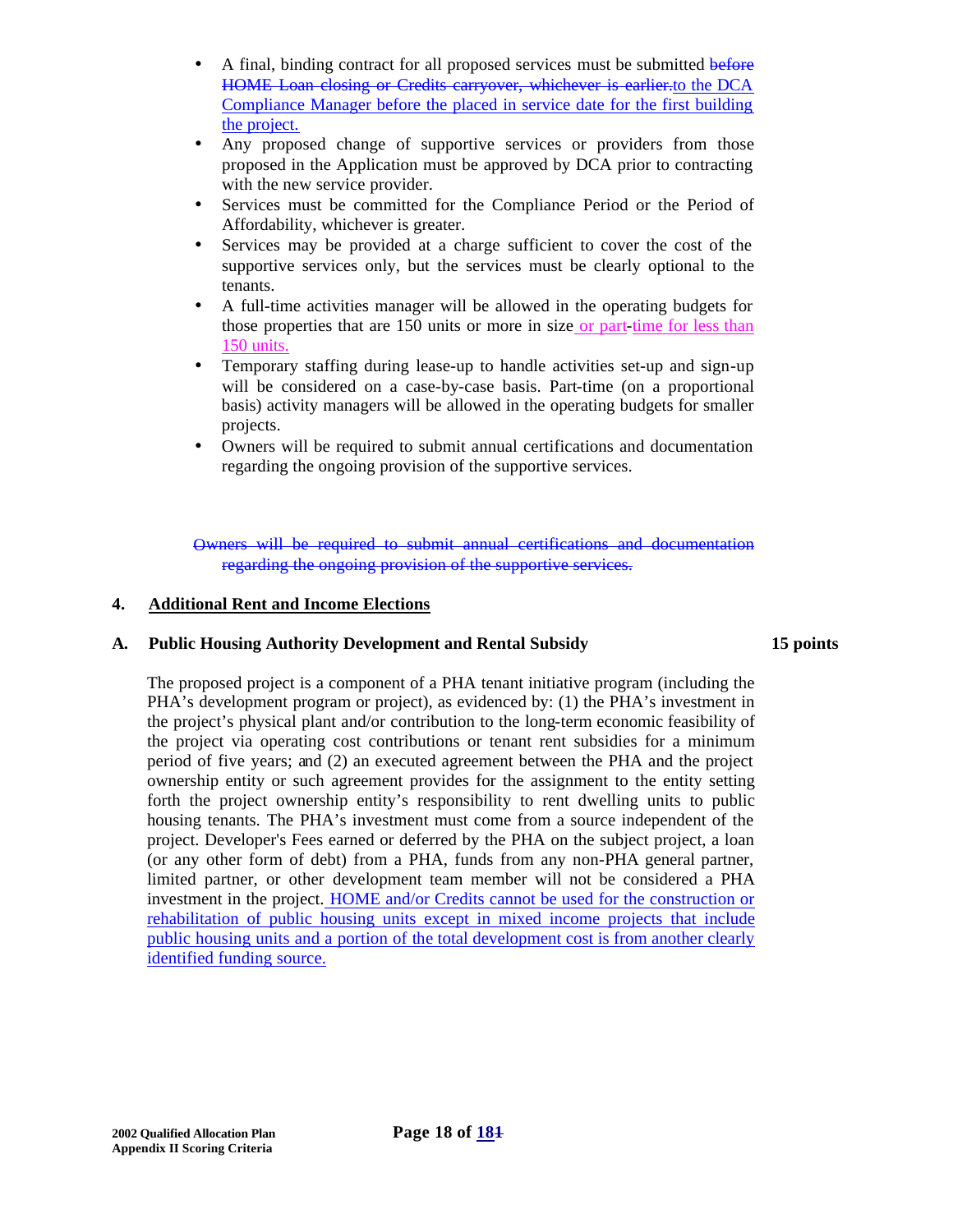To be eligible for scoring points under this criterion, the Application must include a copy of the executed agreement between the PHA and the ownership entity or such agreement provides for the assignment to the entity. The executed agreement must set forth the type, term and amount of the PHA's equity investment in the proposed project and/or the PHA's long-term equity contribution to the long-term (at least five years) economic feasibility of the project via operating cost contributions and/or tenant rent subsidies as well as the number and type of rental units the proposed owner will hold and rent to public housing tenants. "Hold and rent" means that the Applicant agrees to rent the designated units exclusively to public housing tenants or households currently on a PHA waiting list. Scoring points under this criterion will be awarded as follows:

Rental Assistance and/or Equity Investment Percentage of units reserved and rented to public housing tenants:

| 10% of units reserved and rented to public housing tenants | 5 points  |
|------------------------------------------------------------|-----------|
| 20% of units reserved and rented to public housing tenants | 10 points |
| 30% of units reserved and rented to public housing tenants | 15 points |

Points under Section 4B and 4C of this Appendix will not be available to projects that are eligible for ten (10) or fifteen (15) points under this section. However, Applications that qualify for only five (5) points under this section, and otherwise qualify for points under Section 4B will be awarded points under Section 4B, but will not be eligible for points under this section. Also, points under Section 4C of this Appendix, "Project-Based Rental Assistance" will not be available to projects that are eligible for points under this section. Applications awarded points under Section 4D of this Appendix will not be eligible for points under this section.

#### **B. Very Low Income Tenancy Exceeding Requirements 8 points**

Applications that reserve and rent more additional dwelling units above the program minimum requirements with rents set at 50% rent levels and reserved for occupancy by households earning annual gross incomes greater than 30% but less than or equal to 50% of the AMI affordable by very low-income households (those earning annual gross incomes of 50% or less of the AMI) than is required by the appropriate program(s)-will be awarded additional points in this category points. Owners will be required to execute restrictive covenants stipulating the number of dwelling units to be reserved and rented to very-low income households for the term of the Compliance Period or the Period of Affordability, whichever is longer. Points will be awarded as follows:

| Percentage of units above program minimum                  |          |
|------------------------------------------------------------|----------|
| 5 -20 Equal to or greater than 5% or less than or equal to | 6 points |
| 20\%                                                       |          |
| 21 40 Greater than 20 % but less than or equal to 40%      | 7 points |
| Greater than $40\%41+$                                     | 8 points |

Points under this section will not be awarded to projects that are eligible for 10 or 15 points under Section 4A, "Development or Tenant Support Program or, to those units that meet the criteria for points under Section 4D, "Very-Very Low Income tenancy Exceeding Requirements". However, an Application that qualifies for only five (5) points under Section 4A, but otherwise qualifies for six (6) points under this section will be awarded six (6) points under this section, but will not be eligible for five (5) points under Section 4A.

#### **C. Project-Based Rental Assistance 6 points**

**2002 Qualified Allocation Plan Page 19 of 191 Appendix II Scoring Criteria**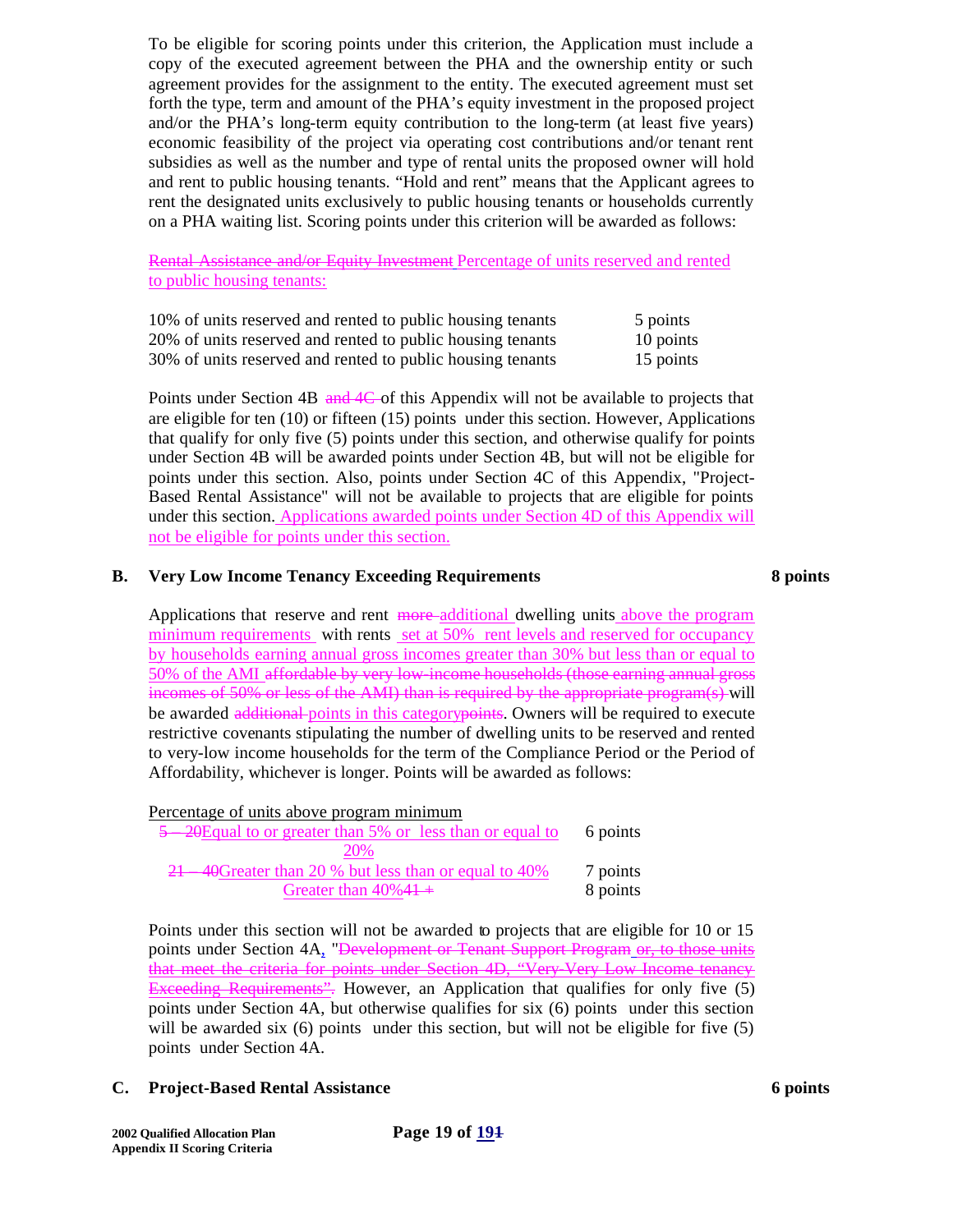Applications proposing project-based tenant rental assistance from a governmental entity or a non-governmental entity for a minimum of five years for at least 10% of the rental units will receive six (6) points.

Non-Governmental Project Based Rental Assistance

To be eligible for points under this criterion, the Application must include a copy of an executed agreement between the ownership entity and the funding entity that must state that the funding entity is unrelated to any Project Participant. This agreement- must include the amount of rental assistance that will be provided, the number of units assisted, its duration, and any qualifying terms and/or conditions. The most current ( not more than 1 year old) audited financial statements and federal ID number of the funding entity must be included in the Application along with a board resolution for the entity that authorizes the commitment of such rental assistance. The project based rental assistance, must be 40% of the fair market rent or the balance of the rent when the tenant pays 30% of their income towards the rent. If less than 100% of the rental units will receive rental assistance the Applicant must submit a plan on how tenants will be selected to receive rental assistance.

# Governmental Project Based Rental Assistance

To be eligible for points under this criterion, the Application must include a copy of an executed agreement between the ownership entity and the funding entity which must include the amount of rental assistance that will be provided, the number of units assisted, its duration, and any qualifying terms and/or conditions.

Points under this section will not be awarded to projects that are eligible for points under Section 4A, Public Housing Authority Development and Rental Subsidies.

# **D. Very – Very Low Income Tenancy Exceeding Requirements 6 points**

Applications that reserve propose and rent at least five (5) but no more than twenty (20) dwelling units with rents-rents set at the 30% rent level and affordable reserved for occupancy by very-very low-income non-public housing households (those earning annual gross incomes of 30% or less of the AMI) will be awarded a maximum of up to six (6) points. Applications awarded points under Section 4A are not eligible for points under this Section. Owners will be required to execute restrictive covenants stipulating the number of dwelling units to be reserved and rented to very-very low income households for the term of the Compliance Period or the Period of Affordability whichever is longer. Points will be awarded as follows.

Percentage of Total Project Units:

| 5–10 Greater than 3 % but less than or equal to 6 % - units 2 points |          |
|----------------------------------------------------------------------|----------|
| 11-15 units Greater than 6% but less than or equal to 10 % 4 points  |          |
| Greater than 10% 46-20 units                                         | 6 points |

**E. DCA Project Based Rental Assistance for Special Needs Tenants 2 points**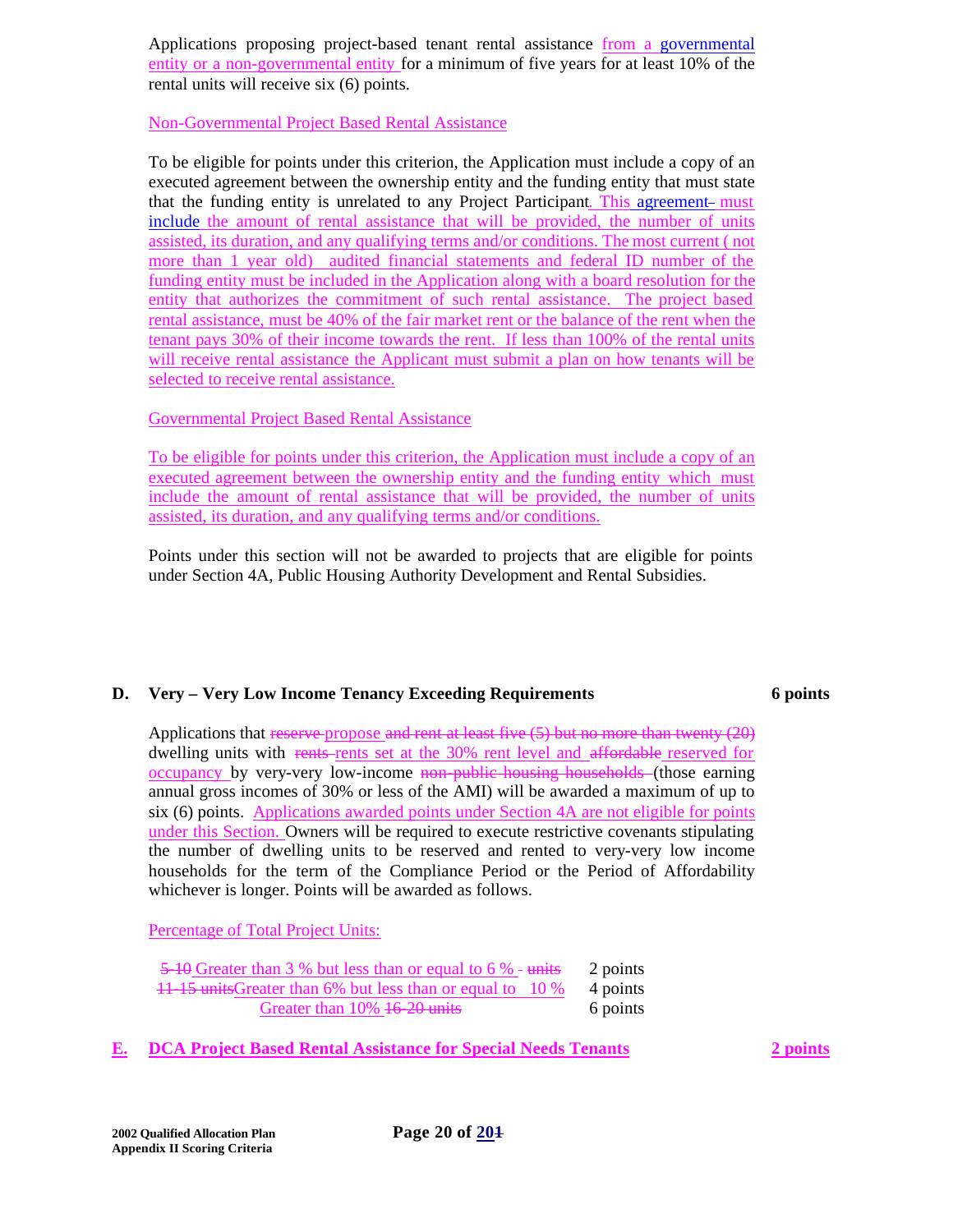Two points will be awarded if the Applicant certifies that it agrees to accept a Section 8 Project Based Voucher contract for the designation of up to ten (10) units or five (5%) percent of the total units, whichever is less, for occupancy by tenants with special needs who are receiving supportive services through the Georgia Department of Human Resources. DCA reserves the right through this option to offer a Section 8 Project Based Voucher contract to the development at anytime throughout the compliance period or period of affordability, whichever is longer. The contracts will typically have a fiveyear period with renewal options granted by DCA. The designated units could be any unit in the development, depending upon vacancies and availability, and would be subject to the same income and rent restrictions as all other units in the development. The property management would retain all rights to tenant selection, with exceptions related specifically to the disability of the potential tenant.

#### **E. Mixed Income Projects 9 points**

# **F.**

Projects designed for both low income and market-rate tenants are eligible to receive points based on the percentage of low income and market rate units in the total project. Market rate units cannot be rented for less than the subsidized units.

| Percentage of units receiving Credits:                                 |          |
|------------------------------------------------------------------------|----------|
| 50–60% Equal to or greater than 50% but less than or equal to 9 points |          |
| 60% Tax Credit                                                         |          |
| 61-80%-Greater than 60% but less than or equal to 80%                  | 6 points |
| Tax Credit                                                             |          |
| 81–90% Greater than 80% but less than or equal to 90%                  | 3 points |
| Tax Credit                                                             |          |
|                                                                        |          |

#### **F. Extended Use Period 3 points**

**G.** 

The Code requires that all low-income units in a project receiving Credits remain rentrestricted and income-restricted for the 15-year Compliance Period and for 15 years after the close of the Compliance Period. However, owners have an option to request DCA's assistance in procuring a qualified contract for acquisition of the building(s) after the 14th year of the Compliance Period. If DCA is unable to present such a contract within a one-year period, the owner may terminate the extended use agreement.

Owners willing to forgo this "cancellation option" for at least five years after the close of the Compliance Period, or submit a plan for tenant ownership at the end of the 15 year Compliance Period, will be eligible for one (1) point for each five year period that the cancellation option is foregone, to a maximum of three (3) points for 15 years. Agreement to forgo the cancellation option or a plan for tenant ownership will be included in the Land Use Restrictive Covenants as part of the Terms of Agreements. Projects requesting HOME funds are not eligible for the one (1) point for the first five year period, but are eligible for the other points provided that the HOME loan is not a balloon loan.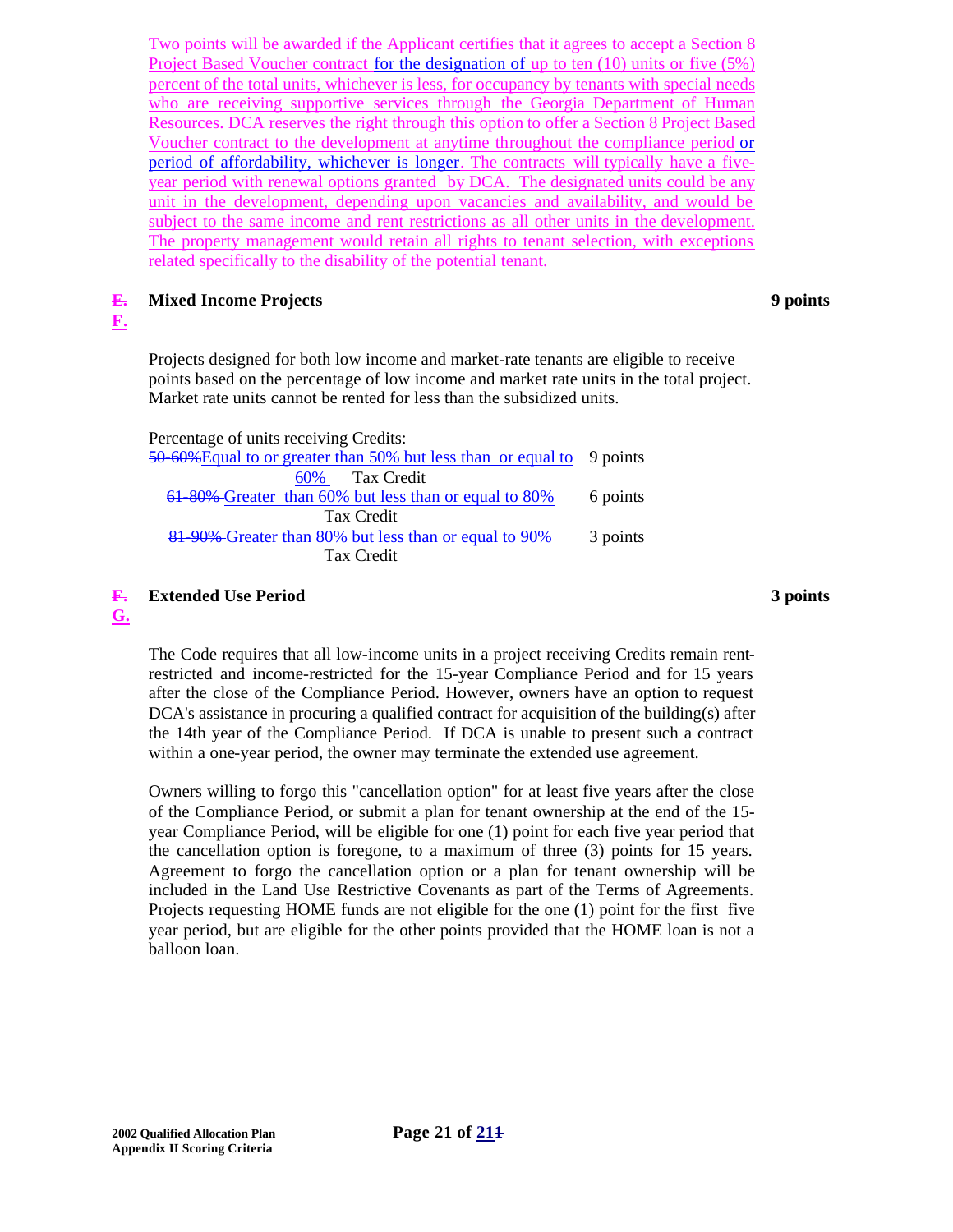# **5. Preservation of Existing Affordable Housing 5 Points**

Points will be awarded for up to the maximum of five (5) points in this category as follows:

- 1) Five (5) points will be awarded for an Application that proposes the preservation of an affordable housing project with low income housing tax credits that will expire in 2003.
- 2) Up to four (4) points will be awarded for an Application that proposes the preservation of a previously HUD funded or USDA funded affordable housing project. Documentation from HUD or USDA of the projects' preservation priority designation must be submitted with the Application. Projects receiving a preservation priority designation from HUD or USDA will be awarded points as follows:
	- Projects receiving a designation of high priority  $4$  points
	- Projects receiving a designation of medium priority 3 points
	- Projects receiving a designation of low priority 2 points

 $\frac{2}{1}$ 

3) Two (2) points will be awarded for an Application that proposes the preservation of any other affordable housing project. Documentation evidencing the rent and income restrictions applicable to such property including the term of such restrictions must be submitted with the Application.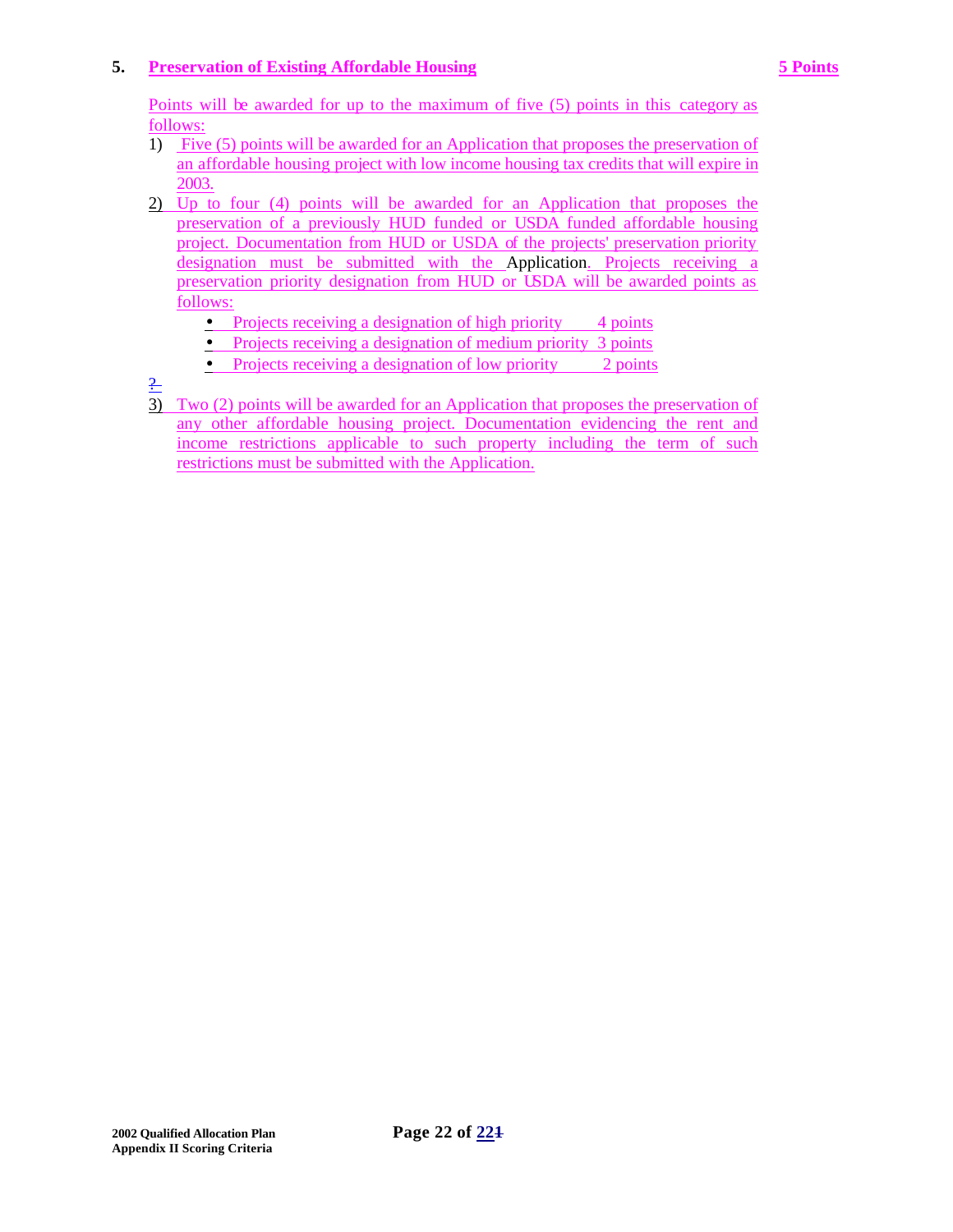## **6. Government Support and Financial Assistance**

### **A. Local Government Support 6 Points**

Six (6) points will be awarded if the Local Government adopts a resolution of support for the proposed project. The resolution must clearly indicate that the Local Government understands the nature of the proposed project by identifying at a minimum, the type of project, the number of anticipated units, and the specific project location. Additionally, the resolution must clearly express the Local Government's support of the proposed project, as opposed to merely expressing indifference.

If the Local Government is governed by only one elected official (as specified in its Charter), a letter from the elected official outlining all the information required in the governing body resolution will be accepted in lieu of a resolution. A letter in the form provided by DCA, with an attached certified copy of the resolution (or letter if the jurisdiction is governed by only one elected official in accordance with its Charter) must be included in the Application.

# **B. Government Financial Assistance 15 Points**

Up to fifteen (15) points will be awarded if:

- 1) The Local Government funds reduces on-site project development costs or operating cost, if the jurisdiction in which the project is located funds the projectby funding the project with HOME-or, CDBG funds or other financial resources in the form of loans, grants or a combination thereof, or through its actions creates a quantifiable reduction of on-site project development cost or operating cost, and/or,
- 2) USDA, Federal Home Loan Bank AHP or other governmental assistance/funding is obtained by the Applicant for the on-site project development costs or operating cost and is in the form of loans, grants or a combination thereof . Local Governments may reduce total project development costs by:

Examples of total project development cost funding and/or reductions include, but are not limited to, the following:

- Waiving water and sewer tap fees;
- Waiving building permit fees;
- Foregoing real property taxes during construction;
- Contributing land for project development;
- Providing below market rate construction and/or permanent financing;

Examples of total project operating cost funding and /or reductions include, but are not limited to, the following:

- Providing an abatement of real estate taxes;
- Providing other project operational cost subsidies, and/or; making other financial Contributions.

.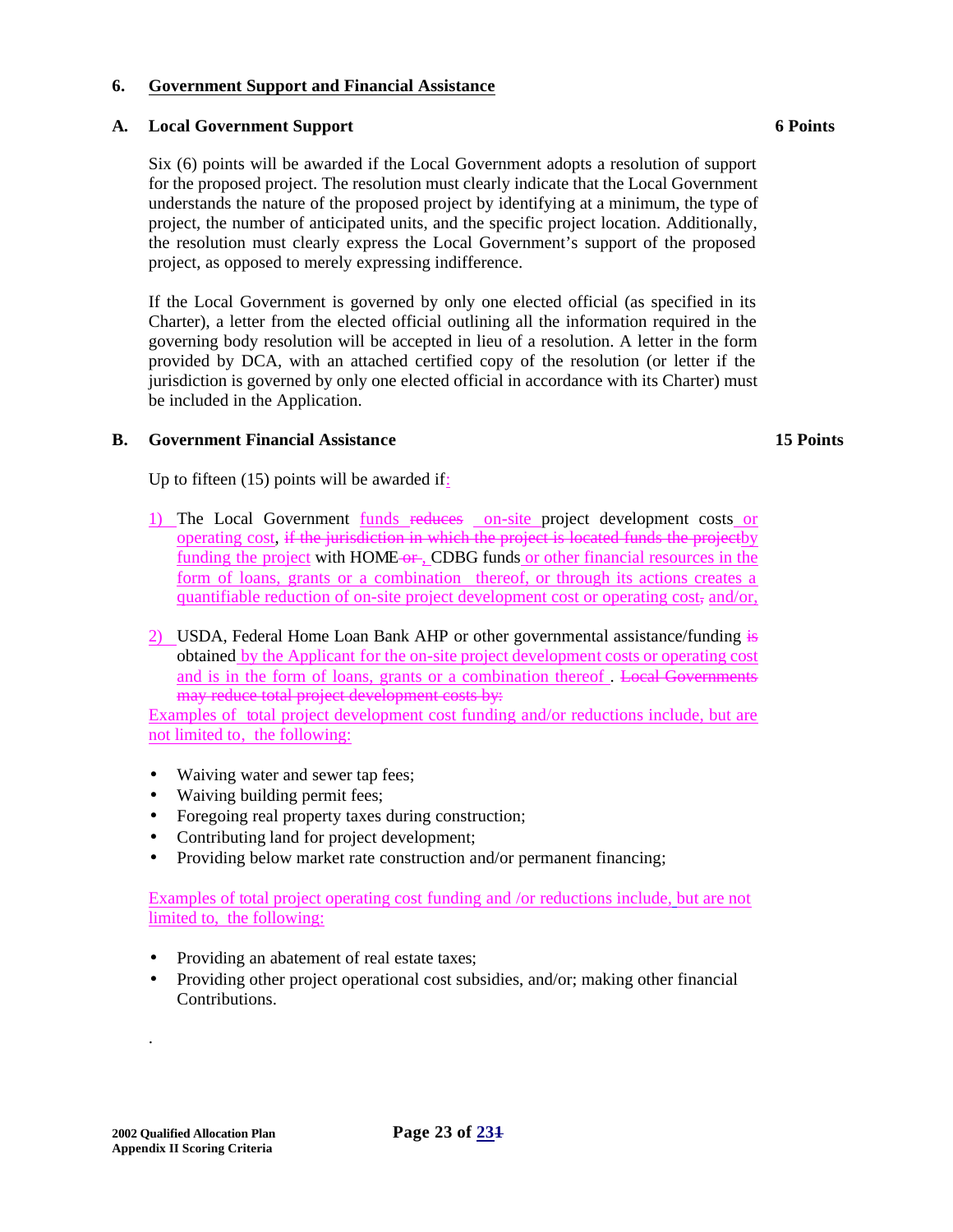Reductions in annual operating costs must occur in each of the first 10 years of the Period of Affordability or Compliance Period. Operating cost reductions for less than this 10-year period beginning with the first year of the Compliance Period or the Period of Affordability, will not be eligible for points under this section.

For contributions from the jurisdiction in which the project is located, documentation from the Local Government clearly showing the types, amounts, and terms and conditions, along with a letter from the chief executive officer of the Local Government certifying the Local Government's contribution to the proposed project's development and/or operation must be included in the Application. PHA assistance does not qualify for points in this section.

In the case of USDA, FHLB-AHP, CDBG, HOME or other governmental assistance/ funding, a "notification of award" letter must be included in the Application if the funding has been awarded at the time of Application Submission. If the funding has not been awarded at the time of Application Submission, documentation (such as the USDA letter of recommendation) indicating that the project is under final consideration for such funding must be submitted with the Application. The Applicant must notify DCA as to whether the funding has been awarded on or before July 28, 20032. (Points will not be awarded unless the funding is actually awarded.)

If the funding is not awarded, the Applicant may secure alternate financing and revise and resubmit all applicable Application documents by July August 15, 2002. The revised Application will be evaluated based on the revised documents, but the Application will not be eligible for points under this criterion and will not be eligible for additional points under any other criteria based on revisions to the original Application.

Points under this scoring category will be calculated based on the percentage of funding of and/or reduction in the total project development costs and/or project operating cost subsidies, as follows:

- 2% but less than 4% of total project development cost and/or average annual operating cost reduction (five (5) points)
- Greater than or equal to 4% but less than 7% of total project development cost and/or average annual operating cost reduction (ten (10) points)
- 7% or more of total project development cost and/or average annual operation cost reduction (fifteen (15) points)
- .

# **C. CHDO Predevelopment Loans** 6 points 6 points

Applications presented by qualified CHDOs that have used the DCA CHDO Predevelopment Loan Program to develop their project will be awarded six (6) points.

# **7. Project Characteristics**

# **A. Neighborhood Redevelopment 15 18 points**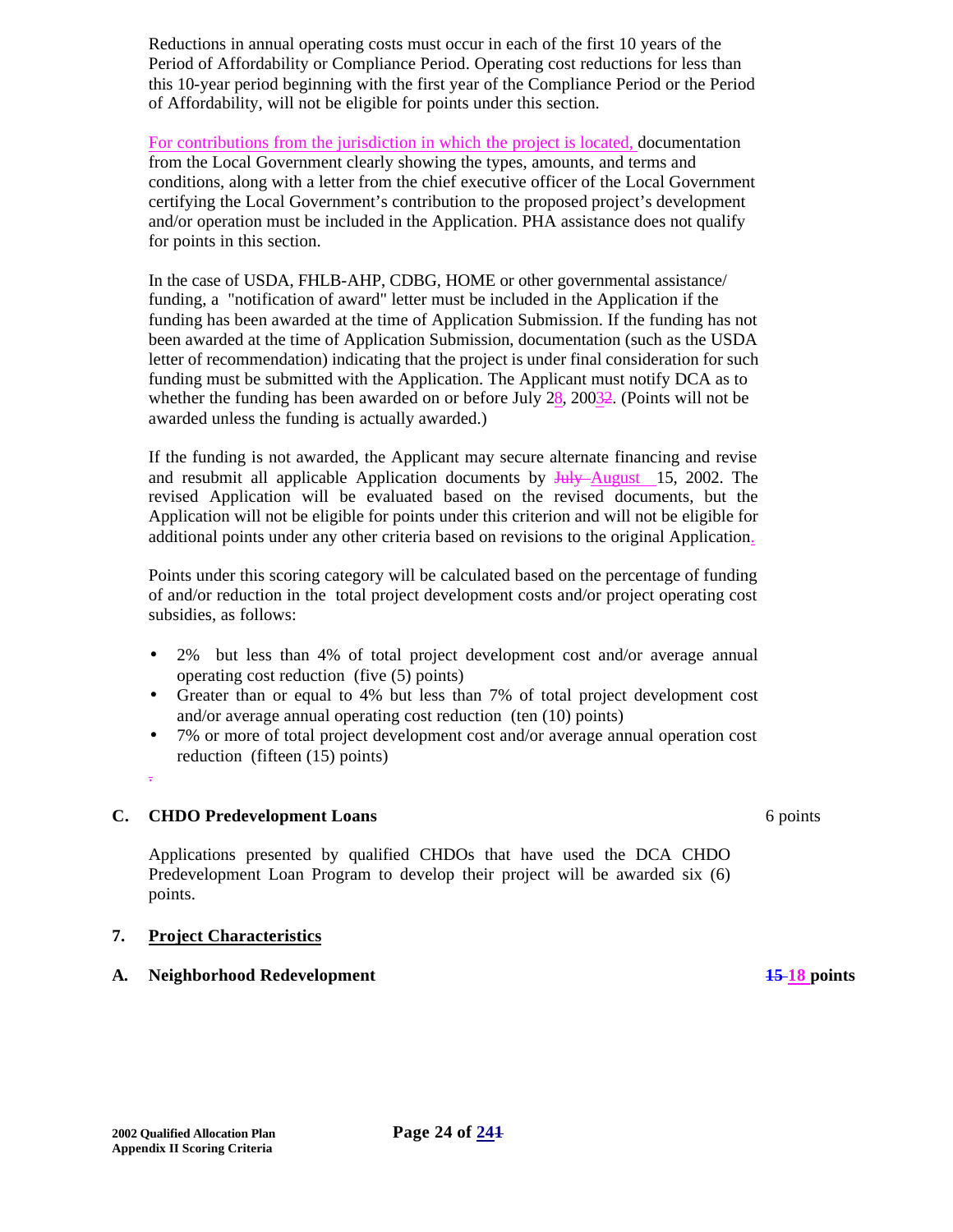This scoring category is available to all Applicants. For allocation of points, documentation including maps must be submitted to verify the directives and activities for each of the following categories. Points will be allocated for each of the following categories as set forth below. A maximum of fifteen (15) eighteen (18) points will be awarded.

- (1) One  $(1)$  point Two  $(2)$  points will be awarded if the proposed development site is located in a difficult to develop area or Qualified Census Tract.
- (2) One  $(1)$  point Two  $(2)$  points will be awarded if the proposed development site is located in an enterprise community or an empowerment zone within a community.
- (3) Two (2) points will be awarded if the proposed development is an adaptive reuse of an existing building.
- (4) Two (2) points will be awarded if the proposed development is a reuse of an existing building that has received a historic designation and for which Historic Tax Credits have been or will be applied for.
- (5) Three (3) points will be awarded if there is an adopted redevelopment plan/ Community Revitalization Plan formulated by the community based nonprofit or the Local Government, that clearly targets the specific neighborhood in which the project is located. A municipal zoning or land use plan does not qualify as a community revitalization plan. (For the purposes of this category, in Rural Counties a neighborhood may be as large as one county. ) The Plan must include the following:

• The plan must include a discussion of potential sources of funding for the plan;

• The plan must have been adopted at least six months prior to the Application Submission and must be included in the Application;

• The proposed development project must support at least one of the goals of the redevelopment plan;

• The plan must include a clearly delineated target area that includes the proposed project site;

• The plan must include detailed policy goals (one of which must be safe, decent and affordable housing); and,

• The plan must include implementation measures along with specific time frames for the achievement of such policies and housing actives that will occur within at least one mile of the project site.

(6) Two (2) points will be awarded if the project developer/owner has formulated a plan to mitigate a serious neighborhood challenges within the defined community area of the proposed development site. The neighborhood challenge addressed must be noted in the adopted redevelopment plan community revitalization plan. The Plan must include a formal written commitment by the developer/owner to implement and fund the mitigation. Funding may be in the nature of labor and/or services.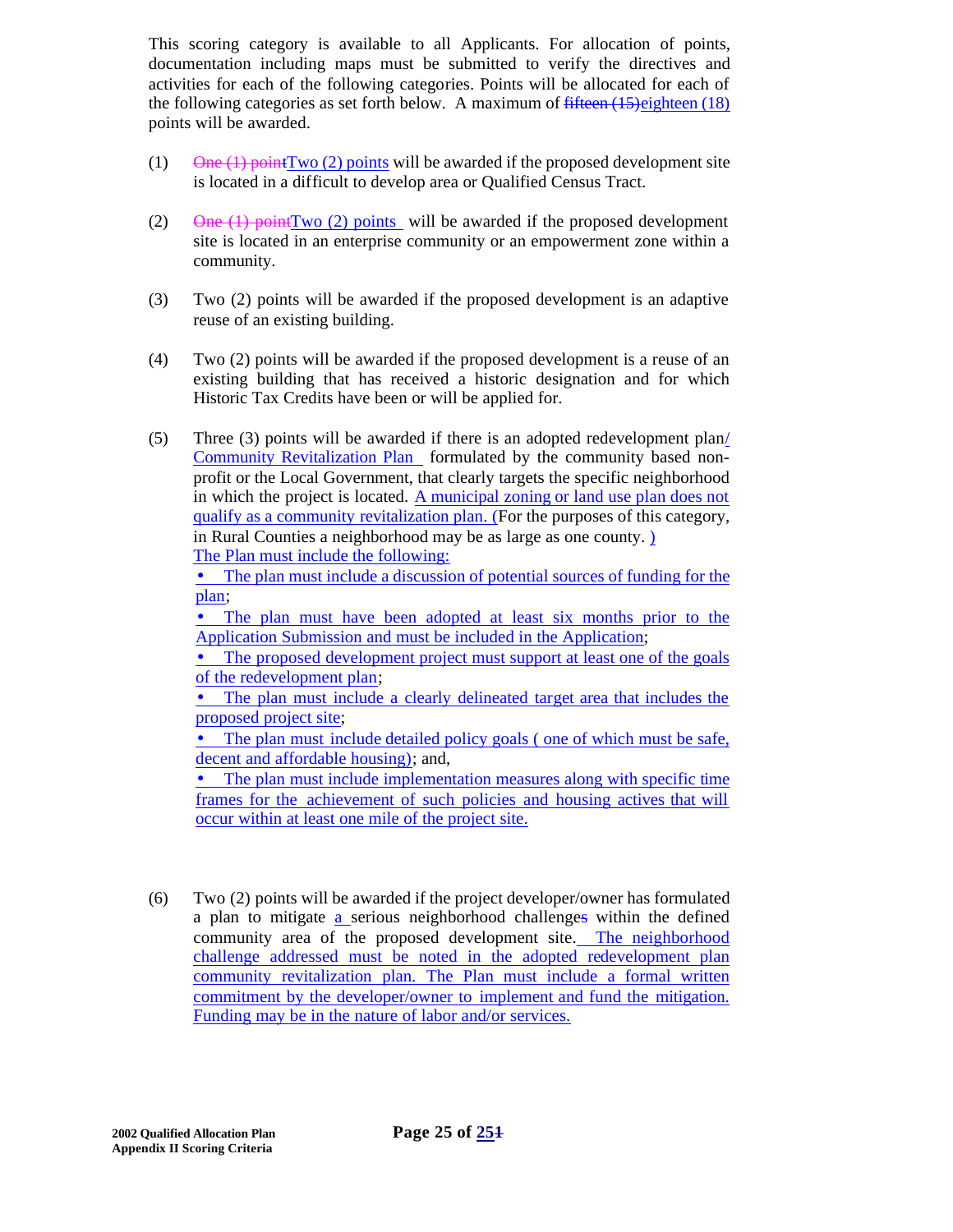- (7) A maximum of three  $(3)$  One (1) points will be awarded if the mitigation plan referenced in (6) above includes documentation evidencing partnerships with other organizations that will work in cooperation with the Applicant entity to eliminate or control the identified neighborhood challenges. (Community based non-profit entities that can evidence the capacity to accomplish the goals of the mitigation plan without such partnerships may be awarded the points with sufficient documentation of such capacity.)  $\theta$  ne  $(1)$ point will be available in this category for each neighborhood challenge addressed, to a maximum of three (3) points.
- (8) One (1) point will be awarded if documentation is submitted that evidences at least two (2) previous redevelopment activities by either the community based non-profit or the Local Government within the last 12 months, that has occurred within the defined community area of the proposed development project. This activity may be evidenced as either services or construction of residential or support facilities.
- **(9)** One (1) point will be awarded if documentation is submitted that evidences that the Applicant has participated in two (2) previous redevelopment activities within the last 12 months within the defined community area of the proposed development project. This activity may also be evidence as either services of construction of residential or support facilities.
- **(10)** Two (2) points will be awarded if documentation is submitted that evidences a commitment by the local government to provide off-site improvements totaling no less than \$150,000 for urban off site improvements, or \$50,000 for Rural off-site improvements. Such improvements must be completed by the projects placed in service date and must be located directly adjacent to the project site.

#### **B. Energy Efficiency Requirements 6 points**

All properties must meet Georgia Energy Codes as a minimum. The final construction documents must clearly indicate all components of the insulation envelope and all materials and equipment that meet these requirements

To receive these points, projects must incorporate products that meet the following performance criteria. The components must be clearly and individually listed in an original stamped letter from either the architect or engineer of record. The letter must also clearly state that the entire construction envelope exceeds the Georgia State Energy Code. Manufacturer's cut sheets must be submitted to document the energy efficiency of each component for which points are claimed. Points will be awarded as set forth below. A maximum of eight (8) points will be awarded.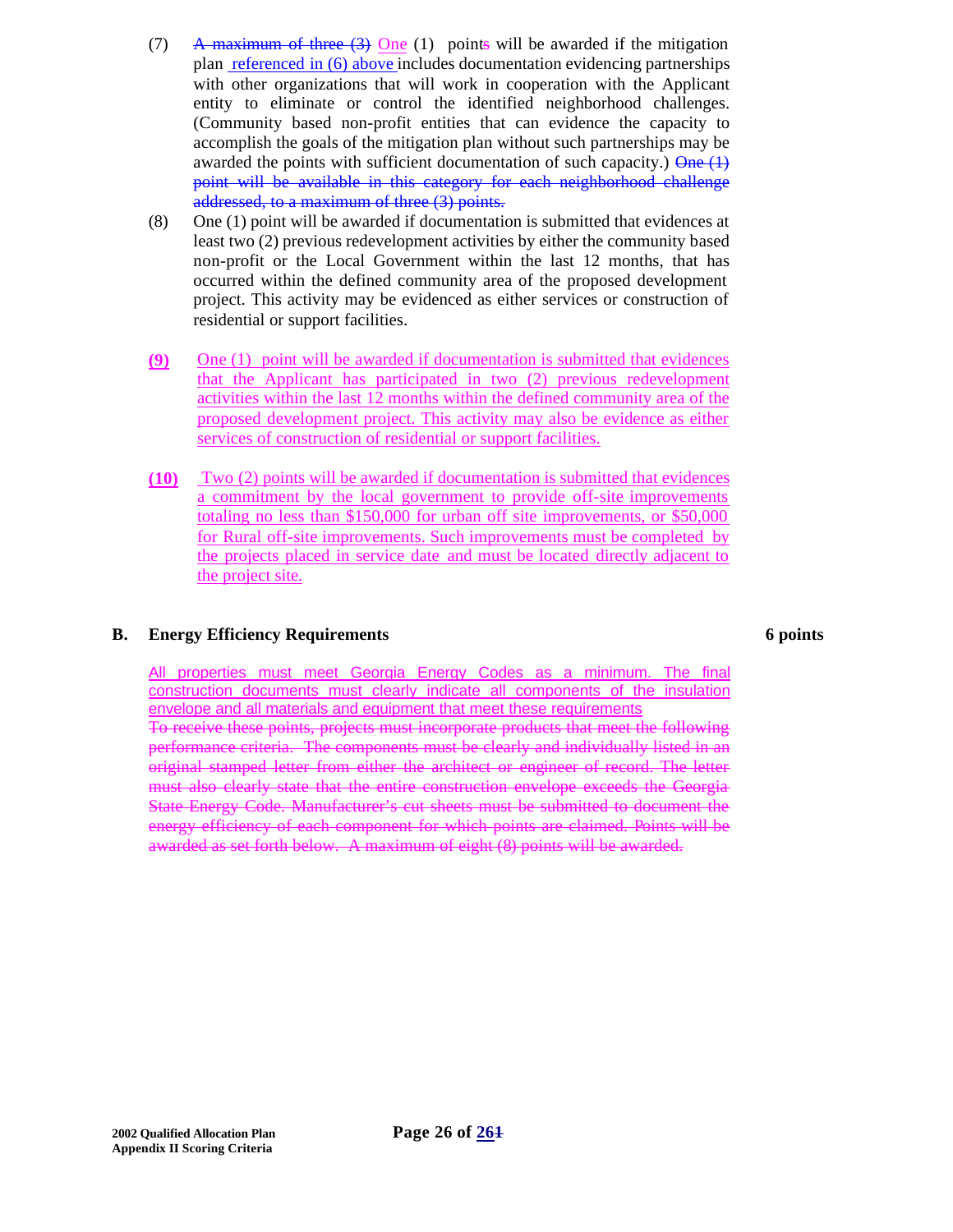Applicants must submit Energy Certification Form D detailing the optional energy components selected from the following for points under this category up to a maximum of six (6) points:

- Attic insulation to R-38: (All attic spaces must be insulated in new construction and rehabilitation proposals.) (One (1) point)
- Energy Star furnace (90% AFUE), or heat pump (HSPF 7.8): (Two (2) points)
- Energy Star air conditioner: (SEER 10.5 or higher to exceed State Energy Code minimums): (Two (2) points)
- Energy Star refrigerator: (One (1) point)
- Water Heater: Gas, energy factor of 0.62 or higher or, Electric energy factor of 0.92 or higher: (Two (2) points)
- Ceiling Fans in living rooms, sun rooms and all bedrooms: (Kitchens and dining rooms not applicable.) (One (1) point)

For Scattered Site Projects, as defined in Section 11B(1)(a) and (b) of the Plan, each site or non-contiguous parcel must meet the above criteria.

#### 1. *Windows*

All windows and sliding glass doors must meet the following criteria to receive two (2) points in this category

? U value of 0.4 or less (R value 2.5 min.)

? Solar Heat Gain Coefficient of 0.4 or less

• All windows and sliding glass doors must have a ten-year warranty from date of delivery against breakage of the glazing panel's seal.

#### 2. *HVAC*

One (1) point will be awarded for each of the following criteria met for a maximum of two (2) points.

? Energy Star furnace (90% AFUE) or heat pump (HSPF 7.8)

• Energy Star air-conditioner (SEER 12)

#### 4. *Appliances*

One (1) point will be awarded for each criterion met for a maximum of two (2) points.

? Energy Star refrigerator and dishwasher

• Water heater: Gas (Energy Factor of 0.62 or higher) or, Electric (Energy Factor of 0.92 or higher)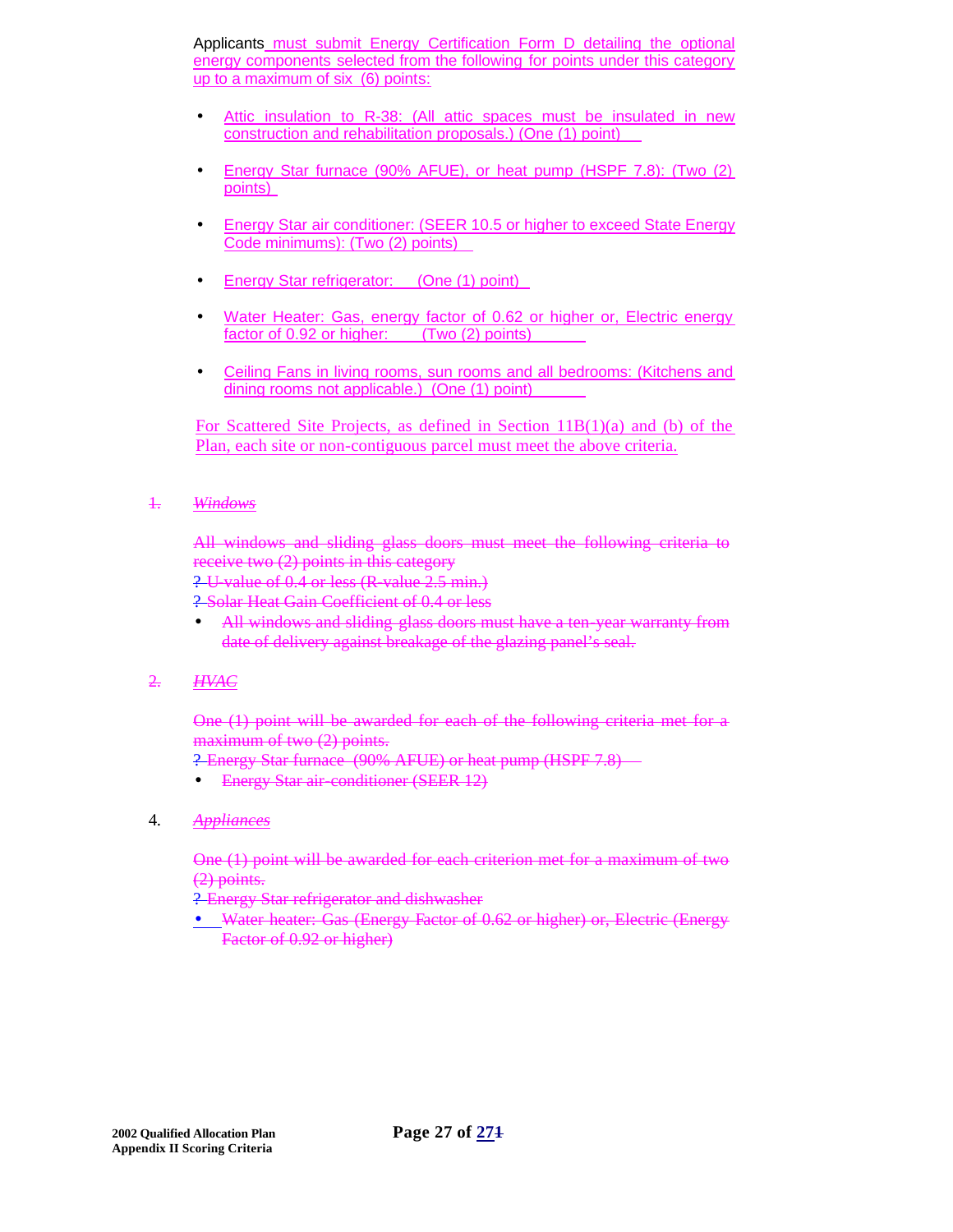### **C. Project Design 2219 points**



DCA encourages the construction of projects that reflect the character of the community in which they are located. The marketability of the property and appearance of the site are important components in the final product. Longevity and low maintenance are to be considered in the design of the property. The allocation of these points will be at the discretion of DCA and the interpretation of the appropriateness of the proposed features and materials by DCA will be final. These points are intended to encourage the integration of new construction/rehabilitation into the existing community, and to promote sustainable design and the protection of resources. Points will be awarded as set forth in the categories below. A maximum of nineteen (19) twenty-two (22) points will be awarded.

# 1. *1. Exterior Material and Architectural Features*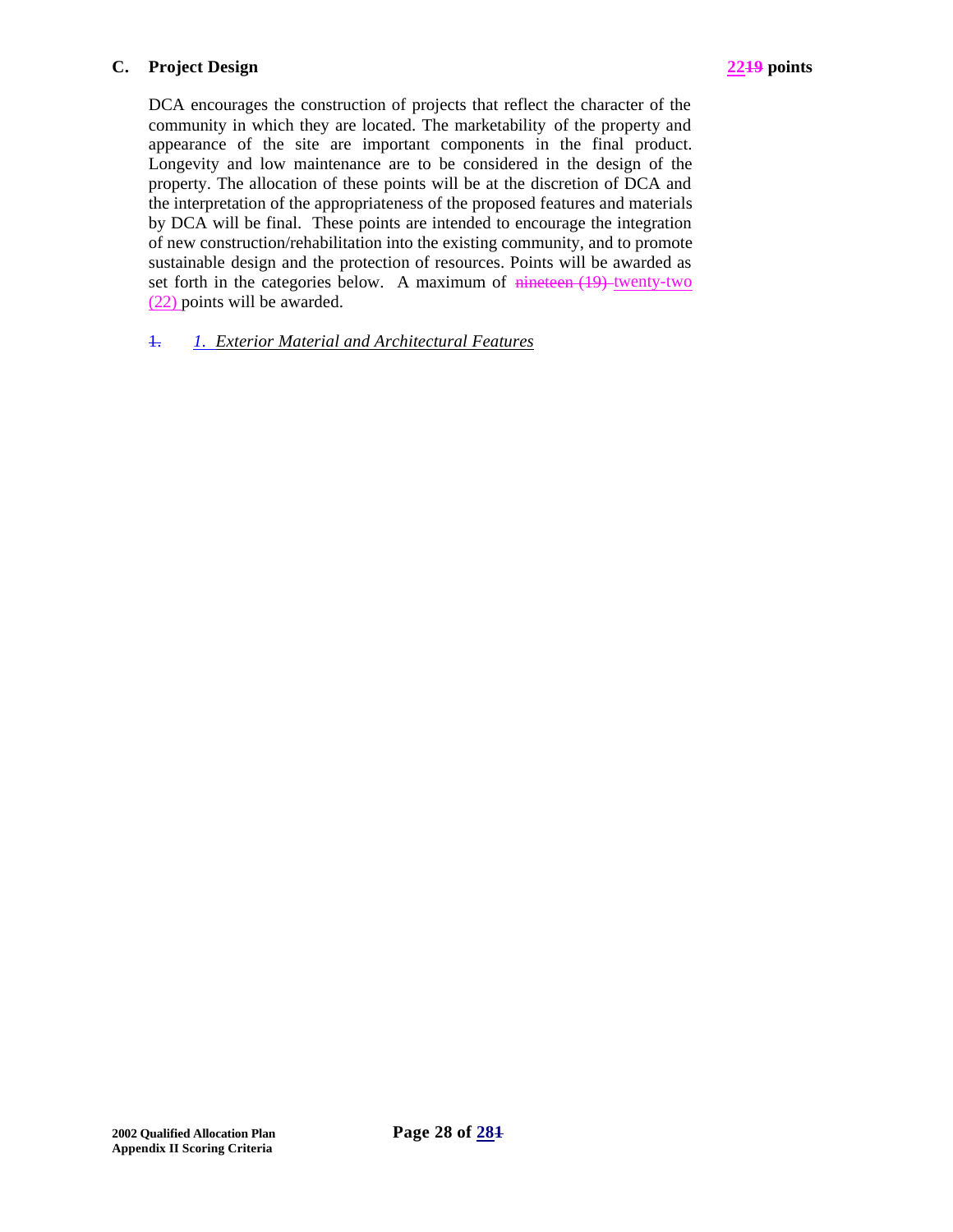Exterior Wall Finishes: Select one category from this list for a maximum of four (4) points:

- Exterior wall faces must have an excess of 40% brick or stone, on each of the total wall surfaces. This is applicable to all sides of the buildings including the front wall face, each side wall face and the rear wall face of the buildings. On all exterior walls the brick/stone must extend to all areas of grass, landscaping and other areas of soil or mulch. (four (4) points)
- The rehabilitation of buildings that are eligible for historic credits, and elect to maintain and/or recreate the existing exterior finish surfaces on all wall faces including the front wall face, rear wall face and both side wall faces: (Note: The use of vinyl siding is not eligible for these points) (four (4) points)
- The rehabilitation of buildings that do not have existing brick or stone in excess of 40% (and are not eligible for historic credits), but that elect to replace and upgrade the existing exterior finish surfaces on all wall faces including the front wall face, rear wall face and both side wall faces: (Note: The use of vinyl siding is not eligible for these points) (Four (4) points)

# *2. Attractive Features*

Construction must exhibit attractive features which must be included on all sides and rear of all buildings. Select and certify up to four features on the Project Design Certification form from the following list to a maximum of four (4) points):

- The recreation of existing or previous historic, or other types of decorative elements on all sides of existing buildings. (one (1) point)
- The addition of new shutters and decorative ventilation elements for both new and existing construction (one (1) point)
- The addition of new or the recreation of existing, covered entries to all buildings and units for both new and existing construction (one (1) point)
- The re-creation of existing, or addition of new attractive roof profiles from all building views to include cupolas and other roof decoration or historic features to both new and existing construction (one (1) point)
- The addition of new, or recreation of existing attractive stair and railing elements at stairs and porches/patios for both existing and new construction (one (1) point)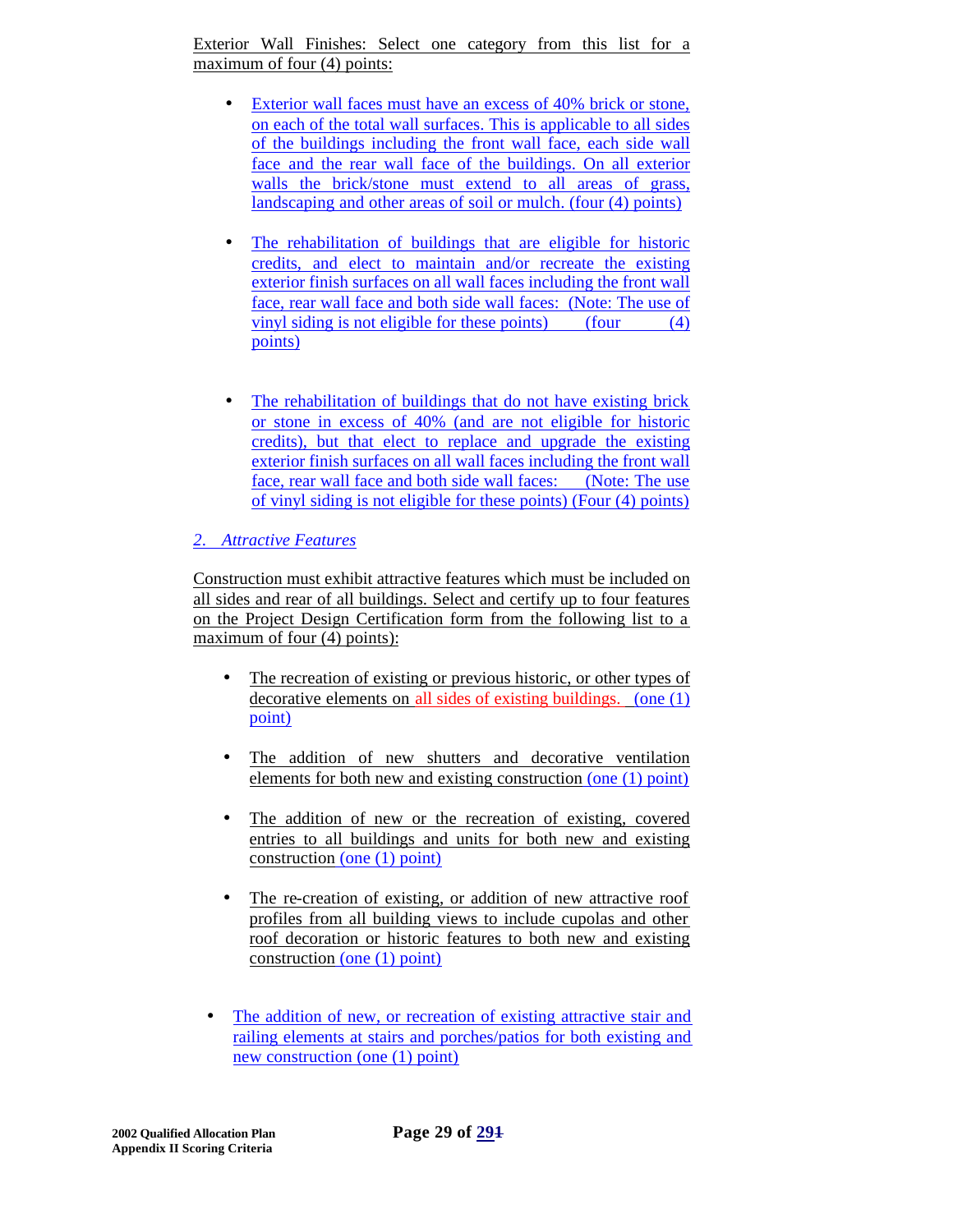# *3. 3. Major Building Component Materials and Upgrades*

**For all construction types major building component materials are upgraded from the minimums as delineated in the Application Manual**.

- Cementitious siding in place of vinyl siding.(The upgrade of vinyl siding is not eligible for these points.) (two (2) points)
- Upgraded roofing shingles, or roofing materials: (two (2) points)
- Upgraded security hardware on both exterior doors and windows (One (1) point)
- Upgraded windows and French doors (No sliding glass doors) (One (1) point)
- Stairs and railings of durable non-combustible materials (Wood does not qualify unless building is eligible for historic credits and the work scope includes recreation of all existing components in this category) (One (1) point)
- Upgraded interior doors and hardware (Two  $(2)$  points)
- Upgraded interior cabinetry (One (1) point)
- Upgraded flooring materials, both carpet and other resilient flooring materials.(All flooring materials must be upgraded to qualify.) (One (1) point)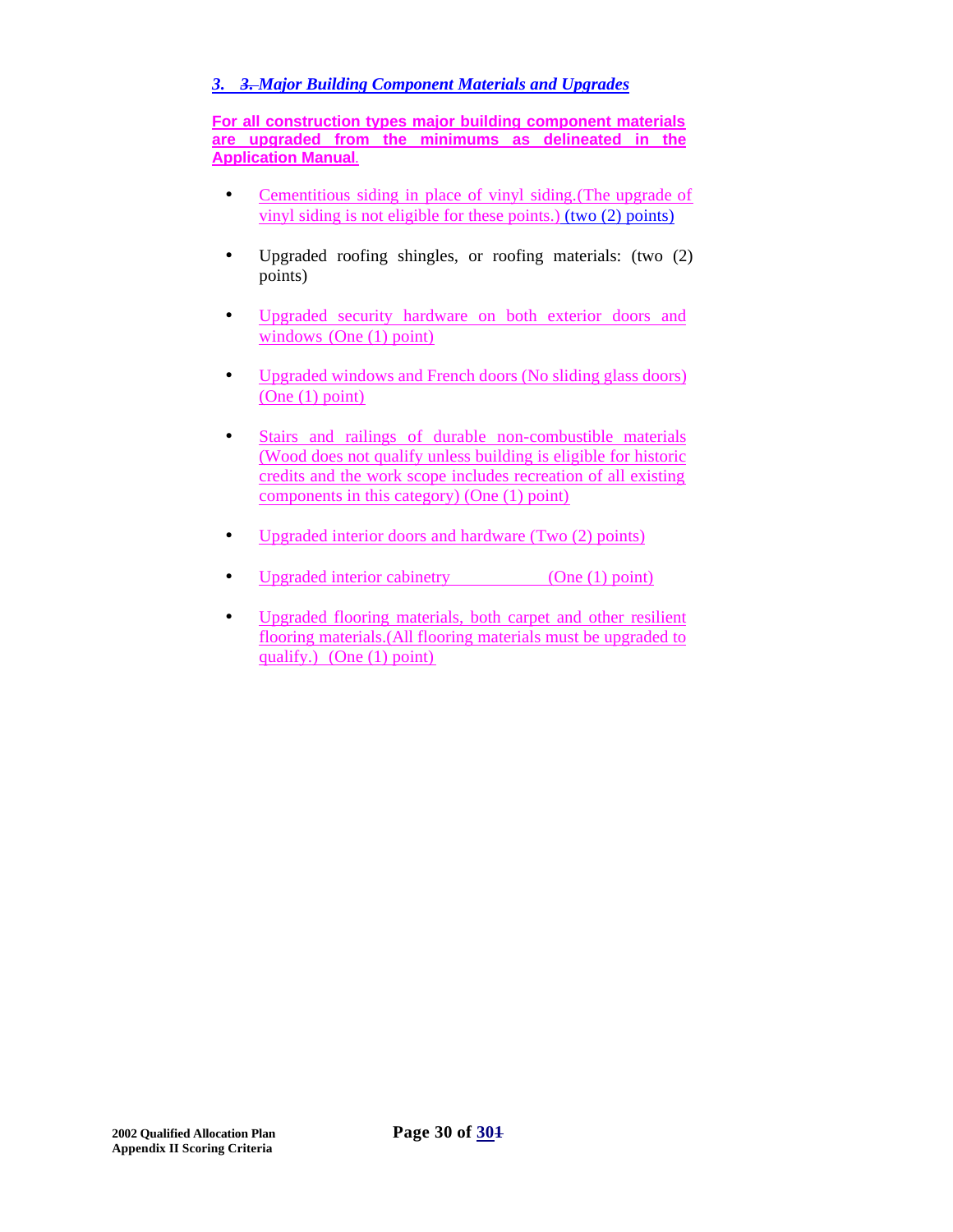### **4. Landscaping and Site Design Features**

**(**Select and certify on the Project Design Certification form landscaping and site design features from the following list to a maximum of ten (10) points.

- Front entry and all street sides of property to have decorative, durable fencing: (Wood fences will not qualify) (Two (2) points)
- Front entry to be delineated with an attractive, permanent, illuminated entry sign: (Two (2) points)
- Upgraded landscaping to include such elements as landscaping berms and seasonal plantings at the entry and areas of community use: (Two (2) points)
- Freestanding shelters (not included in the amenities point scoring), such as mail pickup areas and transportation stops: (Two (2) points)
- Additional larger trees, benches (not included in amenities scoring) and other shade plantings at areas of community and recreational use: Two (2) points)
- Preservation of existing trees and vegetation, and integration of these areas within the new landscaping layout. This must include existing major trees and areas of vegetation within the body of the property as well as that existing at the edges of the property to qualify for these points: Four (4) points)
- Where there are no existing trees or vegetation on the property that can be preserved, there must be substantial replanting of trees and integrated vegetation. The trees must be a minimum of five inch (5") diameter and at a ratio of one tree for every eight units. The trees must be integrated with other areas of planting throughout the property (Four (4) points)
- Identify areas for low water landscaping. These areas must exhibit the types of vegetation that can be identified as suitable for "xeriscaping", or native plantings to encourage water conservation but still provide attractive landscaping: (Two (2) points)

Exterior wall faces have an excess of 40% brick or stone of the total wall surface. This is applicable to all sides of the buildings including the sides and rear wall faces. On all exterior walls the brick must extend to all areas of grass, landscaping and other areas of soil or mulch. (three (3) points)

 $\epsilon$ a

 $\rightarrow$ 

Attractive features such as shutters, decorative exterior porch, patio railings, roof profiles, hips, and gables, cupolas etc. are used. There must be at least two features DCA considers appropriate for these points and the features must be included on the sides and rear of all buildings. (two (2) points)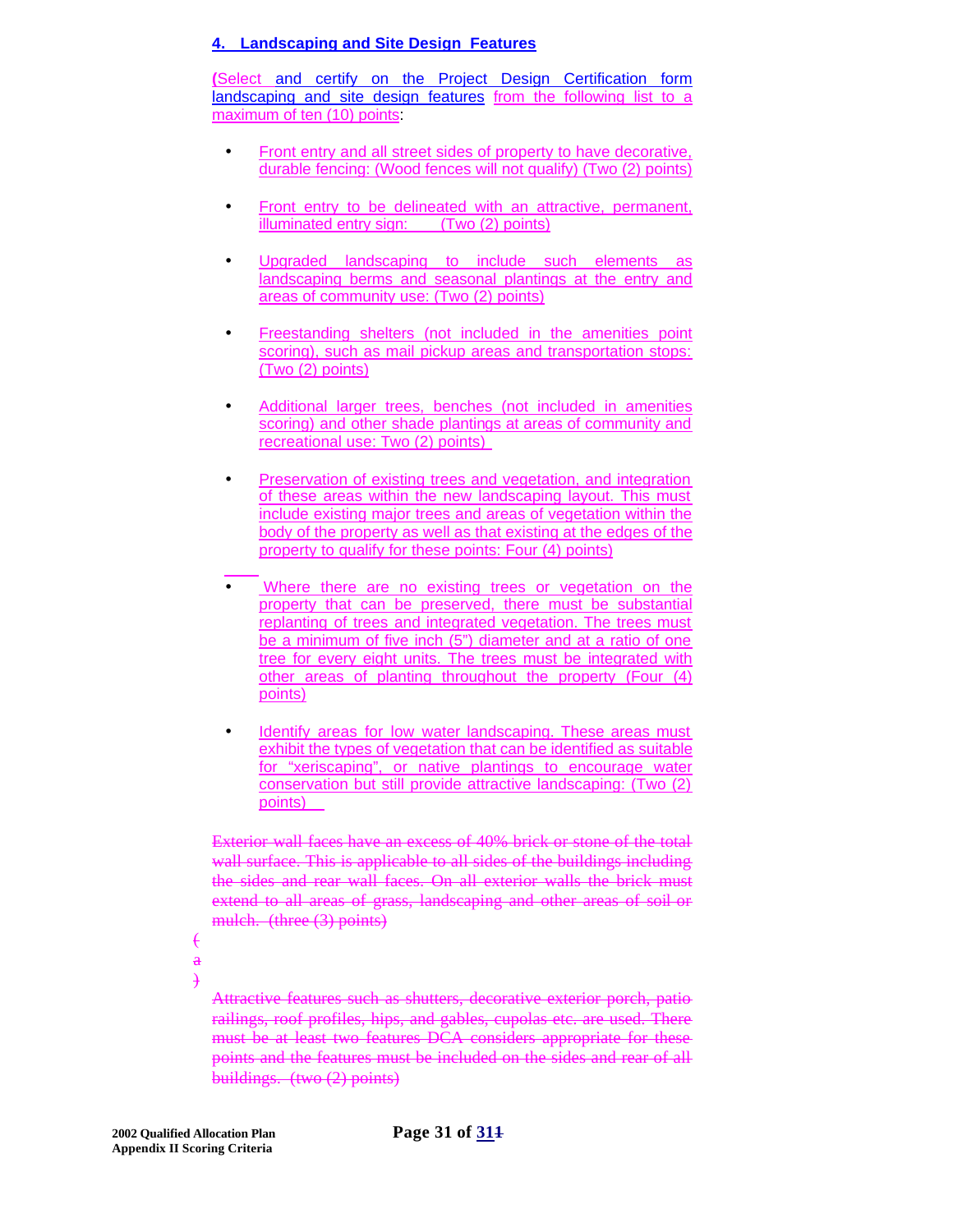Materials are upgraded from the minimums as delineated in the Manual. To qualify for these points there must be at least two major exterior finishing materials upgraded, and all manufacturing cut sheets must be included with the Application to document these upgrades. (three (3) points)

The entry to all buildings are prominently and attractively delineated and covered to protect the residents. The entry stairs must be covered to qualify in this category. The entries to the buildings and community areas shall be located to provide direct access to either the parking areas or access streets. In a rehab project, if existing entries are already (or have been) covered and the construction includes reconstruction of the historic elements that will cover the entry, these will be applicable. (two  $(2)$  points)

 $\epsilon$ d

 $\epsilon$  $\bf{b}$ )

 $\epsilon$ e )

)

#### 2. *Landscaping and Site Design*

The integration of existing trees and vegetation along with the existing drainage patterns into new developments are important elements in the preservation of existing resources. A maximum of nine (9)ten (10) points may and must be certified on the Property Design Certification form E. Additional documentation must include the Conceptual Site Plan which must clearly define the access to the site, general building and parking layout and areas of tree and vegetation save be awarded in this category as outlined below

Existing mature trees are preserved and the integration of existing vegetation and drainage patterns are integrated into the finished landscaping design. This can be supported by integrating the principles of xeriscaping or drought tolerant plantings in the design of these existing areas into the new landscape design and must be clearly delineated on a preliminary landscape plan submitted with the Application.

To qualify for these points, the areas to be preserved and enhanced must be defined and must be within the development of the property. If these areas of tree protection occur only at the edges of the property or if there are no trees or vegetation on the property, the landscape design may qualify for these points by clearly defining areas of replanting on the preliminary landscape plan submitted with the Application. To qualify under this requirement, the new plantings must provide for trees a minimum of 8" in diameter and a minimum of one tree per ten units, integrated with other plantings and located to enhance the residents' use of the property and site amenities. (four (4) points)

- $\epsilon$ a
- )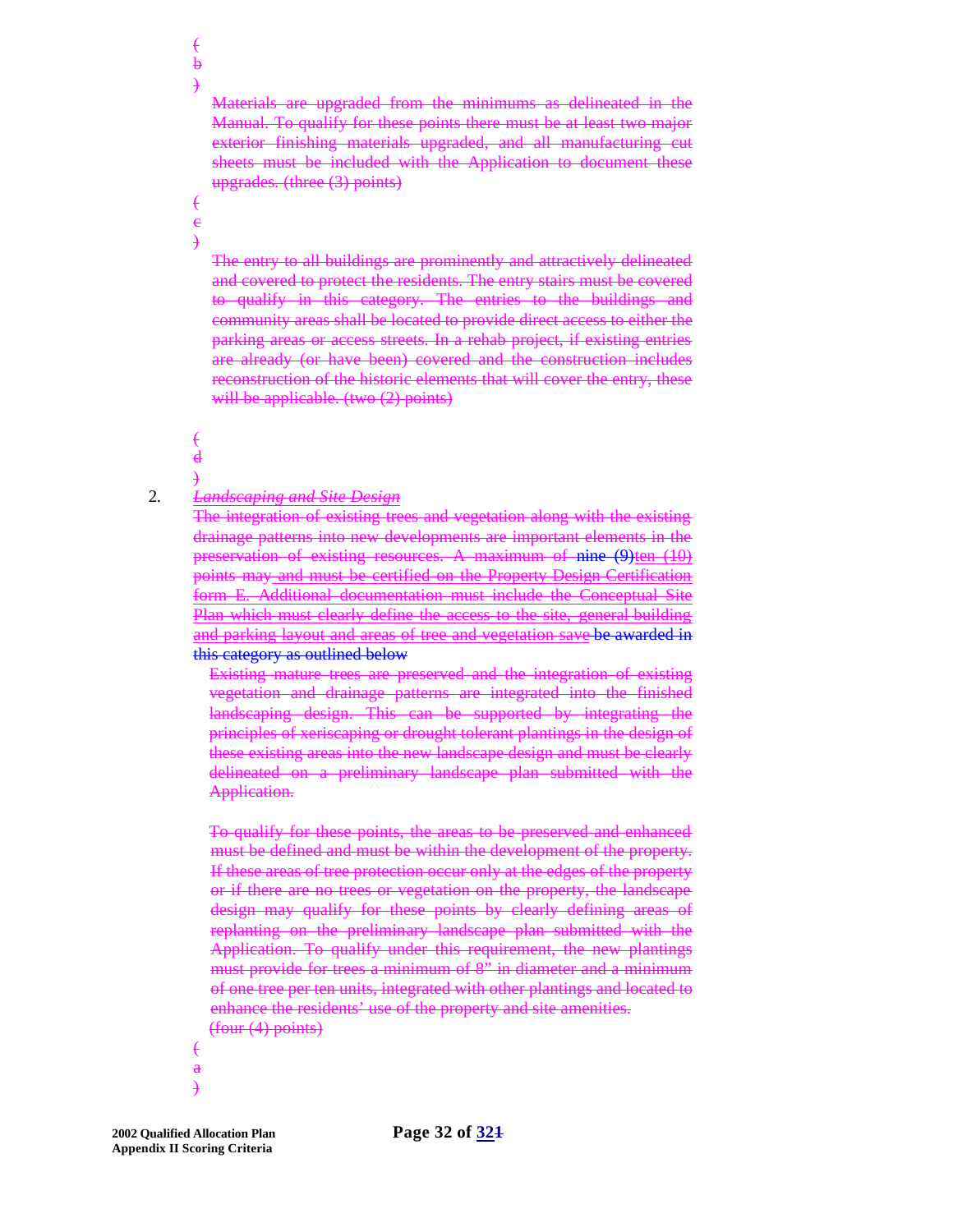Freestanding shelters for mail pickup, transportation stops, etc. and not included in any other point scoring category, are eligible for points in this category. These shelters are to be located adjacent to areas of shade from natural plantings and be coordinated into the overall landscaping design. (two (2) points)

 $\epsilon$  $\ddot{\mathbf{b}}$ 

 $\rightarrow$ 

A maximum of three (3) points for substantially upgraded landscaping features such as entry streetscapes with larger trees, berms and other definition; decorative fencing special lighting and signage; areas of sodded lawn along with seasonal plantings and landscaping sprinklers in central focal point areas of the property. (three (3) points)

For Scattered Site Projects, as defined in Section 11B(1) (a) and (b), Applicants shall calculate the project design total score for each noncontiguous multifamily project or non-contiguous parcel and submit the Project Design Certification Form E for each project or parcel. The Applicant shall add the total points obtained for each noncontiguous multifamily project or non-contiguous parcel and divide by the number of sites or non- contiguous parcels to arrive at the total points to be claimed for this category( no rounding up, only whole numbers may be claimed as points).

**D. Accessibility**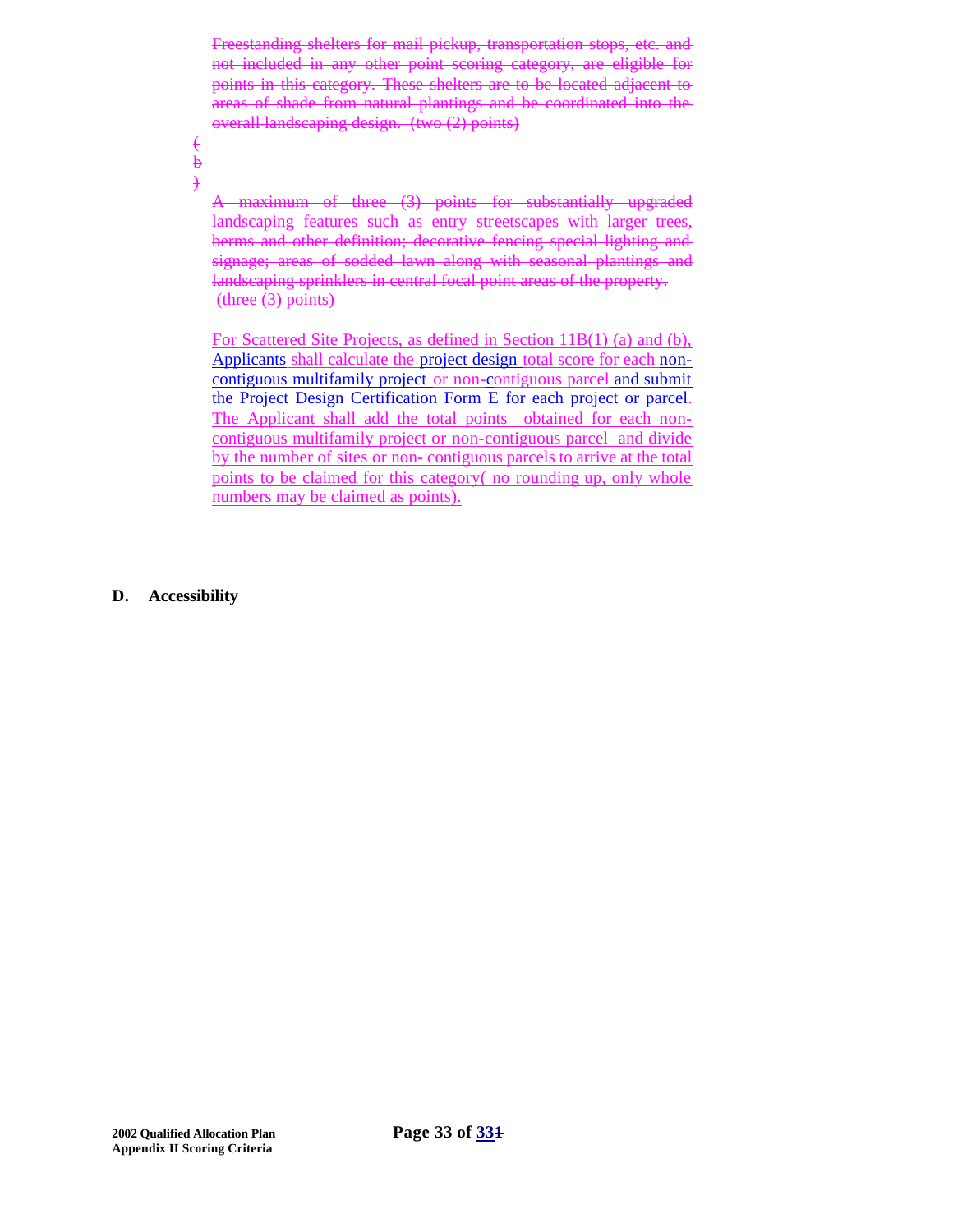DCA has a basic requirement thatbeand In addition DCA requires spaces andare to be "visitable," as defined by the Americans with Disabilities Act and the Federal Housing Administration. (Refer to the guidance included in the Manual for the requirements for these units.)

Points will be awarded for optional Accessibility components selected form the list below and as certified on the AccessibilityAccessibility Certification Form to a maximum of six (6) points:

- In addition to the 5% of units required to be equipped for the mobility disabled, the applicant agrees that an additional 2% of the units (with a minimum of one) will be equipped for the mobility disabled. Each of these additional units must include the installation of a roll in shower; (Two (2) points)
- All units designated and equipped as units for the disabled are equipped with front loading washers and dryers at no expense to the tenant: (Two (2) points)
- The maximum length of travel from each first floor unit in every building to the closest parking space designated as a "Handicapped" space, does not exceed 200 feet: (One (1) point)
- All units on all floors incorporate the following visitability modifications for the mobility disabled: All bathroom and interior doorways shall be a minimum 32" clear opening and each unit shall provide at least one accessible means of egress/ingress. (One (1) point)
- Applicant agrees that prior to the commencement of construction, the final plans and specifications will be reviewed by a professional accessibility consultant to determine that the all federal, state and DCA accessibility guidelines are accurately incorporated into the Project design. A copy of the report will be provided to DCA and to the Project Architect. Four (4) points)

 $E$ 

Applicants must submit the Accessibility Certification Form which certifies that the above criteria and the accessibility standards detailed in the Application Manual will be met

For Scattered Site Projects, as defined in Section 11B(1) (a) and (b), Applicants shall calculate the project design total score for each noncontiguous multifamily project or non-contiguous parcel and submit the Accessibility Certification Form for each project or parcel. The Applicant shall add the total points obtained for each non-contiguous multifamily project or non-contiguous parcel and divide by the number of sites or non- contiguous parcels to arrive at the total points to be claimed for this category( no rounding up, only whole numbers may be claimed as points).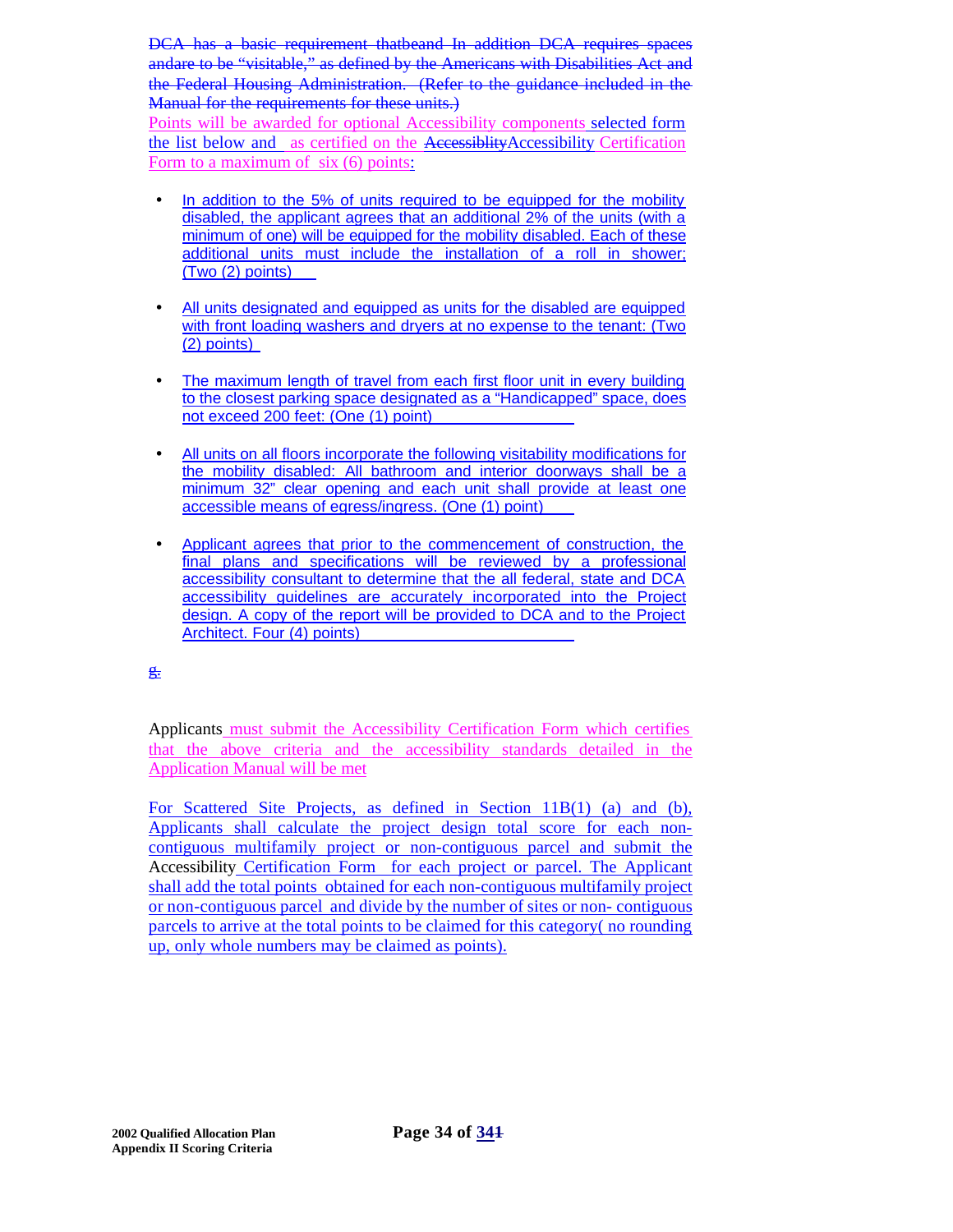#### **E. Ownership Makeup 4 points**

Ownership entities comprised of 100% nonprofit organizations will receive four (4) points. Only two (2) points will be awarded if a for-profit entity partners with a nonprofit that is applying (and eligible) under the Plan's Credits nonprofit set-aside or the HOME CHDO Loan Program set-aside.

#### **8. Readiness to Proceed 4 points**

To obtain these points the Applicant must apply for all land disturbance and building permits as required by the Local Government. To qualify for the points the Applicant must supply:

- A copy of the building permit obtained, dated appropriately to allow construction to commence within a time frame that allows for completion in accordance with DCA requirements; and,
- An original letter from the Local Government indicating that all documentation has been received and all fees have been paid to allow construction to commence as indicated on the permits. The letter must also reference the project name, address and number of units

#### **9. Compliance History Status 10 points**

#### **A. General**

This section is designed to consider prior compliance experience and administrative performance with HOME, HTF, FDIC and Credit properties as part of the overall scoring process. Project Participants with no prior experience in Georgia or a contiguous state (Florida, Alabama, North Carolina, South Carolina, Tennessee) will have no positive or negative impact on the final compliance score. Project Participants with experience will be scored in accordance with the process discussed below. The scores for the Project Participants with experience will be weighted along with the neutral scores of those Project Participants with no experience to arrive at an overall development team compliance score. This final compliance score may result in an addition of up to ten (10) points or a reduction of as many as twenty (20) points to/from the overall Application score.

Although syndicators will be scored using the same criteria used for other Project Participants, their specific scores will not be used in the calculation of the overall development team score. They will be scored on a pass/fail basis, and those syndicators scoring  $-20$  or less will not be eligible to participate in projects funded from Credits awarded under the Plan. If a proposed syndicator is deemed ineligible to participate, the Applicant may select another syndicator.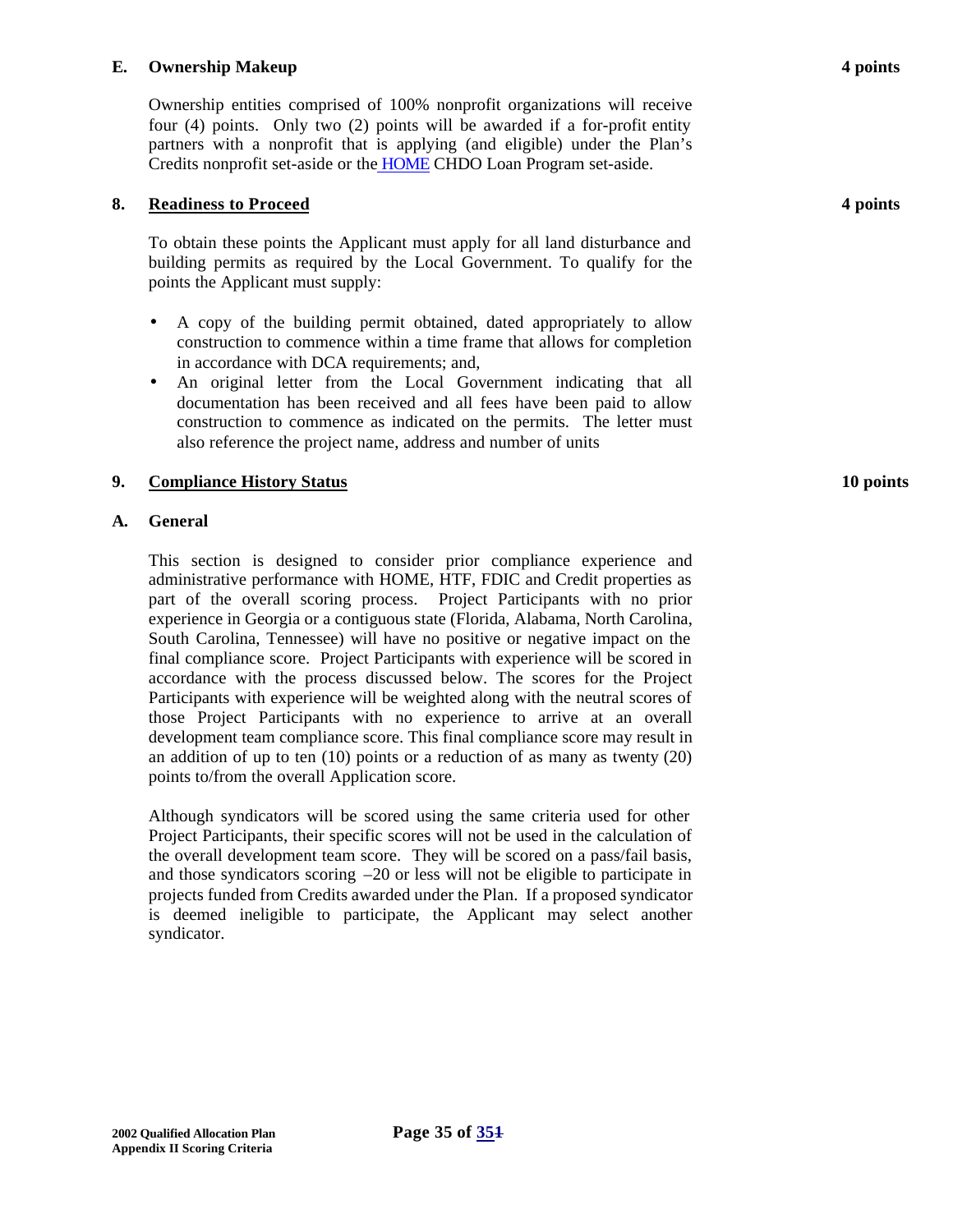If the syndicator for a proposed project is not known at the time of Application Submission, DCA will accept the Application with this information excluded. In such cases, Applicants should notify DCA of the proposed syndicator and submit required compliance documentation regarding the syndicator experience at the earliest possible time, but no later than 75 days after the receipt of carryover allocation. DCA strongly recommends submitting the syndicator information as early as possible to avoid potential problems that may arise if the syndicator is deemed ineligible. DCA will score the syndicators and will notify both the sydicators and the Applicants of the results.

(Note that syndicators will be required to submit a complete and accurate experience summary along with all required property audit documentation. Incomplete and inaccurate experience summaries and experience summaries without the required documentation will result in the syndicator being deemed ineligible to participate in the 2002 competitive round. Syndicators will not be required to submit self-scoring worksheets).

Project Participants that have been ineligible to participate for the last two competitive rounds, and remain ineligible in the 2002 competitive round, may apply for Probationary Participation. DCA, at its sole discretion, may approve participation based upon further review of the circumstances that resulted in the determination of ineligibility and of corrective actions taken. However, an individual compliance factor of 42 will apply to that participant for computing the Preliminary Compliance Score. Procedures for applying for Probationary Participation, and the requirements for such participation, are outlined in the Manual.

# **B. Required Documentation**

- Five fully executed DCA Uniform Release Forms (included in the Manual) must be submitted.
- Internal Revenue Service Form 8821 may be requested by DCA for any Project Participant listed on the Experience Summary at anytime during DCA's review of a Project Participant's compliance history.

#### **C. Compliance History Evaluation Process Overview**

A numerical value will be applied for each instance of noncompliance (see table I). The total number of units audited (not the total number of units at property) for each Project Participant designated in the Application will be divided by the total of the numerical values to determine a Participant Compliance Factor (see table II).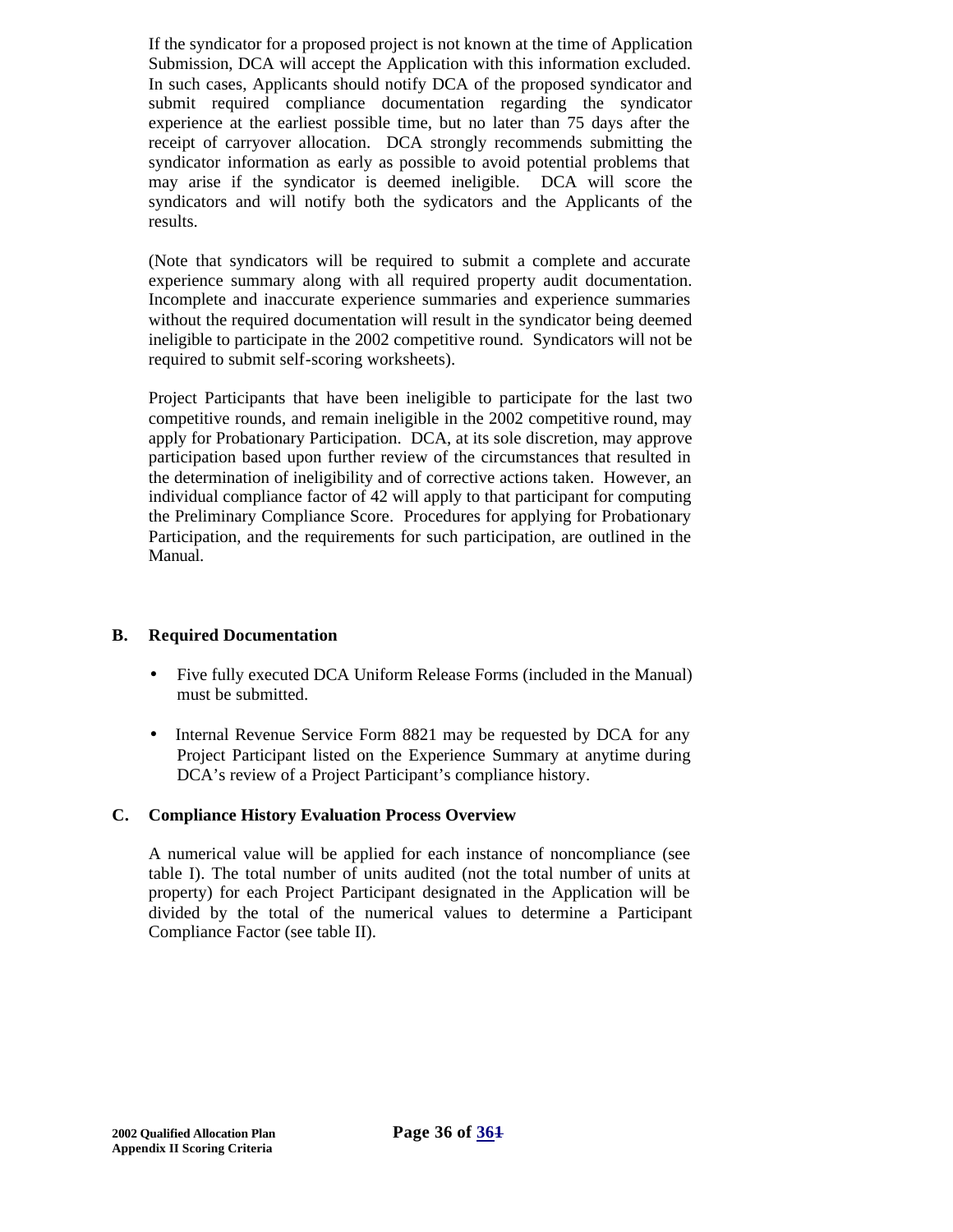Project Participants with no experience/audits within the three-year period will receive a score of zero (0). The Overall Compliance Factor will be the combined Compliance Factors of the basic categories of Participants (excluding the syndicator). An Applicant's preliminary compliance score can then be determined from the Compliance Scoring Table included in this Section (see table III).

To score individual participants, multiply the individual Participant Compliance Factor by three (3) and refer to the Compliance Scoring Table. Note that a syndicator's compliance score will not affect the proposed project compliance score, but to be eligible to participate, the syndicator must score – 20 or higher.

# **D. Examples of Major and Minor Instance of Noncompliance**

The following examples are intended to provide general guidance to determine whether a particular instance of noncompliance will be treated by DCA as major of minor for scoring purposes. This list of examples does not include every possible category of noncompliance and is not intended to be allinclusive. DCA will make the final determination on a case by case basis. Based on this general guidance, Applicants must use their own judgement for self-scoring purposes.

#### 1. *Major Noncompliance*

- Numerous or repetitive rent charged to tenants that exceeds the applicable property rent limits.
- Failure to follow the Next Available Unit Rule
- Failure to follow the Vacant Unit Rule
- Numerous or repetitive instances of administrative noncompliance (failing to execute the policies and procedures stated in DCA Program Manuals, Land Use Restrictive Covenants, Land Use Restrictive Agreements, Loan documents and federal rules and regulations)
- 2. *Minor Noncompliance*
	- Isolated instances of administrative noncompliance (failing to execute the policies and procedures stated in DCA Program Manuals, Land Use Restrictive Covenants, Land Use Restrictive Agreements, Loan documents, and federal rules and regulations)
	- Less critical or isolate instances of health and safety violations (loose handrails, inoperable stove burner, minor leaks)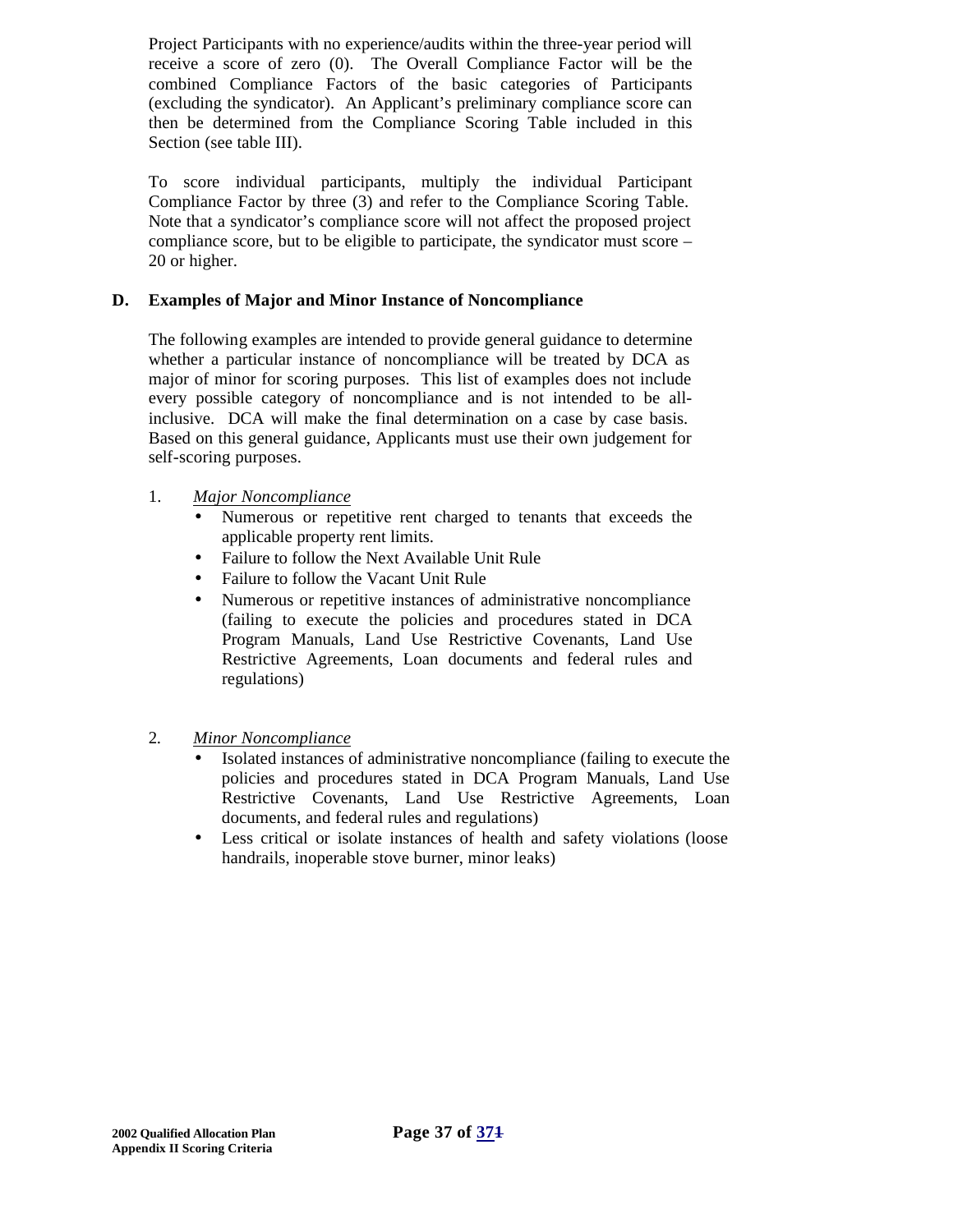|                                                                                                                                  | Per Unit                                                                                                | <b>Minor Noncompliance</b><br>Project-Wide       | Per Unit       | <b>Maior Noncompliance</b><br>Project-Wide                 |
|----------------------------------------------------------------------------------------------------------------------------------|---------------------------------------------------------------------------------------------------------|--------------------------------------------------|----------------|------------------------------------------------------------|
| <b>Isolated</b> instances of<br>noncompliance resolved during<br>the DCA assigned cure period                                    | $\underline{0}$                                                                                         | $\overline{0}$                                   | $\overline{2}$ | $\overline{3}$                                             |
| Isolated instances of<br>noncompliance resolved after the<br>DCA assigned cure period                                            | $\overline{1}$                                                                                          | $\overline{2}$                                   | $\overline{3}$ | $\overline{4}$                                             |
| Other instances of noncompliance<br>resolved during the DCA assigned<br>cure period                                              | $\overline{2}$                                                                                          | $\overline{3}$                                   | $\overline{4}$ | $\overline{5}$                                             |
| Other instances of noncompliance<br>resolved after the DCA assigned<br>cure period                                               | $\overline{3}$                                                                                          | $\overline{4}$                                   | $\overline{5}$ | $\underline{6}$                                            |
| Incurable instances of<br>noncompliance - measures taken<br>to prevent further instances of<br>noncompliance                     | $\overline{1}$                                                                                          | $\overline{2}$                                   | $\overline{2}$ | $\underline{6}$                                            |
| <b>Curable instances of</b><br>noncompliance left uncured                                                                        | $6 \overline{6}$                                                                                        | 10                                               |                | Applicable participant<br>Ineligible to participate        |
| Incurable instances of<br>noncompliance – no measures<br>taken to prevent further instances<br>of noncompliance                  | $\underline{6}$                                                                                         | <u>10</u>                                        |                | <b>Applicable participant</b><br>Ineligible to participate |
| Default of a HOME Loan                                                                                                           | Dependent upon circumstances. Will be determined<br>at determined at DCA's sole and absolute discretion |                                                  |                |                                                            |
| <b>Submission of fraudulent</b><br>information or equivalent acts                                                                | Applicable participant Ineligible to participate                                                        |                                                  |                |                                                            |
| Debarred from participation in<br>similar programs in any of the<br>contiguous States at the<br><b>Application deadline date</b> | Applicable participant Ineligible to participate                                                        |                                                  |                |                                                            |
| Debarred from participation in<br>similar programs by any<br>Federal agency at the Application<br>deadline date                  |                                                                                                         | Applicable participant Ineligible to participate |                |                                                            |

### Table I **NONCOMPLIANCE CATEGORIES NUMERICAL VALUES**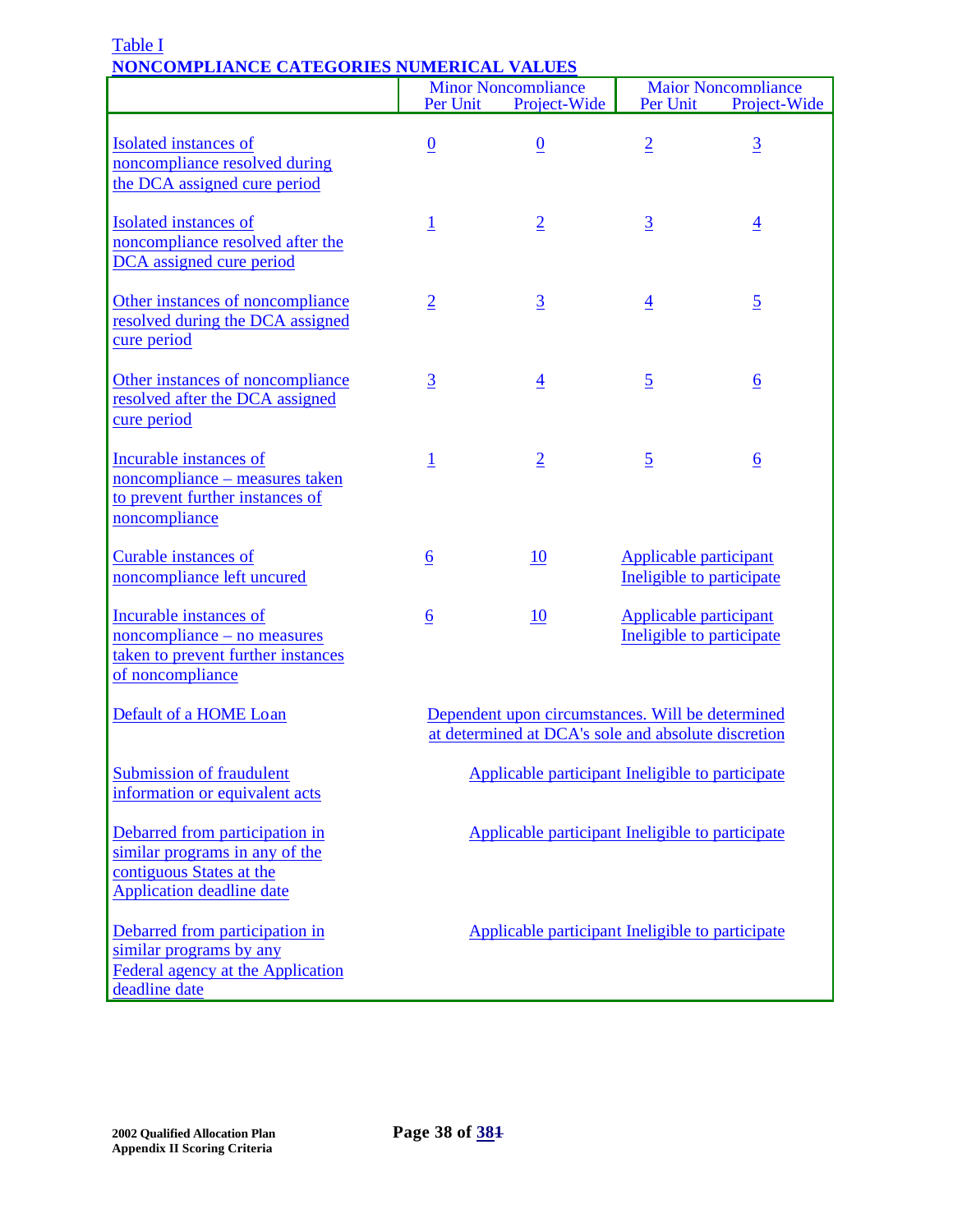| <i>period</i>                                 |                                                                             |                                                                             |                                                          |
|-----------------------------------------------|-----------------------------------------------------------------------------|-----------------------------------------------------------------------------|----------------------------------------------------------|
| <b>Project Participants</b>                   | <b>Number of Units</b><br><b>Audited Within</b><br><b>Three-Year Period</b> | <b>Participant</b><br><b>Compliance</b><br>÷<br>Ξ<br><b>Numerical Value</b> | <b>Participant</b><br><b>Compliance</b><br><b>Factor</b> |
| <b>Developer</b>                              | <b>330</b>                                                                  | $\overline{5}$                                                              | 66.0                                                     |
| <b>Owner/ General Partner (see</b><br>note 1) | $\frac{45}{5}$                                                              | $\overline{\mathbf{0}}$                                                     | <b>100.0</b>                                             |
| <b>Management</b>                             |                                                                             |                                                                             |                                                          |
| <b>Company</b> (see note 1)                   | <b>120</b>                                                                  |                                                                             | <b>100.0</b>                                             |
| <b>Overall Compliance Factor</b>              |                                                                             |                                                                             | <b>266</b>                                               |

*Example 2 assumes two of the three Participants have been audited within the three-year period, and that Co-Developers are participating.*

| <b>Participants</b>                                                                 | <b>Number of Units</b><br><b>Audited Within</b><br>÷<br><b>Three-Year Period</b> | <b>Participant</b><br><b>Compliance</b><br>Ξ<br><b>Numerical Value</b> | <b>Participant</b><br><b>Compliance</b><br><b>Factor</b> |  |
|-------------------------------------------------------------------------------------|----------------------------------------------------------------------------------|------------------------------------------------------------------------|----------------------------------------------------------|--|
| Co-Developer #1<br>$Co\text{-}Developer \# 2$                                       | <b>330</b><br>45                                                                 | <u>5</u>                                                               | 66.0<br>100.0                                            |  |
| <b>Co-Developers' Average</b><br><b>Compliance Factor (see note 3)</b>              |                                                                                  |                                                                        | 83                                                       |  |
| <b>Owner/General Partner (see note 2)</b>                                           | $\overline{\mathbf{0}}$                                                          | $\boldsymbol{0}$                                                       | 65                                                       |  |
| <b>Management Company</b>                                                           | <b>120</b>                                                                       |                                                                        | 100.0                                                    |  |
| <b>Overall Compliance Factor</b>                                                    | 248                                                                              |                                                                        |                                                          |  |
| <b>Preliminary Compliance Score From Compliance Scoring Table</b><br>$\overline{5}$ |                                                                                  |                                                                        |                                                          |  |
| Note $1$ – The maximum participant compliance factor is 100.                        |                                                                                  |                                                                        |                                                          |  |

*Note 2 – An unaudited participant will receive a participant compliance factor of 65, which will have no Positive or negative impact on the final compliance score.*

*Note 3 – Co Participants – To arrive at the Co-Developer Average Compliance Factor, first determine the Factor for each Co-Developer, and average the Compliance Factors.*